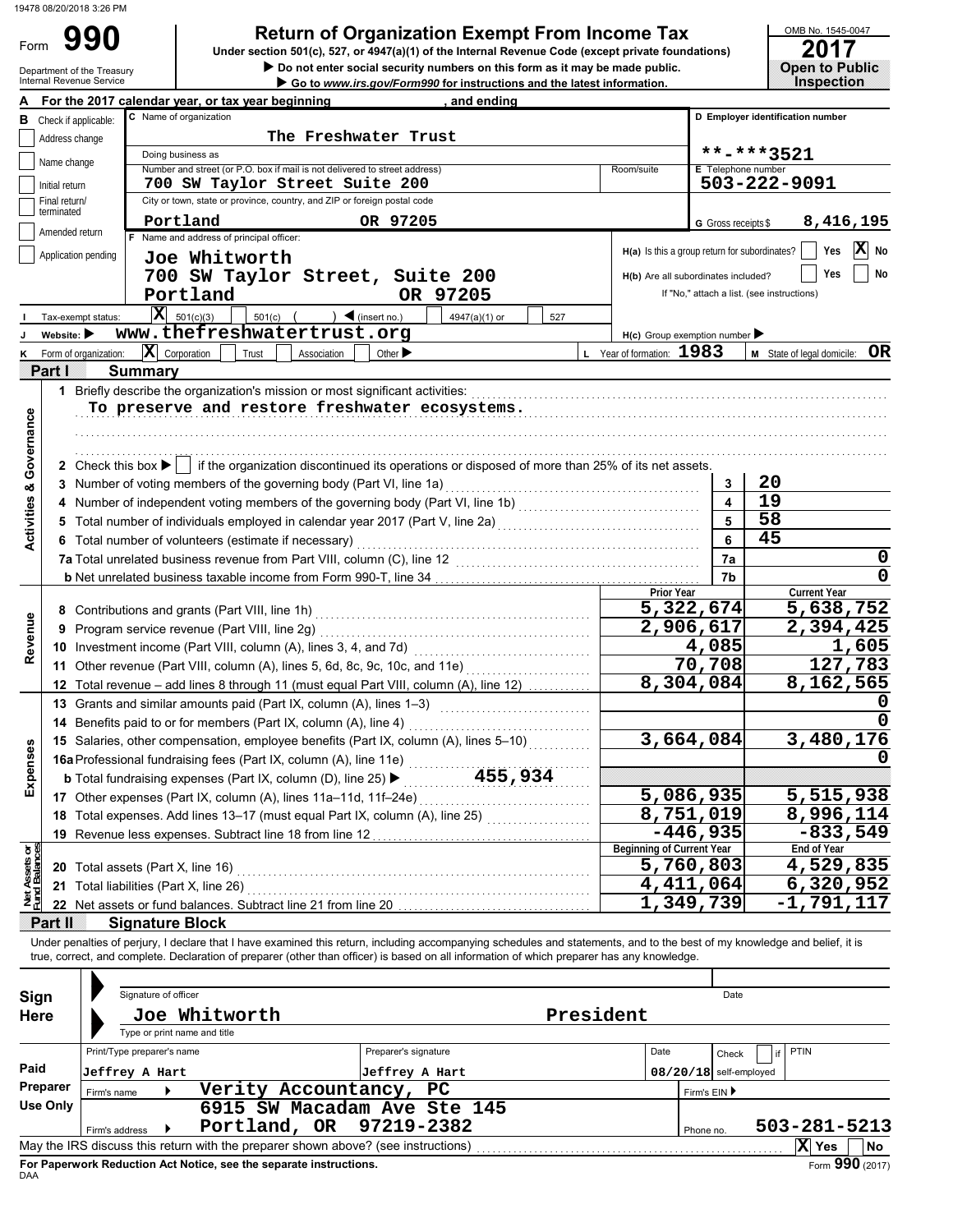|                 | Form 990 (2017) The Freshwater Trust<br>**-***3521                                                                                                | Page 2                |
|-----------------|---------------------------------------------------------------------------------------------------------------------------------------------------|-----------------------|
| <b>Partilli</b> | <b>Statement of Program Service Accomplishments</b>                                                                                               |                       |
|                 | Check if Schedule O contains a response or note to any line in this Part III                                                                      |                       |
| 1.              | Briefly describe the organization's mission:<br>To preserve and restore freshwater ecosystems.                                                    |                       |
|                 |                                                                                                                                                   |                       |
|                 |                                                                                                                                                   |                       |
|                 |                                                                                                                                                   |                       |
| 2               | Did the organization undertake any significant program services during the year which were not listed on the<br>prior Form 990 or 990-EZ?         | Yes $\overline{X}$ No |
|                 | If "Yes," describe these new services on Schedule O.                                                                                              |                       |
| 3<br>services?  | Did the organization cease conducting, or make significant changes in how it conducts, any program                                                | Yes $X$ No            |
|                 | If "Yes," describe these changes on Schedule O.                                                                                                   |                       |
|                 | Describe the organization's program service accomplishments for each of its three largest program services, as measured by                        |                       |
|                 | expenses. Section 501(c)(3) and 501(c)(4) organizations are required to report the amount of grants and allocations to others,                    |                       |
|                 | the total expenses, and revenue, if any, for each program service reported.                                                                       |                       |
| 4a (Code:       | <b>7, 152, 746</b> including grants of \$<br>) (Expenses \$<br>) (Revenue \$                                                                      |                       |
|                 | Water Quality Trading - The Freshwater Trust's water quality trading                                                                              |                       |
|                 | program allows for regulated entities to achieve regulatory compliance                                                                            |                       |
|                 | by funding restoration actions. By calculating and quantifying how much<br>thermal energy is avoided on a river by planting streamside trees,     |                       |
|                 | the Organization generates credits that are then purchased by wastewater                                                                          |                       |
|                 | facilities and power plants to offset their impacts to impaired rivers and                                                                        |                       |
| streams.        | The work is done in partnership with regulated agencies,                                                                                          |                       |
|                 | irrigators, regulators and farmers. This program can include restoration                                                                          |                       |
|                 | actions that generate not only temperature credits, but also credits                                                                              |                       |
|                 | generated from reductions of other pollutants, such as nutrients.                                                                                 |                       |
|                 |                                                                                                                                                   |                       |
|                 |                                                                                                                                                   |                       |
| 4b (Code:       | ) (Revenue \$                                                                                                                                     |                       |
|                 | Flow - The Freshwater Trust restores stream flows by working                                                                                      |                       |
|                 | collaboratively with willing landowners. The Organization uses a variety                                                                          |                       |
|                 | of cooperative solutions, including financial compensation, technical                                                                             |                       |
|                 | assistance and expert advice to keep more water in our streams and rivers.                                                                        |                       |
|                 |                                                                                                                                                   |                       |
|                 |                                                                                                                                                   |                       |
|                 |                                                                                                                                                   |                       |
|                 |                                                                                                                                                   |                       |
|                 |                                                                                                                                                   |                       |
|                 |                                                                                                                                                   |                       |
|                 |                                                                                                                                                   |                       |
|                 |                                                                                                                                                   |                       |
|                 |                                                                                                                                                   |                       |
|                 | Habitat - The Freshwater Trust actively restores aquatic habitat in Oregon                                                                        |                       |
|                 |                                                                                                                                                   |                       |
|                 | through its Habitat Restoration program. From placing logs instream to<br>create river complexity and planting trees to stabilize streambanks and |                       |
|                 |                                                                                                                                                   |                       |
|                 | provide shade to lower water temperature, the Organization advances                                                                               |                       |
|                 | science-based, ecologically-sound restoration projects to restore habitat                                                                         |                       |
|                 | function critical to salmon productivity.                                                                                                         |                       |
|                 |                                                                                                                                                   |                       |
|                 |                                                                                                                                                   |                       |
|                 |                                                                                                                                                   |                       |
|                 |                                                                                                                                                   |                       |
|                 |                                                                                                                                                   |                       |
|                 |                                                                                                                                                   |                       |

4d Other program services (Describe in Schedule O.)

|    |                                             |                         |          | $\mathbf{A} \mathbf{A} \mathbf{A}$ |
|----|---------------------------------------------|-------------------------|----------|------------------------------------|
| 4е | ⊧ service expenses <i>∎</i><br>otal<br>วram |                         |          |                                    |
|    | (Expenses                                   | arants<br>,udinc<br>nt. | (Revenue |                                    |
|    | ີ                                           |                         |          |                                    |

Form 990 (2017)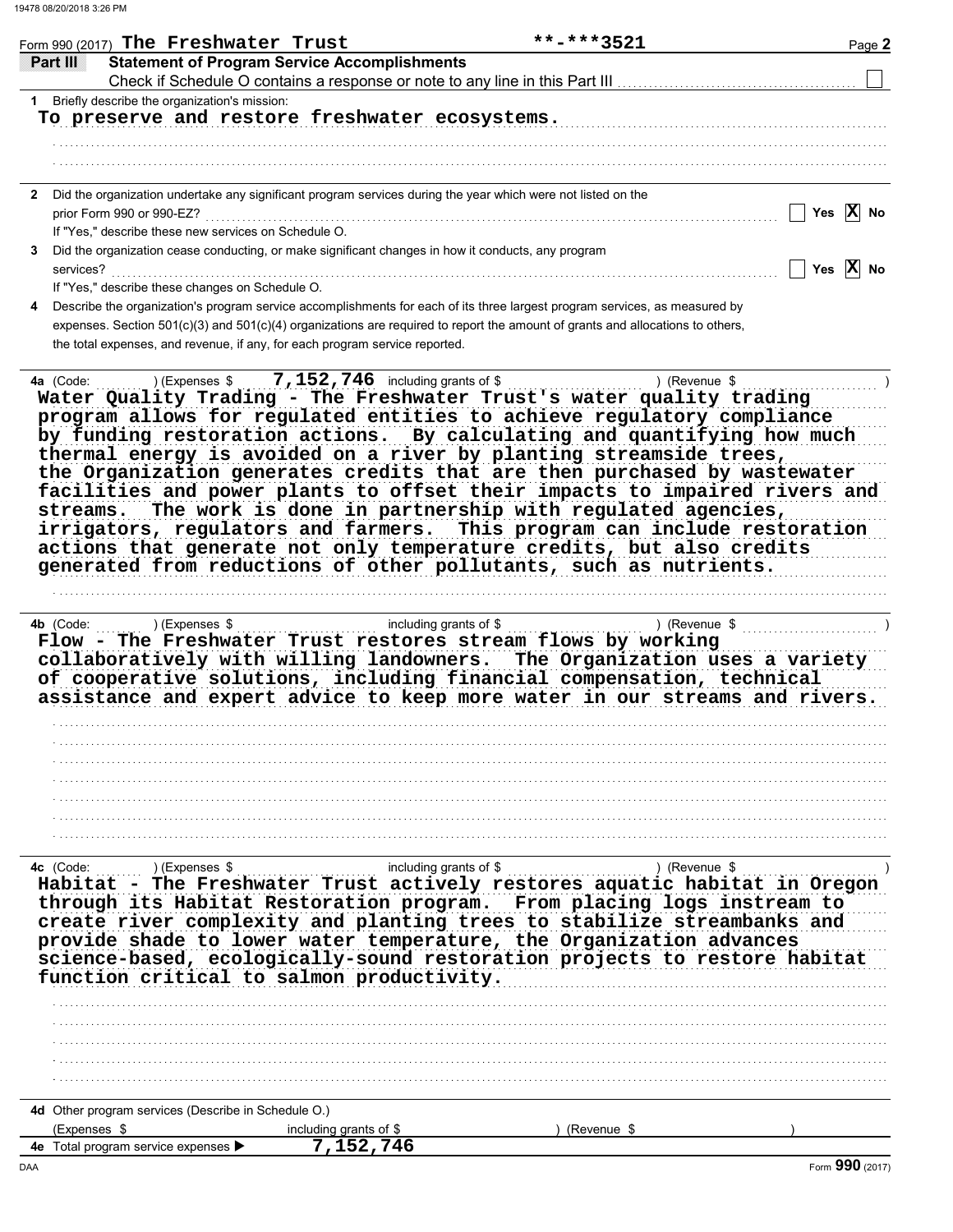|              | **-***3521<br>Form 990 (2017) The Freshwater Trust                                                                      |                |             | Page 3 |
|--------------|-------------------------------------------------------------------------------------------------------------------------|----------------|-------------|--------|
|              | <b>Checklist of Required Schedules</b><br>Part IV                                                                       |                |             |        |
|              |                                                                                                                         |                | Yes         | No     |
| 1            | Is the organization described in section $501(c)(3)$ or $4947(a)(1)$ (other than a private foundation)? If "Yes,"       |                |             |        |
|              | complete Schedule A                                                                                                     | 1              | X           |        |
| $\mathbf{z}$ | Is the organization required to complete Schedule B, Schedule of Contributors (see instructions)?                       | $\overline{2}$ | $\mathbf x$ |        |
| 3            | Did the organization engage in direct or indirect political campaign activities on behalf of or in opposition to        |                |             |        |
|              | candidates for public office? If "Yes," complete Schedule C, Part I                                                     | 3              |             | x      |
| 4            | Section 501(c)(3) organizations. Did the organization engage in lobbying activities, or have a section 501(h)           |                |             |        |
|              | election in effect during the tax year? If "Yes," complete Schedule C, Part II                                          | 4              | X           |        |
| 5            | Is the organization a section $501(c)(4)$ , $501(c)(5)$ , or $501(c)(6)$ organization that receives membership dues,    |                |             |        |
|              | assessments, or similar amounts as defined in Revenue Procedure 98-19? If "Yes," complete Schedule C,                   |                |             |        |
|              | Part III                                                                                                                | 5              |             | x      |
| 6            | Did the organization maintain any donor advised funds or any similar funds or accounts for which donors                 |                |             |        |
|              | have the right to provide advice on the distribution or investment of amounts in such funds or accounts? If             |                |             |        |
|              | "Yes," complete Schedule D, Part I                                                                                      | 6              |             | x      |
| 7            | Did the organization receive or hold a conservation easement, including easements to preserve open space,               |                |             |        |
|              | the environment, historic land areas, or historic structures? If "Yes," complete Schedule D, Part II                    | $\overline{7}$ | X           |        |
| 8            | Did the organization maintain collections of works of art, historical treasures, or other similar assets? If "Yes,"     |                |             |        |
|              | complete Schedule D, Part III                                                                                           | 8              |             | x      |
| 9            | Did the organization report an amount in Part X, line 21, for escrow or custodial account liability, serve as a         |                |             |        |
|              | custodian for amounts not listed in Part X; or provide credit counseling, debt management, credit repair, or            |                |             |        |
|              | debt negotiation services? If "Yes," complete Schedule D, Part IV                                                       | 9              |             | x      |
| 10           | Did the organization, directly or through a related organization, hold assets in temporarily restricted                 |                |             |        |
|              | endowments, permanent endowments, or quasi-endowments? If "Yes," complete Schedule D, Part V                            | 10             | X           |        |
| 11           | If the organization's answer to any of the following questions is "Yes," then complete Schedule D, Parts VI,            |                |             |        |
|              | VII, VIII, IX, or X as applicable.                                                                                      |                |             |        |
| а            | Did the organization report an amount for land, buildings, and equipment in Part X, line 10? If "Yes,"                  |                |             |        |
|              | complete Schedule D, Part VI                                                                                            | 11a            | X           |        |
| b            | Did the organization report an amount for investments—other securities in Part X, line 12 that is 5% or more            |                |             |        |
|              | of its total assets reported in Part X, line 16? If "Yes," complete Schedule D, Part VII                                | 11b            |             | X      |
|              | Did the organization report an amount for investments—program related in Part X, line 13 that is 5% or more             |                |             |        |
|              | of its total assets reported in Part X, line 16? If "Yes," complete Schedule D, Part VIII                               | 11c            |             | x      |
| d            | Did the organization report an amount for other assets in Part X, line 15 that is 5% or more of its total assets        |                |             |        |
|              | reported in Part X, line 16? If "Yes," complete Schedule D, Part IX                                                     | 11d            | X           |        |
|              | Did the organization report an amount for other liabilities in Part X, line 25? If "Yes," complete Schedule D, Part X   | 11e            | X           |        |
|              | Did the organization's separate or consolidated financial statements for the tax year include a footnote that addresses |                |             |        |
|              |                                                                                                                         | 11f            |             | A      |
|              | 12a Did the organization obtain separate, independent audited financial statements for the tax year? If "Yes," complete |                |             |        |
|              |                                                                                                                         | 12a            | X           |        |
| b            | Was the organization included in consolidated, independent audited financial statements for the tax year? If            |                |             |        |
|              | "Yes," and if the organization answered "No" to line 12a, then completing Schedule D, Parts XI and XII is optional      | 12b            |             | x      |
| 13           |                                                                                                                         | 13             |             | х      |
| 14a          | Did the organization maintain an office, employees, or agents outside of the United States?                             | 14a            |             | х      |
| b            | Did the organization have aggregate revenues or expenses of more than \$10,000 from grantmaking,                        |                |             |        |
|              | fundraising, business, investment, and program service activities outside the United States, or aggregate               |                |             |        |
|              | foreign investments valued at \$100,000 or more? If "Yes," complete Schedule F, Parts I and IV                          | 14b            |             | x      |
| 15           | Did the organization report on Part IX, column (A), line 3, more than \$5,000 of grants or other assistance to or       |                |             |        |
|              | for any foreign organization? If "Yes," complete Schedule F, Parts II and IV                                            | 15             |             | x      |
| 16           | Did the organization report on Part IX, column (A), line 3, more than \$5,000 of aggregate grants or other              |                |             |        |
|              | assistance to or for foreign individuals? If "Yes," complete Schedule F, Parts III and IV                               | 16             |             | x      |
| 17           | Did the organization report a total of more than \$15,000 of expenses for professional fundraising services on          |                |             |        |
|              | Part IX, column (A), lines 6 and 11e? If "Yes," complete Schedule G, Part I (see instructions) [[[[[[[[[[[[[[           | 17             |             | x      |
| 18           | Did the organization report more than \$15,000 total of fundraising event gross income and contributions on             |                |             |        |
|              | Part VIII, lines 1c and 8a? If "Yes," complete Schedule G, Part II                                                      | 18             | X           |        |
| 19           | Did the organization report more than \$15,000 of gross income from gaming activities on Part VIII, line 9a?            |                |             |        |
|              | If "Yes," complete Schedule G, Part III.                                                                                | 19             |             | x      |

Form **990** (2017)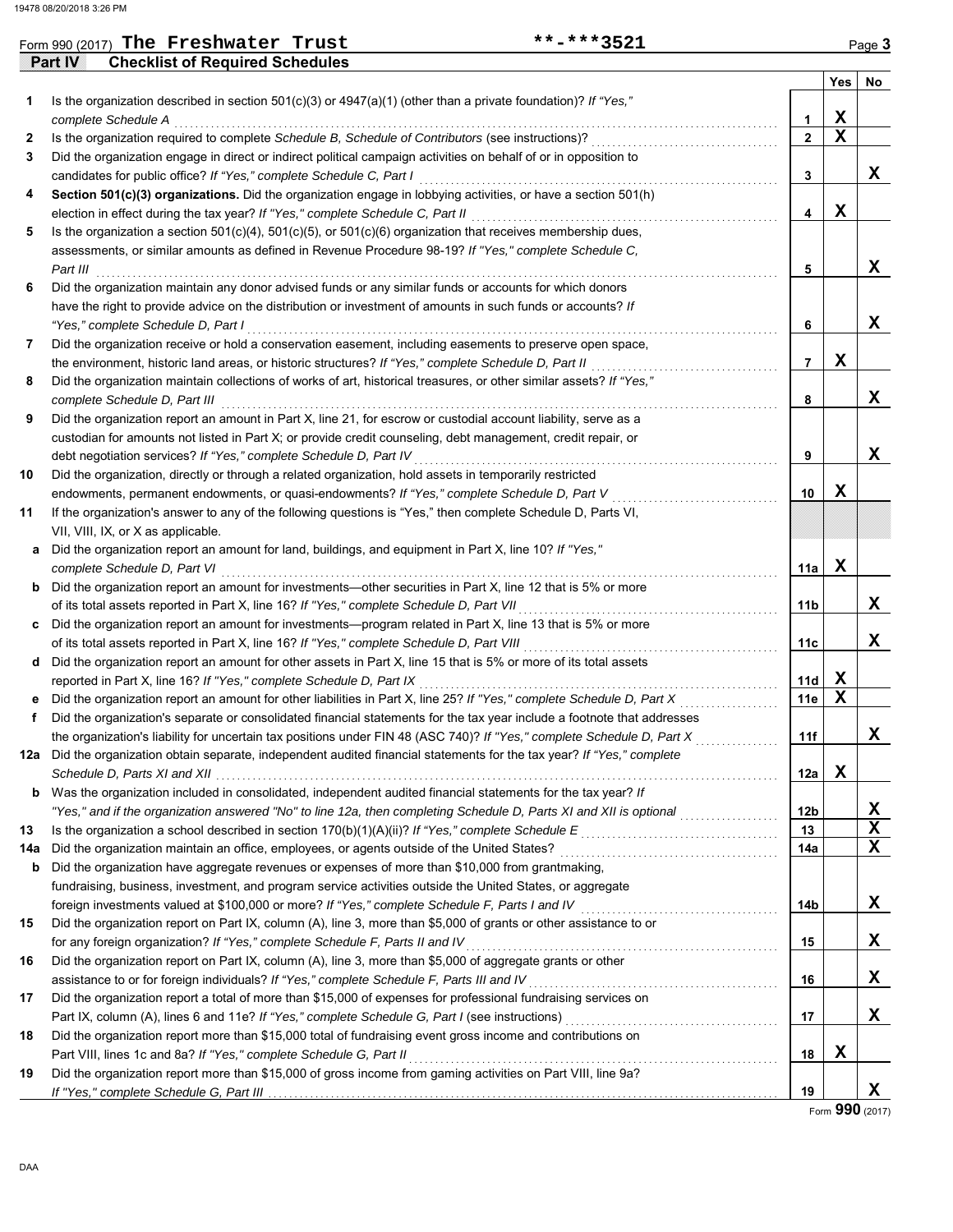|          | Form 990 (2017) The Freshwater Trust<br>**-***3521                                                                                                                                                                                        |                 |     | Page 4  |
|----------|-------------------------------------------------------------------------------------------------------------------------------------------------------------------------------------------------------------------------------------------|-----------------|-----|---------|
|          | Part IV<br><b>Checklist of Required Schedules (continued)</b>                                                                                                                                                                             |                 |     |         |
|          | Did the organization operate one or more hospital facilities? If "Yes," complete Schedule H                                                                                                                                               | 20a             | Yes | No<br>x |
| 20a<br>b |                                                                                                                                                                                                                                           | 20 <sub>b</sub> |     |         |
| 21       | If "Yes" to line 20a, did the organization attach a copy of its audited financial statements to this return?                                                                                                                              |                 |     |         |
|          | Did the organization report more than \$5,000 of grants or other assistance to any domestic organization or<br>domestic government on Part IX, column (A), line 1? If "Yes," complete Schedule I, Parts I and II                          | 21              |     | x       |
| 22       | Did the organization report more than \$5,000 of grants or other assistance to or for domestic individuals on                                                                                                                             |                 |     |         |
|          | Part IX, column (A), line 2? If "Yes," complete Schedule I, Parts I and III                                                                                                                                                               | 22              |     | x       |
| 23       | Did the organization answer "Yes" to Part VII, Section A, line 3, 4, or 5 about compensation of the                                                                                                                                       |                 |     |         |
|          | organization's current and former officers, directors, trustees, key employees, and highest compensated                                                                                                                                   |                 |     |         |
|          | employees? If "Yes," complete Schedule J                                                                                                                                                                                                  | 23              | X   |         |
|          | 24a Did the organization have a tax-exempt bond issue with an outstanding principal amount of more than                                                                                                                                   |                 |     |         |
|          | \$100,000 as of the last day of the year, that was issued after December 31, 2002? If "Yes," answer lines 24b                                                                                                                             |                 |     |         |
|          | through 24d and complete Schedule K. If "No," go to line 25a                                                                                                                                                                              | 24a             |     | x       |
| b        | Did the organization invest any proceeds of tax-exempt bonds beyond a temporary period exception?                                                                                                                                         | 24 <sub>b</sub> |     |         |
| c        | Did the organization maintain an escrow account other than a refunding escrow at any time during the year                                                                                                                                 |                 |     |         |
|          | to defease any tax-exempt bonds?                                                                                                                                                                                                          | 24c             |     |         |
|          | d Did the organization act as an "on behalf of" issuer for bonds outstanding at any time during the year?                                                                                                                                 | 24d             |     |         |
|          | 25a Section 501(c)(3), 501(c)(4), and 501(c)(29) organizations. Did the organization engage in an excess benefit                                                                                                                          |                 |     |         |
|          |                                                                                                                                                                                                                                           | 25a             |     | X       |
|          | transaction with a disqualified person during the year? If "Yes," complete Schedule L, Part I<br>.                                                                                                                                        |                 |     |         |
|          | <b>b</b> Is the organization aware that it engaged in an excess benefit transaction with a disqualified person in a prior<br>year, and that the transaction has not been reported on any of the organization's prior Forms 990 or 990-EZ? |                 |     |         |
|          |                                                                                                                                                                                                                                           |                 |     | x       |
|          | If "Yes," complete Schedule L, Part I                                                                                                                                                                                                     | 25 <sub>b</sub> |     |         |
| 26       | Did the organization report any amount on Part X, line 5, 6, or 22 for receivables from or payables to any                                                                                                                                |                 |     |         |
|          | current or former officers, directors, trustees, key employees, highest compensated employees, or                                                                                                                                         |                 |     | x       |
|          | disqualified persons? If "Yes," complete Schedule L, Part II                                                                                                                                                                              | 26              |     |         |
| 27       | Did the organization provide a grant or other assistance to an officer, director, trustee, key employee,                                                                                                                                  |                 |     |         |
|          | substantial contributor or employee thereof, a grant selection committee member, or to a 35% controlled                                                                                                                                   |                 |     | х       |
|          | entity or family member of any of these persons? If "Yes," complete Schedule L, Part III                                                                                                                                                  | 27              |     |         |
| 28       | Was the organization a party to a business transaction with one of the following parties (see Schedule L,                                                                                                                                 |                 |     |         |
|          | Part IV instructions for applicable filing thresholds, conditions, and exceptions):                                                                                                                                                       |                 |     |         |
| а        | A current or former officer, director, trustee, or key employee? If "Yes," complete Schedule L, Part IV                                                                                                                                   | 28a             |     | X       |
| b        | A family member of a current or former officer, director, trustee, or key employee? If "Yes," complete                                                                                                                                    |                 |     |         |
|          | Schedule L, Part IV                                                                                                                                                                                                                       | 28b             |     | х       |
| c        | An entity of which a current or former officer, director, trustee, or key employee (or a family member thereof)                                                                                                                           |                 |     |         |
|          | was an officer, director, trustee, or direct or indirect owner? If "Yes," complete Schedule L, Part IV                                                                                                                                    | 28c             |     | х<br>X  |
| 29       |                                                                                                                                                                                                                                           | 29              |     |         |
| 30       | Did the organization receive contributions of art, historical treasures, or other similar assets, or qualified                                                                                                                            |                 |     |         |
|          | conservation contributions? If "Yes," complete Schedule M                                                                                                                                                                                 | 30              |     | X       |
| 31       | Did the organization liquidate, terminate, or dissolve and cease operations? If "Yes," complete Schedule N,                                                                                                                               |                 |     |         |
|          | Part I                                                                                                                                                                                                                                    | 31              |     | X       |
| 32       | Did the organization sell, exchange, dispose of, or transfer more than 25% of its net assets? If "Yes,"                                                                                                                                   |                 |     |         |
|          | complete Schedule N, Part II                                                                                                                                                                                                              | 32              |     | X       |
| 33       | Did the organization own 100% of an entity disregarded as separate from the organization under Regulations                                                                                                                                |                 |     |         |
|          | sections 301.7701-2 and 301.7701-3? If "Yes," complete Schedule R, Part I                                                                                                                                                                 | 33              |     | X       |
| 34       | Was the organization related to any tax-exempt or taxable entity? If "Yes," complete Schedule R, Part II, III,                                                                                                                            |                 |     |         |

**35a** Did the organization have a controlled entity within the meaning of section 512(b)(13)? . . . . . . . . . . . . . . . . . . . . . . . . . . . . . . . . . . . . . . . . . . . . . . .

**b** If "Yes" to line 35a, did the organization receive any payment from or engage in any transaction with a

**Section 501(c)(3) organizations.** Did the organization make any transfers to an exempt non-charitable

**38** Did the organization complete Schedule O and provide explanations in Schedule O for Part VI, lines 11b and

Did the organization conduct more than 5% of its activities through an entity that is not a related organization and that is treated as a partnership for federal income tax purposes? *If "Yes," complete Schedule R,*

*or IV, and Part V, line 1* . . . . . . . . . . . . . . . . . . . . . . . . . . . . . . . . . . . . . . . . . . . . . . . . . . . . . . . . . . . . . . . . . . . . . . . . . . . . . . . . . . . . . . . . . . . . . . . . . . . . . . . . . . . . . . . . . .

related organization? *If "Yes," complete Schedule R, Part V, line 2* . . . . . . . . . . . . . . . . . . . . . . . . . . . . . . . . . . . . . . . . . . . . . . . . . . . . . . . . . . . . . . . . . . . . .

*Part VI* . . . . . . . . . . . . . . . . . . . . . . . . . . . . . . . . . . . . . . . . . . . . . . . . . . . . . . . . . . . . . . . . . . . . . . . . . . . . . . . . . . . . . . . . . . . . . . . . . . . . . . . . . . . . . . . . . . . . . . . . . . . . . . . . . . .

19? **Note.** All Form 990 filers are required to complete Schedule O. **38**

controlled entity within the meaning of section 512(b)(13)? *If "Yes," complete Schedule R, Part V, line 2* . . . . . . . . . . . . . . . . . . . . . . . . . . . . . **35b**

**X**

**X X**

**X**

**X**

**37**

**36**

**35a 34**

**36**

**37**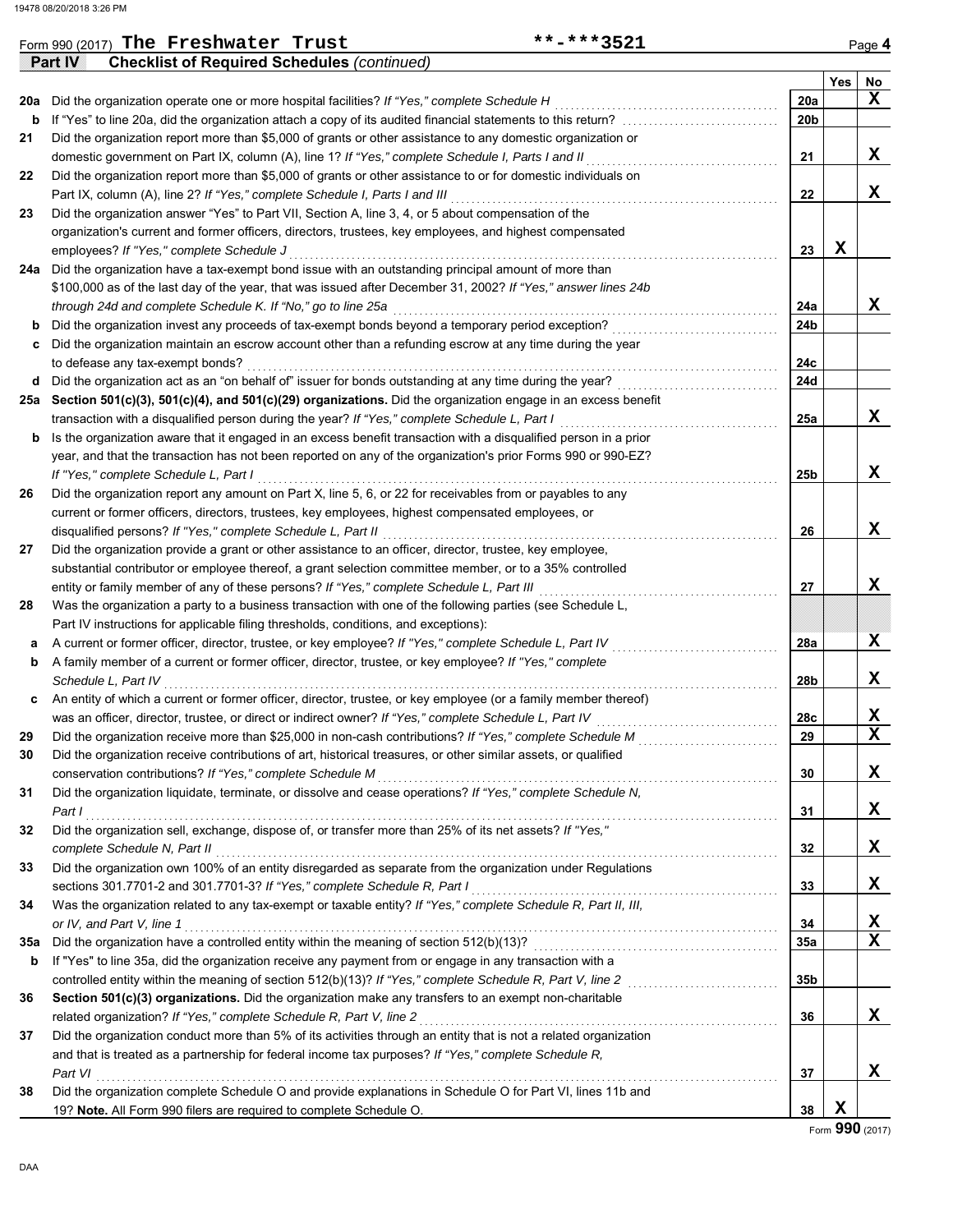|    | **-***3521<br>Form 990 (2017) The Freshwater Trust<br><b>Statements Regarding Other IRS Filings and Tax Compliance</b><br><b>Part V</b>                    |                |    |                |             | Page 5 |
|----|------------------------------------------------------------------------------------------------------------------------------------------------------------|----------------|----|----------------|-------------|--------|
|    | Check if Schedule O contains a response or note to any line in this Part V [11] Check if Schedule O contains a response or note to any line in this Part V |                |    |                |             |        |
|    |                                                                                                                                                            |                |    |                | <b>Yes</b>  | No     |
|    | 1a Enter the number reported in Box 3 of Form 1096. Enter -0- if not applicable                                                                            | 1a             | 90 |                |             |        |
| b  | Enter the number of Forms W-2G included in line 1a. Enter -0- if not applicable [1] [1] [1] [1] [1] [1] Enter -0- if not applicable                        | 1 <sub>b</sub> | 0  |                |             |        |
| c  | Did the organization comply with backup withholding rules for reportable payments to vendors and                                                           |                |    |                |             |        |
|    | reportable gaming (gambling) winnings to prize winners?                                                                                                    |                |    | 1c             |             |        |
| 2a | Enter the number of employees reported on Form W-3, Transmittal of Wage and Tax                                                                            |                |    |                |             |        |
|    | Statements, filed for the calendar year ending with or within the year covered by this return                                                              | 2a             | 58 |                |             |        |
| b  |                                                                                                                                                            |                |    | 2b             | X           |        |
|    | Note. If the sum of lines 1a and 2a is greater than 250, you may be required to e-file (see instructions)                                                  |                |    |                |             |        |
| За | Did the organization have unrelated business gross income of \$1,000 or more during the year?                                                              |                |    | 3a             |             | X      |
| b  | If "Yes," has it filed a Form 990-T for this year? If "No" to line 3b, provide an explanation in Schedule O                                                |                |    | 3 <sub>b</sub> |             |        |
| 4a | At any time during the calendar year, did the organization have an interest in, or a signature or other authority                                          |                |    |                |             |        |
|    | over, a financial account in a foreign country (such as a bank account, securities account, or other financial                                             |                |    |                |             |        |
|    | account)?                                                                                                                                                  |                |    | 4a             |             | X      |
|    | <b>b</b> If "Yes," enter the name of the foreign country: ▶                                                                                                |                |    |                |             |        |
|    | See instructions for filing requirements for FinCEN Form 114, Report of Foreign Bank and Financial Accounts                                                |                |    |                |             |        |
|    | (FBAR).                                                                                                                                                    |                |    |                |             |        |
| 5а | Was the organization a party to a prohibited tax shelter transaction at any time during the tax year?                                                      |                |    | 5а             |             | х      |
| b  |                                                                                                                                                            |                |    | 5 <sub>b</sub> |             | X      |
| c  | If "Yes" to line 5a or 5b, did the organization file Form 8886-T?                                                                                          |                |    | 5с             |             |        |
| 6a | Does the organization have annual gross receipts that are normally greater than \$100,000, and did the                                                     |                |    |                |             |        |
|    | organization solicit any contributions that were not tax deductible as charitable contributions?                                                           |                |    | 6a             |             | X      |
|    | <b>b</b> If "Yes," did the organization include with every solicitation an express statement that such contributions or                                    |                |    |                |             |        |
|    | gifts were not tax deductible?                                                                                                                             |                |    | 6b             |             |        |
| 7  | Organizations that may receive deductible contributions under section 170(c).                                                                              |                |    |                |             |        |
| a  | Did the organization receive a payment in excess of \$75 made partly as a contribution and partly for goods                                                |                |    |                |             |        |
|    | and services provided to the payor?                                                                                                                        |                |    | 7a             | X           |        |
| b  |                                                                                                                                                            |                |    | 7b             | $\mathbf x$ |        |
| c  | Did the organization sell, exchange, or otherwise dispose of tangible personal property for which it was                                                   |                |    |                |             |        |
|    |                                                                                                                                                            |                |    | 7c             |             | X      |
|    | d If "Yes," indicate the number of Forms 8282 filed during the year<br>[[[COSET ]]                                                                         | 7d             |    |                |             |        |
| е  | Did the organization receive any funds, directly or indirectly, to pay premiums on a personal benefit contract?                                            |                |    | 7e             |             | Χ<br>X |
| f  |                                                                                                                                                            |                |    | 7f             |             |        |
| g  |                                                                                                                                                            |                |    | 7g             |             |        |
| h  | If the organization received a contribution of cars, boats, airplanes, or other vehicles, did the organization file a Form 1098-C?                         |                |    | 7h             |             |        |
| 8  | Sponsoring organizations maintaining donor advised funds. Did a donor advised fund maintained by the                                                       |                |    |                |             |        |
|    |                                                                                                                                                            |                |    | 8              |             |        |
| 9  | Sponsoring organizations maintaining donor advised funds.                                                                                                  |                |    |                |             |        |
| а  | Did the sponsoring organization make any taxable distributions under section 4966?                                                                         |                |    | 9a             |             |        |
| b  |                                                                                                                                                            |                |    | 9b             |             |        |
| 10 | Section 501(c)(7) organizations. Enter:                                                                                                                    |                |    |                |             |        |
| а  |                                                                                                                                                            | 10a            |    |                |             |        |
| b  | Gross receipts, included on Form 990, Part VIII, line 12, for public use of club facilities                                                                | 10b            |    |                |             |        |

| 11  | Section 501(c)(12) organizations. Enter:                                                                           |                 |  |     |  |  |  |  |  |
|-----|--------------------------------------------------------------------------------------------------------------------|-----------------|--|-----|--|--|--|--|--|
| a   | Gross income from members or shareholders                                                                          | 11a             |  |     |  |  |  |  |  |
| b   | Gross income from other sources (Do not net amounts due or paid to other sources                                   |                 |  |     |  |  |  |  |  |
|     | against amounts due or received from them.)                                                                        | 11 <sub>b</sub> |  |     |  |  |  |  |  |
| 12a | Section 4947(a)(1) non-exempt charitable trusts. Is the organization filing Form 990 in lieu of Form 1041?         |                 |  | 12a |  |  |  |  |  |
| b   | If "Yes," enter the amount of tax-exempt interest received or accrued during the year                              | 12b             |  |     |  |  |  |  |  |
| 13  | Section 501(c)(29) qualified nonprofit health insurance issuers.                                                   |                 |  |     |  |  |  |  |  |
| a   | Is the organization licensed to issue qualified health plans in more than one state?                               |                 |  |     |  |  |  |  |  |
|     | Note. See the instructions for additional information the organization must report on Schedule O.                  |                 |  |     |  |  |  |  |  |
|     | <b>b</b> Enter the amount of reserves the organization is required to maintain by the states in which              |                 |  |     |  |  |  |  |  |
|     | the organization is licensed to issue qualified health plans                                                       | 13 <sub>b</sub> |  |     |  |  |  |  |  |
| c   | Enter the amount of reserves on hand                                                                               | 13с             |  |     |  |  |  |  |  |
| 14a | Did the organization receive any payments for indoor tanning services during the tax year?                         |                 |  | 14a |  |  |  |  |  |
|     | <b>b</b> If "Yes," has it filed a Form 720 to report these payments? If "No," provide an explanation in Schedule O |                 |  | 14b |  |  |  |  |  |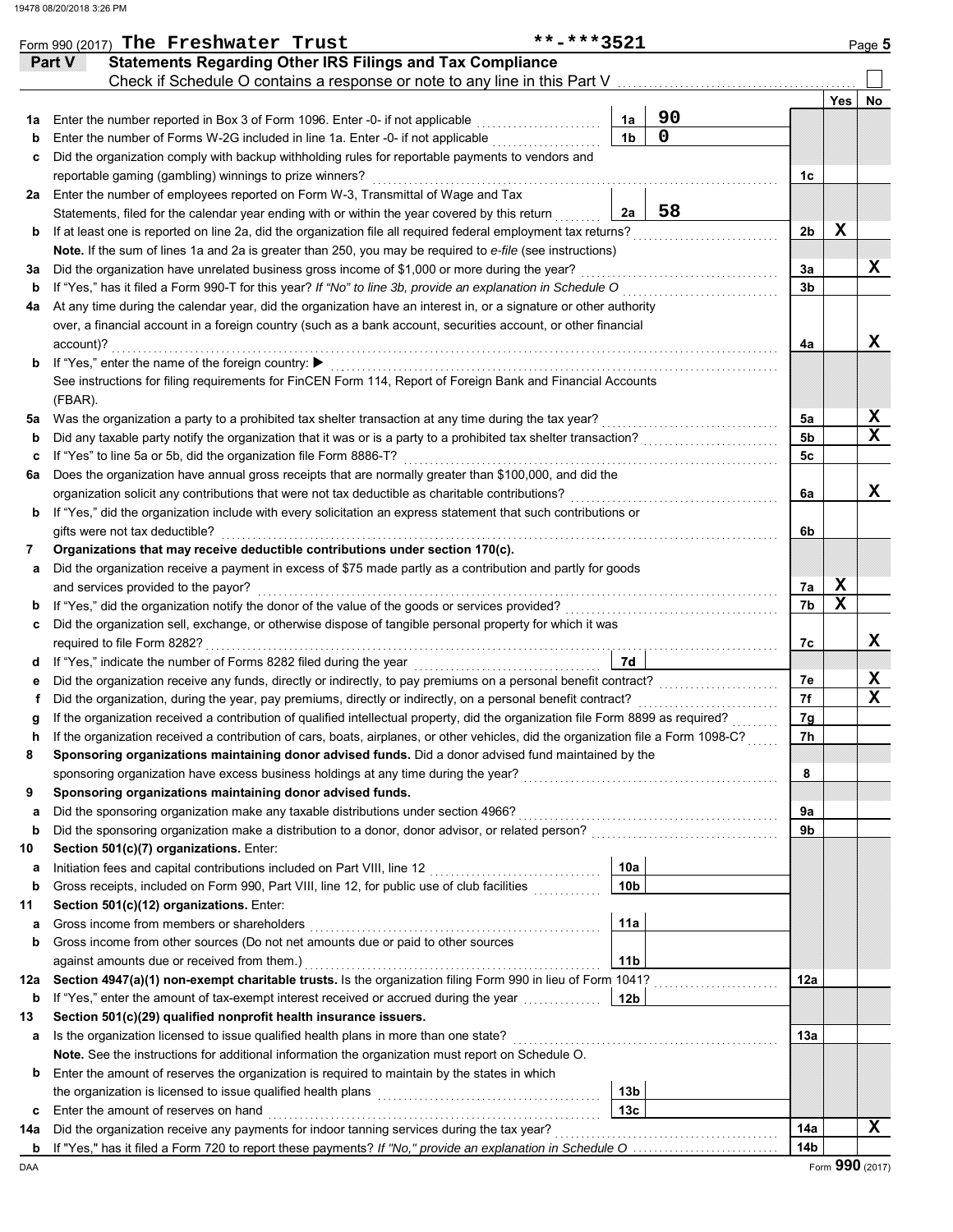|             | Form 990 (2017) The Freshwater Trust                                                                                                                     | **-***3521                    |          |                |    |                 |     | Page $6$        |
|-------------|----------------------------------------------------------------------------------------------------------------------------------------------------------|-------------------------------|----------|----------------|----|-----------------|-----|-----------------|
|             | Governance, Management, and Disclosure For each "Yes" response to lines 2 through 7b below, and for a "No"<br>Part VI                                    |                               |          |                |    |                 |     |                 |
|             | response to line 8a, 8b, or 10b below, describe the circumstances, processes, or changes in Schedule O. See instructions.                                |                               |          |                |    |                 |     |                 |
|             |                                                                                                                                                          |                               |          |                |    |                 |     | 'Х              |
|             | <b>Section A. Governing Body and Management</b>                                                                                                          |                               |          |                |    |                 |     |                 |
|             |                                                                                                                                                          |                               |          |                |    |                 | Yes | No              |
| 1a          | Enter the number of voting members of the governing body at the end of the tax year                                                                      |                               |          | 1a             | 20 |                 |     |                 |
|             | If there are material differences in voting rights among members of the governing body, or                                                               |                               |          |                |    |                 |     |                 |
|             | if the governing body delegated broad authority to an executive committee or similar                                                                     |                               |          |                |    |                 |     |                 |
|             | committee, explain in Schedule O.                                                                                                                        |                               |          |                |    |                 |     |                 |
| $\mathbf b$ | Enter the number of voting members included in line 1a, above, who are independent                                                                       |                               |          | 1 <sub>b</sub> | 19 |                 |     |                 |
| 2           | Did any officer, director, trustee, or key employee have a family relationship or a business relationship with                                           |                               |          |                |    |                 |     |                 |
|             | any other officer, director, trustee, or key employee?                                                                                                   |                               |          |                |    | $\mathbf{2}$    |     | X               |
| 3           | Did the organization delegate control over management duties customarily performed by or under the direct                                                |                               |          |                |    |                 |     |                 |
|             | supervision of officers, directors, or trustees, or key employees to a management company or other person?                                               |                               |          |                |    | 3               |     | X               |
| 4           | Did the organization make any significant changes to its governing documents since the prior Form 990 was filed?                                         |                               |          |                |    | 4               |     | X               |
| 5           | Did the organization become aware during the year of a significant diversion of the organization's assets?                                               |                               |          |                |    | 5               |     | X               |
| 6           | Did the organization have members or stockholders?                                                                                                       |                               |          |                |    | 6               |     | $\mathbf x$     |
| 7а          | Did the organization have members, stockholders, or other persons who had the power to elect or appoint                                                  |                               |          |                |    |                 |     |                 |
|             | one or more members of the governing body?                                                                                                               |                               |          |                |    | 7a              |     | X               |
| b           | Are any governance decisions of the organization reserved to (or subject to approval by) members,                                                        |                               |          |                |    |                 |     |                 |
|             | stockholders, or persons other than the governing body?                                                                                                  |                               |          |                |    | 7b              |     | x               |
| 8           | Did the organization contemporaneously document the meetings held or written actions undertaken during the year by the following:                        |                               |          |                |    |                 |     |                 |
| а           | The governing body?                                                                                                                                      |                               |          |                |    | 8a              | х   |                 |
| $\mathbf b$ | Each committee with authority to act on behalf of the governing body?                                                                                    |                               |          |                |    | 8b              | X   |                 |
| 9           | Is there any officer, director, trustee, or key employee listed in Part VII, Section A, who cannot be reached at                                         |                               |          |                |    |                 |     |                 |
|             | the organization's mailing address? If "Yes," provide the names and addresses in Schedule O                                                              |                               |          |                |    | 9               |     | x               |
|             | Section B. Policies (This Section B requests information about policies not required by the Internal Revenue Code.)                                      |                               |          |                |    |                 |     |                 |
|             |                                                                                                                                                          |                               |          |                |    |                 | Yes | No              |
| 10a         | Did the organization have local chapters, branches, or affiliates?                                                                                       |                               |          |                |    | 10a             |     | X               |
| b           | If "Yes," did the organization have written policies and procedures governing the activities of such chapters,                                           |                               |          |                |    |                 |     |                 |
|             | affiliates, and branches to ensure their operations are consistent with the organization's exempt purposes?                                              |                               |          |                |    | 10 <sub>b</sub> |     |                 |
| 11a         | Has the organization provided a complete copy of this Form 990 to all members of its governing body before filing the form?                              |                               |          |                |    | 11a             | X   |                 |
| b           | Describe in Schedule O the process, if any, used by the organization to review this Form 990.                                                            |                               |          |                |    |                 |     |                 |
| 12a         | Did the organization have a written conflict of interest policy? If "No," go to line 13                                                                  |                               |          |                |    | 12a             | х   |                 |
| b           | Were officers, directors, or trustees, and key employees required to disclose annually interests that could give rise to conflicts?                      |                               |          |                |    | 12b             | X   |                 |
|             | Did the organization regularly and consistently monitor and enforce compliance with the policy? If "Yes,"                                                |                               |          |                |    |                 |     |                 |
|             | describe in Schedule O how this was done                                                                                                                 |                               |          |                |    | 12с             | X   |                 |
| 13          | Did the organization have a written whistleblower policy?                                                                                                |                               |          |                |    | 13              |     | X               |
| 14          | Did the organization have a written document retention and destruction policy?                                                                           |                               |          |                |    | 14              | X   |                 |
| 15          | Did the process for determining compensation of the following persons include a review and approval by                                                   |                               |          |                |    |                 |     |                 |
|             | independent persons, comparability data, and contemporaneous substantiation of the deliberation and decision?                                            |                               |          |                |    |                 |     |                 |
|             | The organization's CEO, Executive Director, or top management official                                                                                   |                               |          |                |    | 15a             | х   |                 |
| а           |                                                                                                                                                          |                               |          |                |    |                 | X   |                 |
| b           | Other officers or key employees of the organization<br>If "Yes" to line 15a or 15b, describe the process in Schedule O (see instructions).               |                               |          |                |    | 15b             |     |                 |
|             | Did the organization invest in, contribute assets to, or participate in a joint venture or similar arrangement                                           |                               |          |                |    |                 |     |                 |
| 16a         |                                                                                                                                                          |                               |          |                |    |                 |     | x               |
|             | with a taxable entity during the year?<br>If "Yes," did the organization follow a written policy or procedure requiring the organization to evaluate its |                               |          |                |    | 16a             |     |                 |
| b           | participation in joint venture arrangements under applicable federal tax law, and take steps to safeguard the                                            |                               |          |                |    |                 |     |                 |
|             |                                                                                                                                                          |                               |          |                |    |                 |     |                 |
|             |                                                                                                                                                          |                               |          |                |    | 16b             |     |                 |
|             | <b>Section C. Disclosure</b>                                                                                                                             |                               |          |                |    |                 |     |                 |
| 17          | List the states with which a copy of this Form 990 is required to be filed $\triangleright$ OR, CA                                                       |                               |          |                |    |                 |     |                 |
| 18          | Section 6104 requires an organization to make its Forms 1023 (or 1024 if applicable), 990, and 990-T (Section 501(c)(3)s only)                           |                               |          |                |    |                 |     |                 |
|             | available for public inspection. Indicate how you made these available. Check all that apply.                                                            |                               |          |                |    |                 |     |                 |
|             | IХ<br>Another's website $ \mathbf{X} $ Upon request<br>Own website                                                                                       | Other (explain in Schedule O) |          |                |    |                 |     |                 |
| 19          | Describe in Schedule O whether (and if so, how) the organization made its governing documents, conflict of interest policy, and                          |                               |          |                |    |                 |     |                 |
|             | financial statements available to the public during the tax year.                                                                                        |                               |          |                |    |                 |     |                 |
| 20          | State the name, address, and telephone number of the person who possesses the organization's books and records: ▶                                        |                               |          |                |    |                 |     |                 |
|             | Tim Wigington<br>700 SW Taylor Street, Ste 200                                                                                                           |                               |          |                |    |                 |     |                 |
|             | Portland                                                                                                                                                 |                               | OR 97205 |                |    | 503-222-9091    |     |                 |
| DAA         |                                                                                                                                                          |                               |          |                |    |                 |     | Form 990 (2017) |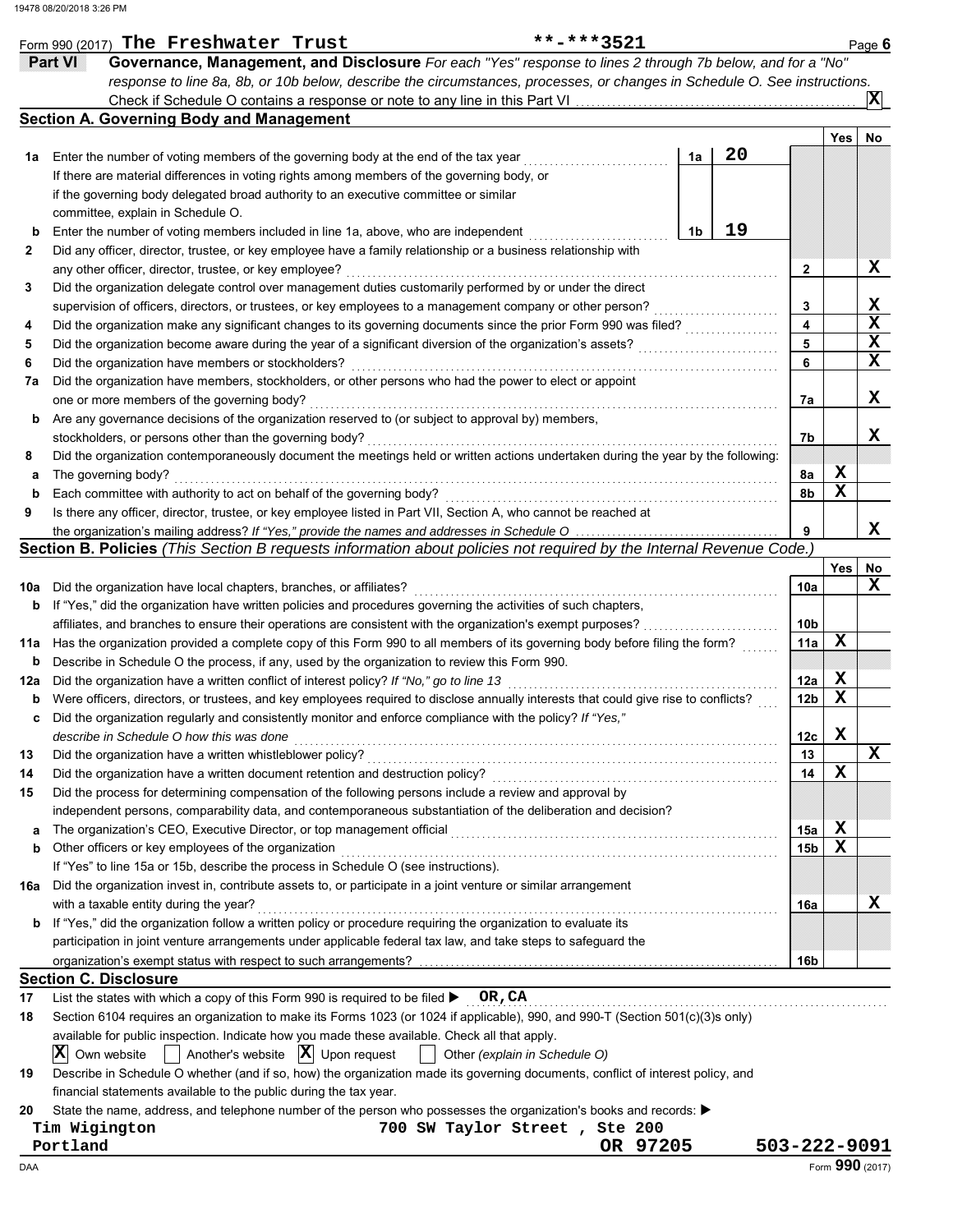|                   | Form 990 (2017) The Freshwater Trust                                                                           | **_***3521                                                                                       | Page 7 |
|-------------------|----------------------------------------------------------------------------------------------------------------|--------------------------------------------------------------------------------------------------|--------|
| Part VII          |                                                                                                                | Compensation of Officers, Directors, Trustees, Key Employees, Highest Compensated Employees, and |        |
|                   | <b>Independent Contractors</b>                                                                                 |                                                                                                  |        |
|                   | Check if Schedule O contains a response or note to any line in this Part VII.                                  |                                                                                                  |        |
| <b>Section A.</b> | Officers, Directors, Trustees, Key Employees, and Highest Compensated Employees                                |                                                                                                  |        |
|                   | a Anti-attitution in the three areas and the three and the second and the three controls of the second and the |                                                                                                  |        |

**1a** Complete this table for all persons required to be listed. Report compensation for the calendar year ending with or within the organization's tax year.

■ List all of the organization's **current** officers, directors, trustees (whether individuals or organizations), regardless of amount of<br>proposition Enter 0 in columns (D) (E) and (E) if no componeation was paid compensation. Enter -0- in columns (D), (E), and (F) if no compensation was paid.

List all of the organization's **current** key employees, if any. See instructions for definition of "key employee."

who received reportable compensation (Box 5 of Form W-2 and/or Box 7 of Form 1099-MISC) of more than \$100,000 from the organization and any related organizations. ■ List all of the organization's **current** key employees, if any. See instructions for definition of "key employee."<br>■ List the organization's five **current** highest compensated employees (other than an officer, director,

■ List all of the organization's **former** officers, key employees, and highest compensated employees who received more than<br> **•** 000 of repertable compensation from the ergenization and any related ergenizations \$100,000 of reportable compensation from the organization and any related organizations.

List all of the organization's **former directors or trustees** that received, in the capacity as a former director or trustee of the • List all of the organization's **former directors or trustees** that received, in the capacity as a former director organization, more than \$10,000 of reportable compensation from the organization and any related organizat

List persons in the following order: individual trustees or directors; institutional trustees; officers; key employees; highest compensated employees; and former such persons.

Check this box if neither the organization nor any related organization compensated any current officer, director, or trustee.

| (A)<br>Name and Title | (B)<br>Average<br>hours per<br>week<br>(list any<br>hours for |                                   |                      | (C)<br>Position |              | (do not check more than one<br>box, unless person is both an<br>officer and a director/trustee) | (D)<br>Reportable<br>compensation<br>from<br>the<br>organization |                 | (E)<br>Reportable<br>compensation from<br>related<br>organizations<br>(W-2/1099-MISC) | (F)<br>Estimated<br>amount of<br>other<br>compensation<br>from the |
|-----------------------|---------------------------------------------------------------|-----------------------------------|----------------------|-----------------|--------------|-------------------------------------------------------------------------------------------------|------------------------------------------------------------------|-----------------|---------------------------------------------------------------------------------------|--------------------------------------------------------------------|
|                       | related<br>organizations<br>below dotted<br>line)             | Individual trustee<br>or director | nstitutional trustee | Officer         | Key employee | Highest compensated<br>employee                                                                 | Former                                                           | (W-2/1099-MISC) |                                                                                       | organization<br>and related<br>organizations                       |
| (1) Scott Demorest    |                                                               |                                   |                      |                 |              |                                                                                                 |                                                                  |                 |                                                                                       |                                                                    |
|                       | 2.00                                                          |                                   |                      |                 |              |                                                                                                 |                                                                  |                 |                                                                                       |                                                                    |
| Director              | 0.00                                                          | $\mathbf x$                       |                      |                 |              |                                                                                                 |                                                                  | 5,070           | 0                                                                                     | $\mathbf 0$                                                        |
| (2) Hank A. Ashforth  | 2.00                                                          |                                   |                      |                 |              |                                                                                                 |                                                                  |                 |                                                                                       |                                                                    |
|                       |                                                               |                                   |                      |                 |              |                                                                                                 |                                                                  |                 |                                                                                       | $\pmb{0}$                                                          |
| Director              | 0.00                                                          | $\mathbf x$                       |                      |                 |              |                                                                                                 |                                                                  | 0               | 0                                                                                     |                                                                    |
| (3) Hunter Brown      | 2.00                                                          |                                   |                      |                 |              |                                                                                                 |                                                                  |                 |                                                                                       |                                                                    |
| Director              | 0.00                                                          | $\mathbf x$                       |                      |                 |              |                                                                                                 |                                                                  | 0               | 0                                                                                     | $\mathbf 0$                                                        |
| (4) David Chen        |                                                               |                                   |                      |                 |              |                                                                                                 |                                                                  |                 |                                                                                       |                                                                    |
|                       | 2.00                                                          |                                   |                      |                 |              |                                                                                                 |                                                                  |                 |                                                                                       |                                                                    |
| Director              | 0.00                                                          | $\mathbf x$                       |                      |                 |              |                                                                                                 |                                                                  | 0               | 0                                                                                     | $\mathbf 0$                                                        |
| (5) Paul T. Fortino   |                                                               |                                   |                      |                 |              |                                                                                                 |                                                                  |                 |                                                                                       |                                                                    |
|                       | 2.00                                                          |                                   |                      |                 |              |                                                                                                 |                                                                  |                 |                                                                                       |                                                                    |
| Director              | 0.00                                                          | $\mathbf x$                       |                      |                 |              |                                                                                                 |                                                                  | 0               | 0                                                                                     | $\pmb{0}$                                                          |
| (6) David Laurance    |                                                               |                                   |                      |                 |              |                                                                                                 |                                                                  |                 |                                                                                       |                                                                    |
|                       | 2.00                                                          |                                   |                      |                 |              |                                                                                                 |                                                                  |                 |                                                                                       |                                                                    |
| Director              | 0.00                                                          | $\mathbf x$                       |                      |                 |              |                                                                                                 |                                                                  | 0               | 0                                                                                     | $\mathbf 0$                                                        |
| (7) Marty Meyers      |                                                               |                                   |                      |                 |              |                                                                                                 |                                                                  |                 |                                                                                       |                                                                    |
|                       | 2.00                                                          |                                   |                      |                 |              |                                                                                                 |                                                                  |                 |                                                                                       |                                                                    |
| Director              | 0.00                                                          | $\mathbf x$                       |                      |                 |              |                                                                                                 |                                                                  | 0               | 0                                                                                     | $\mathbf 0$                                                        |
| (8) Will Neuhauser    |                                                               |                                   |                      |                 |              |                                                                                                 |                                                                  |                 |                                                                                       |                                                                    |
|                       | 2.00                                                          |                                   |                      |                 |              |                                                                                                 |                                                                  |                 |                                                                                       |                                                                    |
| Director              | 0.00                                                          | $\mathbf x$                       |                      |                 |              |                                                                                                 |                                                                  | $\mathbf 0$     | 0                                                                                     | $\mathbf 0$                                                        |
| $(9)$ Tim O'Leary     |                                                               |                                   |                      |                 |              |                                                                                                 |                                                                  |                 |                                                                                       |                                                                    |
|                       | 2.00                                                          |                                   |                      |                 |              |                                                                                                 |                                                                  |                 |                                                                                       |                                                                    |
| Director              | 0.00                                                          | $\mathbf x$                       |                      |                 |              |                                                                                                 |                                                                  | 0               | 0                                                                                     | $\mathbf 0$                                                        |
| (10) Michael Pohl     |                                                               |                                   |                      |                 |              |                                                                                                 |                                                                  |                 |                                                                                       |                                                                    |
|                       | 2.00                                                          |                                   |                      |                 |              |                                                                                                 |                                                                  |                 |                                                                                       |                                                                    |
| Director              | 0.00                                                          | $\mathbf x$                       |                      |                 |              |                                                                                                 |                                                                  | 0               | 0                                                                                     | $\mathbf 0$                                                        |
| (11) Brad Preble      |                                                               |                                   |                      |                 |              |                                                                                                 |                                                                  |                 |                                                                                       |                                                                    |
|                       | 2.00                                                          |                                   |                      |                 |              |                                                                                                 |                                                                  |                 |                                                                                       |                                                                    |
| Director              | 0.00                                                          | $\mathbf x$                       |                      |                 |              |                                                                                                 |                                                                  | 0               | 0                                                                                     | 0                                                                  |
| <b>DAA</b>            |                                                               |                                   |                      |                 |              |                                                                                                 |                                                                  |                 |                                                                                       | Form 990 (2017)                                                    |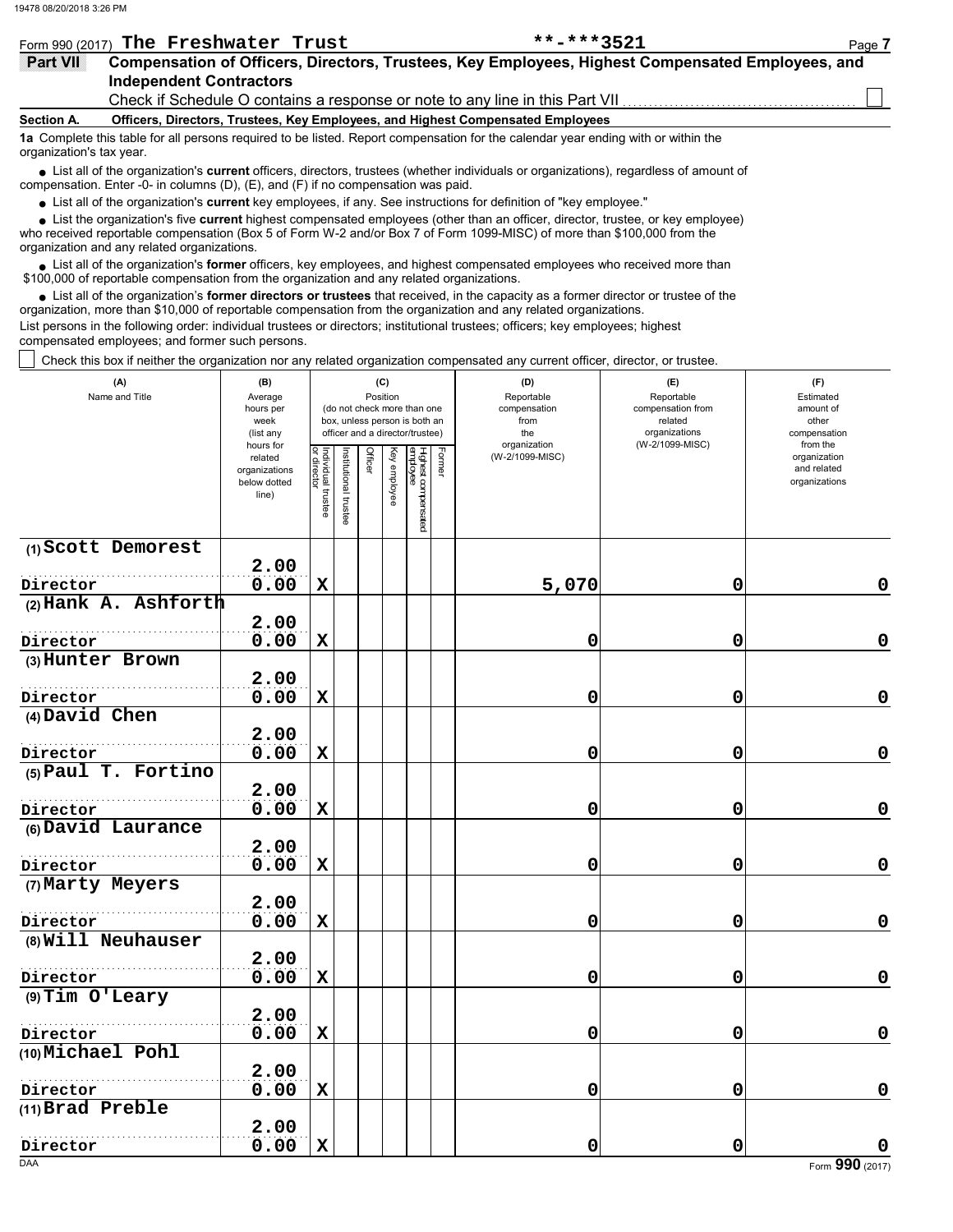| 19478 08/20/2018 3:26 PM<br>Form 990 (2017) The Freshwater Trust |                                                                        |                                                                |                                   |                       |         |                 |                                                                                                 |        | **-***3521                                                                                                                                                                                                                                             |                                                                    |                                                          | Page 8      |
|------------------------------------------------------------------|------------------------------------------------------------------------|----------------------------------------------------------------|-----------------------------------|-----------------------|---------|-----------------|-------------------------------------------------------------------------------------------------|--------|--------------------------------------------------------------------------------------------------------------------------------------------------------------------------------------------------------------------------------------------------------|--------------------------------------------------------------------|----------------------------------------------------------|-------------|
| Part VII                                                         |                                                                        |                                                                |                                   |                       |         |                 |                                                                                                 |        | Section A. Officers, Directors, Trustees, Key Employees, and Highest Compensated Employees (continued)                                                                                                                                                 |                                                                    |                                                          |             |
| (A)<br>Name and title                                            |                                                                        | (B)<br>Average<br>hours per<br>week<br>(list any               |                                   |                       |         | (C)<br>Position | (do not check more than one<br>box, unless person is both an<br>officer and a director/trustee) |        | (D)<br>Reportable<br>compensation<br>from<br>the                                                                                                                                                                                                       | (E)<br>Reportable<br>compensation from<br>related<br>organizations | (F)<br>Estimated<br>amount of<br>other<br>compensation   |             |
|                                                                  |                                                                        | hours for<br>related<br>organizations<br>below dotted<br>line) | Individual trustee<br>or director | Institutional trustee | Officer | Key employee    | Highest compensated<br>employee                                                                 | Former | organization<br>(W-2/1099-MISC)                                                                                                                                                                                                                        | (W-2/1099-MISC)                                                    | from the<br>organization<br>and related<br>organizations |             |
| (12)                                                             | <b>Brian Rice</b>                                                      |                                                                |                                   |                       |         |                 |                                                                                                 |        |                                                                                                                                                                                                                                                        |                                                                    |                                                          |             |
| Director                                                         |                                                                        | 2.00<br>0.00                                                   | X                                 |                       |         |                 |                                                                                                 |        | 0                                                                                                                                                                                                                                                      | 0                                                                  |                                                          | 0           |
| (13)                                                             | Anthony Trunzo                                                         |                                                                |                                   |                       |         |                 |                                                                                                 |        |                                                                                                                                                                                                                                                        |                                                                    |                                                          |             |
| Director                                                         |                                                                        | 2.00<br>0.00                                                   | $\mathbf x$                       |                       |         |                 |                                                                                                 |        | 0                                                                                                                                                                                                                                                      | 0                                                                  |                                                          | $\mathbf 0$ |
| (14)                                                             | Margaret Tuchmann                                                      | 2.00                                                           |                                   |                       |         |                 |                                                                                                 |        |                                                                                                                                                                                                                                                        |                                                                    |                                                          |             |
| Director                                                         |                                                                        | 0.00                                                           | $\mathbf x$                       |                       |         |                 |                                                                                                 |        | 0                                                                                                                                                                                                                                                      | 0                                                                  |                                                          | $\mathbf 0$ |
| (15) Debra Turner-Hatcher                                        |                                                                        |                                                                |                                   |                       |         |                 |                                                                                                 |        |                                                                                                                                                                                                                                                        |                                                                    |                                                          |             |
|                                                                  |                                                                        | 2.00                                                           |                                   |                       |         |                 |                                                                                                 |        |                                                                                                                                                                                                                                                        |                                                                    |                                                          | $\mathbf 0$ |
| Director<br>(16)                                                 | Joe Whitworth                                                          | 0.00                                                           | X                                 |                       |         |                 |                                                                                                 |        | 0                                                                                                                                                                                                                                                      | 0                                                                  |                                                          |             |
| President                                                        |                                                                        | 40.00<br>0.00                                                  |                                   |                       | X       |                 |                                                                                                 |        | 196,834                                                                                                                                                                                                                                                | 0                                                                  |                                                          | 20,452      |
| (17)                                                             | Peter Doubleday                                                        |                                                                |                                   |                       |         |                 |                                                                                                 |        |                                                                                                                                                                                                                                                        |                                                                    |                                                          |             |
| Treasurer                                                        |                                                                        | 2.00<br>0.00                                                   |                                   |                       | X       |                 |                                                                                                 |        | 0                                                                                                                                                                                                                                                      | 0                                                                  |                                                          | $\mathbf 0$ |
| (18)                                                             | Gary Fish                                                              |                                                                |                                   |                       |         |                 |                                                                                                 |        |                                                                                                                                                                                                                                                        |                                                                    |                                                          |             |
|                                                                  |                                                                        | 2.00                                                           |                                   |                       |         |                 |                                                                                                 |        |                                                                                                                                                                                                                                                        |                                                                    |                                                          |             |
| Secretary                                                        |                                                                        | 0.00                                                           |                                   |                       | X       |                 |                                                                                                 |        | 0                                                                                                                                                                                                                                                      | 0                                                                  |                                                          | $\mathbf 0$ |
| (19) Pat Reiten                                                  |                                                                        | 2.00                                                           |                                   |                       |         |                 |                                                                                                 |        |                                                                                                                                                                                                                                                        |                                                                    |                                                          |             |
| Co-Chair                                                         |                                                                        | 0.00                                                           |                                   |                       | X       |                 |                                                                                                 |        | 0                                                                                                                                                                                                                                                      | 0                                                                  |                                                          | 0           |
| 1b Sub-total                                                     |                                                                        |                                                                |                                   |                       |         |                 |                                                                                                 |        | 201,904                                                                                                                                                                                                                                                |                                                                    |                                                          | 20,452      |
|                                                                  | c Total from continuation sheets to Part VII, Section A                |                                                                |                                   |                       |         |                 |                                                                                                 |        | 613,645                                                                                                                                                                                                                                                |                                                                    |                                                          | 49,940      |
|                                                                  |                                                                        |                                                                |                                   |                       |         |                 |                                                                                                 |        | 815,549                                                                                                                                                                                                                                                |                                                                    |                                                          | 70,392      |
| 2                                                                | reportable compensation from the organization $\triangleright$ 6       |                                                                |                                   |                       |         |                 |                                                                                                 |        | Total number of individuals (including but not limited to those listed above) who received more than \$100,000 of                                                                                                                                      |                                                                    |                                                          |             |
| 3                                                                |                                                                        |                                                                |                                   |                       |         |                 |                                                                                                 |        | Did the organization list any former officer, director, or trustee, key employee, or highest compensated                                                                                                                                               |                                                                    | Yes                                                      | No.         |
| 4                                                                | employee on line 1a? If "Yes," complete Schedule J for such individual |                                                                |                                   |                       |         |                 |                                                                                                 |        | For any individual listed on line 1a, is the sum of reportable compensation and other compensation from the                                                                                                                                            |                                                                    | 3                                                        | x           |
| individual                                                       |                                                                        |                                                                |                                   |                       |         |                 |                                                                                                 |        | organization and related organizations greater than \$150,000? If "Yes," complete Schedule J for such                                                                                                                                                  |                                                                    | X<br>4                                                   |             |
| 5                                                                |                                                                        |                                                                |                                   |                       |         |                 |                                                                                                 |        | Did any person listed on line 1a receive or accrue compensation from any unrelated organization or individual<br>for services rendered to the organization? If "Yes," complete Schedule J for such person                                              |                                                                    | 5                                                        | X           |
| <b>Section B. Independent Contractors</b>                        |                                                                        |                                                                |                                   |                       |         |                 |                                                                                                 |        |                                                                                                                                                                                                                                                        |                                                                    |                                                          |             |
| 1                                                                |                                                                        |                                                                |                                   |                       |         |                 |                                                                                                 |        | Complete this table for your five highest compensated independent contractors that received more than \$100,000 of<br>compensation from the organization. Report compensation for the calendar year ending with or within the organization's tax year. |                                                                    |                                                          |             |
|                                                                  |                                                                        | (A)<br>Name and business address                               |                                   |                       |         |                 |                                                                                                 |        |                                                                                                                                                                                                                                                        | (B)<br>Description of services                                     | (C)<br>Compensation                                      |             |
|                                                                  | Aquatic Contracting, LLC                                               |                                                                |                                   |                       |         |                 |                                                                                                 |        | 8316 N. Lombard #374                                                                                                                                                                                                                                   |                                                                    |                                                          |             |
| Portland<br>Plant Oregon                                         |                                                                        |                                                                | OR 97203                          |                       |         |                 |                                                                                                 |        | Restoration<br>8677 Wagner Creek Road                                                                                                                                                                                                                  |                                                                    |                                                          | 347,047     |
| Talent                                                           |                                                                        |                                                                | OR 97540                          |                       |         |                 |                                                                                                 |        | restoration                                                                                                                                                                                                                                            |                                                                    |                                                          | 315,769     |
| M&M Services, LLC                                                |                                                                        |                                                                |                                   |                       |         |                 |                                                                                                 |        | PO Box 1093                                                                                                                                                                                                                                            |                                                                    |                                                          |             |
| Medford                                                          |                                                                        |                                                                | OR 97501                          |                       |         |                 |                                                                                                 |        | Restoration                                                                                                                                                                                                                                            |                                                                    |                                                          | 278,306     |
| Island City                                                      | Romans Precision Irrigation, Inc                                       |                                                                | OR 97850                          |                       |         |                 |                                                                                                 |        | 10209 North McAlister Rd<br>restoration                                                                                                                                                                                                                |                                                                    |                                                          |             |
|                                                                  | Bandon Dunes Gold Resort                                               |                                                                |                                   |                       |         |                 |                                                                                                 |        | 57744 Round Lake Road                                                                                                                                                                                                                                  |                                                                    |                                                          | 179,310     |
| Bandon                                                           |                                                                        |                                                                | OR 97411                          |                       |         |                 |                                                                                                 |        | Special Event                                                                                                                                                                                                                                          |                                                                    |                                                          | 157,542     |
| 2                                                                | received more than \$100,000 of compensation from the organization ▶   |                                                                |                                   |                       |         |                 |                                                                                                 |        | Total number of independent contractors (including but not limited to those listed above) who                                                                                                                                                          | 7                                                                  |                                                          |             |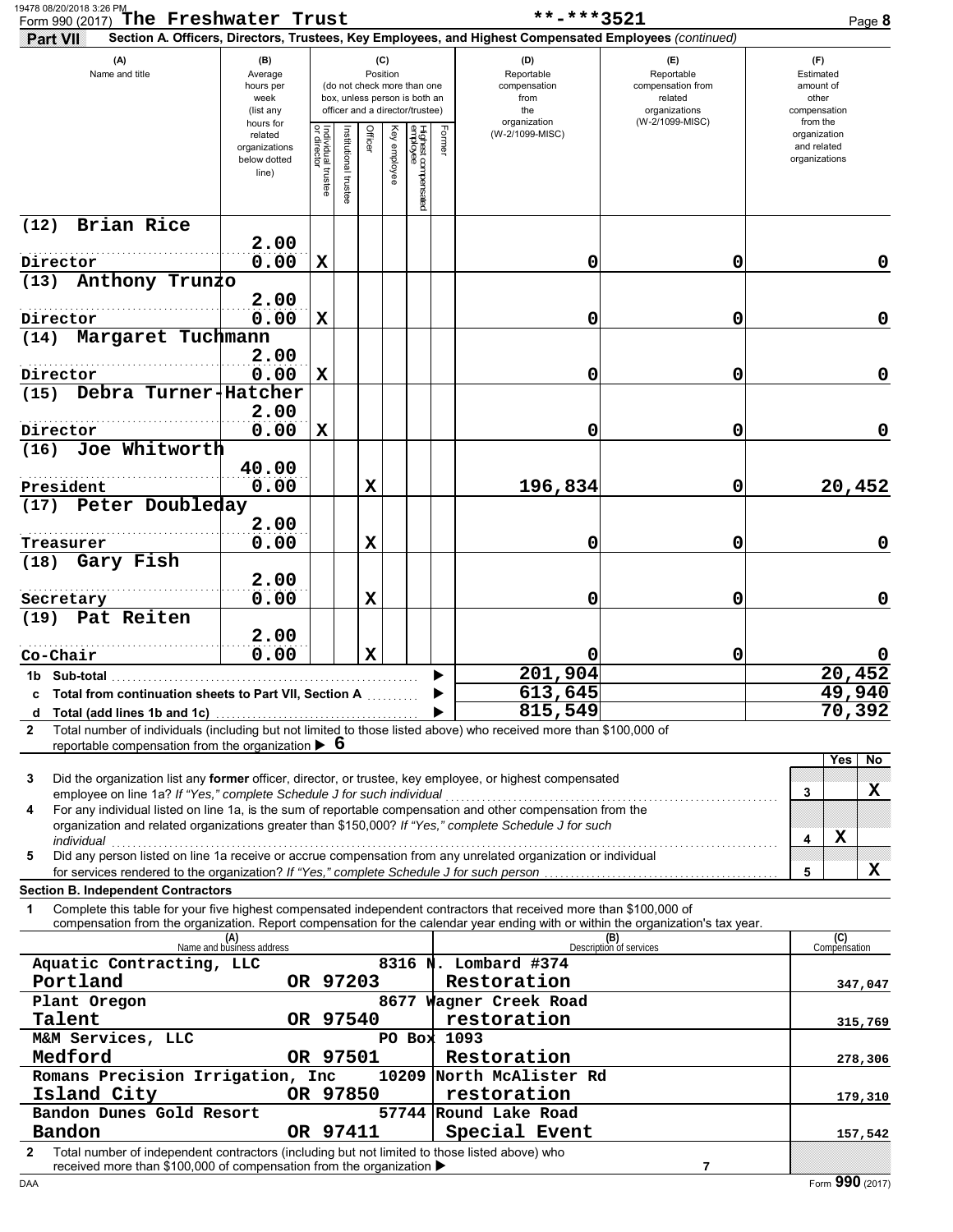|                                                                                                            |        | Form 990 (2017) The Freshwater Trust                                               |                      |                       | **-***3521<br>Page 9 |                                         |                                         |                                                       |  |  |
|------------------------------------------------------------------------------------------------------------|--------|------------------------------------------------------------------------------------|----------------------|-----------------------|----------------------|-----------------------------------------|-----------------------------------------|-------------------------------------------------------|--|--|
| <b>Part VIII</b>                                                                                           |        | <b>Statement of Revenue</b>                                                        |                      |                       |                      |                                         |                                         |                                                       |  |  |
|                                                                                                            |        |                                                                                    |                      |                       | (A)<br>Total revenue | (B)<br>Related or<br>exempt<br>function | (C)<br>Unrelated<br>business<br>revenue | (D)<br>Revenue<br>excluded from tax<br>under sections |  |  |
|                                                                                                            |        |                                                                                    |                      |                       |                      | revenue                                 |                                         | 512-514                                               |  |  |
| Program Service Revenue Contributions, Gifts, Grants<br>Program Service Revenue Cand Other Similar Amounts |        | 1a Federated campaigns                                                             | 1a                   |                       |                      |                                         |                                         |                                                       |  |  |
|                                                                                                            |        | <b>b</b> Membership dues                                                           | 1 <sub>b</sub>       | 140,250               |                      |                                         |                                         |                                                       |  |  |
|                                                                                                            |        | c Fundraising events<br>d Related organizations                                    | 1c<br>1 <sub>d</sub> |                       |                      |                                         |                                         |                                                       |  |  |
|                                                                                                            |        | <b>e</b> Government grants (contributions)                                         | 1e                   | 3,109,616             |                      |                                         |                                         |                                                       |  |  |
|                                                                                                            |        | f All other contributions, gifts, grants,                                          |                      |                       |                      |                                         |                                         |                                                       |  |  |
|                                                                                                            |        | and similar amounts not included above                                             | 1f                   | 2,388,886             |                      |                                         |                                         |                                                       |  |  |
|                                                                                                            |        | Noncash contributions included in lines 1a-1f:                                     | \$                   |                       |                      |                                         |                                         |                                                       |  |  |
|                                                                                                            |        |                                                                                    |                      |                       | 5,638,752            |                                         |                                         |                                                       |  |  |
|                                                                                                            |        |                                                                                    |                      | <b>Busn. Code</b>     |                      |                                         |                                         |                                                       |  |  |
|                                                                                                            | 2a     | Program service revenue                                                            |                      |                       | 2,394,425            | 2,394,425                               |                                         |                                                       |  |  |
|                                                                                                            | b      |                                                                                    |                      |                       |                      |                                         |                                         |                                                       |  |  |
|                                                                                                            | с      |                                                                                    |                      |                       |                      |                                         |                                         |                                                       |  |  |
|                                                                                                            | d      |                                                                                    |                      |                       |                      |                                         |                                         |                                                       |  |  |
|                                                                                                            |        |                                                                                    |                      |                       |                      |                                         |                                         |                                                       |  |  |
|                                                                                                            |        | f All other program service revenue                                                |                      |                       |                      |                                         |                                         |                                                       |  |  |
|                                                                                                            |        |                                                                                    |                      |                       | 2,394,425            |                                         |                                         |                                                       |  |  |
|                                                                                                            | 3      | Investment income (including dividends, interest,                                  |                      |                       | 279                  |                                         |                                         | 279                                                   |  |  |
|                                                                                                            |        | and other similar amounts)<br>Income from investment of tax-exempt bond proceeds > |                      |                       |                      |                                         |                                         |                                                       |  |  |
|                                                                                                            | 4<br>5 |                                                                                    |                      |                       |                      |                                         |                                         |                                                       |  |  |
|                                                                                                            |        | (i) Real                                                                           |                      | (ii) Personal         |                      |                                         |                                         |                                                       |  |  |
|                                                                                                            |        | <b>6a</b> Gross rents                                                              |                      |                       |                      |                                         |                                         |                                                       |  |  |
|                                                                                                            | b      | Less: rental exps.                                                                 |                      |                       |                      |                                         |                                         |                                                       |  |  |
|                                                                                                            |        | <b>c</b> Rental inc. or (loss)                                                     |                      |                       |                      |                                         |                                         |                                                       |  |  |
|                                                                                                            | d      | Net rental income or (loss)                                                        |                      |                       |                      |                                         |                                         |                                                       |  |  |
|                                                                                                            |        | <b>7a</b> Gross amount from<br>(i) Securities<br>sales of assets                   |                      | (ii) Other            |                      |                                         |                                         |                                                       |  |  |
|                                                                                                            |        | other than inventory                                                               | 1,327                |                       |                      |                                         |                                         |                                                       |  |  |
|                                                                                                            |        | <b>b</b> Less: cost or other                                                       |                      |                       |                      |                                         |                                         |                                                       |  |  |
|                                                                                                            |        | basis & sales exps.                                                                | 1                    |                       |                      |                                         |                                         |                                                       |  |  |
|                                                                                                            |        | c Gain or (loss)                                                                   | 1,326                |                       |                      |                                         |                                         |                                                       |  |  |
|                                                                                                            |        |                                                                                    |                      |                       | 1,326                |                                         |                                         | 1,326                                                 |  |  |
|                                                                                                            |        | 8a Gross income from fundraising events                                            |                      |                       |                      |                                         |                                         |                                                       |  |  |
|                                                                                                            |        | (not including $\frac{140}{250}$                                                   |                      |                       |                      |                                         |                                         |                                                       |  |  |
|                                                                                                            |        | of contributions reported on line 1c).                                             |                      | 380,967               |                      |                                         |                                         |                                                       |  |  |
| Other Revenue                                                                                              |        | See Part IV, line 18<br><b>b</b> Less: direct expenses                             | a<br>$\mathbf b$     | 253,629               |                      |                                         |                                         |                                                       |  |  |
|                                                                                                            |        | c Net income or (loss) from fundraising events                                     |                      | $\blacktriangleright$ | 127,338              |                                         |                                         |                                                       |  |  |
|                                                                                                            |        | 9a Gross income from gaming activities.                                            |                      |                       |                      |                                         |                                         |                                                       |  |  |
|                                                                                                            |        | See Part IV, line 19                                                               | a                    |                       |                      |                                         |                                         |                                                       |  |  |
|                                                                                                            |        | <b>b</b> Less: direct expenses                                                     | $\mathbf b$          |                       |                      |                                         |                                         |                                                       |  |  |
|                                                                                                            |        | c Net income or (loss) from gaming activities                                      |                      |                       |                      |                                         |                                         |                                                       |  |  |
|                                                                                                            |        | 10a Gross sales of inventory, less                                                 |                      |                       |                      |                                         |                                         |                                                       |  |  |
|                                                                                                            |        | returns and allowances<br>.                                                        |                      |                       |                      |                                         |                                         |                                                       |  |  |
|                                                                                                            |        | <b>b</b> Less: cost of goods sold $\ldots$                                         | $\mathbf b$          |                       |                      |                                         |                                         |                                                       |  |  |
|                                                                                                            |        | c Net income or (loss) from sales of inventory                                     |                      | ▶                     |                      |                                         |                                         |                                                       |  |  |
|                                                                                                            |        | Miscellaneous Revenue                                                              |                      | Busn. Code            |                      |                                         |                                         |                                                       |  |  |
|                                                                                                            | 11a    | Sales and other revenues                                                           |                      |                       | 445                  | 445                                     |                                         |                                                       |  |  |
|                                                                                                            | b      |                                                                                    |                      |                       |                      |                                         |                                         |                                                       |  |  |
|                                                                                                            | с      |                                                                                    |                      |                       |                      |                                         |                                         |                                                       |  |  |
|                                                                                                            | е      | Total. Add lines 11a-11d                                                           |                      | ▶                     | 445                  |                                         |                                         |                                                       |  |  |
| 12                                                                                                         |        | Total revenue. See instructions.                                                   |                      | ь                     | 8,162,565            | 2,394,870                               | 0                                       | 1,605                                                 |  |  |
|                                                                                                            |        |                                                                                    |                      |                       |                      |                                         |                                         | nnn                                                   |  |  |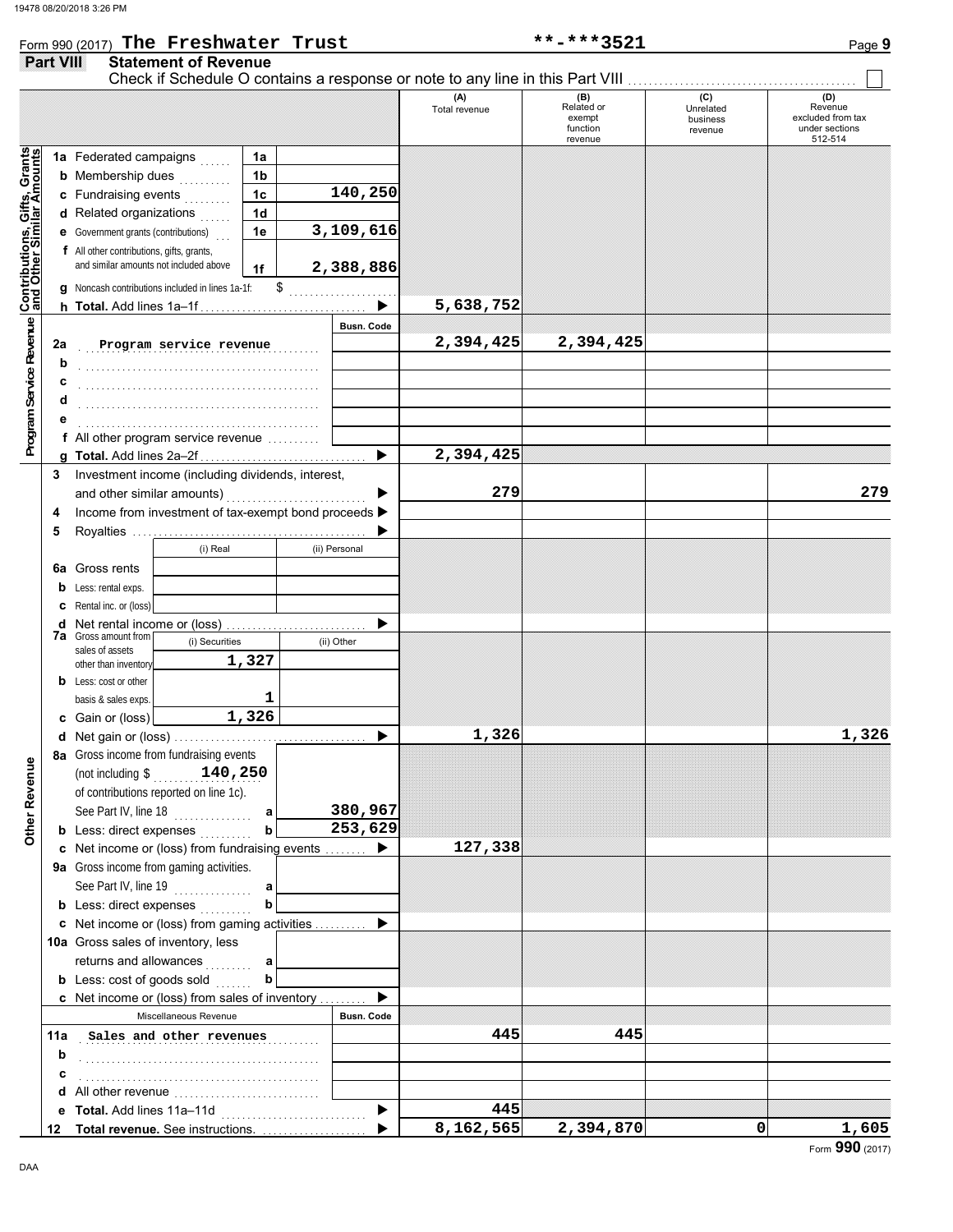|              | Check if Schedule O contains a response or note to any line in this Part IX                                      |                       |                                    |                                    |                                |  |  |  |  |  |
|--------------|------------------------------------------------------------------------------------------------------------------|-----------------------|------------------------------------|------------------------------------|--------------------------------|--|--|--|--|--|
|              | Do not include amounts reported on lines 6b,<br>7b, 8b, 9b, and 10b of Part VIII.                                | (A)<br>Total expenses | (B)<br>Program service<br>expenses | Management and<br>general expenses | (D)<br>Fundraising<br>expenses |  |  |  |  |  |
| $\mathbf{1}$ | Grants and other assistance to domestic organizations                                                            |                       |                                    |                                    |                                |  |  |  |  |  |
|              | and domestic governments. See Part IV, line 21                                                                   |                       |                                    |                                    |                                |  |  |  |  |  |
| $\mathbf{2}$ | Grants and other assistance to domestic                                                                          |                       |                                    |                                    |                                |  |  |  |  |  |
|              | individuals. See Part IV, line 22                                                                                |                       |                                    |                                    |                                |  |  |  |  |  |
| 3            | Grants and other assistance to foreign                                                                           |                       |                                    |                                    |                                |  |  |  |  |  |
|              | organizations, foreign governments, and foreign                                                                  |                       |                                    |                                    |                                |  |  |  |  |  |
|              | individuals. See Part IV, lines 15 and 16                                                                        |                       |                                    |                                    |                                |  |  |  |  |  |
| 4            | Benefits paid to or for members                                                                                  |                       |                                    |                                    |                                |  |  |  |  |  |
| 5            | Compensation of current officers, directors,                                                                     |                       |                                    |                                    |                                |  |  |  |  |  |
|              | trustees, and key employees                                                                                      | 217,286               | 1,594                              | 196,070                            | 19,622                         |  |  |  |  |  |
| 6            | Compensation not included above, to disqualified                                                                 |                       |                                    |                                    |                                |  |  |  |  |  |
|              | persons (as defined under section 4958(f)(1)) and                                                                |                       |                                    |                                    |                                |  |  |  |  |  |
|              | persons described in section 4958(c)(3)(B)                                                                       |                       |                                    |                                    |                                |  |  |  |  |  |
| 7            | Other salaries and wages                                                                                         | 2,706,661             | 1,834,751                          | 585,240                            | 286,670                        |  |  |  |  |  |
| 8            | Pension plan accruals and contributions (include                                                                 |                       |                                    |                                    |                                |  |  |  |  |  |
|              | section 401(k) and 403(b) employer contributions)                                                                | 98,557                | 72,092                             | 15,180                             | 11,285                         |  |  |  |  |  |
| 9            | Other employee benefits <b>Constanting</b>                                                                       | 195,811               | 104,166                            | 71,679                             | 19,966                         |  |  |  |  |  |
| 10           |                                                                                                                  | 261,861               | 167,565                            | 66,228                             | 28,068                         |  |  |  |  |  |
| 11           | Fees for services (non-employees):                                                                               |                       |                                    |                                    |                                |  |  |  |  |  |
| а            | Management                                                                                                       |                       |                                    |                                    |                                |  |  |  |  |  |
| b            |                                                                                                                  | 19,596                | 7,770                              | 11,826                             |                                |  |  |  |  |  |
| c            |                                                                                                                  | 20,400                |                                    | 20,400                             |                                |  |  |  |  |  |
| d            | Lobbying                                                                                                         | 5,020                 | 5,000                              | 20                                 |                                |  |  |  |  |  |
| е            | Professional fundraising services. See Part IV, line 17                                                          |                       |                                    |                                    |                                |  |  |  |  |  |
| f.           | Investment management fees                                                                                       |                       |                                    |                                    |                                |  |  |  |  |  |
| a            | Other. (If line 11g amount exceeds 10% of line 25, column                                                        |                       |                                    |                                    |                                |  |  |  |  |  |
|              | (A) amount, list line 11g expenses on Schedule O.)                                                               | 24,448                |                                    | 17,608                             | 6,840                          |  |  |  |  |  |
| 12           |                                                                                                                  | 40,004                | 7,182                              | 30,856                             | 1,966                          |  |  |  |  |  |
| 13           |                                                                                                                  | 22,905                | 2,181                              | 7,396                              | 13,328                         |  |  |  |  |  |
| 14           |                                                                                                                  |                       |                                    |                                    |                                |  |  |  |  |  |
| 15           |                                                                                                                  |                       |                                    |                                    |                                |  |  |  |  |  |
| 16           |                                                                                                                  | 362,668               | 186,686                            | 162, 135                           | 13,847                         |  |  |  |  |  |
| 17           |                                                                                                                  | 167,828               | 137,258                            | 11,208                             | 19,362                         |  |  |  |  |  |
| 18           | Payments of travel or entertainment expenses                                                                     |                       |                                    |                                    |                                |  |  |  |  |  |
|              | for any federal, state, or local public officials                                                                |                       |                                    |                                    |                                |  |  |  |  |  |
| 19           | Conferences, conventions, and meetings                                                                           | 41,219                | 30,195                             | 3,009                              | 8,015                          |  |  |  |  |  |
| 20           | Interest                                                                                                         | 38,167                |                                    | 38,167                             |                                |  |  |  |  |  |
| 21           | Payments to affiliates [11] [11] Payments to affiliates [11] [11] [11] Allenance and Payments and Payments and P |                       |                                    |                                    |                                |  |  |  |  |  |
| 22           | Depreciation, depletion, and amortization                                                                        | 202,384               | 194,602                            | 7,782                              |                                |  |  |  |  |  |
| 23           | Insurance                                                                                                        | 52,941                | 2,852                              | 50,089                             |                                |  |  |  |  |  |
| 24           | Other expenses. Itemize expenses not covered                                                                     |                       |                                    |                                    |                                |  |  |  |  |  |
|              | above (List miscellaneous expenses in line 24e. If                                                               |                       |                                    |                                    |                                |  |  |  |  |  |
|              | line 24e amount exceeds 10% of line 25, column                                                                   |                       |                                    |                                    |                                |  |  |  |  |  |
|              | (A) amount, list line 24e expenses on Schedule O.)<br>Contracted services                                        | 2,196,068             | 2,168,391                          | 27,677                             |                                |  |  |  |  |  |
| a            | Program supplies                                                                                                 | 1,279,457             | 1,260,628                          | 15,639                             | 3,190                          |  |  |  |  |  |
| b            | Water fees/lease payments                                                                                        | 911,947               | 911,947                            |                                    |                                |  |  |  |  |  |
| C<br>d       | Equipment rental/maint                                                                                           | 54,761                | 31,731                             | 21,131                             | 1,899                          |  |  |  |  |  |
|              | All other expenses                                                                                               | 76,125                | 26,155                             | 28,094                             | 21,876                         |  |  |  |  |  |
| е<br>25      | Total functional expenses. Add lines 1 through 24e                                                               | 8,996,114             | 7,152,746                          | 1,387,434                          | 455,934                        |  |  |  |  |  |
| 26           | Joint costs. Complete this line only if the                                                                      |                       |                                    |                                    |                                |  |  |  |  |  |
|              | organization reported in column (B) joint costs                                                                  |                       |                                    |                                    |                                |  |  |  |  |  |
|              | from a combined educational campaign and                                                                         |                       |                                    |                                    |                                |  |  |  |  |  |
|              | fundraising solicitation. Check here ▶<br>if<br>following SOP 98-2 (ASC 958-720)                                 |                       |                                    |                                    |                                |  |  |  |  |  |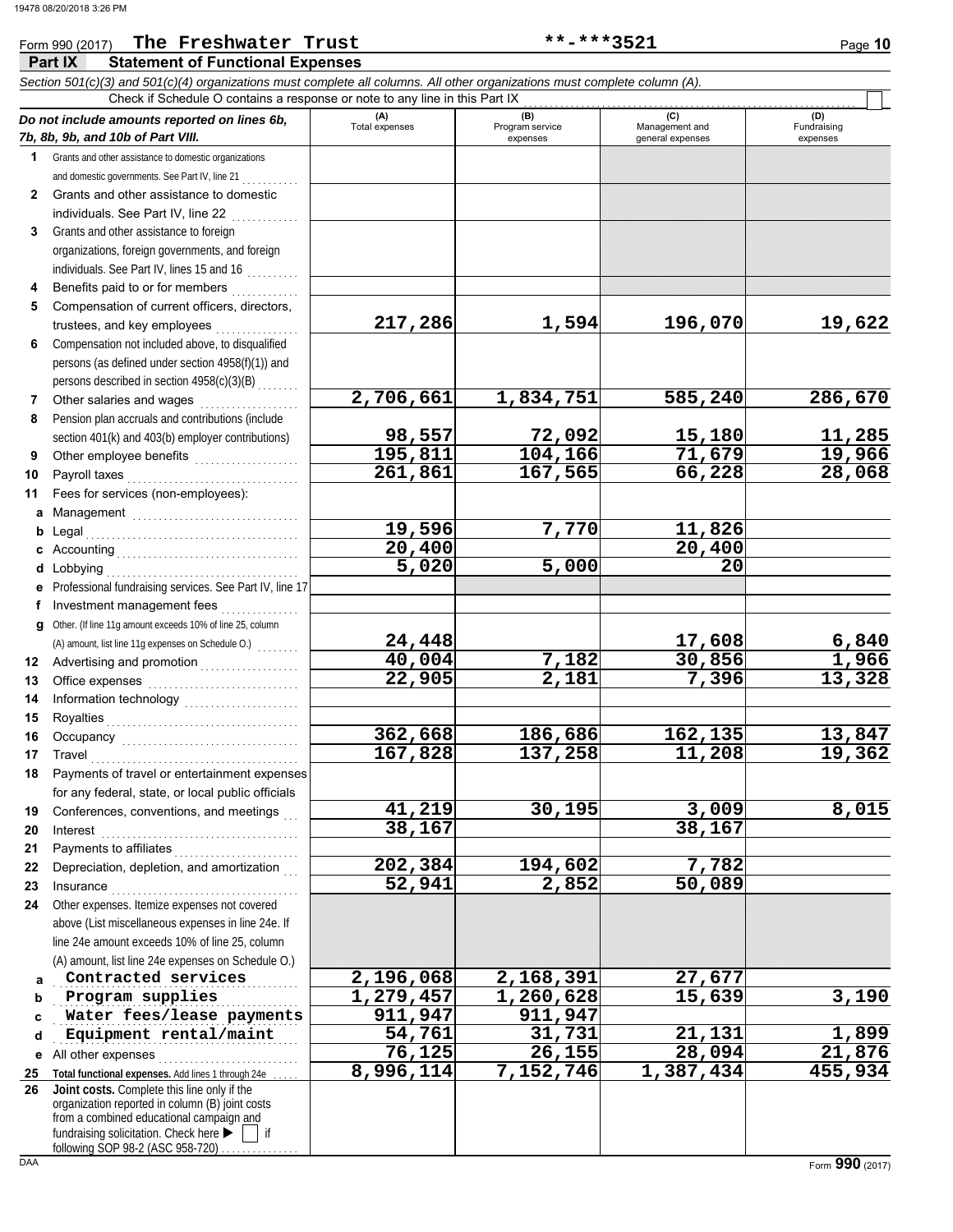### Form 990 (2017) The Freshwater Trust **\*\*-\*\*\*\*3521** Page 11

|                             | <b>Part X</b> | <b>Balance Sheet</b>                                                                                                                                                                                                           |                 |                    |                           |                         |                        |
|-----------------------------|---------------|--------------------------------------------------------------------------------------------------------------------------------------------------------------------------------------------------------------------------------|-----------------|--------------------|---------------------------|-------------------------|------------------------|
|                             |               | Check if Schedule O contains a response or note to any line in this Part X                                                                                                                                                     |                 |                    |                           |                         |                        |
|                             |               |                                                                                                                                                                                                                                |                 |                    | (A)<br>Beginning of year  |                         | (B)<br>End of year     |
|                             | 1             | Cash-non-interest bearing                                                                                                                                                                                                      |                 |                    | 810,150                   | $\overline{\mathbf{1}}$ | 588,692                |
|                             | 2             |                                                                                                                                                                                                                                |                 |                    | 661,644                   | $\overline{\mathbf{2}}$ | 200,037                |
|                             | 3             | Pledges and grants receivable, net <b>constructs</b>                                                                                                                                                                           |                 |                    | 1,478,661                 | 3                       | 970,690                |
|                             | 4             | Accounts receivable, net                                                                                                                                                                                                       |                 |                    | 4                         |                         |                        |
|                             | 5             | Loans and other receivables from current and former officers, directors,                                                                                                                                                       |                 |                    |                           |                         |                        |
|                             |               | trustees, key employees, and highest compensated employees.                                                                                                                                                                    |                 |                    |                           |                         |                        |
|                             |               | Complete Part II of Schedule L                                                                                                                                                                                                 |                 |                    |                           | 5                       |                        |
|                             | 6             | Loans and other receivables from other disqualified persons (as defined under section                                                                                                                                          |                 |                    |                           |                         |                        |
|                             |               | $4958(f)(1)$ ), persons described in section $4958(c)(3)(B)$ , and contributing employers and                                                                                                                                  |                 |                    |                           |                         |                        |
|                             |               | sponsoring organizations of section 501(c)(9) voluntary employees' beneficiary                                                                                                                                                 |                 |                    |                           |                         |                        |
|                             |               | organizations (see instructions). Complete Part II of Schedule L                                                                                                                                                               |                 |                    |                           | 6                       |                        |
| Assets                      | 7             | Notes and loans receivable, net                                                                                                                                                                                                |                 |                    |                           | $\overline{7}$          |                        |
|                             | 8             | Inventories for sale or use                                                                                                                                                                                                    |                 |                    |                           | 8                       |                        |
|                             | 9             | Prepaid expenses and deferred charges                                                                                                                                                                                          |                 |                    | 84,093                    | 9                       | 89,116                 |
|                             |               | 10a Land, buildings, and equipment: cost or                                                                                                                                                                                    |                 |                    |                           |                         |                        |
|                             |               | other basis. Complete Part VI of Schedule D  10a                                                                                                                                                                               |                 | 820,839            |                           |                         |                        |
|                             |               | <b>b</b> Less: accumulated depreciation                                                                                                                                                                                        | 10 <sub>b</sub> | 364,931            | 521,766 10c               |                         | 455,908                |
|                             | 11            |                                                                                                                                                                                                                                |                 |                    | 125,011                   | 11                      | 137,981                |
|                             | 12            |                                                                                                                                                                                                                                |                 |                    | 12                        |                         |                        |
|                             | 13            |                                                                                                                                                                                                                                |                 |                    | 13                        |                         |                        |
|                             | 14            | Intangible assets                                                                                                                                                                                                              |                 |                    | 14                        |                         |                        |
|                             | 15            | Other assets. See Part IV, line 11                                                                                                                                                                                             | 2,079,478       | 15                 | 2,087,411                 |                         |                        |
|                             | 16            |                                                                                                                                                                                                                                |                 |                    | 5,760,803                 | 16                      | 4,529,835              |
|                             | 17            | Accounts payable and accrued expenses [[11][11] Accounts payable and accrued expenses [[11] Accounts and accrued expenses [[11] Accounts accredit accredit accredit accredit accredit accredit accredit accredit accredit accr |                 | 436,975            | 17                        | $\overline{426}$ , 052  |                        |
|                             | 18            | Grants payable                                                                                                                                                                                                                 |                 |                    | 18                        |                         |                        |
|                             | 19            | Deferred revenue                                                                                                                                                                                                               |                 |                    | 56,800                    | 19                      | 2,178,611              |
|                             | 20            | Tax-exempt bond liabilities                                                                                                                                                                                                    |                 |                    |                           | 20                      |                        |
|                             | 21            | Escrow or custodial account liability. Complete Part IV of Schedule D                                                                                                                                                          |                 |                    |                           | 21                      |                        |
|                             | 22            | Loans and other payables to current and former officers, directors,                                                                                                                                                            |                 |                    |                           |                         |                        |
| Liabilities                 |               | trustees, key employees, highest compensated employees, and                                                                                                                                                                    |                 |                    |                           |                         |                        |
|                             |               | disqualified persons. Complete Part II of Schedule L                                                                                                                                                                           |                 |                    |                           | 22                      |                        |
|                             | 23            | Secured mortgages and notes payable to unrelated third parties                                                                                                                                                                 |                 |                    |                           | 23                      |                        |
|                             | 24            | Unsecured notes and loans payable to unrelated third parties                                                                                                                                                                   |                 |                    | 3,900,000                 | 24                      | 3,700,000              |
|                             | 25            | Other liabilities (including federal income tax, payables to related third                                                                                                                                                     |                 |                    |                           |                         |                        |
|                             |               | parties, and other liabilities not included on lines 17-24). Complete Part X                                                                                                                                                   |                 |                    |                           |                         |                        |
|                             |               | of Schedule D                                                                                                                                                                                                                  |                 |                    | 17,289                    | 25                      | 16,289                 |
|                             | 26            |                                                                                                                                                                                                                                |                 |                    | $\overline{4,411,064}$ 26 |                         | 6,320,952              |
|                             |               | Organizations that follow SFAS 117 (ASC 958), check here ▶                                                                                                                                                                     |                 | $\overline{X}$ and |                           |                         |                        |
|                             |               | complete lines 27 through 29, and lines 33 and 34.                                                                                                                                                                             |                 |                    |                           |                         |                        |
|                             | 27            | Unrestricted net assets                                                                                                                                                                                                        |                 |                    | 903,744 27                |                         | $-2,038,535$           |
|                             | 28            | Temporarily restricted net assets                                                                                                                                                                                              |                 |                    | 340,640 28                |                         | <u>126,477</u>         |
|                             | 29            | Permanently restricted net assets                                                                                                                                                                                              |                 |                    | 105, 355                  | 29                      | 120,941                |
|                             |               | Organizations that do not follow SFAS 117 (ASC 958), check here ▶                                                                                                                                                              |                 | and                |                           |                         |                        |
| Net Assets or Fund Balances |               | complete lines 30 through 34.                                                                                                                                                                                                  |                 |                    |                           |                         |                        |
|                             | 30            | Capital stock or trust principal, or current funds                                                                                                                                                                             |                 |                    |                           | 30                      |                        |
|                             | 31            | Paid-in or capital surplus, or land, building, or equipment fund                                                                                                                                                               |                 |                    | 31                        |                         |                        |
|                             | 32            | Retained earnings, endowment, accumulated income, or other funds                                                                                                                                                               |                 |                    |                           | 32                      |                        |
|                             | 33            | Total net assets or fund balances                                                                                                                                                                                              |                 |                    | 1,349,739                 | 33                      | -1,79 <u>1,117</u>     |
|                             | 34            |                                                                                                                                                                                                                                |                 |                    | $5,760,803$ 34            |                         | $\overline{4,529,835}$ |

Form **990** (2017)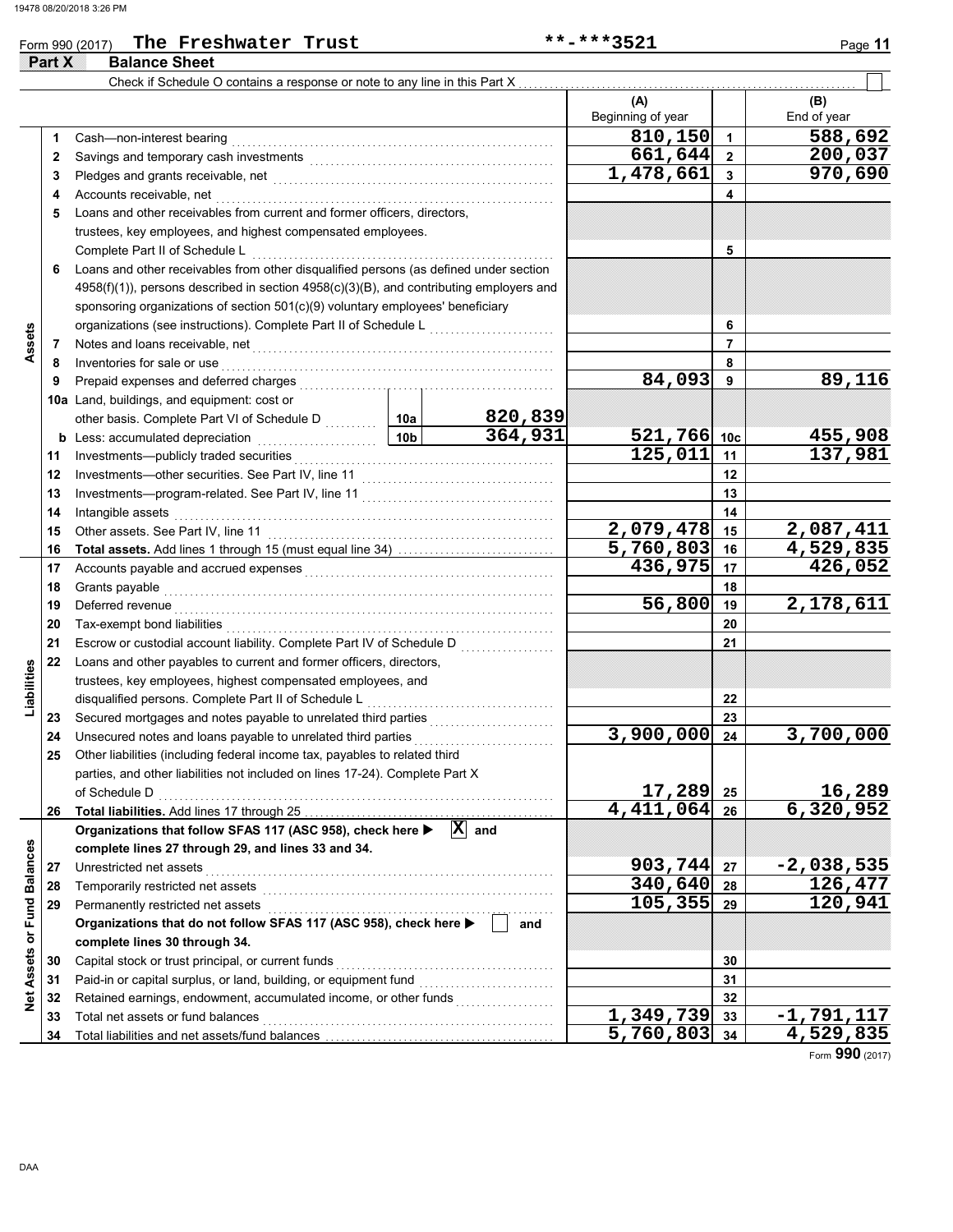| **-***3521                                                                                                            |                         |                                                                                                                                                                                                                                                                                                                                                                                                                                                                                                                                                                                                                                                                                                                                                                                                              |          | Page 12                                                                                                                                                                                                                                                                                       |
|-----------------------------------------------------------------------------------------------------------------------|-------------------------|--------------------------------------------------------------------------------------------------------------------------------------------------------------------------------------------------------------------------------------------------------------------------------------------------------------------------------------------------------------------------------------------------------------------------------------------------------------------------------------------------------------------------------------------------------------------------------------------------------------------------------------------------------------------------------------------------------------------------------------------------------------------------------------------------------------|----------|-----------------------------------------------------------------------------------------------------------------------------------------------------------------------------------------------------------------------------------------------------------------------------------------------|
|                                                                                                                       |                         |                                                                                                                                                                                                                                                                                                                                                                                                                                                                                                                                                                                                                                                                                                                                                                                                              |          |                                                                                                                                                                                                                                                                                               |
|                                                                                                                       |                         |                                                                                                                                                                                                                                                                                                                                                                                                                                                                                                                                                                                                                                                                                                                                                                                                              |          | $ \mathbf{x} $                                                                                                                                                                                                                                                                                |
|                                                                                                                       | $\mathbf{1}$            |                                                                                                                                                                                                                                                                                                                                                                                                                                                                                                                                                                                                                                                                                                                                                                                                              |          |                                                                                                                                                                                                                                                                                               |
|                                                                                                                       | $\overline{2}$          |                                                                                                                                                                                                                                                                                                                                                                                                                                                                                                                                                                                                                                                                                                                                                                                                              |          |                                                                                                                                                                                                                                                                                               |
|                                                                                                                       | $\overline{\mathbf{3}}$ |                                                                                                                                                                                                                                                                                                                                                                                                                                                                                                                                                                                                                                                                                                                                                                                                              |          |                                                                                                                                                                                                                                                                                               |
|                                                                                                                       | $\overline{\mathbf{4}}$ |                                                                                                                                                                                                                                                                                                                                                                                                                                                                                                                                                                                                                                                                                                                                                                                                              |          |                                                                                                                                                                                                                                                                                               |
|                                                                                                                       | 5                       |                                                                                                                                                                                                                                                                                                                                                                                                                                                                                                                                                                                                                                                                                                                                                                                                              |          | 17,031                                                                                                                                                                                                                                                                                        |
|                                                                                                                       | 6                       |                                                                                                                                                                                                                                                                                                                                                                                                                                                                                                                                                                                                                                                                                                                                                                                                              |          |                                                                                                                                                                                                                                                                                               |
|                                                                                                                       | $\overline{7}$          |                                                                                                                                                                                                                                                                                                                                                                                                                                                                                                                                                                                                                                                                                                                                                                                                              |          |                                                                                                                                                                                                                                                                                               |
|                                                                                                                       | 8                       |                                                                                                                                                                                                                                                                                                                                                                                                                                                                                                                                                                                                                                                                                                                                                                                                              |          |                                                                                                                                                                                                                                                                                               |
|                                                                                                                       | 9                       |                                                                                                                                                                                                                                                                                                                                                                                                                                                                                                                                                                                                                                                                                                                                                                                                              |          |                                                                                                                                                                                                                                                                                               |
| Net assets or fund balances at end of year. Combine lines 3 through 9 (must equal Part X, line                        |                         |                                                                                                                                                                                                                                                                                                                                                                                                                                                                                                                                                                                                                                                                                                                                                                                                              |          |                                                                                                                                                                                                                                                                                               |
|                                                                                                                       | 10                      |                                                                                                                                                                                                                                                                                                                                                                                                                                                                                                                                                                                                                                                                                                                                                                                                              |          |                                                                                                                                                                                                                                                                                               |
|                                                                                                                       |                         |                                                                                                                                                                                                                                                                                                                                                                                                                                                                                                                                                                                                                                                                                                                                                                                                              |          |                                                                                                                                                                                                                                                                                               |
|                                                                                                                       |                         |                                                                                                                                                                                                                                                                                                                                                                                                                                                                                                                                                                                                                                                                                                                                                                                                              |          |                                                                                                                                                                                                                                                                                               |
|                                                                                                                       |                         |                                                                                                                                                                                                                                                                                                                                                                                                                                                                                                                                                                                                                                                                                                                                                                                                              | Yes      | No                                                                                                                                                                                                                                                                                            |
| $ \mathbf{X} $ Accrual<br>Cash<br>Other                                                                               |                         |                                                                                                                                                                                                                                                                                                                                                                                                                                                                                                                                                                                                                                                                                                                                                                                                              |          |                                                                                                                                                                                                                                                                                               |
| If the organization changed its method of accounting from a prior year or checked "Other," explain in                 |                         |                                                                                                                                                                                                                                                                                                                                                                                                                                                                                                                                                                                                                                                                                                                                                                                                              |          |                                                                                                                                                                                                                                                                                               |
|                                                                                                                       |                         |                                                                                                                                                                                                                                                                                                                                                                                                                                                                                                                                                                                                                                                                                                                                                                                                              |          |                                                                                                                                                                                                                                                                                               |
|                                                                                                                       |                         |                                                                                                                                                                                                                                                                                                                                                                                                                                                                                                                                                                                                                                                                                                                                                                                                              |          | X                                                                                                                                                                                                                                                                                             |
| If "Yes," check a box below to indicate whether the financial statements for the year were compiled or                |                         |                                                                                                                                                                                                                                                                                                                                                                                                                                                                                                                                                                                                                                                                                                                                                                                                              |          |                                                                                                                                                                                                                                                                                               |
|                                                                                                                       |                         |                                                                                                                                                                                                                                                                                                                                                                                                                                                                                                                                                                                                                                                                                                                                                                                                              |          |                                                                                                                                                                                                                                                                                               |
| Both consolidated and separate basis                                                                                  |                         |                                                                                                                                                                                                                                                                                                                                                                                                                                                                                                                                                                                                                                                                                                                                                                                                              |          |                                                                                                                                                                                                                                                                                               |
|                                                                                                                       |                         |                                                                                                                                                                                                                                                                                                                                                                                                                                                                                                                                                                                                                                                                                                                                                                                                              | X        |                                                                                                                                                                                                                                                                                               |
| If "Yes," check a box below to indicate whether the financial statements for the year were audited on a               |                         |                                                                                                                                                                                                                                                                                                                                                                                                                                                                                                                                                                                                                                                                                                                                                                                                              |          |                                                                                                                                                                                                                                                                                               |
|                                                                                                                       |                         |                                                                                                                                                                                                                                                                                                                                                                                                                                                                                                                                                                                                                                                                                                                                                                                                              |          |                                                                                                                                                                                                                                                                                               |
| Both consolidated and separate basis                                                                                  |                         |                                                                                                                                                                                                                                                                                                                                                                                                                                                                                                                                                                                                                                                                                                                                                                                                              |          |                                                                                                                                                                                                                                                                                               |
| c If "Yes" to line 2a or 2b, does the organization have a committee that assumes responsibility for oversight         |                         |                                                                                                                                                                                                                                                                                                                                                                                                                                                                                                                                                                                                                                                                                                                                                                                                              |          |                                                                                                                                                                                                                                                                                               |
| of the audit, review, or compilation of its financial statements and selection of an independent accountant?          |                         |                                                                                                                                                                                                                                                                                                                                                                                                                                                                                                                                                                                                                                                                                                                                                                                                              | X        |                                                                                                                                                                                                                                                                                               |
| If the organization changed either its oversight process or selection process during the tax year, explain in         |                         |                                                                                                                                                                                                                                                                                                                                                                                                                                                                                                                                                                                                                                                                                                                                                                                                              |          |                                                                                                                                                                                                                                                                                               |
|                                                                                                                       |                         |                                                                                                                                                                                                                                                                                                                                                                                                                                                                                                                                                                                                                                                                                                                                                                                                              |          |                                                                                                                                                                                                                                                                                               |
| 3a As a result of a federal award, was the organization required to undergo an audit or audits as set forth in        |                         |                                                                                                                                                                                                                                                                                                                                                                                                                                                                                                                                                                                                                                                                                                                                                                                                              |          |                                                                                                                                                                                                                                                                                               |
|                                                                                                                       |                         |                                                                                                                                                                                                                                                                                                                                                                                                                                                                                                                                                                                                                                                                                                                                                                                                              | x        |                                                                                                                                                                                                                                                                                               |
| <b>b</b> If "Yes," did the organization undergo the required audit or audits? If the organization did not undergo the |                         |                                                                                                                                                                                                                                                                                                                                                                                                                                                                                                                                                                                                                                                                                                                                                                                                              |          |                                                                                                                                                                                                                                                                                               |
|                                                                                                                       |                         |                                                                                                                                                                                                                                                                                                                                                                                                                                                                                                                                                                                                                                                                                                                                                                                                              |          |                                                                                                                                                                                                                                                                                               |
|                                                                                                                       |                         | Total expenses (must equal Part IX, column (A), line 25) [1] [20] [20] [20] [20] [20] [20] [30] [20] [20] [20] [<br>Net assets or fund balances at beginning of year (must equal Part X, line 33, column (A)) [[[[[[[[[[[[[[[[[[[<br>Net unrealized gains (losses) on investments [1] production in the university of the unrealized gains (losses)<br>Prior period adjustments <b>construction and construction of the construction</b> of the construction of the construction of the construction of the construction of the construction of the construction of the construction of th<br>2a Were the organization's financial statements compiled or reviewed by an independent accountant?<br>required audit or audits, explain why in Schedule O and describe any steps taken to undergo such audits. | 2a<br>За | 8,162,565<br>8,996,114<br>$-833,549$<br>1,349,739<br>$-2, 324, 338$<br>$-1,791,117$<br>Check if Schedule O contains a response or note to any line in this Part XII [11] [11] Check if Schedule O contains a response or note to any line in this Part XII<br>2 <sub>b</sub><br>2c<br>х<br>3b |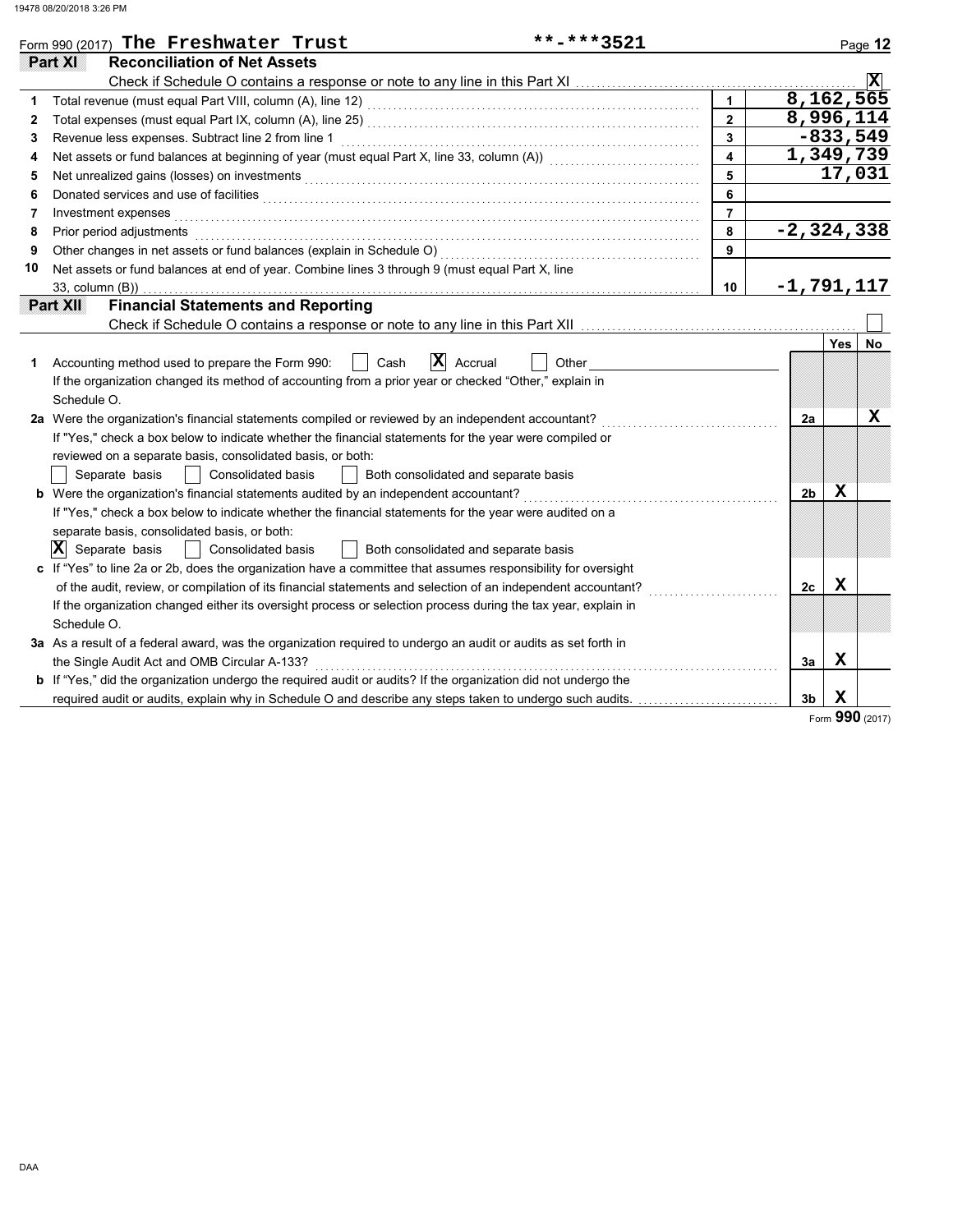| Form 990 (2017) The Freshwater Trust<br>Part VII                                                                                                                                                                          |                                                                |                                                                                                                    |                       |             |              |                                 |                                                                  | **-***3521<br>Section A. Officers, Directors, Trustees, Key Employees, and Highest Compensated Employees (continued) |                                                                           | Page 8                                       |
|---------------------------------------------------------------------------------------------------------------------------------------------------------------------------------------------------------------------------|----------------------------------------------------------------|--------------------------------------------------------------------------------------------------------------------|-----------------------|-------------|--------------|---------------------------------|------------------------------------------------------------------|----------------------------------------------------------------------------------------------------------------------|---------------------------------------------------------------------------|----------------------------------------------|
| (A)<br>Name and title                                                                                                                                                                                                     | (B)<br>Average<br>hours per<br>week<br>(list any               | (C)<br>Position<br>(do not check more than one<br>box, unless person is both an<br>officer and a director/trustee) |                       |             |              |                                 | (D)<br>Reportable<br>compensation<br>from<br>the<br>organization | (E)<br>Reportable<br>compensation from<br>related<br>organizations<br>(W-2/1099-MISC)                                | $(\Gamma)$<br>Estimated<br>amount of<br>other<br>compensation<br>from the |                                              |
|                                                                                                                                                                                                                           | hours for<br>related<br>organizations<br>below dotted<br>line) | Individual trustee<br>or director                                                                                  | Institutional trustee | Officer     | Key employee | Highest compensated<br>employee | Former                                                           | (W-2/1099-MISC)                                                                                                      |                                                                           | organization<br>and related<br>organizations |
| Scott E. Sandbo<br>(20)                                                                                                                                                                                                   |                                                                |                                                                                                                    |                       |             |              |                                 |                                                                  |                                                                                                                      |                                                                           |                                              |
| Co-Chair                                                                                                                                                                                                                  | 2.00<br>0.00                                                   |                                                                                                                    |                       | $\mathbf x$ |              |                                 |                                                                  | 0                                                                                                                    | 0                                                                         | $\mathbf 0$                                  |
| David Primozich<br>(21)                                                                                                                                                                                                   |                                                                |                                                                                                                    |                       |             |              |                                 |                                                                  |                                                                                                                      |                                                                           |                                              |
| Conserv Director                                                                                                                                                                                                          | 40.00<br>0.00                                                  |                                                                                                                    |                       |             |              | $\mathbf x$                     |                                                                  | 138,285                                                                                                              | 0                                                                         | 10,877                                       |
| Alan Horton<br>(22)                                                                                                                                                                                                       |                                                                |                                                                                                                    |                       |             |              |                                 |                                                                  |                                                                                                                      |                                                                           |                                              |
| Managing Director                                                                                                                                                                                                         | 40.00<br>0.00                                                  |                                                                                                                    |                       |             |              | $\mathbf x$                     |                                                                  | 135,000                                                                                                              | 0                                                                         | 10,876                                       |
| Erik Ringelberg<br>(23)                                                                                                                                                                                                   |                                                                |                                                                                                                    |                       |             |              |                                 |                                                                  |                                                                                                                      |                                                                           |                                              |
| California Director                                                                                                                                                                                                       | 40.00<br>0.00                                                  |                                                                                                                    |                       |             |              | $\mathbf x$                     |                                                                  | 122,975                                                                                                              | 0                                                                         | 11,286                                       |
| Alex Johnson<br>(24)                                                                                                                                                                                                      |                                                                |                                                                                                                    |                       |             |              |                                 |                                                                  |                                                                                                                      |                                                                           |                                              |
|                                                                                                                                                                                                                           | 40.00<br>0.00                                                  |                                                                                                                    |                       |             |              | $\mathbf x$                     |                                                                  |                                                                                                                      | 0                                                                         |                                              |
| Dir Frshwtr Solution<br>Kimberlee Myers<br>(25)                                                                                                                                                                           |                                                                |                                                                                                                    |                       |             |              |                                 |                                                                  | 113,692                                                                                                              |                                                                           | 8,823                                        |
|                                                                                                                                                                                                                           | 40.00                                                          |                                                                                                                    |                       |             |              |                                 |                                                                  |                                                                                                                      |                                                                           |                                              |
| Operations Director                                                                                                                                                                                                       | 0.00                                                           |                                                                                                                    |                       |             |              | X                               |                                                                  | 103,693                                                                                                              | 0                                                                         | 8,078                                        |
|                                                                                                                                                                                                                           |                                                                |                                                                                                                    |                       |             |              |                                 |                                                                  |                                                                                                                      |                                                                           |                                              |
|                                                                                                                                                                                                                           |                                                                |                                                                                                                    |                       |             |              |                                 |                                                                  |                                                                                                                      |                                                                           |                                              |
|                                                                                                                                                                                                                           |                                                                |                                                                                                                    |                       |             |              |                                 |                                                                  |                                                                                                                      |                                                                           |                                              |
| 1b Sub-total                                                                                                                                                                                                              |                                                                |                                                                                                                    |                       |             |              |                                 |                                                                  | 613,645                                                                                                              |                                                                           | 49,940                                       |
| c Total from continuation sheets to Part VII, Section A                                                                                                                                                                   |                                                                |                                                                                                                    |                       |             |              |                                 |                                                                  |                                                                                                                      |                                                                           |                                              |
| d<br>Total number of individuals (including but not limited to those listed above) who received more than \$100,000 of<br>2<br>reportable compensation from the organization ▶                                            |                                                                |                                                                                                                    |                       |             |              |                                 |                                                                  |                                                                                                                      |                                                                           |                                              |
| Did the organization list any former officer, director, or trustee, key employee, or highest compensated<br>3                                                                                                             |                                                                |                                                                                                                    |                       |             |              |                                 |                                                                  |                                                                                                                      |                                                                           | Yes<br>No                                    |
| For any individual listed on line 1a, is the sum of reportable compensation and other compensation from the<br>4<br>organization and related organizations greater than \$150,000? If "Yes," complete Schedule J for such |                                                                |                                                                                                                    |                       |             |              |                                 |                                                                  |                                                                                                                      |                                                                           | 3                                            |
| <i>individual</i><br>Did any person listed on line 1a receive or accrue compensation from any unrelated organization or individual<br>5                                                                                   |                                                                |                                                                                                                    |                       |             |              |                                 |                                                                  |                                                                                                                      |                                                                           | 4<br>5                                       |
| <b>Section B. Independent Contractors</b><br>Complete this table for your five highest compensated independent contractors that received more than \$100,000 of<br>1                                                      |                                                                |                                                                                                                    |                       |             |              |                                 |                                                                  |                                                                                                                      |                                                                           |                                              |
| compensation from the organization. Report compensation for the calendar year ending with or within the organization's tax year.                                                                                          | (A)<br>Name and business address                               |                                                                                                                    |                       |             |              |                                 |                                                                  |                                                                                                                      | (B)<br>Description of services                                            | (C)                                          |
|                                                                                                                                                                                                                           |                                                                |                                                                                                                    |                       |             |              |                                 |                                                                  |                                                                                                                      |                                                                           | Compensation                                 |
|                                                                                                                                                                                                                           |                                                                |                                                                                                                    |                       |             |              |                                 |                                                                  |                                                                                                                      |                                                                           |                                              |
|                                                                                                                                                                                                                           |                                                                |                                                                                                                    |                       |             |              |                                 |                                                                  |                                                                                                                      |                                                                           |                                              |
|                                                                                                                                                                                                                           |                                                                |                                                                                                                    |                       |             |              |                                 |                                                                  |                                                                                                                      |                                                                           |                                              |
|                                                                                                                                                                                                                           |                                                                |                                                                                                                    |                       |             |              |                                 |                                                                  |                                                                                                                      |                                                                           |                                              |
|                                                                                                                                                                                                                           |                                                                |                                                                                                                    |                       |             |              |                                 |                                                                  |                                                                                                                      |                                                                           |                                              |
|                                                                                                                                                                                                                           |                                                                |                                                                                                                    |                       |             |              |                                 |                                                                  |                                                                                                                      |                                                                           |                                              |
| Total number of independent contractors (including but not limited to those listed above) who<br>$\mathbf{2}$                                                                                                             |                                                                |                                                                                                                    |                       |             |              |                                 |                                                                  |                                                                                                                      |                                                                           |                                              |
| received more than \$100,000 of compensation from the organization ▶<br>DAA                                                                                                                                               |                                                                |                                                                                                                    |                       |             |              |                                 |                                                                  |                                                                                                                      |                                                                           | Form 990 (2017)                              |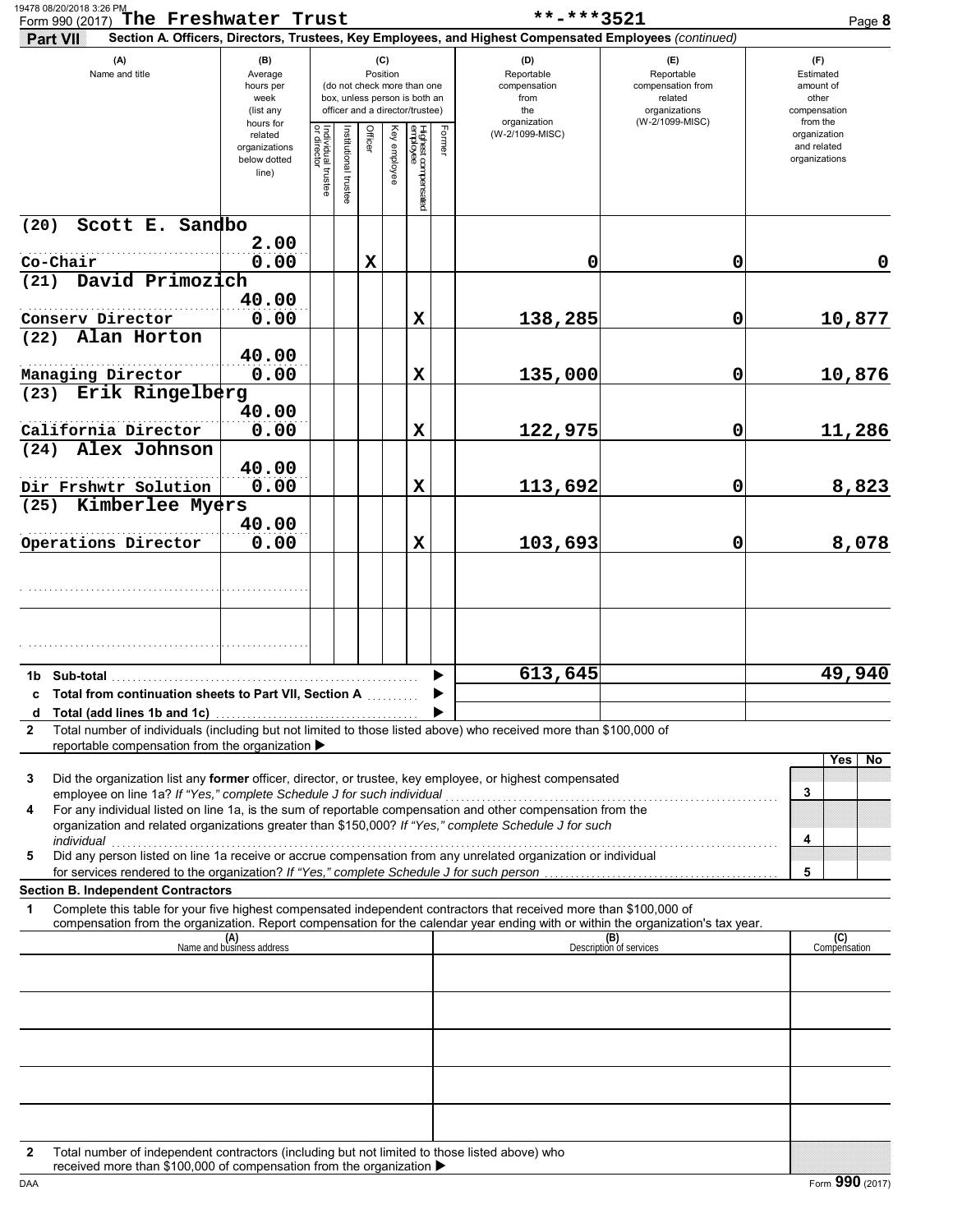Department of the Treasury

## **SCHEDULE A Public Charity Status and Public Support**

**Complete if the organization is a section 501(c)(3) organization or a section 4947(a)(1) nonexempt charitable trust. (Form 990 or 990-EZ)**

 **Attach to Form 990 or Form 990-EZ.**

**2017 Open to Public**

OMB No. 1545-0047

| Internal Revenue Service<br>Go to www.irs.gov/Form990 for instructions and the latest information. |                                                                                                                                                                                                                                                                                                                                                                                                                                                                                  |                          |                                                                                                  |                                                                                                                                                                                                                                                                                                                  |     |                                       |                               | <b>Inspection</b>                     |  |  |  |  |  |
|----------------------------------------------------------------------------------------------------|----------------------------------------------------------------------------------------------------------------------------------------------------------------------------------------------------------------------------------------------------------------------------------------------------------------------------------------------------------------------------------------------------------------------------------------------------------------------------------|--------------------------|--------------------------------------------------------------------------------------------------|------------------------------------------------------------------------------------------------------------------------------------------------------------------------------------------------------------------------------------------------------------------------------------------------------------------|-----|---------------------------------------|-------------------------------|---------------------------------------|--|--|--|--|--|
|                                                                                                    |                                                                                                                                                                                                                                                                                                                                                                                                                                                                                  | Name of the organization | The Freshwater Trust                                                                             |                                                                                                                                                                                                                                                                                                                  |     |                                       | **-***3521                    | <b>Employer identification number</b> |  |  |  |  |  |
|                                                                                                    | <b>Partil</b>                                                                                                                                                                                                                                                                                                                                                                                                                                                                    |                          |                                                                                                  | Reason for Public Charity Status (All organizations must complete this part.) See instructions.                                                                                                                                                                                                                  |     |                                       |                               |                                       |  |  |  |  |  |
|                                                                                                    |                                                                                                                                                                                                                                                                                                                                                                                                                                                                                  |                          |                                                                                                  | The organization is not a private foundation because it is: (For lines 1 through 12, check only one box.)                                                                                                                                                                                                        |     |                                       |                               |                                       |  |  |  |  |  |
| 1                                                                                                  |                                                                                                                                                                                                                                                                                                                                                                                                                                                                                  |                          |                                                                                                  | A church, convention of churches, or association of churches described in section 170(b)(1)(A)(i).                                                                                                                                                                                                               |     |                                       |                               |                                       |  |  |  |  |  |
| 2                                                                                                  |                                                                                                                                                                                                                                                                                                                                                                                                                                                                                  |                          |                                                                                                  | A school described in section 170(b)(1)(A)(ii). (Attach Schedule E (Form 990 or 990-EZ).)                                                                                                                                                                                                                        |     |                                       |                               |                                       |  |  |  |  |  |
| 3                                                                                                  |                                                                                                                                                                                                                                                                                                                                                                                                                                                                                  |                          |                                                                                                  | A hospital or a cooperative hospital service organization described in section 170(b)(1)(A)(iii).                                                                                                                                                                                                                |     |                                       |                               |                                       |  |  |  |  |  |
| 4                                                                                                  |                                                                                                                                                                                                                                                                                                                                                                                                                                                                                  | city, and state:         |                                                                                                  | A medical research organization operated in conjunction with a hospital described in section 170(b)(1)(A)(iii). Enter the hospital's name,                                                                                                                                                                       |     |                                       |                               |                                       |  |  |  |  |  |
| 5                                                                                                  |                                                                                                                                                                                                                                                                                                                                                                                                                                                                                  |                          |                                                                                                  | An organization operated for the benefit of a college or university owned or operated by a governmental unit described in                                                                                                                                                                                        |     |                                       |                               |                                       |  |  |  |  |  |
|                                                                                                    |                                                                                                                                                                                                                                                                                                                                                                                                                                                                                  |                          | section 170(b)(1)(A)(iv). (Complete Part II.)                                                    |                                                                                                                                                                                                                                                                                                                  |     |                                       |                               |                                       |  |  |  |  |  |
| 6                                                                                                  |                                                                                                                                                                                                                                                                                                                                                                                                                                                                                  |                          | A federal, state, or local government or governmental unit described in section 170(b)(1)(A)(v). |                                                                                                                                                                                                                                                                                                                  |     |                                       |                               |                                       |  |  |  |  |  |
| 7                                                                                                  | X                                                                                                                                                                                                                                                                                                                                                                                                                                                                                |                          | described in section 170(b)(1)(A)(vi). (Complete Part II.)                                       | An organization that normally receives a substantial part of its support from a governmental unit or from the general public                                                                                                                                                                                     |     |                                       |                               |                                       |  |  |  |  |  |
| 8                                                                                                  |                                                                                                                                                                                                                                                                                                                                                                                                                                                                                  |                          |                                                                                                  | A community trust described in section 170(b)(1)(A)(vi). (Complete Part II.)                                                                                                                                                                                                                                     |     |                                       |                               |                                       |  |  |  |  |  |
| 9                                                                                                  |                                                                                                                                                                                                                                                                                                                                                                                                                                                                                  |                          |                                                                                                  | An agricultural research organization described in section 170(b)(1)(A)(ix) operated in conjunction with a land-grant college                                                                                                                                                                                    |     |                                       |                               |                                       |  |  |  |  |  |
|                                                                                                    |                                                                                                                                                                                                                                                                                                                                                                                                                                                                                  | university:              |                                                                                                  | or university or a non-land grant college of agriculture (see instructions). Enter the name, city, and state of the college or                                                                                                                                                                                   |     |                                       |                               |                                       |  |  |  |  |  |
| 10                                                                                                 | An organization that normally receives: (1) more than 33 1/3% of its support from contributions, membership fees, and gross<br>receipts from activities related to its exempt functions—subject to certain exceptions, and (2) no more than 33 1/3% of its<br>support from gross investment income and unrelated business taxable income (less section 511 tax) from businesses<br>acquired by the organization after June 30, 1975. See section 509(a)(2). (Complete Part III.) |                          |                                                                                                  |                                                                                                                                                                                                                                                                                                                  |     |                                       |                               |                                       |  |  |  |  |  |
| 11                                                                                                 |                                                                                                                                                                                                                                                                                                                                                                                                                                                                                  |                          |                                                                                                  | An organization organized and operated exclusively to test for public safety. See section 509(a)(4).                                                                                                                                                                                                             |     |                                       |                               |                                       |  |  |  |  |  |
| 12                                                                                                 |                                                                                                                                                                                                                                                                                                                                                                                                                                                                                  |                          |                                                                                                  | An organization organized and operated exclusively for the benefit of, to perform the functions of, or to carry out the purposes<br>of one or more publicly supported organizations described in section 509(a)(1) or section 509(a)(2). See section 509(a)(3).                                                  |     |                                       |                               |                                       |  |  |  |  |  |
|                                                                                                    |                                                                                                                                                                                                                                                                                                                                                                                                                                                                                  |                          |                                                                                                  | Check the box in lines 12a through 12d that describes the type of supporting organization and complete lines 12e, 12f, and 12g.                                                                                                                                                                                  |     |                                       |                               |                                       |  |  |  |  |  |
|                                                                                                    | а                                                                                                                                                                                                                                                                                                                                                                                                                                                                                |                          |                                                                                                  | Type I. A supporting organization operated, supervised, or controlled by its supported organization(s), typically by giving                                                                                                                                                                                      |     |                                       |                               |                                       |  |  |  |  |  |
|                                                                                                    |                                                                                                                                                                                                                                                                                                                                                                                                                                                                                  |                          |                                                                                                  | the supported organization(s) the power to regularly appoint or elect a majority of the directors or trustees of the                                                                                                                                                                                             |     |                                       |                               |                                       |  |  |  |  |  |
|                                                                                                    |                                                                                                                                                                                                                                                                                                                                                                                                                                                                                  |                          |                                                                                                  | supporting organization. You must complete Part IV, Sections A and B.                                                                                                                                                                                                                                            |     |                                       |                               |                                       |  |  |  |  |  |
|                                                                                                    | b                                                                                                                                                                                                                                                                                                                                                                                                                                                                                |                          |                                                                                                  | Type II. A supporting organization supervised or controlled in connection with its supported organization(s), by having<br>control or management of the supporting organization vested in the same persons that control or manage the supported<br>organization(s). You must complete Part IV, Sections A and C. |     |                                       |                               |                                       |  |  |  |  |  |
|                                                                                                    | с                                                                                                                                                                                                                                                                                                                                                                                                                                                                                |                          |                                                                                                  | Type III functionally integrated. A supporting organization operated in connection with, and functionally integrated with,<br>its supported organization(s) (see instructions). You must complete Part IV, Sections A, D, and E.                                                                                 |     |                                       |                               |                                       |  |  |  |  |  |
|                                                                                                    | d                                                                                                                                                                                                                                                                                                                                                                                                                                                                                |                          |                                                                                                  | Type III non-functionally integrated. A supporting organization operated in connection with its supported organization(s)                                                                                                                                                                                        |     |                                       |                               |                                       |  |  |  |  |  |
|                                                                                                    |                                                                                                                                                                                                                                                                                                                                                                                                                                                                                  |                          |                                                                                                  | that is not functionally integrated. The organization generally must satisfy a distribution requirement and an attentiveness<br>requirement (see instructions). You must complete Part IV, Sections A and D, and Part V.                                                                                         |     |                                       |                               |                                       |  |  |  |  |  |
|                                                                                                    | е                                                                                                                                                                                                                                                                                                                                                                                                                                                                                |                          |                                                                                                  | Check this box if the organization received a written determination from the IRS that it is a Type I, Type II, Type III                                                                                                                                                                                          |     |                                       |                               |                                       |  |  |  |  |  |
|                                                                                                    |                                                                                                                                                                                                                                                                                                                                                                                                                                                                                  |                          |                                                                                                  | functionally integrated, or Type III non-functionally integrated supporting organization.                                                                                                                                                                                                                        |     |                                       |                               |                                       |  |  |  |  |  |
|                                                                                                    | f                                                                                                                                                                                                                                                                                                                                                                                                                                                                                |                          | Enter the number of supported organizations                                                      |                                                                                                                                                                                                                                                                                                                  |     |                                       |                               |                                       |  |  |  |  |  |
|                                                                                                    | g                                                                                                                                                                                                                                                                                                                                                                                                                                                                                |                          |                                                                                                  | Provide the following information about the supported organization(s).                                                                                                                                                                                                                                           |     |                                       |                               |                                       |  |  |  |  |  |
|                                                                                                    |                                                                                                                                                                                                                                                                                                                                                                                                                                                                                  | (i) Name of supported    | (ii) EIN                                                                                         | (iii) Type of organization                                                                                                                                                                                                                                                                                       |     | (iv) Is the organization              | (v) Amount of monetary        | (vi) Amount of                        |  |  |  |  |  |
|                                                                                                    |                                                                                                                                                                                                                                                                                                                                                                                                                                                                                  | organization             |                                                                                                  | (described on lines 1-10<br>above (see instructions))                                                                                                                                                                                                                                                            |     | listed in your governing<br>document? | support (see<br>instructions) | other support (see<br>instructions)   |  |  |  |  |  |
|                                                                                                    |                                                                                                                                                                                                                                                                                                                                                                                                                                                                                  |                          |                                                                                                  |                                                                                                                                                                                                                                                                                                                  | Yes | No                                    |                               |                                       |  |  |  |  |  |
| (A)                                                                                                |                                                                                                                                                                                                                                                                                                                                                                                                                                                                                  |                          |                                                                                                  |                                                                                                                                                                                                                                                                                                                  |     |                                       |                               |                                       |  |  |  |  |  |
|                                                                                                    |                                                                                                                                                                                                                                                                                                                                                                                                                                                                                  |                          |                                                                                                  |                                                                                                                                                                                                                                                                                                                  |     |                                       |                               |                                       |  |  |  |  |  |
| (B)                                                                                                |                                                                                                                                                                                                                                                                                                                                                                                                                                                                                  |                          |                                                                                                  |                                                                                                                                                                                                                                                                                                                  |     |                                       |                               |                                       |  |  |  |  |  |
| (C)                                                                                                |                                                                                                                                                                                                                                                                                                                                                                                                                                                                                  |                          |                                                                                                  |                                                                                                                                                                                                                                                                                                                  |     |                                       |                               |                                       |  |  |  |  |  |
| (D)                                                                                                |                                                                                                                                                                                                                                                                                                                                                                                                                                                                                  |                          |                                                                                                  |                                                                                                                                                                                                                                                                                                                  |     |                                       |                               |                                       |  |  |  |  |  |
| (E)                                                                                                |                                                                                                                                                                                                                                                                                                                                                                                                                                                                                  |                          |                                                                                                  |                                                                                                                                                                                                                                                                                                                  |     |                                       |                               |                                       |  |  |  |  |  |
|                                                                                                    |                                                                                                                                                                                                                                                                                                                                                                                                                                                                                  |                          |                                                                                                  |                                                                                                                                                                                                                                                                                                                  |     |                                       |                               |                                       |  |  |  |  |  |
|                                                                                                    |                                                                                                                                                                                                                                                                                                                                                                                                                                                                                  |                          |                                                                                                  |                                                                                                                                                                                                                                                                                                                  |     |                                       |                               |                                       |  |  |  |  |  |
| <b>Total</b>                                                                                       |                                                                                                                                                                                                                                                                                                                                                                                                                                                                                  |                          |                                                                                                  |                                                                                                                                                                                                                                                                                                                  |     |                                       |                               |                                       |  |  |  |  |  |

**For Paperwork Reduction Act Notice, see the Instructions for Form 990 or 990-EZ.**

**Schedule A (Form 990 or 990-EZ) 2017**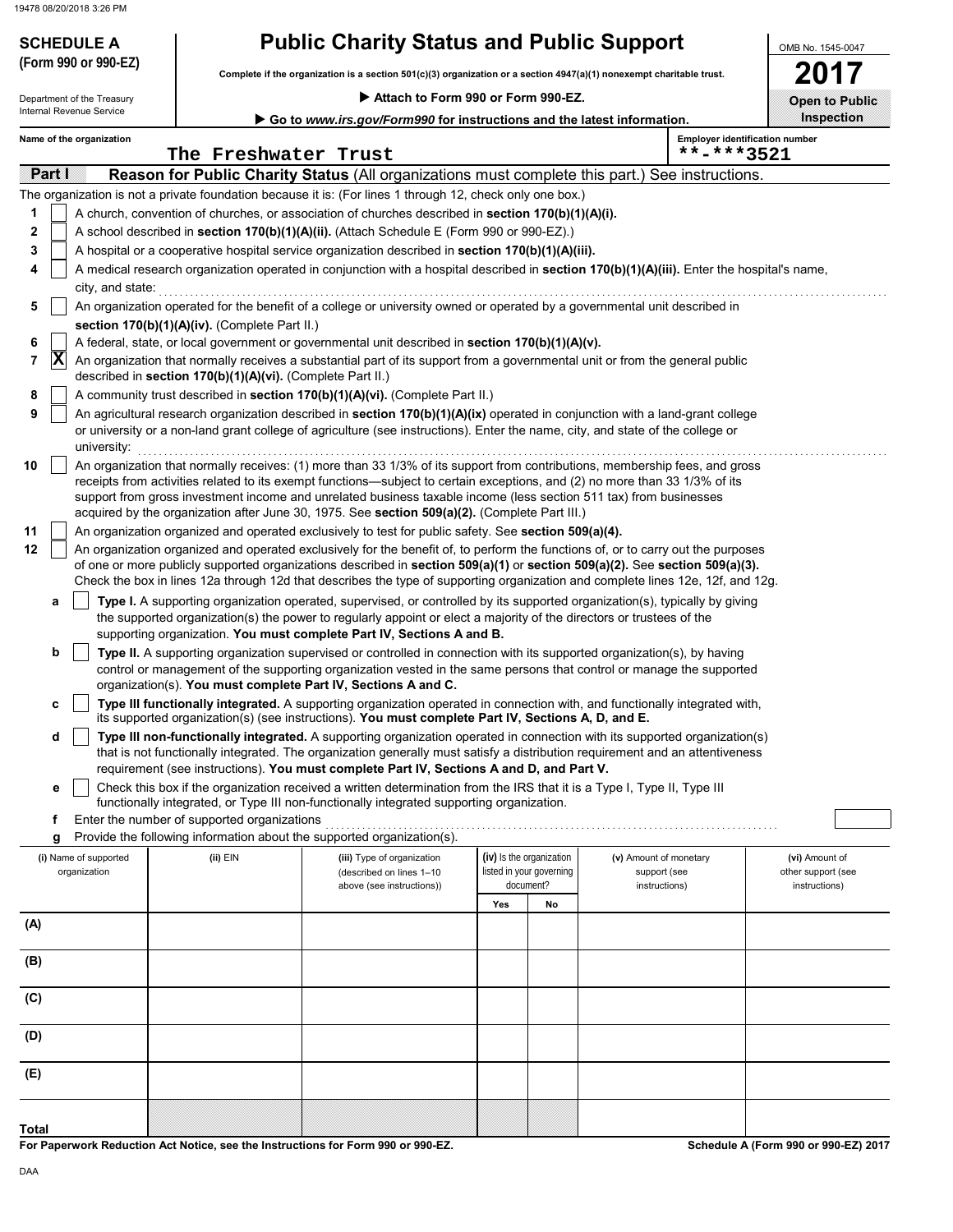|              | Schedule A (Form 990 or 990-EZ) 2017                                                                                                                                                                                           | The Freshwater Trust |           |            |            | **-***3521 | Page 2                         |
|--------------|--------------------------------------------------------------------------------------------------------------------------------------------------------------------------------------------------------------------------------|----------------------|-----------|------------|------------|------------|--------------------------------|
|              | Support Schedule for Organizations Described in Sections 170(b)(1)(A)(iv) and 170(b)(1)(A)(vi)<br>Pan I                                                                                                                        |                      |           |            |            |            |                                |
|              | (Complete only if you checked the box on line 5, 7, or 8 of Part I or if the organization failed to qualify under                                                                                                              |                      |           |            |            |            |                                |
|              | Part III. If the organization fails to qualify under the tests listed below, please complete Part III.)                                                                                                                        |                      |           |            |            |            |                                |
|              | <b>Section A. Public Support</b>                                                                                                                                                                                               |                      |           |            |            |            |                                |
|              | Calendar year (or fiscal year beginning in)                                                                                                                                                                                    | (a) 2013             | (b) 2014  | $(c)$ 2015 | $(d)$ 2016 | (e) 2017   | (f) Total                      |
|              |                                                                                                                                                                                                                                |                      |           |            |            |            |                                |
| 1            | Gifts, grants, contributions, and<br>membership fees received. (Do not                                                                                                                                                         |                      |           |            |            |            |                                |
|              | include any "unusual grants.")                                                                                                                                                                                                 | 2,967,403            | 3,475,953 | 4,730,207  | 5,322,674  | 5,638,752  | 22,134,989                     |
|              |                                                                                                                                                                                                                                |                      |           |            |            |            |                                |
| $\mathbf{2}$ | Tax revenues levied for the                                                                                                                                                                                                    |                      |           |            |            |            |                                |
|              | organization's benefit and either paid                                                                                                                                                                                         |                      |           |            |            |            |                                |
|              | to or expended on its behalf                                                                                                                                                                                                   |                      |           |            |            |            |                                |
| 3            | The value of services or facilities                                                                                                                                                                                            |                      |           |            |            |            |                                |
|              | furnished by a governmental unit to the                                                                                                                                                                                        |                      |           |            |            |            |                                |
|              | organization without charge                                                                                                                                                                                                    |                      |           |            |            |            |                                |
| 4            | Total. Add lines 1 through 3                                                                                                                                                                                                   | 2,967,403            | 3,475,953 | 4,730,207  | 5,322,674  | 5,638,752  | 22,134,989                     |
| 5            | The portion of total contributions by                                                                                                                                                                                          |                      |           |            |            |            |                                |
|              | each person (other than a<br>governmental unit or publicly                                                                                                                                                                     |                      |           |            |            |            |                                |
|              | supported organization) included on                                                                                                                                                                                            |                      |           |            |            |            |                                |
|              | line 1 that exceeds 2% of the amount                                                                                                                                                                                           |                      |           |            |            |            |                                |
|              | shown on line 11, column (f)                                                                                                                                                                                                   |                      |           |            |            |            |                                |
| 6            | Public support. Subtract line 5 from line 4.                                                                                                                                                                                   |                      |           |            |            |            | 22,134,989                     |
|              | <b>Section B. Total Support</b>                                                                                                                                                                                                |                      |           |            |            |            |                                |
|              | Calendar year (or fiscal year beginning in)                                                                                                                                                                                    | (a) 2013             | (b) 2014  | $(c)$ 2015 | $(d)$ 2016 | (e) 2017   | (f) Total                      |
| 7            | Amounts from line 4                                                                                                                                                                                                            | 2,967,403            | 3,475,953 | 4,730,207  | 5,322,674  | 5,638,752  | 22,134,989                     |
| 8            | Gross income from interest, dividends,                                                                                                                                                                                         |                      |           |            |            |            |                                |
|              | payments received on securities loans,<br>rents, royalties, and income from                                                                                                                                                    |                      |           |            |            |            |                                |
|              | similar sources                                                                                                                                                                                                                | 892                  | 440       | 7,098      | 3,058      | 279        | 11,767                         |
| 9            | Net income from unrelated business                                                                                                                                                                                             |                      |           |            |            |            |                                |
|              | activities, whether or not the business                                                                                                                                                                                        |                      |           |            |            |            |                                |
|              | is regularly carried on                                                                                                                                                                                                        |                      |           |            |            |            |                                |
| 10           | Other income. Do not include gain or                                                                                                                                                                                           |                      |           |            |            |            |                                |
|              | loss from the sale of capital assets                                                                                                                                                                                           |                      |           |            |            |            |                                |
|              | (Explain in Part VI.)                                                                                                                                                                                                          | 2,113,782            | 4,035,529 | 1,909,391  | 2,793,568  | 2,394,425  | 13,246,695                     |
| 11           | Total support. Add lines 7 through 10                                                                                                                                                                                          |                      |           |            |            |            | 35,393,451                     |
| 12           | Gross receipts from related activities, etc. (see instructions)                                                                                                                                                                |                      |           |            |            | 12         | 2,775,837                      |
| 13           | First five years. If the Form 990 is for the organization's first, second, third, fourth, or fifth tax year as a section 501(c)(3)                                                                                             |                      |           |            |            |            |                                |
|              | organization, check this box and stop here                                                                                                                                                                                     |                      |           |            |            |            |                                |
|              | <b>Section C. Computation of Public Support Percentage</b>                                                                                                                                                                     |                      |           |            |            |            |                                |
| 14           | Public support percentage for 2017 (line 6, column (f) divided by line 11, column (f)) [[[[[[[[[[[[[[[[[[[[[[                                                                                                                  |                      |           |            |            | 14         | $62.54\%$                      |
| 15           | Public support percentage from 2016 Schedule A, Part II, line 14 [11] match contains the container container that the support percentage from 2016 Schedule A, Part II, line 14 [11] match contains the support of the support |                      |           |            |            | 15         | 63.13%                         |
| 16a          | 33 1/3% support test-2017. If the organization did not check the box on line 13, and line 14 is 33 1/3% or more, check this                                                                                                    |                      |           |            |            |            |                                |
|              | box and stop here. The organization qualifies as a publicly supported organization [11] content to content the organization and stop here.                                                                                     |                      |           |            |            |            | $\blacktriangleright$ $\mid$ X |
| b            | 33 1/3% support test-2016. If the organization did not check a box on line 13 or 16a, and line 15 is 33 1/3% or more, check                                                                                                    |                      |           |            |            |            |                                |
|              | this box and stop here. The organization qualifies as a publicly supported organization [1] [1] [1] [1] [1] [1                                                                                                                 |                      |           |            |            |            |                                |
| 17a          | 10%-facts-and-circumstances test-2017. If the organization did not check a box on line 13, 16a, or 16b, and line 14 is                                                                                                         |                      |           |            |            |            |                                |
|              | 10% or more, and if the organization meets the "facts-and-circumstances" test, check this box and stop here. Explain in                                                                                                        |                      |           |            |            |            |                                |
|              | Part VI how the organization meets the "facts-and-circumstances" test. The organization qualifies as a publicly supported                                                                                                      |                      |           |            |            |            |                                |
|              | organization                                                                                                                                                                                                                   |                      |           |            |            |            |                                |
| b            | 10%-facts-and-circumstances test-2016. If the organization did not check a box on line 13, 16a, 16b, or 17a, and line                                                                                                          |                      |           |            |            |            |                                |
|              | 15 is 10% or more, and if the organization meets the "facts-and-circumstances" test, check this box and stop here.                                                                                                             |                      |           |            |            |            |                                |
|              | Explain in Part VI how the organization meets the "facts-and-circumstances" test. The organization qualifies as a publicly                                                                                                     |                      |           |            |            |            |                                |
|              |                                                                                                                                                                                                                                |                      |           |            |            |            |                                |
|              | Private foundation. If the organization did not check a box on line 13, 16a, 16b, 17a, or 17b, check this box and see                                                                                                          |                      |           |            |            |            |                                |
| 18           |                                                                                                                                                                                                                                |                      |           |            |            |            |                                |
|              |                                                                                                                                                                                                                                |                      |           |            |            |            |                                |

**Schedule A (Form 990 or 990-EZ) 2017**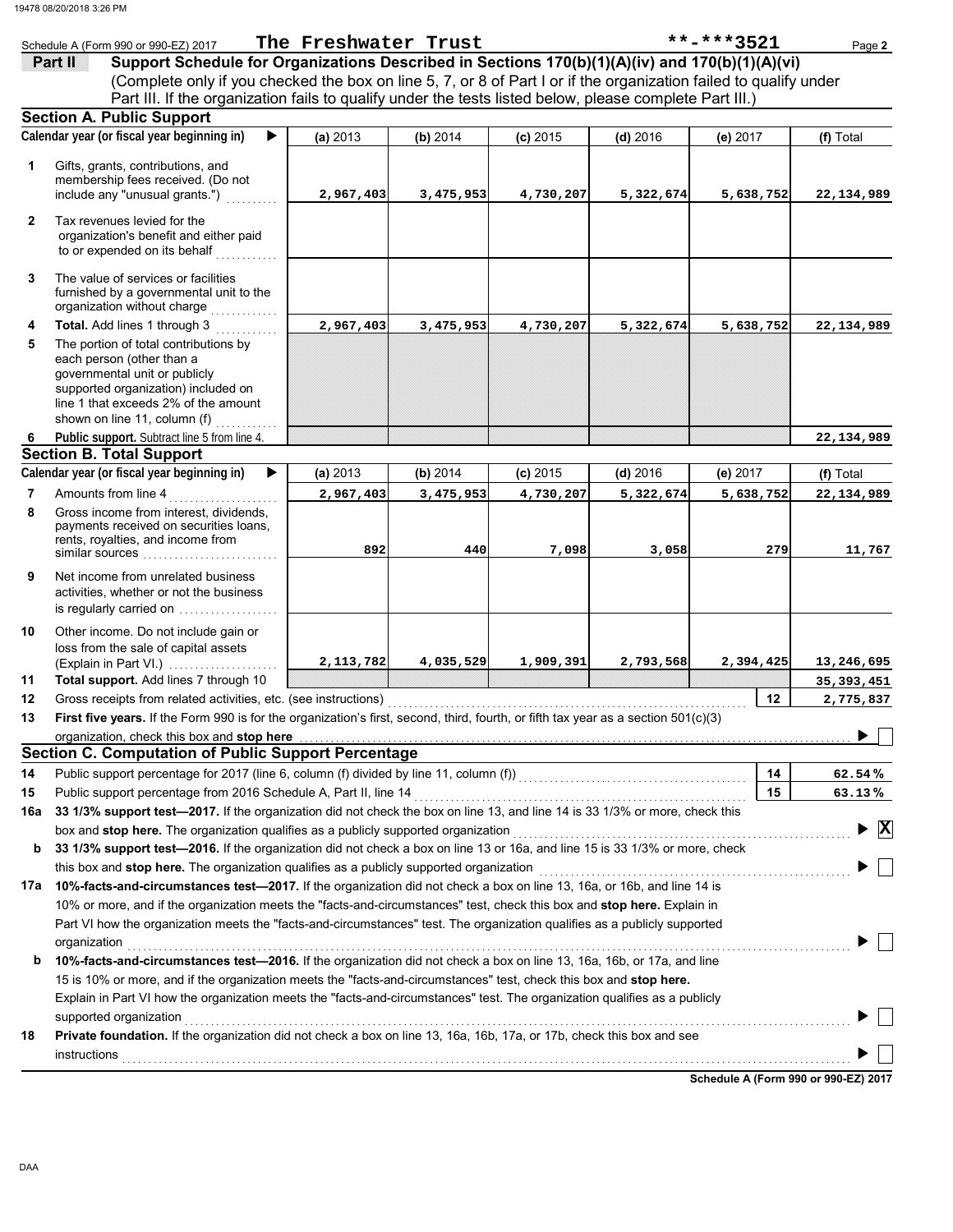|              | Schedule A (Form 990 or 990-EZ) 2017                                                                                                                                                                                                                                                                       |          | The Freshwater Trust |            |            | **-***3521 | Page 3    |
|--------------|------------------------------------------------------------------------------------------------------------------------------------------------------------------------------------------------------------------------------------------------------------------------------------------------------------|----------|----------------------|------------|------------|------------|-----------|
|              | Support Schedule for Organizations Described in Section 509(a)(2)<br><b>Part III</b><br>(Complete only if you checked the box on line 10 of Part I or if the organization failed to qualify under Part II.<br>If the organization fails to qualify under the tests listed below, please complete Part II.) |          |                      |            |            |            |           |
|              | <b>Section A. Public Support</b>                                                                                                                                                                                                                                                                           |          |                      |            |            |            |           |
|              | Calendar year (or fiscal year beginning in)<br>▶                                                                                                                                                                                                                                                           | (a) 2013 | (b) 2014             | $(c)$ 2015 | $(d)$ 2016 | (e) 2017   | (f) Total |
| 1            | Gifts, grants, contributions, and membership                                                                                                                                                                                                                                                               |          |                      |            |            |            |           |
|              | fees received. (Do not include any "unusual grants.")                                                                                                                                                                                                                                                      |          |                      |            |            |            |           |
| $\mathbf{2}$ | Gross receipts from admissions, merchandise<br>sold or services performed, or facilities<br>furnished in any activity that is related to the<br>organization's tax-exempt purpose                                                                                                                          |          |                      |            |            |            |           |
| 3            | Gross receipts from activities that are not an<br>unrelated trade or business under section 513                                                                                                                                                                                                            |          |                      |            |            |            |           |
| 4            | Tax revenues levied for the<br>organization's benefit and either paid<br>to or expended on its behalf<br>.                                                                                                                                                                                                 |          |                      |            |            |            |           |
| 5            | The value of services or facilities<br>furnished by a governmental unit to the<br>organization without charge<br>.                                                                                                                                                                                         |          |                      |            |            |            |           |
| 6            | Total. Add lines 1 through 5                                                                                                                                                                                                                                                                               |          |                      |            |            |            |           |
| 7a           | Amounts included on lines 1, 2, and 3<br>received from disqualified persons                                                                                                                                                                                                                                |          |                      |            |            |            |           |
| b            | Amounts included on lines 2 and 3<br>received from other than disqualified<br>persons that exceed the greater of \$5,000<br>or 1% of the amount on line 13 for the year                                                                                                                                    |          |                      |            |            |            |           |
| c            | Add lines 7a and 7b                                                                                                                                                                                                                                                                                        |          |                      |            |            |            |           |
| 8            | Public support. (Subtract line 7c from                                                                                                                                                                                                                                                                     |          |                      |            |            |            |           |
|              | line $6.$ )                                                                                                                                                                                                                                                                                                |          |                      |            |            |            |           |
|              | <b>Section B. Total Support</b><br>Calendar year (or fiscal year beginning in)<br>▶                                                                                                                                                                                                                        |          |                      |            |            |            |           |
|              |                                                                                                                                                                                                                                                                                                            | (a) 2013 | (b) 2014             | $(c)$ 2015 | $(d)$ 2016 | (e) 2017   | (f) Total |
| 9            | Amounts from line 6<br>.                                                                                                                                                                                                                                                                                   |          |                      |            |            |            |           |
| 10a          | Gross income from interest, dividends,<br>payments received on securities loans, rents,<br>royalties, and income from similar sources                                                                                                                                                                      |          |                      |            |            |            |           |
|              | Unrelated business taxable income (less<br>section 511 taxes) from businesses<br>acquired after June 30, 1975                                                                                                                                                                                              |          |                      |            |            |            |           |
| c            | Add lines 10a and 10b                                                                                                                                                                                                                                                                                      |          |                      |            |            |            |           |
| 11           | Net income from unrelated business<br>activities not included in line 10b, whether<br>or not the business is regularly carried on                                                                                                                                                                          |          |                      |            |            |            |           |
| 12           | Other income. Do not include gain or<br>loss from the sale of capital assets                                                                                                                                                                                                                               |          |                      |            |            |            |           |
| 13           | Total support. (Add lines 9, 10c, 11,                                                                                                                                                                                                                                                                      |          |                      |            |            |            |           |
| 14           | First five years. If the Form 990 is for the organization's first, second, third, fourth, or fifth tax year as a section 501(c)(3)<br>organization, check this box and stop here                                                                                                                           |          |                      |            |            |            |           |
|              | <b>Section C. Computation of Public Support Percentage</b>                                                                                                                                                                                                                                                 |          |                      |            |            |            |           |
| 15           |                                                                                                                                                                                                                                                                                                            |          |                      |            |            | 15         | %         |
| 16           |                                                                                                                                                                                                                                                                                                            |          |                      |            |            | 16         | $\%$      |
|              | Section D. Computation of Investment Income Percentage                                                                                                                                                                                                                                                     |          |                      |            |            |            |           |
| 17           |                                                                                                                                                                                                                                                                                                            |          |                      |            |            | 17         | $\%$      |
| 18           | Investment income percentage from 2016 Schedule A, Part III, line 17                                                                                                                                                                                                                                       |          |                      |            |            | 18         | $\%$      |
| 19a          | 33 1/3% support tests—2017. If the organization did not check the box on line 14, and line 15 is more than 33 1/3%, and line                                                                                                                                                                               |          |                      |            |            |            |           |

17 is not more than 33 1/3%, check this box and **stop here.** The organization qualifies as a publicly supported organization . . . . . . . . . . . . . . . . . . . . . **b** 33 1/3% support tests—2016. If the organization did not check a box on line 14 or line 19a, and line 16 is more than 33 1/3%, and line 18 is not more than 33 1/3%, check this box and stop here. The organization qualifies as a publicly supported organization ..................

**20 Private foundation.** If the organization did not check a box on line 14, 19a, or 19b, check this box and see instructions . . . . . . . . . . . . . . . . . . . . . . . . .

**Schedule A (Form 990 or 990-EZ) 2017**

 $\blacktriangleright \Box$  $\blacktriangleright \Box$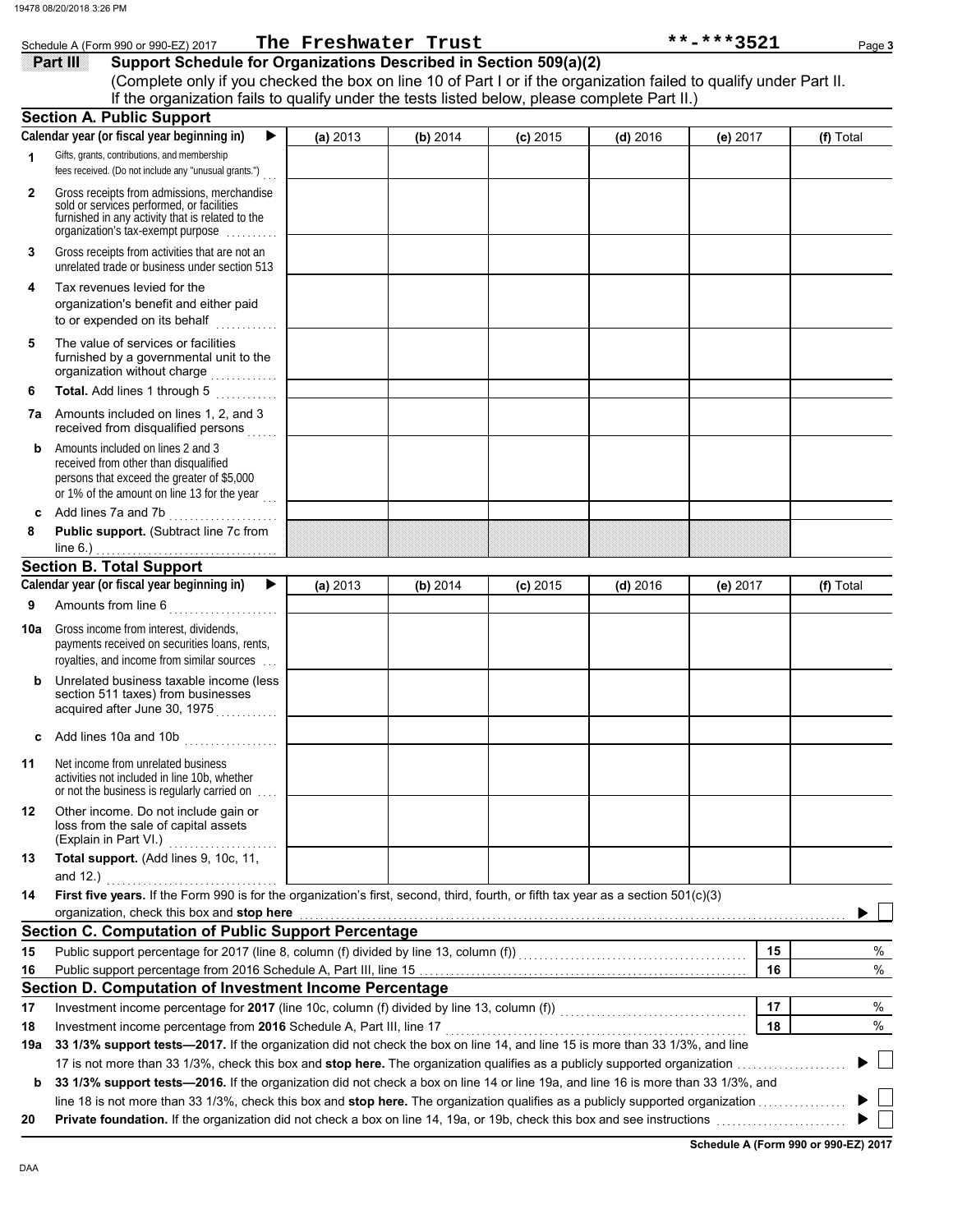### **Part IV Supporting Organizations** Schedule A (Form 990 or 990-EZ) 2017 **The Freshwater Trust \*\*\*\*\*\*\*\*\*\*\*\*\*\*\*\*\*\*\***3521 Page 4

Sections A, D, and E. If you checked 12d of Part I, complete Sections A and D, and complete Part V.) **Section A. All Supporting Organizations** (Complete only if you checked a box in line 12 on Part I. If you checked 12a of Part I, complete Sections A and B. If you checked 12b of Part I, complete Sections A and C. If you checked 12c of Part I, complete

- Are all of the organization's supported organizations listed by name in the organization's governing documents? *If "No," describe in Part VI how the supported organizations are designated. If designated by class or purpose, describe the designation. If historic and continuing relationship, explain.* **1**
- Did the organization have any supported organization that does not have an IRS determination of status under section 509(a)(1) or (2)? *If "Yes," explain in Part VI how the organization determined that the supported organization was described in section 509(a)(1) or (2).* **2**
- **3a** Did the organization have a supported organization described in section 501(c)(4), (5), or (6)? *If "Yes," answer (b) and (c) below.*
- **b** Did the organization confirm that each supported organization qualified under section 501(c)(4), (5), or (6) and satisfied the public support tests under section 509(a)(2)? *If "Yes," describe in Part VI when and how the organization made the determination.*
- **c** Did the organization ensure that all support to such organizations was used exclusively for section 170(c)(2)(B) purposes? *If "Yes," explain in Part VI what controls the organization put in place to ensure such use.*
- **4a** Was any supported organization not organized in the United States ("foreign supported organization")? *If "Yes," and if you checked 12a or 12b in Part I, answer (b) and (c) below.*
- **b** Did the organization have ultimate control and discretion in deciding whether to make grants to the foreign supported organization? *If "Yes," describe in Part VI how the organization had such control and discretion despite being controlled or supervised by or in connection with its supported organizations.*
- **c** Did the organization support any foreign supported organization that does not have an IRS determination under sections 501(c)(3) and 509(a)(1) or (2)? *If "Yes," explain in Part VI what controls the organization used to ensure that all support to the foreign supported organization was used exclusively for section 170(c)(2)(B) purposes.*
- **5a** Did the organization add, substitute, or remove any supported organizations during the tax year? *If "Yes," answer (b) and (c) below (if applicable). Also, provide detail in Part VI, including (i) the names and EIN numbers of the supported organizations added, substituted, or removed; (ii) the reasons for each such action; (iii) the authority under the organization's organizing document authorizing such action; and (iv) how the action was accomplished (such as by amendment to the organizing document).*
- **b Type I or Type II only.** Was any added or substituted supported organization part of a class already designated in the organization's organizing document?
- **c Substitutions only.** Was the substitution the result of an event beyond the organization's control?
- **6** Did the organization provide support (whether in the form of grants or the provision of services or facilities) to anyone other than (i) its supported organizations, (ii) individuals that are part of the charitable class benefited by one or more of its supported organizations, or (iii) other supporting organizations that also support or benefit one or more of the filing organization's supported organizations? *If "Yes," provide detail in Part VI.*
- **7** Did the organization provide a grant, loan, compensation, or other similar payment to a substantial contributor (defined in section 4958(c)(3)(C)), a family member of a substantial contributor, or a 35% controlled entity with regard to a substantial contributor? *If "Yes," complete Part I of Schedule L (Form 990 or 990-EZ).*
- **8** Did the organization make a loan to a disqualified person (as defined in section 4958) not described in line 7? *If "Yes," complete Part I of Schedule L (Form 990 or 990-EZ).*
- **9a** Was the organization controlled directly or indirectly at any time during the tax year by one or more disqualified persons as defined in section 4946 (other than foundation managers and organizations described in section 509(a)(1) or (2))? *If "Yes," provide detail in Part VI.*
- **b** Did one or more disqualified persons (as defined in line 9a) hold a controlling interest in any entity in which the supporting organization had an interest? *If "Yes," provide detail in Part VI.*
- **c** Did a disqualified person (as defined in line 9a) have an ownership interest in, or derive any personal benefit from, assets in which the supporting organization also had an interest? *If "Yes," provide detail in Part VI.*
- **10a** Was the organization subject to the excess business holdings rules of section 4943 because of section 4943(f) (regarding certain Type II supporting organizations, and all Type III non-functionally integrated supporting organizations)? *If "Yes," answer 10b below.*
	- **b** Did the organization have any excess business holdings in the tax year? *(Use Schedule C, Form 4720, to determine whether the organization had excess business holdings.)*



**Schedule A (Form 990 or 990-EZ) 2017**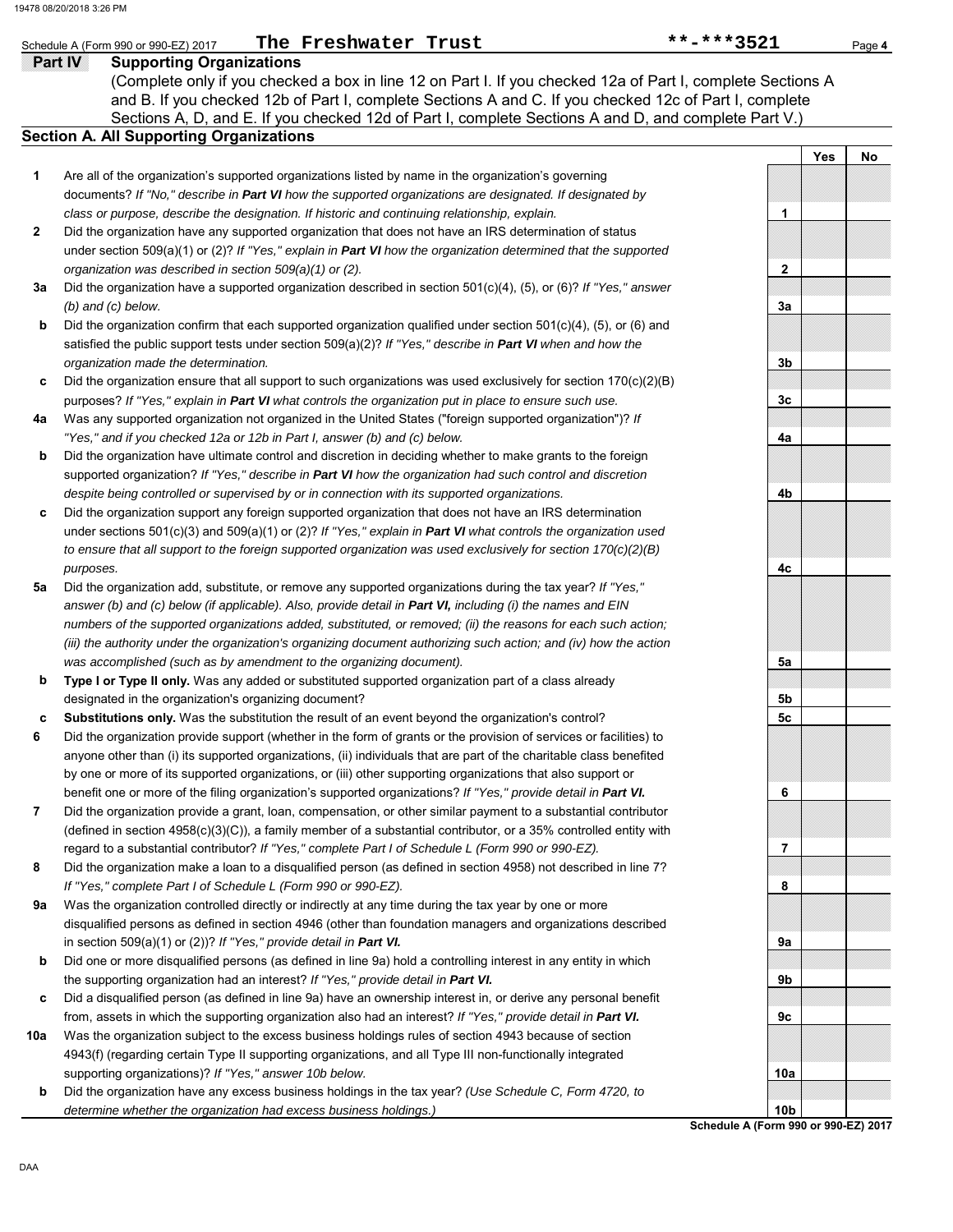|          | **-***3521<br>The Freshwater Trust<br>Schedule A (Form 990 or 990-EZ) 2017                                                                                                                                                       |                 |            | Page 5 |
|----------|----------------------------------------------------------------------------------------------------------------------------------------------------------------------------------------------------------------------------------|-----------------|------------|--------|
| Partilly | <b>Supporting Organizations (continued)</b>                                                                                                                                                                                      |                 |            |        |
|          |                                                                                                                                                                                                                                  |                 | Yes        | No     |
| 11       | Has the organization accepted a gift or contribution from any of the following persons?                                                                                                                                          |                 |            |        |
| а        | A person who directly or indirectly controls, either alone or together with persons described in (b) and (c)                                                                                                                     |                 |            |        |
|          | below, the governing body of a supported organization?                                                                                                                                                                           | 11a             |            |        |
| b        | A family member of a person described in (a) above?                                                                                                                                                                              | 11 <sub>b</sub> |            |        |
| c        | A 35% controlled entity of a person described in (a) or (b) above? If "Yes" to a, b, or c, provide detail in Part VI.<br><b>Section B. Type I Supporting Organizations</b>                                                       | 11c             |            |        |
|          |                                                                                                                                                                                                                                  |                 | Yes        | No     |
| 1        | Did the directors, trustees, or membership of one or more supported organizations have the power to                                                                                                                              |                 |            |        |
|          | regularly appoint or elect at least a majority of the organization's directors or trustees at all times during the                                                                                                               |                 |            |        |
|          | tax year? If "No," describe in Part VI how the supported organization(s) effectively operated, supervised, or                                                                                                                    |                 |            |        |
|          |                                                                                                                                                                                                                                  |                 |            |        |
|          | controlled the organization's activities. If the organization had more than one supported organization,                                                                                                                          |                 |            |        |
|          | describe how the powers to appoint and/or remove directors or trustees were allocated among the supported                                                                                                                        |                 |            |        |
|          | organizations and what conditions or restrictions, if any, applied to such powers during the tax year.                                                                                                                           | 1               |            |        |
| 2        | Did the organization operate for the benefit of any supported organization other than the supported                                                                                                                              |                 |            |        |
|          | organization(s) that operated, supervised, or controlled the supporting organization? If "Yes," explain in Part                                                                                                                  |                 |            |        |
|          | VI how providing such benefit carried out the purposes of the supported organization(s) that operated,                                                                                                                           |                 |            |        |
|          | supervised, or controlled the supporting organization.<br><b>Section C. Type II Supporting Organizations</b>                                                                                                                     | $\mathbf{2}$    |            |        |
|          |                                                                                                                                                                                                                                  |                 | <b>Yes</b> |        |
|          |                                                                                                                                                                                                                                  |                 |            | No     |
|          | Were a majority of the organization's directors or trustees during the tax year also a majority of the directors                                                                                                                 |                 |            |        |
|          | or trustees of each of the organization's supported organization(s)? If "No," describe in Part VI how control                                                                                                                    |                 |            |        |
|          | or management of the supporting organization was vested in the same persons that controlled or managed                                                                                                                           |                 |            |        |
|          | the supported organization(s).<br><b>Section D. All Type III Supporting Organizations</b>                                                                                                                                        | 1               |            |        |
|          |                                                                                                                                                                                                                                  |                 | Yes        | No     |
|          | Did the organization provide to each of its supported organizations, by the last day of the fifth month of the                                                                                                                   |                 |            |        |
|          | organization's tax year, (i) a written notice describing the type and amount of support provided during the prior tax                                                                                                            |                 |            |        |
|          | year, (ii) a copy of the Form 990 that was most recently filed as of the date of notification, and (iii) copies of the                                                                                                           |                 |            |        |
|          | organization's governing documents in effect on the date of notification, to the extent not previously provided?                                                                                                                 | 1               |            |        |
|          |                                                                                                                                                                                                                                  |                 |            |        |
| 2        | Were any of the organization's officers, directors, or trustees either (i) appointed or elected by the supported                                                                                                                 |                 |            |        |
|          | organization(s) or (ii) serving on the governing body of a supported organization? If "No," explain in Part VI how                                                                                                               |                 |            |        |
|          | the organization maintained a close and continuous working relationship with the supported organization(s).                                                                                                                      | 2               |            |        |
| 3        | By reason of the relationship described in (2), did the organization's supported organizations have a                                                                                                                            |                 |            |        |
|          | significant voice in the organization's investment policies and in directing the use of the organization's                                                                                                                       |                 |            |        |
|          | income or assets at all times during the tax year? If "Yes," describe in Part VI the role the organization's                                                                                                                     |                 |            |        |
|          | supported organizations played in this regard.<br>Section E. Type III Functionally-Integrated Supporting Organizations                                                                                                           | 3               |            |        |
|          | Check the box next to the method that the organization used to satisfy the Integral Part Test during the year (see instructions).                                                                                                |                 |            |        |
| 1<br>a   | The organization satisfied the Activities Test. Complete line 2 below.                                                                                                                                                           |                 |            |        |
| b        |                                                                                                                                                                                                                                  |                 |            |        |
| c        | The organization is the parent of each of its supported organizations. Complete line 3 below.<br>The organization supported a governmental entity. Describe in Part VI how you supported a government entity (see instructions). |                 |            |        |
|          |                                                                                                                                                                                                                                  |                 |            |        |
| 2        | Activities Test. Answer (a) and (b) below.                                                                                                                                                                                       |                 | Yes        | No     |
| а        | Did substantially all of the organization's activities during the tax year directly further the exempt purposes of                                                                                                               |                 |            |        |
|          | the supported organization(s) to which the organization was responsive? If "Yes," then in Part VI identify                                                                                                                       |                 |            |        |
|          | those supported organizations and explain how these activities directly furthered their exempt purposes,                                                                                                                         |                 |            |        |
|          | how the organization was responsive to those supported organizations, and how the organization determined                                                                                                                        |                 |            |        |
|          | that these activities constituted substantially all of its activities.                                                                                                                                                           | 2a              |            |        |
| b        | Did the activities described in (a) constitute activities that, but for the organization's involvement, one or more                                                                                                              |                 |            |        |
|          |                                                                                                                                                                                                                                  |                 |            |        |
|          | of the organization's supported organization(s) would have been engaged in? If "Yes," explain in Part VI the                                                                                                                     |                 |            |        |
|          | reasons for the organization's position that its supported organization(s) would have engaged in these                                                                                                                           |                 |            |        |
|          | activities but for the organization's involvement.                                                                                                                                                                               | 2b              |            |        |
| 3        | Parent of Supported Organizations. Answer (a) and (b) below.                                                                                                                                                                     |                 |            |        |
| а        | Did the organization have the power to regularly appoint or elect a majority of the officers, directors, or                                                                                                                      |                 |            |        |
|          | trustees of each of the supported organizations? Provide details in Part VI.                                                                                                                                                     | За              |            |        |
| b        | Did the organization exercise a substantial degree of direction over the policies, programs, and activities of each                                                                                                              |                 |            |        |
|          | of its supported organizations? If "Yes," describe in Part VI the role played by the organization in this regard.                                                                                                                | 3 <sub>b</sub>  |            |        |

DAA **Schedule A (Form 990 or 990-EZ) 2017**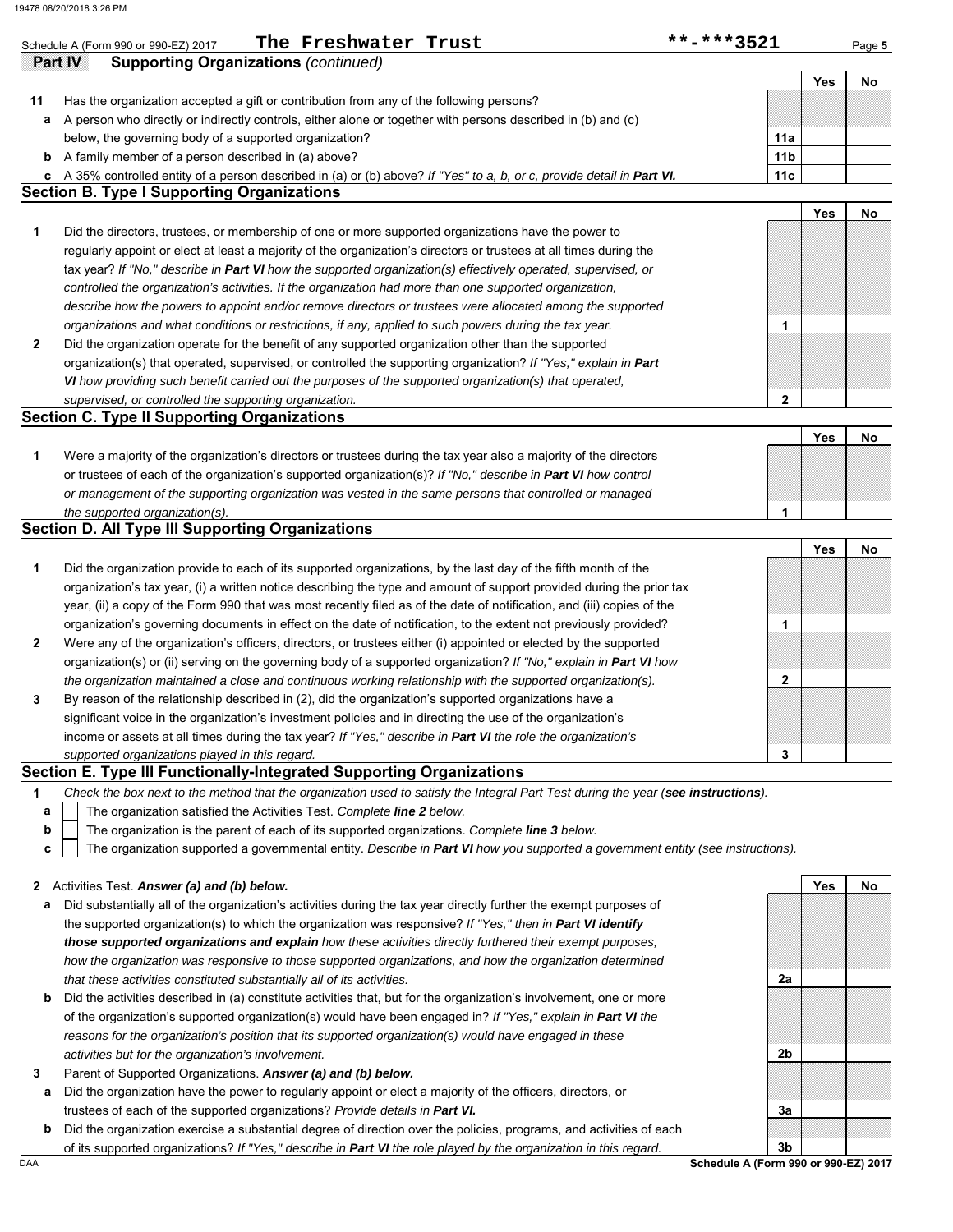| The Freshwater Trust<br>Schedule A (Form 990 or 990-EZ) 2017                                                                           |                         | **-***3521     | Page 6                         |
|----------------------------------------------------------------------------------------------------------------------------------------|-------------------------|----------------|--------------------------------|
| i 27. rav<br>Type III Non-Functionally Integrated 509(a)(3) Supporting Organizations                                                   |                         |                |                                |
| Check here if the organization satisfied the Integral Part Test as a qualifying trust on Nov. 20, 1970 (explain in Part VI). See<br>1  |                         |                |                                |
| instructions. All other Type III non-functionally integrated supporting organizations must complete Sections A through E.              |                         |                |                                |
| <b>Section A - Adjusted Net Income</b>                                                                                                 |                         | (A) Prior Year | (B) Current Year<br>(optional) |
| Net short-term capital gain<br>1                                                                                                       | 1                       |                |                                |
| $\mathbf{2}$<br>Recoveries of prior-year distributions                                                                                 | $\mathbf{2}$            |                |                                |
| 3<br>Other gross income (see instructions)                                                                                             | 3                       |                |                                |
| Add lines 1 through 3.<br>4                                                                                                            | 4                       |                |                                |
| Depreciation and depletion<br>5                                                                                                        | 5                       |                |                                |
| Portion of operating expenses paid or incurred for production or<br>6                                                                  |                         |                |                                |
| collection of gross income or for management, conservation, or                                                                         |                         |                |                                |
| maintenance of property held for production of income (see instructions)                                                               | 6                       |                |                                |
| Other expenses (see instructions)<br>7                                                                                                 | $\overline{\mathbf{r}}$ |                |                                |
| Adjusted Net Income (subtract lines 5, 6 and 7 from line 4).<br>8                                                                      | 8                       |                |                                |
| <b>Section B - Minimum Asset Amount</b>                                                                                                |                         | (A) Prior Year | (B) Current Year<br>(optional) |
| Aggregate fair market value of all non-exempt-use assets (see<br>1                                                                     |                         |                |                                |
| instructions for short tax year or assets held for part of year):                                                                      |                         |                |                                |
| a Average monthly value of securities                                                                                                  | 1a                      |                |                                |
| Average monthly cash balances<br>b                                                                                                     | 1b                      |                |                                |
| Fair market value of other non-exempt-use assets<br>c.                                                                                 | 1c                      |                |                                |
| Total (add lines 1a, 1b, and 1c)<br>d                                                                                                  | 1d                      |                |                                |
| Discount claimed for blockage or other<br>е                                                                                            |                         |                |                                |
| factors (explain in detail in Part VI):                                                                                                |                         |                |                                |
| Acquisition indebtedness applicable to non-exempt-use assets<br>$\mathbf{2}$                                                           | $\mathbf{2}$            |                |                                |
| Subtract line 2 from line 1d.<br>3                                                                                                     | 3                       |                |                                |
| Cash deemed held for exempt use. Enter 1-1/2% of line 3 (for greater amount,<br>4                                                      |                         |                |                                |
| see instructions)                                                                                                                      | 4                       |                |                                |
| 5<br>Net value of non-exempt-use assets (subtract line 4 from line 3)                                                                  | 5                       |                |                                |
| 6<br>Multiply line 5 by .035.                                                                                                          | 6                       |                |                                |
| Recoveries of prior-year distributions<br>7                                                                                            | 7                       |                |                                |
| 8<br>Minimum Asset Amount (add line 7 to line 6)                                                                                       | 8                       |                |                                |
| <b>Section C - Distributable Amount</b>                                                                                                |                         |                | <b>Current Year</b>            |
| Adjusted net income for prior year (from Section A, line 8, Column A)<br>1.                                                            | 1                       |                |                                |
| Enter 85% of line 1.<br>2                                                                                                              | 2                       |                |                                |
| Minimum asset amount for prior year (from Section B, line 8, Column A)<br>3                                                            | 3                       |                |                                |
| Enter greater of line 2 or line 3.<br>4                                                                                                | 4                       |                |                                |
| 5<br>Income tax imposed in prior year                                                                                                  | 5                       |                |                                |
| Distributable Amount. Subtract line 5 from line 4, unless subject to<br>6                                                              |                         |                |                                |
| emergency temporary reduction (see instructions)                                                                                       | 6                       |                |                                |
| 7<br>Check here if the current year is the organization's first as a non-functionally integrated Type III supporting organization (see |                         |                |                                |
| instructions).                                                                                                                         |                         |                |                                |

**Schedule A (Form 990 or 990-EZ) 2017**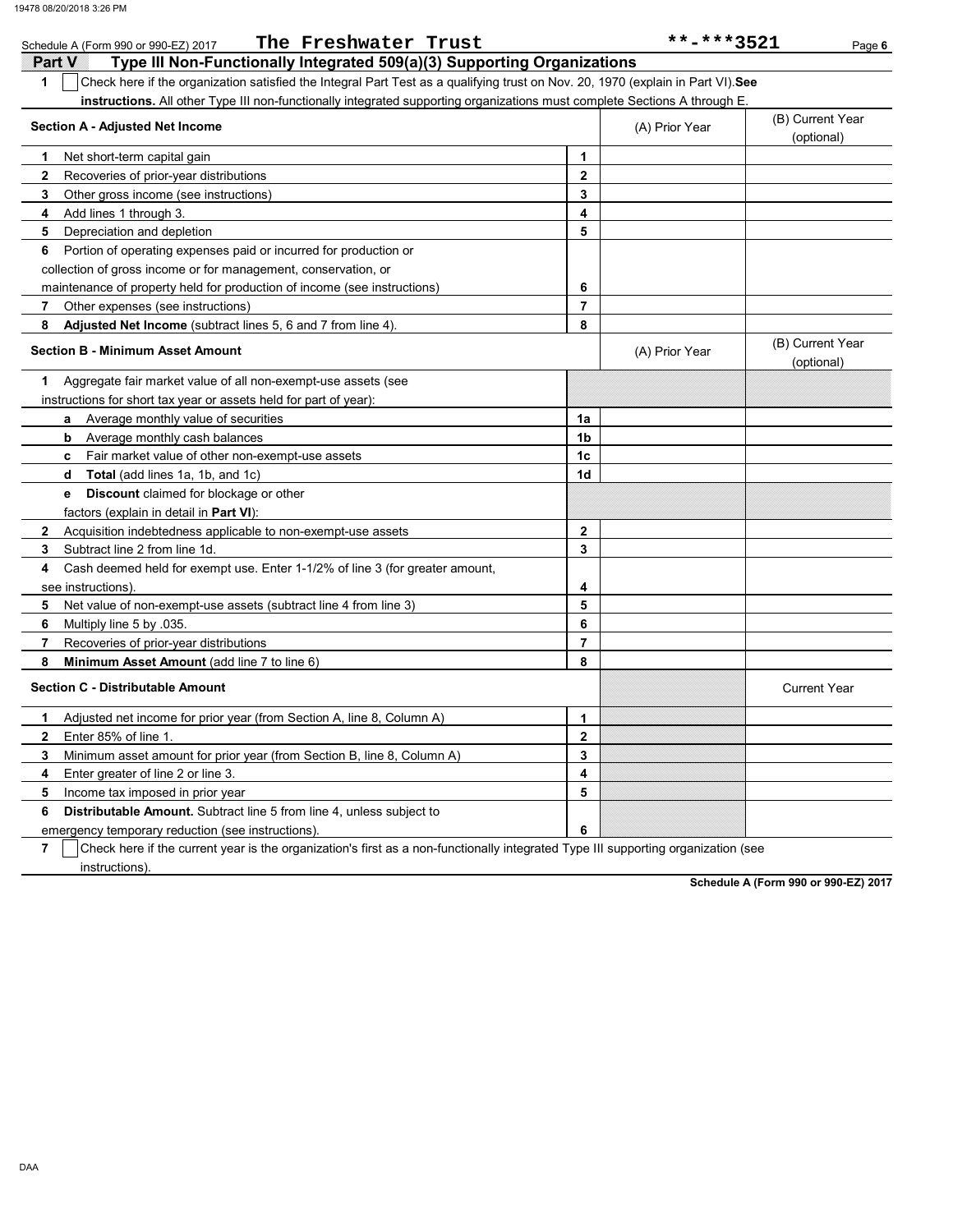|              | The Freshwater Trust<br>Schedule A (Form 990 or 990-EZ) 2017                               |                             | **-***3521                | Page 7                 |
|--------------|--------------------------------------------------------------------------------------------|-----------------------------|---------------------------|------------------------|
| Panav        | Type III Non-Functionally Integrated 509(a)(3) Supporting Organizations (continued)        |                             |                           |                        |
|              | <b>Section D - Distributions</b>                                                           |                             |                           | <b>Current Year</b>    |
| 1            | Amounts paid to supported organizations to accomplish exempt purposes                      |                             |                           |                        |
| $\mathbf{2}$ | Amounts paid to perform activity that directly furthers exempt purposes of supported       |                             |                           |                        |
|              | organizations, in excess of income from activity                                           |                             |                           |                        |
| 3            | Administrative expenses paid to accomplish exempt purposes of supported organizations      |                             |                           |                        |
| 4            | Amounts paid to acquire exempt-use assets                                                  |                             |                           |                        |
| 5            | Qualified set-aside amounts (prior IRS approval required)                                  |                             |                           |                        |
| 6            | Other distributions (describe in <b>Part VI</b> ). See instructions.                       |                             |                           |                        |
| 7            | Total annual distributions. Add lines 1 through 6.                                         |                             |                           |                        |
| 8            | Distributions to attentive supported organizations to which the organization is responsive |                             |                           |                        |
|              | (provide details in Part VI). See instructions.                                            |                             |                           |                        |
| 9            | Distributable amount for 2017 from Section C, line 6                                       |                             |                           |                        |
| 10           | Line 8 amount divided by line 9 amount                                                     |                             |                           |                        |
|              |                                                                                            | (i)                         | (ii)                      | (iii)                  |
|              | <b>Section E - Distribution Allocations (see instructions)</b>                             | <b>Excess Distributions</b> | <b>Underdistributions</b> | <b>Distributable</b>   |
|              |                                                                                            |                             | Pre-2017                  | <b>Amount for 2017</b> |
| 1.           | Distributable amount for 2017 from Section C, line 6                                       |                             |                           |                        |
| $\mathbf{2}$ | Underdistributions, if any, for years prior to 2017                                        |                             |                           |                        |
|              | (reasonable cause required-explain in Part VI). See                                        |                             |                           |                        |
|              | instructions.                                                                              |                             |                           |                        |
| 3            | Excess distributions carryover, if any, to 2017:                                           |                             |                           |                        |
| a            |                                                                                            |                             |                           |                        |
|              | $b$ From 2013                                                                              |                             |                           |                        |
|              |                                                                                            |                             |                           |                        |
|              |                                                                                            |                             |                           |                        |
|              |                                                                                            |                             |                           |                        |
|              | f Total of lines 3a through e                                                              |                             |                           |                        |
|              | g Applied to underdistributions of prior years                                             |                             |                           |                        |
|              | h Applied to 2017 distributable amount                                                     |                             |                           |                        |
|              | <i>i</i> Carryover from 2012 not applied (see instructions)                                |                             |                           |                        |
|              | Remainder. Subtract lines 3q, 3h, and 3i from 3f.                                          |                             |                           |                        |
| 4            | Distributions for 2017 from                                                                |                             |                           |                        |
|              | Section D, line 7:<br>\$                                                                   |                             |                           |                        |
|              | a Applied to underdistributions of prior years                                             |                             |                           |                        |
|              | <b>b</b> Applied to 2017 distributable amount                                              |                             |                           |                        |
|              | c Remainder. Subtract lines 4a and 4b from 4.                                              |                             |                           |                        |
| 5            | Remaining underdistributions for years prior to 2017, if                                   |                             |                           |                        |
|              | any. Subtract lines 3g and 4a from line 2. For result                                      |                             |                           |                        |
|              | greater than zero, explain in Part VI. See instructions.                                   |                             |                           |                        |
| 6            | Remaining underdistributions for 2017. Subtract lines 3h                                   |                             |                           |                        |
|              | and 4b from line 1. For result greater than zero, explain in                               |                             |                           |                        |
|              | <b>Part VI</b> . See instructions.                                                         |                             |                           |                        |
| 7            | Excess distributions carryover to 2018. Add lines 3j                                       |                             |                           |                        |
|              | and 4c.                                                                                    |                             |                           |                        |
| 8            | Breakdown of line 7:                                                                       |                             |                           |                        |
|              | a Excess from 2013                                                                         |                             |                           |                        |
|              |                                                                                            |                             |                           |                        |
|              | <b>c</b> Excess from 2015                                                                  |                             |                           |                        |
|              |                                                                                            |                             |                           |                        |
|              |                                                                                            |                             |                           |                        |

**Schedule A (Form 990 or 990-EZ) 2017**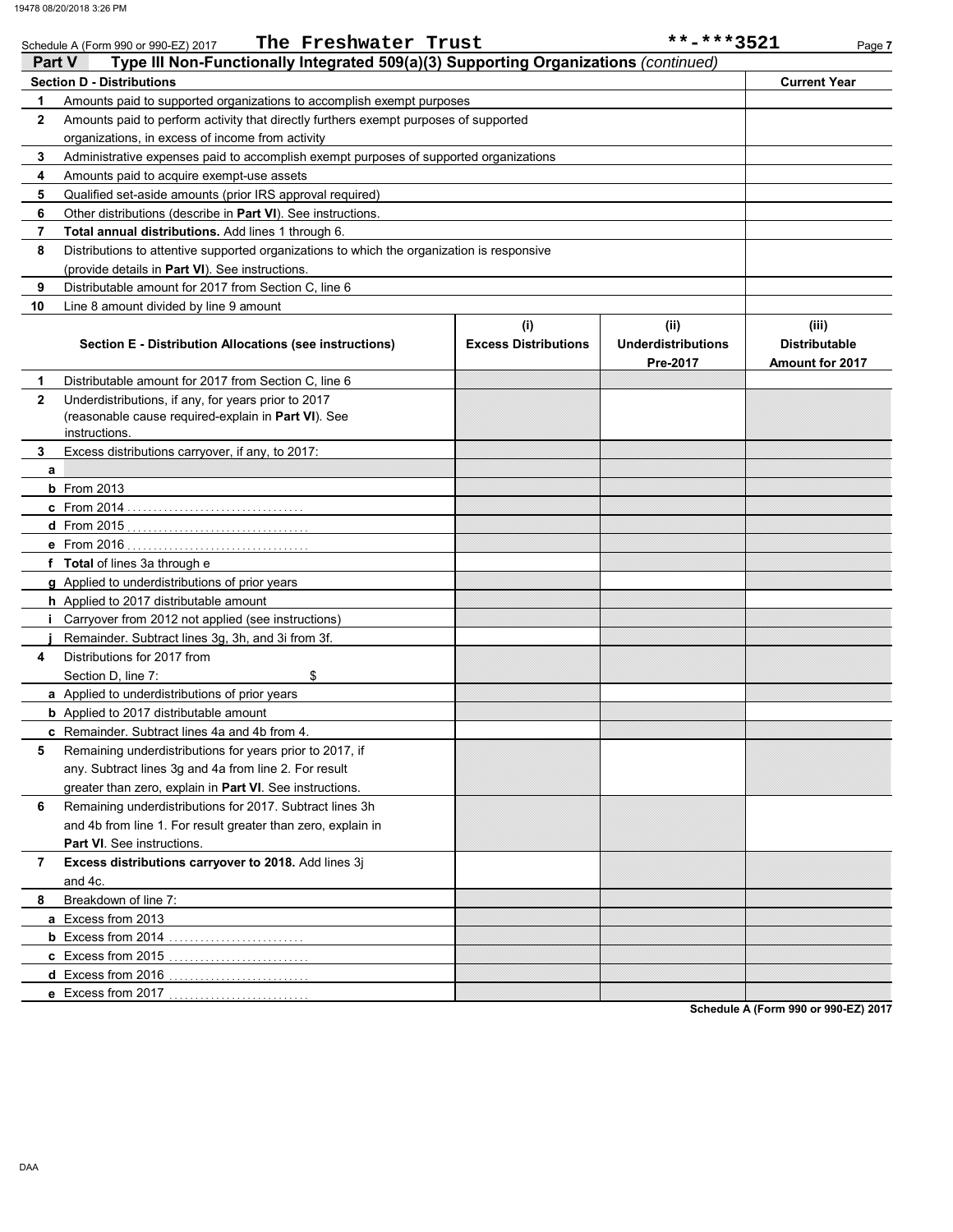|         | Schedule A (Form 990 or 990-EZ) 2017                                                           | The Freshwater Trust |              | **-***3521<br>Page 8                                                                                                                                                                                                                                                                                                                                                                                                                                                                     |
|---------|------------------------------------------------------------------------------------------------|----------------------|--------------|------------------------------------------------------------------------------------------------------------------------------------------------------------------------------------------------------------------------------------------------------------------------------------------------------------------------------------------------------------------------------------------------------------------------------------------------------------------------------------------|
| Part VI | lines 2, 5, and 6. Also complete this part for any additional information. (See instructions.) |                      |              | Supplemental Information. Provide the explanations required by Part II, line 10; Part II, line 17a or 17b; Part<br>III, line 12; Part IV, Section A, lines 1, 2, 3b, 3c, 4b, 4c, 5a, 6, 9a, 9b, 9c, 11a, 11b, and 11c; Part IV, Section<br>B, lines 1 and 2; Part IV, Section C, line 1; Part IV, Section D, lines 2 and 3; Part IV, Section E, lines 1c, 2a, 2b,<br>3a and 3b; Part V, line 1; Part V, Section B, line 1e; Part V, Section D, lines 5, 6, and 8; and Part V, Section E, |
|         | Part II, Line 10 - Other Income Detail                                                         |                      |              |                                                                                                                                                                                                                                                                                                                                                                                                                                                                                          |
|         | Water Quality Trading income                                                                   |                      | \$13,246,695 |                                                                                                                                                                                                                                                                                                                                                                                                                                                                                          |
|         |                                                                                                |                      |              |                                                                                                                                                                                                                                                                                                                                                                                                                                                                                          |
|         |                                                                                                |                      |              |                                                                                                                                                                                                                                                                                                                                                                                                                                                                                          |
|         |                                                                                                |                      |              |                                                                                                                                                                                                                                                                                                                                                                                                                                                                                          |
|         |                                                                                                |                      |              |                                                                                                                                                                                                                                                                                                                                                                                                                                                                                          |
|         |                                                                                                |                      |              |                                                                                                                                                                                                                                                                                                                                                                                                                                                                                          |
|         |                                                                                                |                      |              |                                                                                                                                                                                                                                                                                                                                                                                                                                                                                          |
|         |                                                                                                |                      |              |                                                                                                                                                                                                                                                                                                                                                                                                                                                                                          |
|         |                                                                                                |                      |              |                                                                                                                                                                                                                                                                                                                                                                                                                                                                                          |
|         |                                                                                                |                      |              |                                                                                                                                                                                                                                                                                                                                                                                                                                                                                          |
|         |                                                                                                |                      |              |                                                                                                                                                                                                                                                                                                                                                                                                                                                                                          |
|         |                                                                                                |                      |              |                                                                                                                                                                                                                                                                                                                                                                                                                                                                                          |
|         |                                                                                                |                      |              |                                                                                                                                                                                                                                                                                                                                                                                                                                                                                          |
|         |                                                                                                |                      |              |                                                                                                                                                                                                                                                                                                                                                                                                                                                                                          |
|         |                                                                                                |                      |              |                                                                                                                                                                                                                                                                                                                                                                                                                                                                                          |
|         |                                                                                                |                      |              |                                                                                                                                                                                                                                                                                                                                                                                                                                                                                          |
|         |                                                                                                |                      |              |                                                                                                                                                                                                                                                                                                                                                                                                                                                                                          |
|         |                                                                                                |                      |              |                                                                                                                                                                                                                                                                                                                                                                                                                                                                                          |
|         |                                                                                                |                      |              |                                                                                                                                                                                                                                                                                                                                                                                                                                                                                          |
|         |                                                                                                |                      |              |                                                                                                                                                                                                                                                                                                                                                                                                                                                                                          |
|         |                                                                                                |                      |              |                                                                                                                                                                                                                                                                                                                                                                                                                                                                                          |
|         |                                                                                                |                      |              |                                                                                                                                                                                                                                                                                                                                                                                                                                                                                          |
|         |                                                                                                |                      |              |                                                                                                                                                                                                                                                                                                                                                                                                                                                                                          |
|         |                                                                                                |                      |              |                                                                                                                                                                                                                                                                                                                                                                                                                                                                                          |
|         |                                                                                                |                      |              |                                                                                                                                                                                                                                                                                                                                                                                                                                                                                          |
|         |                                                                                                |                      |              |                                                                                                                                                                                                                                                                                                                                                                                                                                                                                          |
|         |                                                                                                |                      |              |                                                                                                                                                                                                                                                                                                                                                                                                                                                                                          |
|         |                                                                                                |                      |              |                                                                                                                                                                                                                                                                                                                                                                                                                                                                                          |
|         |                                                                                                |                      |              |                                                                                                                                                                                                                                                                                                                                                                                                                                                                                          |
|         |                                                                                                |                      |              |                                                                                                                                                                                                                                                                                                                                                                                                                                                                                          |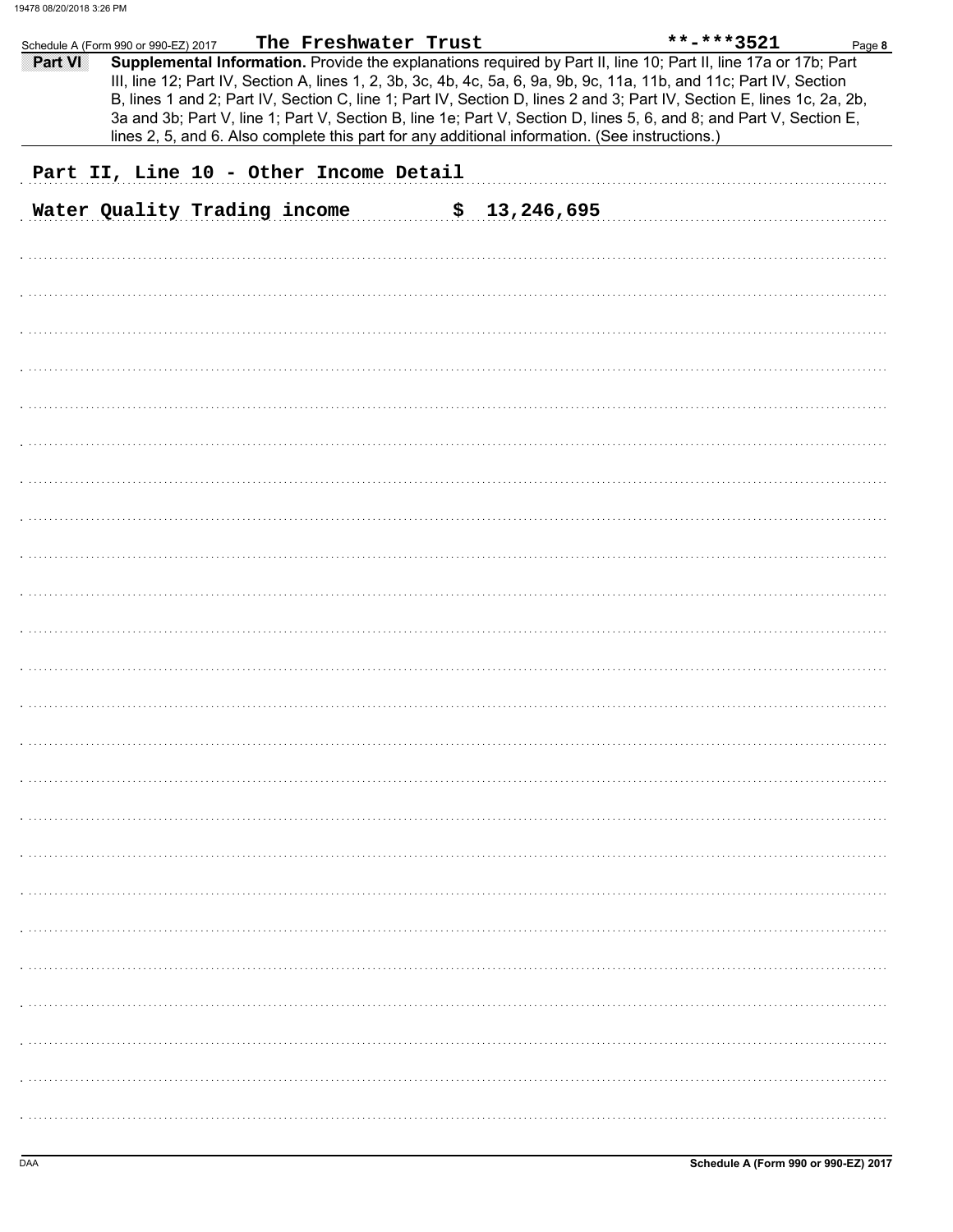### **Schedule of Contributors Schedule B (Form 990, 990-EZ,**

Department of the Treasury Internal Revenue Service **or 990-PF) Attach to Form 990, Form 990-EZ, or Form 990-PF.**

**Name of the organization**

### The Freshwater Trust  $\vert$  \*\*-\*\*\*3521

### **Organization type** (check one):

| Filers of:         | Section:                                                                           |
|--------------------|------------------------------------------------------------------------------------|
| Form 990 or 990-EZ | $ \mathbf{X} $ 501(c)(<br>$3$ ) (enter number) organization                        |
|                    | $4947(a)(1)$ nonexempt charitable trust <b>not</b> treated as a private foundation |
|                    | 527 political organization                                                         |
| Form 990-PF        | $501(c)(3)$ exempt private foundation                                              |
|                    | 4947(a)(1) nonexempt charitable trust treated as a private foundation              |
|                    | 501(c)(3) taxable private foundation                                               |
|                    |                                                                                    |

 **Go to** *www.irs.gov/Form990* **for the latest information.**

Check if your organization is covered by the **General Rule** or a **Special Rule. Note:** Only a section 501(c)(7), (8), or (10) organization can check boxes for both the General Rule and a Special Rule. See instructions.

### **General Rule**

For an organization filing Form 990, 990-EZ, or 990-PF that received, during the year, contributions totaling \$5,000 or more (in money or property) from any one contributor. Complete Parts I and II. See instructions for determining a contributor's total contributions.

### **Special Rules**

| X For an organization described in section 501(c)(3) filing Form 990 or 990-EZ that met the 33 <sup>1</sup> /3% support test of the |
|-------------------------------------------------------------------------------------------------------------------------------------|
| regulations under sections 509(a)(1) and 170(b)(1)(A)(vi), that checked Schedule A (Form 990 or 990-EZ), Part II, line              |
| 13, 16a, or 16b, and that received from any one contributor, during the year, total contributions of the greater of (1)             |
| \$5,000; or (2) 2% of the amount on (i) Form 990, Part VIII, line 1h; or (ii) Form 990-EZ, line 1. Complete Parts I and II.         |

literary, or educational purposes, or for the prevention of cruelty to children or animals. Complete Parts I, II, and III. For an organization described in section 501(c)(7), (8), or (10) filing Form 990 or 990-EZ that received from any one contributor, during the year, total contributions of more than \$1,000 *exclusively* for religious, charitable, scientific,

For an organization described in section 501(c)(7), (8), or (10) filing Form 990 or 990-EZ that received from any one contributor, during the year, contributions *exclusively* for religious, charitable, etc., purposes, but no such contributions totaled more than \$1,000. If this box is checked, enter here the total contributions that were received during the year for an *exclusively* religious, charitable, etc., purpose. Don't complete any of the parts unless the **General Rule** applies to this organization because it received *nonexclusively* religious, charitable, etc., contributions totaling \$5,000 or more during the year  $\ldots$   $\ldots$   $\ldots$   $\ldots$   $\ldots$   $\ldots$   $\ldots$   $\ldots$   $\ldots$   $\ldots$ 

990-EZ, or 990-PF), but it **must** answer "No" on Part IV, line 2, of its Form 990; or check the box on line H of its Form 990-EZ or on its Form 990-PF, Part I, line 2, to certify that it doesn't meet the filing requirements of Schedule B (Form 990, 990-EZ, or 990-PF). **Caution:** An organization that isn't covered by the General Rule and/or the Special Rules doesn't file Schedule B (Form 990,

**For Paperwork Reduction Act Notice, see the instructions for Form 990, 990-EZ, or 990-PF.**

DAA

OMB No. 1545-0047

**2017**

**Employer identification number**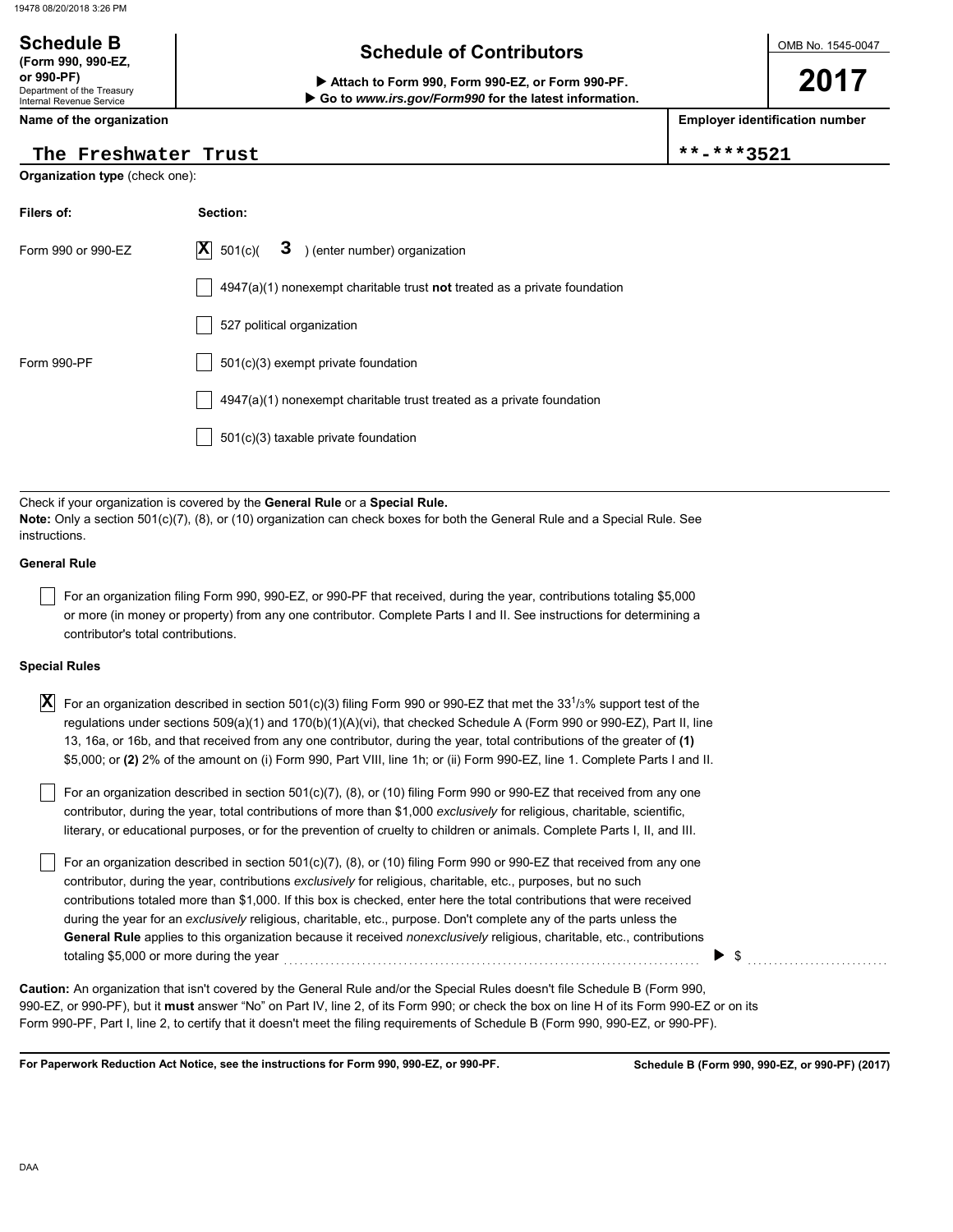|                | Schedule B (Form 990, 990-EZ, or 990-PF) (2017)                                                       |                                   | Page 1 of 2<br>Page 2                                                                         |
|----------------|-------------------------------------------------------------------------------------------------------|-----------------------------------|-----------------------------------------------------------------------------------------------|
|                | Name of organization<br>The Freshwater Trust                                                          |                                   | <b>Employer identification number</b><br>**-***3521                                           |
| Parill         | <b>Contributors</b> (see instructions). Use duplicate copies of Part I if additional space is needed. |                                   |                                                                                               |
| (a)<br>No.     | (b)<br>Name, address, and ZIP + 4                                                                     | (c)<br><b>Total contributions</b> | (d)<br>Type of contribution                                                                   |
| 1              | Bureau of Land Management<br>1220 SW 3rd Avenue<br>Portland<br>OR 97204                               | 116,650<br>\$                     | x<br>Person<br>Payroll<br>Noncash<br>(Complete Part II for<br>noncash contributions.)         |
| (a)<br>No.     | (b)<br>Name, address, and ZIP + 4                                                                     | (c)<br><b>Total contributions</b> | (d)<br>Type of contribution                                                                   |
| $\overline{2}$ | Confederated Tribes Warm Springs<br>PO Box 1329<br>OR 97761<br>Warm Springs                           | 117,816<br>\$                     | x<br>Person<br>Payroll<br><b>Noncash</b><br>(Complete Part II for<br>noncash contributions.)  |
| (a)<br>No.     | (b)<br>Name, address, and ZIP + 4                                                                     | (c)<br><b>Total contributions</b> | (d)<br>Type of contribution                                                                   |
| $\mathbf{3}$   | Oregon Watershed Enhancement Board<br>775 Summer Street NE<br>Suite 360<br>OR 97301-1290<br>Salem     | 141,442<br>\$                     | ΙX<br>Person<br>Payroll<br><b>Noncash</b><br>(Complete Part II for<br>noncash contributions.) |
| (a)<br>No.     | (b)<br>Name, address, and ZIP + 4                                                                     | (c)<br><b>Total contributions</b> | (d)<br>Type of contribution                                                                   |
| 4              | Oregon Water Resources Department<br>725 Summer St. NE #A<br>OR 97301<br>Salem                        | 1,492,502<br>\$                   | x<br>Person<br>Payroll<br>Noncash<br>(Complete Part II for<br>noncash contributions.)         |
| (a)<br>No.     | (b)<br>Name, address, and ZIP + 4                                                                     | (c)<br><b>Total contributions</b> | (d)<br>Type of contribution                                                                   |
| $\overline{5}$ | Bureau of Reclamation<br>1150 North Curtis Road<br>Suite 100<br>ID 83706-1234<br><b>Boise</b>         | 1,247,861<br>$\frac{1}{2}$        | x<br>Person<br>Payroll<br><b>Noncash</b><br>(Complete Part II for<br>noncash contributions.)  |
| (a)<br>No.     | (b)<br>Name, address, and ZIP + 4                                                                     | (c)<br><b>Total contributions</b> | (d)<br>Type of contribution                                                                   |
| 6              | Bella Vista Foundation<br>1660 Bush Street<br>Suite 300<br>CA 94109-0000<br>San Francisco             | 135,000<br>\$                     | x<br>Person<br>Payroll<br>Noncash<br>(Complete Part II for<br>noncash contributions.)         |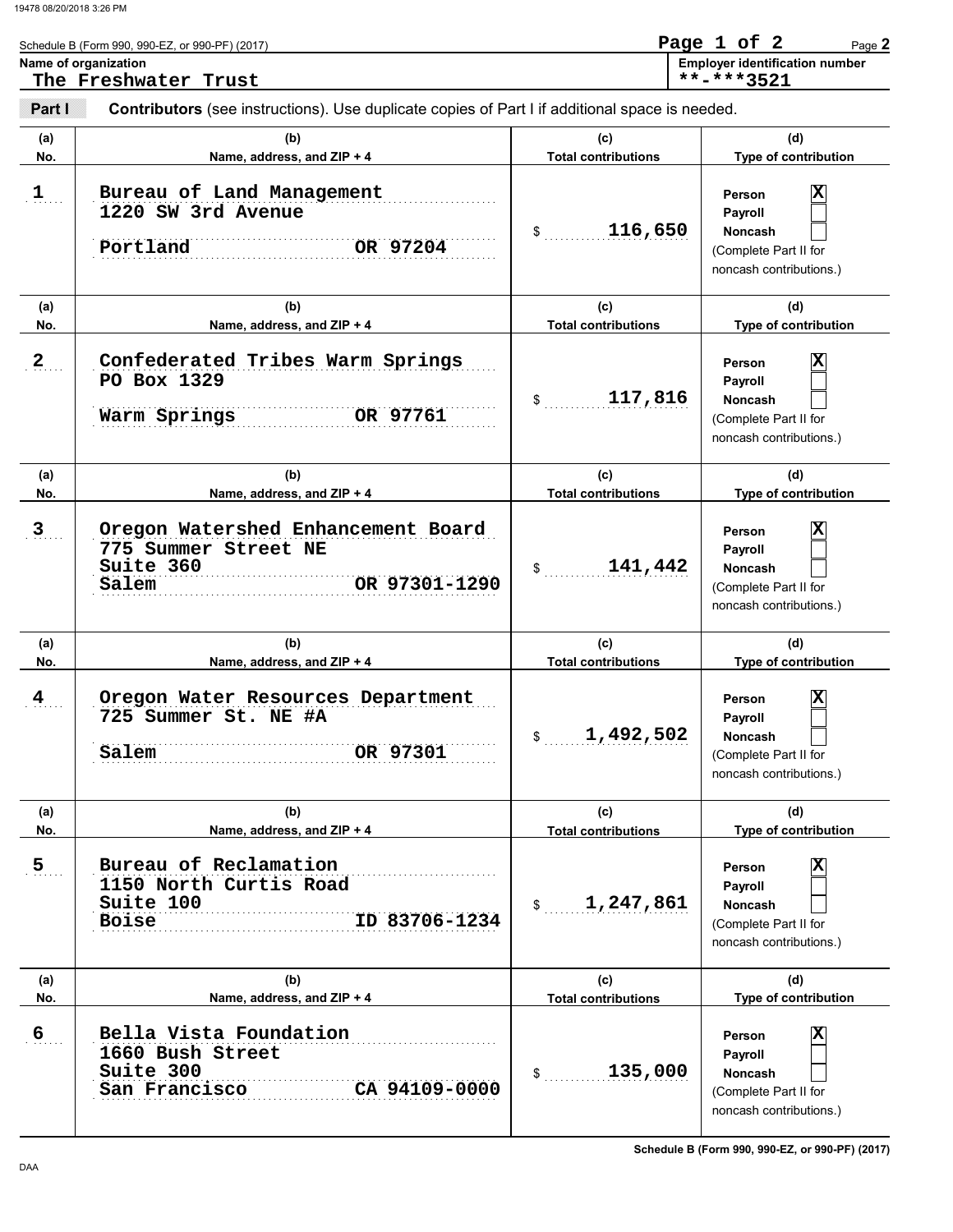|            | Schedule B (Form 990, 990-EZ, or 990-PF) (2017)<br>Name of organization<br>The Freshwater Trust |                                   | Page 2 of 2<br>Page 2<br><b>Employer identification number</b><br>**-***3521            |
|------------|-------------------------------------------------------------------------------------------------|-----------------------------------|-----------------------------------------------------------------------------------------|
| Part I     | Contributors (see instructions). Use duplicate copies of Part I if additional space is needed.  |                                   |                                                                                         |
| (a)<br>No. | (b)<br>Name, address, and ZIP + 4                                                               | (c)<br><b>Total contributions</b> | (d)<br>Type of contribution                                                             |
| 7          | Columbia Basin Water Program<br>421 SW 6th Avenue<br>Suite 950<br>OR 97204-1629<br>Portland     | 1,178,383<br>$\frac{1}{2}$        | x<br>Person<br>Payroll<br>Noncash<br>(Complete Part II for<br>noncash contributions.)   |
| (a)<br>No. | (b)<br>Name, address, and ZIP + 4                                                               | (c)<br><b>Total contributions</b> | (d)<br>Type of contribution                                                             |
|            |                                                                                                 | $\sim$                            | Person<br>Payroll<br><b>Noncash</b><br>(Complete Part II for<br>noncash contributions.) |
| (a)<br>No. | (b)<br>Name, address, and ZIP + 4                                                               | (c)<br><b>Total contributions</b> | (d)<br>Type of contribution                                                             |
|            |                                                                                                 | \$                                | Person<br>Payroll<br><b>Noncash</b><br>(Complete Part II for<br>noncash contributions.) |
| (a)<br>No. | (b)<br>Name, address, and ZIP + 4                                                               | (c)<br><b>Total contributions</b> | (d)<br>Type of contribution                                                             |
|            |                                                                                                 | \$                                | Person<br>Payroll<br>Noncash<br>(Complete Part II for<br>noncash contributions.)        |
| (a)<br>No. | (b)<br>Name, address, and ZIP + 4                                                               | (c)<br><b>Total contributions</b> | (d)<br>Type of contribution                                                             |
|            |                                                                                                 | \$                                | Person<br>Payroll<br>Noncash<br>(Complete Part II for<br>noncash contributions.)        |
| (a)<br>No. | (b)<br>Name, address, and ZIP + 4                                                               | (c)<br><b>Total contributions</b> | (d)<br>Type of contribution                                                             |
|            |                                                                                                 | \$                                | Person<br>Payroll<br>Noncash<br>(Complete Part II for<br>noncash contributions.)        |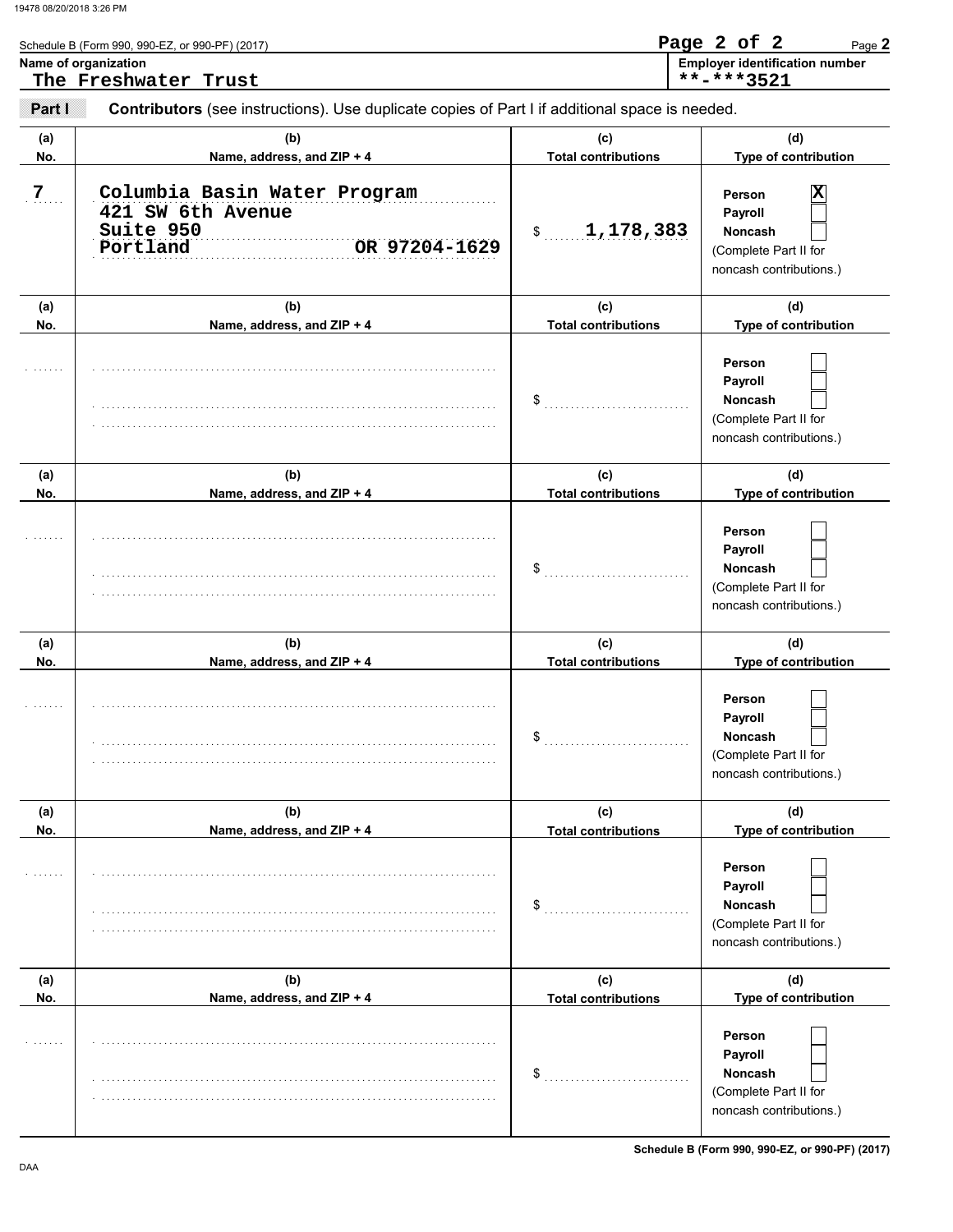| 19478 08/20/2018 3:26 PM                       |                                                                                                                                                  |             |                                                                                                              |                                                                             |                                                                                                                                                             |
|------------------------------------------------|--------------------------------------------------------------------------------------------------------------------------------------------------|-------------|--------------------------------------------------------------------------------------------------------------|-----------------------------------------------------------------------------|-------------------------------------------------------------------------------------------------------------------------------------------------------------|
| <b>SCHEDULE C</b>                              |                                                                                                                                                  |             | <b>Political Campaign and Lobbying Activities</b>                                                            |                                                                             |                                                                                                                                                             |
| (Form 990 or 990-EZ)                           | For Organizations Exempt From Income Tax Under section 501(c) and section 527                                                                    |             |                                                                                                              |                                                                             | OMB No. 1545-0047                                                                                                                                           |
| Department of the Treasury                     | Complete if the organization is described below.                                                                                                 |             | Attach to Form 990 or Form 990-EZ.<br>Go to www.irs.gov/Form990 for instructions and the latest information. |                                                                             | <b>Open to Public</b><br>Inspection                                                                                                                         |
| Internal Revenue Service                       | If the organization answered "Yes," on Form 990, Part IV, line 3, or Form 990-EZ, Part V, line 46 (Political Campaign Activities), then          |             |                                                                                                              |                                                                             |                                                                                                                                                             |
|                                                | • Section 501(c)(3) organizations: Complete Parts I-A and B. Do not complete Part I-C.                                                           |             |                                                                                                              |                                                                             |                                                                                                                                                             |
|                                                | • Section 501(c) (other than section 501(c)(3)) organizations: Complete Parts I-A and C below. Do not complete Part I-B.                         |             |                                                                                                              |                                                                             |                                                                                                                                                             |
|                                                | • Section 527 organizations: Complete Part I-A only.                                                                                             |             |                                                                                                              |                                                                             |                                                                                                                                                             |
|                                                | If the organization answered "Yes," on Form 990, Part IV, line 4, or Form 990-EZ, Part VI, line 47 (Lobbying Activities), then                   |             |                                                                                                              |                                                                             |                                                                                                                                                             |
|                                                | • Section 501(c)(3) organizations that have filed Form 5768 (election under section 501(h)): Complete Part II-A. Do not complete Part II-B.      |             |                                                                                                              |                                                                             |                                                                                                                                                             |
|                                                | • Section 501(c)(3) organizations that have NOT filed Form 5768 (election under section 501(h)): Complete Part II-B. Do not complete Part II-A.  |             |                                                                                                              |                                                                             |                                                                                                                                                             |
|                                                | If the organization answered "Yes," on Form 990, Part IV, line 5 (Proxy Tax) (see separate instructions) or Form 990-EZ, Part V, line 35c (Proxy |             |                                                                                                              |                                                                             |                                                                                                                                                             |
| Tax) (see separate instructions), then         |                                                                                                                                                  |             |                                                                                                              |                                                                             |                                                                                                                                                             |
|                                                | • Section 501(c)(4), (5), or (6) organizations: Complete Part III.                                                                               |             |                                                                                                              |                                                                             |                                                                                                                                                             |
| Name of organization                           |                                                                                                                                                  |             |                                                                                                              |                                                                             | <b>Employer identification number</b>                                                                                                                       |
|                                                | The Freshwater Trust                                                                                                                             |             |                                                                                                              | **-***3521                                                                  |                                                                                                                                                             |
| Part I-A                                       | Complete if the organization is exempt under section 501(c) or is a section 527 organization.                                                    |             |                                                                                                              |                                                                             |                                                                                                                                                             |
| 1                                              | Provide a description of the organization's direct and indirect political campaign activities in Part IV. (see instructions for                  |             |                                                                                                              |                                                                             |                                                                                                                                                             |
| definition of "political campaign activities") |                                                                                                                                                  |             |                                                                                                              |                                                                             |                                                                                                                                                             |
| 2                                              | Political campaign activity expenditures (see instructions)                                                                                      |             |                                                                                                              |                                                                             |                                                                                                                                                             |
| 3                                              | Volunteer hours for political campaign activities (see instructions).                                                                            |             |                                                                                                              |                                                                             |                                                                                                                                                             |
| <b>Part I-B</b>                                | Complete if the organization is exempt under section 501(c)(3).                                                                                  |             |                                                                                                              |                                                                             |                                                                                                                                                             |
| 1                                              | Enter the amount of any excise tax incurred by the organization under section 4955                                                               |             |                                                                                                              |                                                                             | $\blacktriangleright$ \$                                                                                                                                    |
| 2                                              | Enter the amount of any excise tax incurred by organization managers under section 4955                                                          |             |                                                                                                              |                                                                             |                                                                                                                                                             |
| 3                                              | If the organization incurred a section 4955 tax, did it file Form 4720 for this year?                                                            |             |                                                                                                              |                                                                             | <b>Yes</b><br>No                                                                                                                                            |
| 4a Was a correction made?                      |                                                                                                                                                  |             |                                                                                                              |                                                                             | <b>Yes</b><br>No                                                                                                                                            |
| <b>b</b> If "Yes," describe in Part IV.        | Complete if the organization is exempt under section 501(c), except section 501(c)(3).                                                           |             |                                                                                                              |                                                                             |                                                                                                                                                             |
| Part I-C<br>1                                  | Enter the amount directly expended by the filing organization for section 527 exempt function                                                    |             |                                                                                                              |                                                                             |                                                                                                                                                             |
| activities                                     |                                                                                                                                                  |             |                                                                                                              | $\blacktriangleright$ \$                                                    |                                                                                                                                                             |
| 2                                              | Enter the amount of the filing organization's funds contributed to other organizations for section                                               |             |                                                                                                              |                                                                             |                                                                                                                                                             |
| 527 exempt function activities                 |                                                                                                                                                  |             |                                                                                                              | $\blacktriangleright$ \$                                                    |                                                                                                                                                             |
| 3                                              | Total exempt function expenditures. Add lines 1 and 2. Enter here and on Form 1120-POL,                                                          |             |                                                                                                              |                                                                             |                                                                                                                                                             |
| line 17b                                       |                                                                                                                                                  |             |                                                                                                              | $\blacktriangleright$ s                                                     |                                                                                                                                                             |
| 4                                              | Did the filing organization file Form 1120-POL for this year?                                                                                    |             |                                                                                                              |                                                                             | Yes<br>No                                                                                                                                                   |
| 5                                              | Enter the names, addresses and employer identification number (EIN) of all section 527 political organizations to which the filing               |             |                                                                                                              |                                                                             |                                                                                                                                                             |
|                                                | organization made payments. For each organization listed, enter the amount paid from the filing organization's funds. Also enter                 |             |                                                                                                              |                                                                             |                                                                                                                                                             |
|                                                | the amount of political contributions received that were promptly and directly delivered to a separate political organization, such              |             |                                                                                                              |                                                                             |                                                                                                                                                             |
|                                                | as a separate segregated fund or a political action committee (PAC). If additional space is needed, provide information in Part IV.              |             |                                                                                                              |                                                                             |                                                                                                                                                             |
|                                                | (a) Name                                                                                                                                         | (b) Address | (c) EIN                                                                                                      | (d) Amount paid from<br>filing organization's<br>funds. If none, enter -0-. | (e) Amount of political<br>contributions received and<br>promptly and directly<br>delivered to a separate<br>political organization.<br>If none, enter -0-. |
| (1)                                            |                                                                                                                                                  |             |                                                                                                              |                                                                             |                                                                                                                                                             |
| (2)                                            |                                                                                                                                                  |             |                                                                                                              |                                                                             |                                                                                                                                                             |
| (3)                                            |                                                                                                                                                  |             |                                                                                                              |                                                                             |                                                                                                                                                             |
| (4)                                            |                                                                                                                                                  |             |                                                                                                              |                                                                             |                                                                                                                                                             |

**For Paperwork Reduction Act Notice, see the Instructions for Form 990 or 990-EZ.**

**Schedule C (Form 990 or 990-EZ) 2017**

**(5)**

**(6)**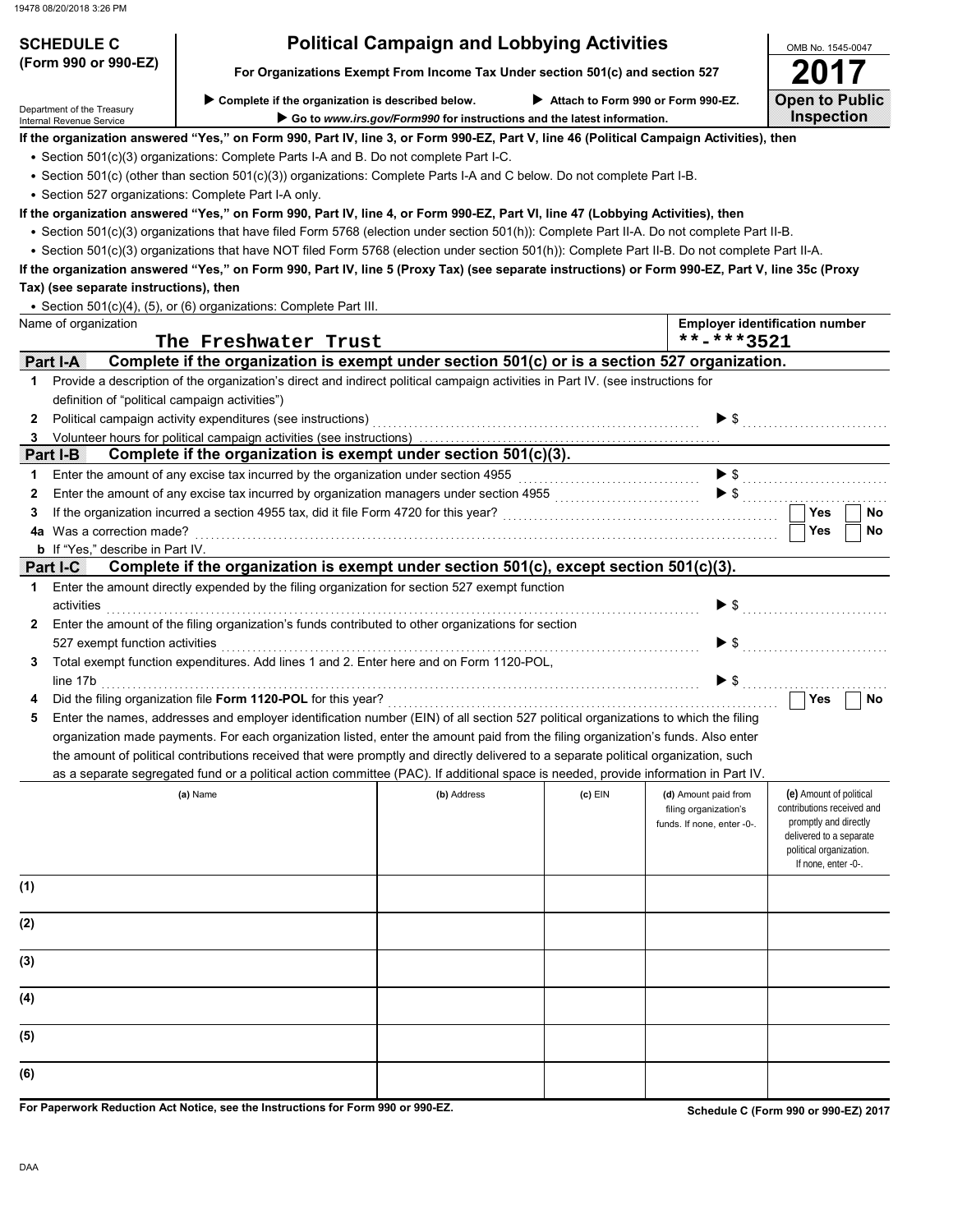|   | Schedule C (Form 990 or 990-EZ) 2017 The Freshwater Trust                       |                                                                                                                                                                                                                                                                                | **-***3521                          | Page 2                         |
|---|---------------------------------------------------------------------------------|--------------------------------------------------------------------------------------------------------------------------------------------------------------------------------------------------------------------------------------------------------------------------------|-------------------------------------|--------------------------------|
|   | <b>Ration</b><br>section 501(h)).                                               | Complete if the organization is exempt under section 501(c)(3) and filed Form 5768 (election under                                                                                                                                                                             |                                     |                                |
| в | A Check<br>$\blacktriangleright$<br>Check<br>$\blacktriangleright$              | if the filing organization belongs to an affiliated group (and list in Part IV each affiliated group member's name,<br>address, EIN, expenses, and share of excess lobbying expenditures).<br>if the filing organization checked box A and "limited control" provisions apply. |                                     |                                |
|   |                                                                                 | <b>Limits on Lobbying Expenditures</b><br>(The term "expenditures" means amounts paid or incurred.)                                                                                                                                                                            | (a) Filing<br>organization's totals | (b) Affiliated<br>group totals |
|   |                                                                                 | 1a Total lobbying expenditures to influence public opinion (grass roots lobbying) [[[[[[[[[[[[[[[[[[[[[[[[[[[                                                                                                                                                                  | ი                                   |                                |
|   |                                                                                 | Total lobbying expenditures to influence a legislative body (direct lobbying) [[[[[[[[[[[[[[[[[[[[[[[[[[[[[[[                                                                                                                                                                  | 5,020                               |                                |
|   |                                                                                 |                                                                                                                                                                                                                                                                                | 5,020                               |                                |
|   | d Other exempt purpose expenditures                                             |                                                                                                                                                                                                                                                                                | 8,991,927                           |                                |
|   | e Total exempt purpose expenditures (add lines 1c and 1d)                       |                                                                                                                                                                                                                                                                                | 8,996,947                           |                                |
|   | f Lobbying nontaxable amount. Enter the amount from the following table in both |                                                                                                                                                                                                                                                                                |                                     |                                |
|   | columns.                                                                        |                                                                                                                                                                                                                                                                                | 599,847                             |                                |
|   | If the amount on line 1e, column (a) or (b) is:                                 | The lobbying nontaxable amount is:                                                                                                                                                                                                                                             |                                     |                                |
|   | Not over \$500,000                                                              | 20% of the amount on line 1e.                                                                                                                                                                                                                                                  |                                     |                                |
|   | Over \$500,000 but not over \$1,000,000                                         | \$100,000 plus 15% of the excess over \$500,000.                                                                                                                                                                                                                               |                                     |                                |
|   | Over \$1,000,000 but not over \$1,500,000                                       | \$175,000 plus 10% of the excess over \$1,000,000.                                                                                                                                                                                                                             |                                     |                                |
|   | Over \$1,500,000 but not over \$17,000,000                                      | \$225,000 plus 5% of the excess over \$1,500,000.                                                                                                                                                                                                                              |                                     |                                |
|   | Over \$17,000,000                                                               | \$1,000,000.                                                                                                                                                                                                                                                                   |                                     |                                |
|   |                                                                                 | g Grassroots nontaxable amount (enter 25% of line 1f) [11] [11] [11] [11] Grassroots nontaxable amount (enter 25% of line 1f) [11] [11] $\cdot$ [11] $\cdot$ [11] $\cdot$ [11] $\cdot$ [11] $\cdot$ [11] $\cdot$ [11] $\cdot$ [11] $\cdot$ [11] $\cdot$ [                      | 149,962                             |                                |
|   | h Subtract line 1g from line 1a. If zero or less, enter -0-                     |                                                                                                                                                                                                                                                                                |                                     |                                |
|   | Subtract line 1f from line 1c. If zero or less, enter -0-                       |                                                                                                                                                                                                                                                                                |                                     |                                |
|   |                                                                                 | If there is an amount other than zero on either line 1h or line 1i, did the organization file Form 4720                                                                                                                                                                        |                                     |                                |
|   |                                                                                 |                                                                                                                                                                                                                                                                                |                                     | Yes<br>No                      |
|   |                                                                                 | 4-Year Averaging Period Under section 501(h)                                                                                                                                                                                                                                   |                                     |                                |

### **(Some organizations that made a section 501(h) election do not have to complete all of the five columns below. See the separate instructions for lines 2a through 2f.)**

| Lobbying Expenditures During 4-Year Averaging Period                                   |          |          |            |            |           |  |  |  |  |
|----------------------------------------------------------------------------------------|----------|----------|------------|------------|-----------|--|--|--|--|
| Calendar year (or fiscal year<br>beginning in)                                         | (a) 2014 | (b) 2015 | $(c)$ 2016 | $(d)$ 2017 | (e) Total |  |  |  |  |
| 2a Lobbying nontaxable amount                                                          | 515,623  | 546,874  | 587,551    | 599,847    | 2,249,895 |  |  |  |  |
| <b>b</b> Lobbying ceiling amount<br>$(150\% \text{ of line } 2a, \text{ column } (e))$ |          |          |            |            | 3,374,843 |  |  |  |  |
| c Total lobbying expenditures                                                          |          | 68,000   | 15,000     | 5,020      | 88,020    |  |  |  |  |
| <b>d</b> Grassroots nontaxable amount                                                  | 128,906  | 136,719  | 146,888    | 149,962    | 562,475   |  |  |  |  |
| <b>e</b> Grassroots ceiling amount<br>(150% of line 2d, column (e))                    |          |          |            |            | 843,713   |  |  |  |  |
| f Grassroots lobbying expenditures                                                     |          |          |            | 0          |           |  |  |  |  |

**Schedule C (Form 990 or 990-EZ) 2017**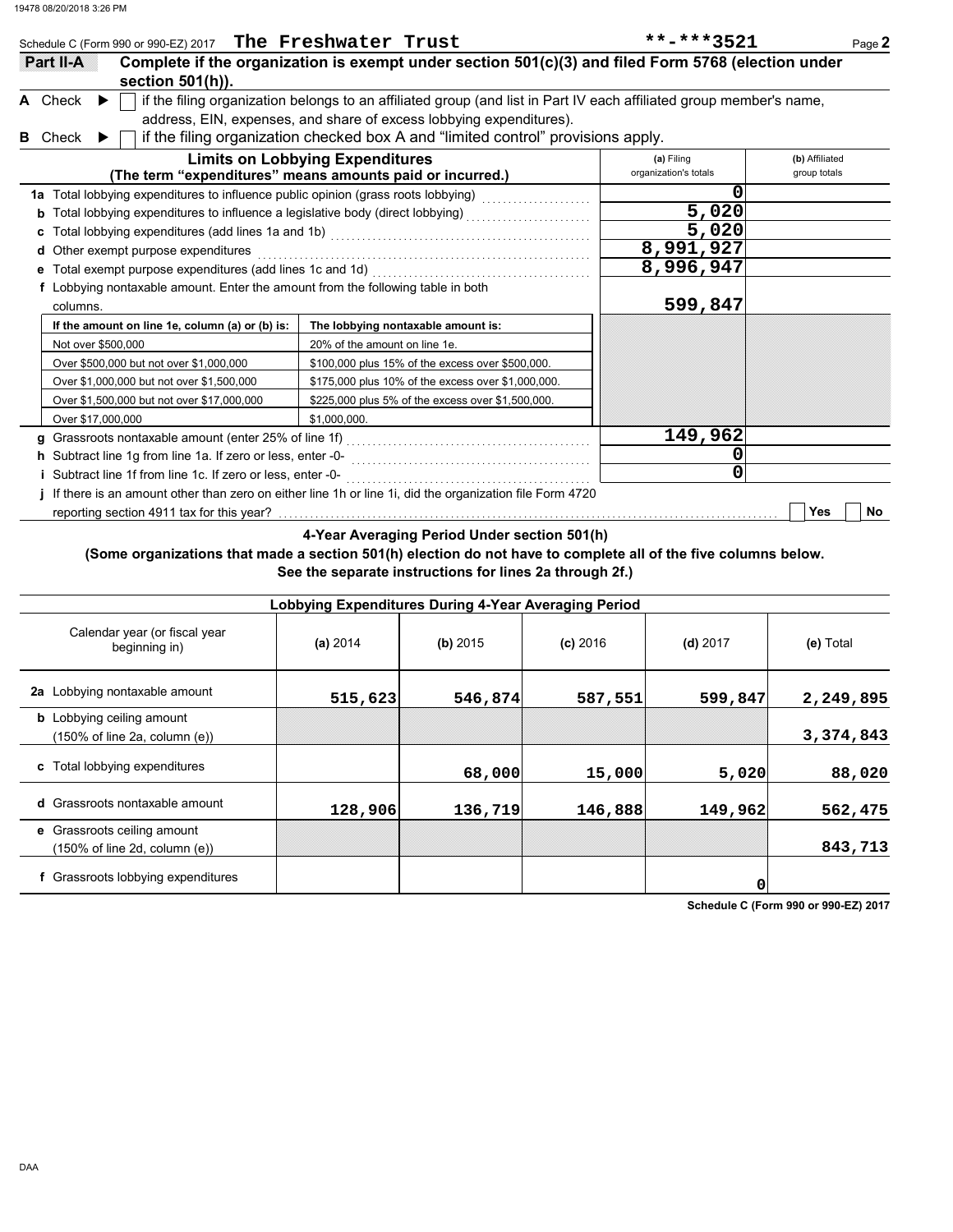|                                                                                                                                                                                                                                                                                                                                                                                                                                                   |     | (a)            | (b)                                       |     |  |
|---------------------------------------------------------------------------------------------------------------------------------------------------------------------------------------------------------------------------------------------------------------------------------------------------------------------------------------------------------------------------------------------------------------------------------------------------|-----|----------------|-------------------------------------------|-----|--|
| For each "Yes," response on lines 1a through 1i below, provide in Part IV a detailed                                                                                                                                                                                                                                                                                                                                                              |     |                |                                           |     |  |
| description of the lobbying activity.                                                                                                                                                                                                                                                                                                                                                                                                             | Yes | No             | <b>Amount</b>                             |     |  |
| During the year, did the filing organization attempt to influence foreign, national, state or local                                                                                                                                                                                                                                                                                                                                               |     |                |                                           |     |  |
| legislation, including any attempt to influence public opinion on a legislative matter or                                                                                                                                                                                                                                                                                                                                                         |     |                |                                           |     |  |
| referendum, through the use of:                                                                                                                                                                                                                                                                                                                                                                                                                   |     |                |                                           |     |  |
| a Volunteers?                                                                                                                                                                                                                                                                                                                                                                                                                                     |     |                |                                           |     |  |
| <b>b</b> Paid staff or management (include compensation in expenses reported on lines 1c through 1i)?<br>c Media advertisements?                                                                                                                                                                                                                                                                                                                  |     |                |                                           |     |  |
| d Mailings to members, legislators, or the public?                                                                                                                                                                                                                                                                                                                                                                                                |     |                |                                           |     |  |
| e Publications, or published or broadcast statements?                                                                                                                                                                                                                                                                                                                                                                                             |     |                |                                           |     |  |
| f Grants to other organizations for lobbying purposes?                                                                                                                                                                                                                                                                                                                                                                                            |     |                |                                           |     |  |
|                                                                                                                                                                                                                                                                                                                                                                                                                                                   |     |                |                                           |     |  |
| h Rallies, demonstrations, seminars, conventions, speeches, lectures, or any similar means?                                                                                                                                                                                                                                                                                                                                                       |     |                |                                           |     |  |
| <i>i</i> Other activities?                                                                                                                                                                                                                                                                                                                                                                                                                        |     |                |                                           |     |  |
| j Total. Add lines 1c through 1i                                                                                                                                                                                                                                                                                                                                                                                                                  |     |                |                                           |     |  |
|                                                                                                                                                                                                                                                                                                                                                                                                                                                   |     |                |                                           |     |  |
| <b>b</b> If "Yes," enter the amount of any tax incurred under section 4912                                                                                                                                                                                                                                                                                                                                                                        |     |                |                                           |     |  |
|                                                                                                                                                                                                                                                                                                                                                                                                                                                   |     |                |                                           |     |  |
| d If the filing organization incurred a section 4912 tax, did it file Form 4720 for this year?                                                                                                                                                                                                                                                                                                                                                    |     |                |                                           |     |  |
| Complete if the organization is exempt under section 501(c)(4), section 501(c)(5), or section<br>Part III-A                                                                                                                                                                                                                                                                                                                                       |     |                |                                           |     |  |
|                                                                                                                                                                                                                                                                                                                                                                                                                                                   |     |                |                                           |     |  |
| $501(c)(6)$ .                                                                                                                                                                                                                                                                                                                                                                                                                                     |     |                |                                           |     |  |
|                                                                                                                                                                                                                                                                                                                                                                                                                                                   |     |                |                                           | Yes |  |
| Were substantially all (90% or more) dues received nondeductible by members?                                                                                                                                                                                                                                                                                                                                                                      |     |                | 1                                         |     |  |
| Did the organization make only in-house lobbying expenditures of \$2,000 or less?<br>Did the organization agree to carry over lobbying and political campaign activity expenditures from the prior year?<br>3<br>Complete if the organization is exempt under section $501(c)(4)$ , section $501(c)(5)$ , or section<br>Partilles<br>501(c)(6) and if either (a) BOTH Part III-A, lines 1 and 2, are answered "No," OR (b) Part III-A, line 3, is |     |                | $\overline{2}$<br>$\overline{\mathbf{3}}$ |     |  |
| answered "Yes."                                                                                                                                                                                                                                                                                                                                                                                                                                   |     |                |                                           |     |  |
| Dues, assessments and similar amounts from members                                                                                                                                                                                                                                                                                                                                                                                                |     | $\mathbf{1}$   |                                           |     |  |
| Section 162(e) nondeductible lobbying and political expenditures (do not include amounts of                                                                                                                                                                                                                                                                                                                                                       |     |                |                                           |     |  |
| political expenses for which the section 527(f) tax was paid).<br><b>a</b> Current year                                                                                                                                                                                                                                                                                                                                                           |     | 2a             |                                           |     |  |
|                                                                                                                                                                                                                                                                                                                                                                                                                                                   |     | 2 <sub>b</sub> |                                           |     |  |
| с<br>Total                                                                                                                                                                                                                                                                                                                                                                                                                                        |     | 2с             |                                           |     |  |
| Aggregate amount reported in section 6033(e)(1)(A) notices of nondeductible section 162(e) dues                                                                                                                                                                                                                                                                                                                                                   |     | 3              |                                           |     |  |
| If notices were sent and the amount on line 2c exceeds the amount on line 3, what portion of the                                                                                                                                                                                                                                                                                                                                                  |     |                |                                           |     |  |
| excess does the organization agree to carryover to the reasonable estimate of nondeductible lobbying                                                                                                                                                                                                                                                                                                                                              |     |                |                                           |     |  |
| and political expenditure next year?                                                                                                                                                                                                                                                                                                                                                                                                              |     | 4              |                                           |     |  |
|                                                                                                                                                                                                                                                                                                                                                                                                                                                   |     | 5              |                                           |     |  |

|  |  |  |  |  | *-***352 |  |  |  |  |  |
|--|--|--|--|--|----------|--|--|--|--|--|
|--|--|--|--|--|----------|--|--|--|--|--|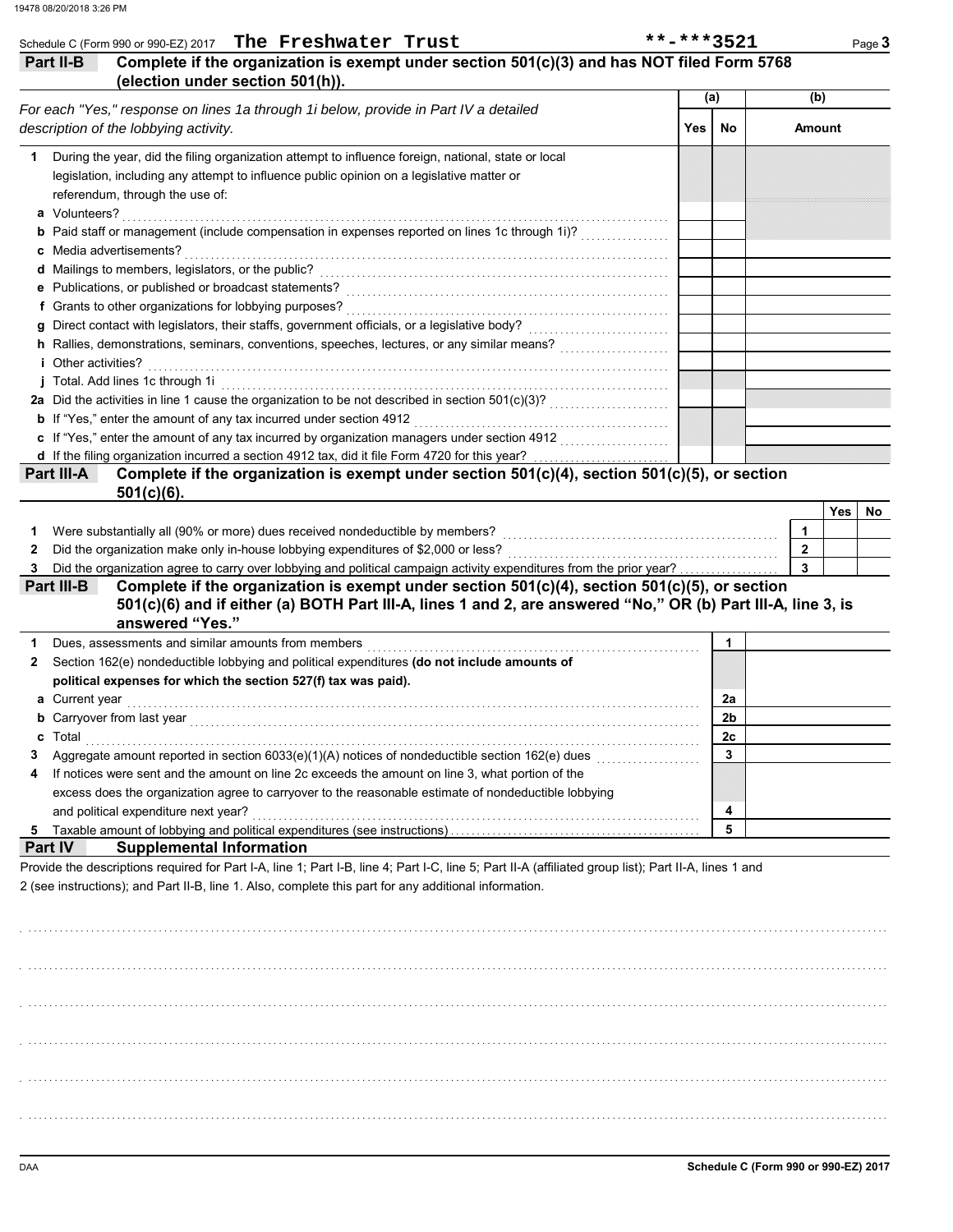|                | Schedule C (Form 990 or 990-EZ) 2017 The Freshwater Trust |  |  | **-***3521 | Page 4 |
|----------------|-----------------------------------------------------------|--|--|------------|--------|
| <b>Part IV</b> | <b>Supplemental Information (continued)</b>               |  |  |            |        |
|                |                                                           |  |  |            |        |
|                |                                                           |  |  |            |        |
|                |                                                           |  |  |            |        |
|                |                                                           |  |  |            |        |
|                |                                                           |  |  |            |        |
|                |                                                           |  |  |            |        |
|                |                                                           |  |  |            |        |
|                |                                                           |  |  |            |        |
|                |                                                           |  |  |            |        |
|                |                                                           |  |  |            |        |
|                |                                                           |  |  |            |        |
|                |                                                           |  |  |            |        |
|                |                                                           |  |  |            |        |
|                |                                                           |  |  |            |        |
|                |                                                           |  |  |            |        |
|                |                                                           |  |  |            |        |
|                |                                                           |  |  |            |        |
|                |                                                           |  |  |            |        |
|                |                                                           |  |  |            |        |
|                |                                                           |  |  |            |        |
|                |                                                           |  |  |            |        |
|                |                                                           |  |  |            |        |
|                |                                                           |  |  |            |        |
|                |                                                           |  |  |            |        |
|                |                                                           |  |  |            |        |
|                |                                                           |  |  |            |        |
|                |                                                           |  |  |            |        |
|                |                                                           |  |  |            |        |
|                |                                                           |  |  |            |        |
|                |                                                           |  |  |            |        |
|                |                                                           |  |  |            |        |
|                |                                                           |  |  |            |        |
|                |                                                           |  |  |            |        |
|                |                                                           |  |  |            |        |
|                |                                                           |  |  |            |        |
|                |                                                           |  |  |            |        |
|                |                                                           |  |  |            |        |
|                |                                                           |  |  |            |        |
|                |                                                           |  |  |            |        |
|                |                                                           |  |  |            |        |
|                |                                                           |  |  |            |        |
|                |                                                           |  |  |            |        |
|                |                                                           |  |  |            |        |
|                |                                                           |  |  |            |        |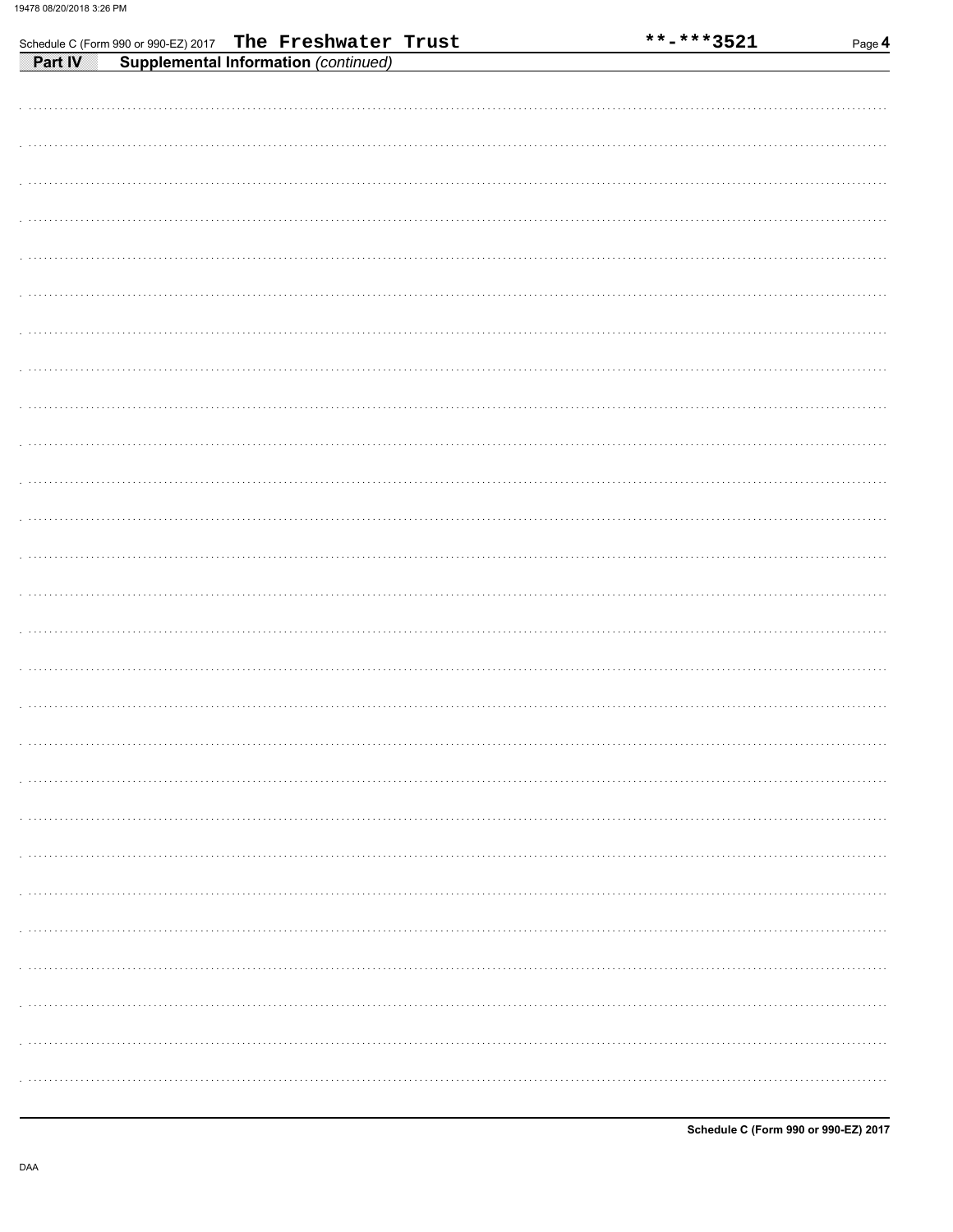### **SCHEDULE D Supplemental Financial Statements**

 **Attach to Form 990. (Form 990) Part IV, line 6, 7, 8, 9, 10, 11a, 11b, 11c, 11d, 11e, 11f, 12a, or 12b. Complete if the organization answered "Yes" on Form 990,**

 **Go to** *www.irs.gov/Form990* **for instructions and the latest information.**

Department of the Treasury Internal Revenue Service **Name of the organization**

**2017 Open to Public Inspection**

OMB No. 1545-0047

| <b>Employer identification number</b> |  |
|---------------------------------------|--|
|                                       |  |

|    | The Freshwater Trust                                                                                                                                                                  |                                                    |    | **-***3521                      |
|----|---------------------------------------------------------------------------------------------------------------------------------------------------------------------------------------|----------------------------------------------------|----|---------------------------------|
|    | Organizations Maintaining Donor Advised Funds or Other Similar Funds or Accounts.<br>I XI TEL<br>Complete if the organization answered "Yes" on Form 990, Part IV, line 6.            |                                                    |    |                                 |
|    |                                                                                                                                                                                       | (a) Donor advised funds                            |    | (b) Funds and other accounts    |
| 1. |                                                                                                                                                                                       |                                                    |    |                                 |
| 2  |                                                                                                                                                                                       |                                                    |    |                                 |
| 3  |                                                                                                                                                                                       |                                                    |    |                                 |
| 4  |                                                                                                                                                                                       |                                                    |    |                                 |
| 5  | Did the organization inform all donors and donor advisors in writing that the assets held in donor advised                                                                            |                                                    |    |                                 |
|    |                                                                                                                                                                                       |                                                    |    | Yes<br>No                       |
| 6  | Did the organization inform all grantees, donors, and donor advisors in writing that grant funds can be used                                                                          |                                                    |    |                                 |
|    | only for charitable purposes and not for the benefit of the donor or donor advisor, or for any other purpose                                                                          |                                                    |    |                                 |
|    | conferring impermissible private benefit?                                                                                                                                             |                                                    |    | Yes<br>No                       |
|    | Part II<br><b>Conservation Easements.</b><br>Complete if the organization answered "Yes" on Form 990, Part IV, line 7.                                                                |                                                    |    |                                 |
| 1  | Purpose(s) of conservation easements held by the organization (check all that apply).                                                                                                 |                                                    |    |                                 |
|    | Preservation of land for public use (e.g., recreation or education)<br>IХ                                                                                                             | Preservation of a historically important land area |    |                                 |
|    | X<br>Protection of natural habitat                                                                                                                                                    | Preservation of a certified historic structure     |    |                                 |
|    | Preservation of open space                                                                                                                                                            |                                                    |    |                                 |
| 2  | Complete lines 2a through 2d if the organization held a qualified conservation contribution in the form of a conservation                                                             |                                                    |    |                                 |
|    | easement on the last day of the tax year.                                                                                                                                             |                                                    |    | Held at the End of the Tax Year |
|    |                                                                                                                                                                                       |                                                    | 2a | З                               |
| b  |                                                                                                                                                                                       |                                                    | 2b | 827.00                          |
| с  |                                                                                                                                                                                       |                                                    | 2c |                                 |
|    | <b>d</b> Number of conservation easements included in $(c)$ acquired after $7/25/06$ , and not on a                                                                                   |                                                    |    |                                 |
|    |                                                                                                                                                                                       |                                                    | 2d |                                 |
| 3  | Number of conservation easements modified, transferred, released, extinguished, or terminated by the organization during the                                                          |                                                    |    |                                 |
|    | tax year $\blacktriangleright$ 0                                                                                                                                                      |                                                    |    |                                 |
|    | Number of states where property subject to conservation easement is located $\blacktriangleright$ $1$                                                                                 |                                                    |    |                                 |
| 5  | Does the organization have a written policy regarding the periodic monitoring, inspection, handling of                                                                                |                                                    |    |                                 |
|    |                                                                                                                                                                                       |                                                    |    | $ \mathbf{X} $ No<br>Yes        |
| 6  | Staff and volunteer hours devoted to monitoring, inspecting, handling of violations, and enforcing conservation easements during the year                                             |                                                    |    |                                 |
|    | $\overline{\mathbf{0}}$<br>▶                                                                                                                                                          |                                                    |    |                                 |
| 7. | Amount of expenses incurred in monitoring, inspecting, handling of violations, and enforcing conservation easements during the year                                                   |                                                    |    |                                 |
|    | $\blacktriangleright$ \$                                                                                                                                                              |                                                    |    |                                 |
|    | Does each conservation easement reported on line 2(d) above satisfy the requirements of section 170(h)(4)(B)(i)                                                                       |                                                    |    |                                 |
|    |                                                                                                                                                                                       |                                                    |    | Yes<br>No                       |
| 9  | In Part XIII, describe how the organization reports conservation easements in its revenue and expense statement, and                                                                  |                                                    |    |                                 |
|    | balance sheet, and include, if applicable, the text of the footnote to the organization's financial statements that describes the                                                     |                                                    |    |                                 |
|    | organization's accounting for conservation easements.                                                                                                                                 |                                                    |    |                                 |
|    | Organizations Maintaining Collections of Art, Historical Treasures, or Other Similar Assets.<br>Part III<br>Complete if the organization answered "Yes" on Form 990, Part IV, line 8. |                                                    |    |                                 |
|    | 1a If the organization elected, as permitted under SFAS 116 (ASC 958), not to report in its revenue statement and balance sheet                                                       |                                                    |    |                                 |
|    | works of art, historical treasures, or other similar assets held for public exhibition, education, or research in furtherance of                                                      |                                                    |    |                                 |
|    | public service, provide, in Part XIII, the text of the footnote to its financial statements that describes these items.                                                               |                                                    |    |                                 |
|    | <b>b</b> If the organization elected, as permitted under SFAS 116 (ASC 958), to report in its revenue statement and balance sheet                                                     |                                                    |    |                                 |
|    | works of art, historical treasures, or other similar assets held for public exhibition, education, or research in furtherance of                                                      |                                                    |    |                                 |
|    | public service, provide the following amounts relating to these items:                                                                                                                |                                                    |    |                                 |
|    |                                                                                                                                                                                       |                                                    |    |                                 |
|    |                                                                                                                                                                                       |                                                    |    |                                 |
| 2  | If the organization received or held works of art, historical treasures, or other similar assets for financial gain, provide the                                                      |                                                    |    |                                 |
|    | following amounts required to be reported under SFAS 116 (ASC 958) relating to these items:                                                                                           |                                                    |    |                                 |
| а  |                                                                                                                                                                                       |                                                    |    |                                 |
|    |                                                                                                                                                                                       |                                                    |    | $\blacktriangleright$ s         |
|    | For Paperwork Reduction Act Notice, see the Instructions for Form 990.                                                                                                                |                                                    |    | Schedule D (Form 990) 2017      |

DAA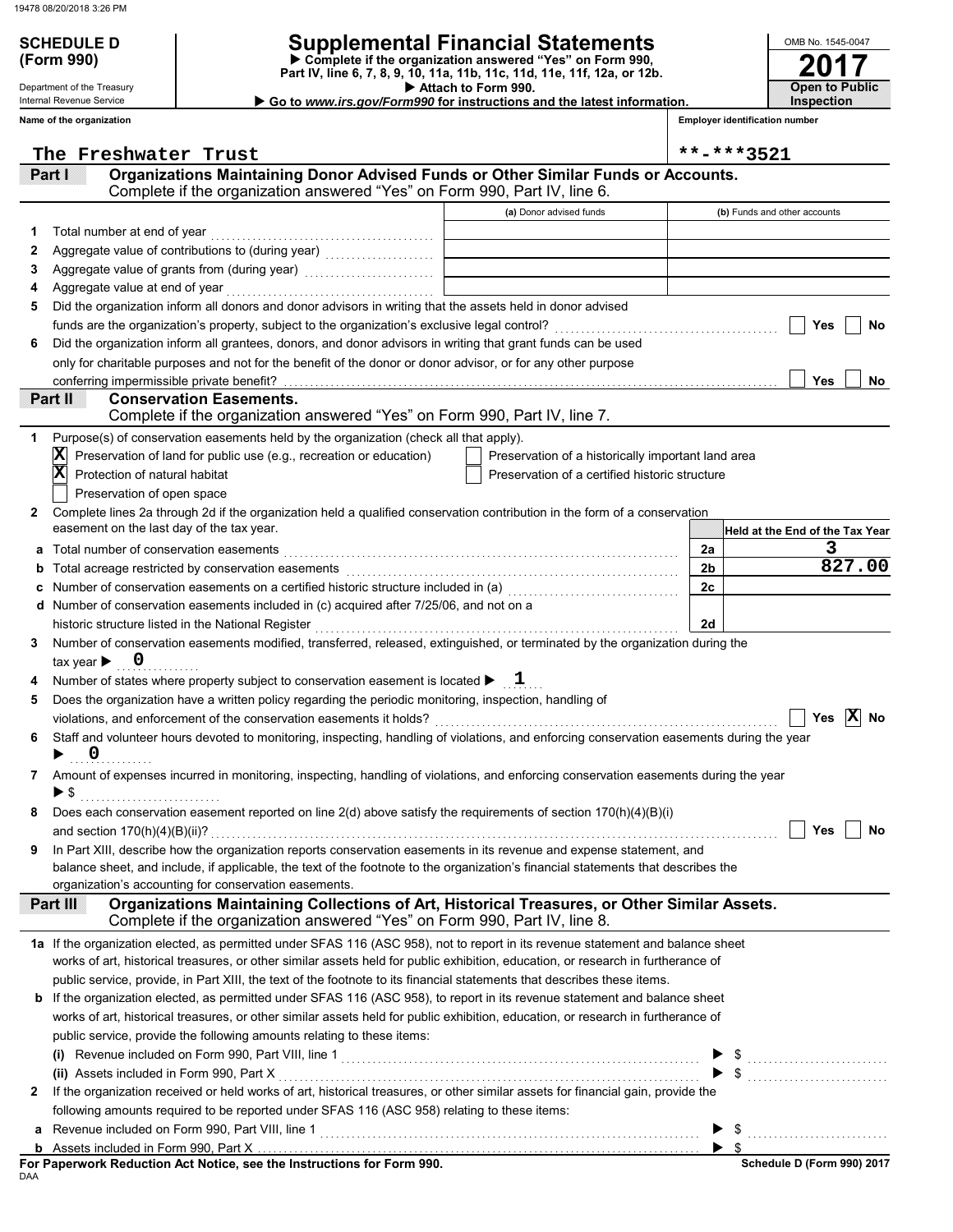| Schedule D (Form 990) 2017 The Freshwater Trust                                                                                                                                                                                                                                                |                         |                           |                    | **-***3521           |         |                     | Page 2      |
|------------------------------------------------------------------------------------------------------------------------------------------------------------------------------------------------------------------------------------------------------------------------------------------------|-------------------------|---------------------------|--------------------|----------------------|---------|---------------------|-------------|
| Organizations Maintaining Collections of Art, Historical Treasures, or Other Similar Assets (continued)<br>Part III                                                                                                                                                                            |                         |                           |                    |                      |         |                     |             |
| Using the organization's acquisition, accession, and other records, check any of the following that are a significant use of its<br>3<br>collection items (check all that apply):                                                                                                              |                         |                           |                    |                      |         |                     |             |
| Public exhibition<br>a                                                                                                                                                                                                                                                                         | d                       | Loan or exchange programs |                    |                      |         |                     |             |
| Scholarly research<br>b                                                                                                                                                                                                                                                                        | е                       | Other                     |                    |                      |         |                     |             |
| Preservation for future generations<br>c                                                                                                                                                                                                                                                       |                         |                           |                    |                      |         |                     |             |
| Provide a description of the organization's collections and explain how they further the organization's exempt purpose in Part<br>4                                                                                                                                                            |                         |                           |                    |                      |         |                     |             |
| XIII.                                                                                                                                                                                                                                                                                          |                         |                           |                    |                      |         |                     |             |
| During the year, did the organization solicit or receive donations of art, historical treasures, or other similar<br>5                                                                                                                                                                         |                         |                           |                    |                      |         |                     |             |
| assets to be sold to raise funds rather than to be maintained as part of the organization's collection?                                                                                                                                                                                        |                         |                           |                    |                      |         | Yes                 | No          |
| Part IV<br><b>Escrow and Custodial Arrangements.</b><br>Complete if the organization answered "Yes" on Form 990, Part IV, line 9, or reported an amount on Form<br>990, Part X, line 21.                                                                                                       |                         |                           |                    |                      |         |                     |             |
| 1a Is the organization an agent, trustee, custodian or other intermediary for contributions or other assets not                                                                                                                                                                                |                         |                           |                    |                      |         |                     |             |
| included on Form 990, Part X?                                                                                                                                                                                                                                                                  |                         |                           |                    |                      |         | Yes                 | No          |
| <b>b</b> If "Yes," explain the arrangement in Part XIII and complete the following table:                                                                                                                                                                                                      |                         |                           |                    |                      |         |                     |             |
|                                                                                                                                                                                                                                                                                                |                         |                           |                    |                      |         | Amount              |             |
| Beginning balance                                                                                                                                                                                                                                                                              |                         |                           |                    | 1c                   |         |                     |             |
|                                                                                                                                                                                                                                                                                                |                         |                           |                    | 1 <sub>d</sub>       |         |                     |             |
|                                                                                                                                                                                                                                                                                                |                         |                           |                    | 1e                   |         |                     |             |
| <b>f</b> Ending balance <b>constructs</b> and <b>constructs</b> and <b>constructs</b> and <b>constructs</b> and <b>constructs</b> and <b>constructs</b> and <b>constructs</b> and <b>constructs</b> and <b>constructs</b> and <b>constructs</b> and <b>constructs</b> and <b>constructs</b> an |                         |                           |                    | 1f                   |         |                     |             |
| 2a Did the organization include an amount on Form 990, Part X, line 21, for escrow or custodial account liability?                                                                                                                                                                             |                         |                           |                    |                      |         | <b>Yes</b>          | No          |
|                                                                                                                                                                                                                                                                                                |                         |                           |                    |                      |         |                     |             |
| Part V<br><b>Endowment Funds.</b><br>Complete if the organization answered "Yes" on Form 990, Part IV, line 10.                                                                                                                                                                                |                         |                           |                    |                      |         |                     |             |
|                                                                                                                                                                                                                                                                                                | (a) Current year        | (b) Prior year            | (c) Two years back | (d) Three years back |         | (e) Four years back |             |
| 1a Beginning of year balance                                                                                                                                                                                                                                                                   | 125,011                 | 118,343                   | 120,107            |                      | 116,380 |                     | 103,867     |
| <b>b</b> Contributions                                                                                                                                                                                                                                                                         |                         |                           |                    |                      |         |                     |             |
| c Net investment earnings, gains, and                                                                                                                                                                                                                                                          | 18,337                  | 6,668                     | $-1,764$           |                      | 3,727   |                     | 12,513      |
| d Grants or scholarships                                                                                                                                                                                                                                                                       |                         |                           |                    |                      |         |                     |             |
| e Other expenditures for facilities and                                                                                                                                                                                                                                                        |                         |                           |                    |                      |         |                     |             |
| programs                                                                                                                                                                                                                                                                                       | $-5,367$                |                           |                    |                      |         |                     |             |
| f Administrative expenses                                                                                                                                                                                                                                                                      |                         |                           |                    |                      |         |                     |             |
| g End of year balance                                                                                                                                                                                                                                                                          | $\overline{137,981}$    | 125,011                   | 118,343            |                      | 120,107 |                     | 116,380     |
| Provide the estimated percentage of the current year end balance (line 1g, column (a)) held as:                                                                                                                                                                                                |                         |                           |                    |                      |         |                     |             |
| <b>a</b> Board designated or quasi-endowment $\blacktriangleright$ 15.00 %                                                                                                                                                                                                                     |                         |                           |                    |                      |         |                     |             |
| <b>b</b> Permanent endowment $\blacktriangleright$ 85.00 %                                                                                                                                                                                                                                     |                         |                           |                    |                      |         |                     |             |
| c Temporarily restricted endowment >                                                                                                                                                                                                                                                           | $\%$<br>.               |                           |                    |                      |         |                     |             |
| The percentages on lines 2a, 2b, and 2c should equal 100%.                                                                                                                                                                                                                                     |                         |                           |                    |                      |         |                     |             |
| 3a Are there endowment funds not in the possession of the organization that are held and administered for the                                                                                                                                                                                  |                         |                           |                    |                      |         |                     |             |
| organization by:                                                                                                                                                                                                                                                                               |                         |                           |                    |                      |         |                     | Yes<br>No   |
| (i) unrelated organizations electron contract to the contract of the contract of the contract of the contract or contract or contract or contract or contract or contract or contract or contract or contract or contract or c                                                                 |                         |                           |                    |                      |         | 3a(i)               | $\mathbf x$ |
| (ii) related organizations [11] related organizations [11] relations with the contraction of the contraction of the contractions in the contraction of the contractions in the contraction of the contraction of the contracti                                                                 |                         |                           |                    |                      |         | 3a(ii)              | x           |
|                                                                                                                                                                                                                                                                                                |                         |                           |                    |                      |         | 3b                  |             |
| Describe in Part XIII the intended uses of the organization's endowment funds.<br>4<br>Part VI                                                                                                                                                                                                 |                         |                           |                    |                      |         |                     |             |
| Land, Buildings, and Equipment.                                                                                                                                                                                                                                                                |                         |                           |                    |                      |         |                     |             |
| Complete if the organization answered "Yes" on Form 990, Part IV, line 11a. See Form 990, Part X, line 10.<br>Description of property                                                                                                                                                          | (a) Cost or other basis | (b) Cost or other basis   |                    | (c) Accumulated      |         | (d) Book value      |             |
|                                                                                                                                                                                                                                                                                                | (investment)            | (other)                   |                    | depreciation         |         |                     |             |
|                                                                                                                                                                                                                                                                                                |                         |                           |                    |                      |         |                     |             |
|                                                                                                                                                                                                                                                                                                |                         |                           |                    |                      |         |                     |             |
| c Leasehold improvements                                                                                                                                                                                                                                                                       |                         |                           | 392,252            | 102,940              |         |                     | 289,312     |
|                                                                                                                                                                                                                                                                                                |                         |                           | 428,587            | 261,991              |         |                     | 166,596     |
| e Other                                                                                                                                                                                                                                                                                        |                         |                           |                    |                      |         |                     |             |
| Total. Add lines 1a through 1e. (Column (d) must equal Form 990, Part X, column (B), line 10c.)                                                                                                                                                                                                |                         |                           |                    |                      |         |                     | 455,908     |

**Schedule D (Form 990) 2017**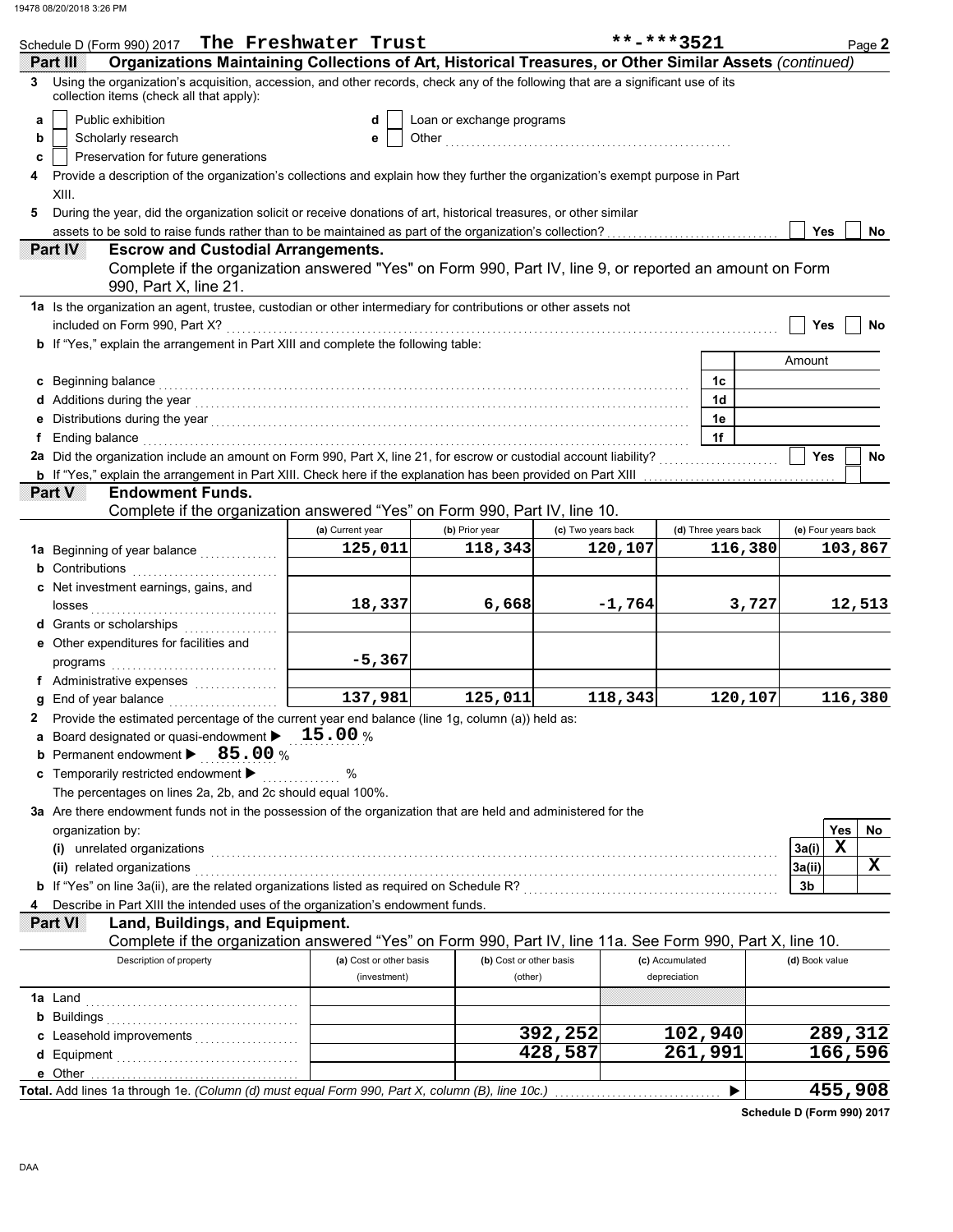| Schedule D (Form 990) 2017     | The Freshwater Trust                                                                                                                                 |                | **-***3521                       | Page 3         |
|--------------------------------|------------------------------------------------------------------------------------------------------------------------------------------------------|----------------|----------------------------------|----------------|
| <b>Part VII</b>                | <b>Investments-Other Securities.</b>                                                                                                                 |                |                                  |                |
|                                | Complete if the organization answered "Yes" on Form 990, Part IV, line 11b. See Form 990, Part X, line 12.                                           |                |                                  |                |
|                                | (a) Description of security or category                                                                                                              | (b) Book value | (c) Method of valuation:         |                |
|                                | (including name of security)                                                                                                                         |                | Cost or end-of-year market value |                |
| (1) Financial derivatives      |                                                                                                                                                      |                |                                  |                |
|                                | (2) Closely-held equity interests                                                                                                                    |                |                                  |                |
|                                |                                                                                                                                                      |                |                                  |                |
| $(3)$ Other                    |                                                                                                                                                      |                |                                  |                |
|                                | $(A)$ . The continuum of the continuum of $(A)$                                                                                                      |                |                                  |                |
| (B)                            |                                                                                                                                                      |                |                                  |                |
| (C)                            |                                                                                                                                                      |                |                                  |                |
| (D)                            |                                                                                                                                                      |                |                                  |                |
| $(E)$ . The summatrix of $(E)$ |                                                                                                                                                      |                |                                  |                |
| (F)                            |                                                                                                                                                      |                |                                  |                |
| $\langle G \rangle$            |                                                                                                                                                      |                |                                  |                |
| (H)                            |                                                                                                                                                      |                |                                  |                |
|                                | Total. (Column (b) must equal Form 990, Part X, col. (B) line 12.) ▶                                                                                 |                |                                  |                |
| Part VIII                      | <b>Investments-Program Related.</b>                                                                                                                  |                |                                  |                |
|                                | Complete if the organization answered "Yes" on Form 990, Part IV, line 11c. See Form 990, Part X, line 13.                                           |                |                                  |                |
|                                | (a) Description of investment                                                                                                                        | (b) Book value | (c) Method of valuation:         |                |
|                                |                                                                                                                                                      |                | Cost or end-of-year market value |                |
| (1)                            |                                                                                                                                                      |                |                                  |                |
| (2)                            |                                                                                                                                                      |                |                                  |                |
| (3)                            |                                                                                                                                                      |                |                                  |                |
| (4)                            |                                                                                                                                                      |                |                                  |                |
| (5)                            |                                                                                                                                                      |                |                                  |                |
| (6)                            |                                                                                                                                                      |                |                                  |                |
| (7)                            |                                                                                                                                                      |                |                                  |                |
|                                |                                                                                                                                                      |                |                                  |                |
| (8)                            |                                                                                                                                                      |                |                                  |                |
| (9)                            |                                                                                                                                                      |                |                                  |                |
|                                | Total. (Column (b) must equal Form 990, Part X, col. (B) line 13.) $\blacktriangleright$<br><b>Other Assets.</b>                                     |                |                                  |                |
| Part IX                        |                                                                                                                                                      |                |                                  |                |
|                                | Complete if the organization answered "Yes" on Form 990, Part IV, line 11d. See Form 990, Part X, line 15.                                           |                |                                  |                |
|                                | (a) Description                                                                                                                                      |                |                                  | (b) Book value |
| (1)                            | Streambank software                                                                                                                                  |                |                                  | 1,287,701      |
| (2)                            | Water rights interest                                                                                                                                |                |                                  | 1,209,873      |
| (3)                            | Accumulated amortization                                                                                                                             |                |                                  | $-410, 163$    |
| (4)                            |                                                                                                                                                      |                |                                  |                |
| (5)                            |                                                                                                                                                      |                |                                  |                |
| (6)                            |                                                                                                                                                      |                |                                  |                |
| (7)                            |                                                                                                                                                      |                |                                  |                |
| (8)                            |                                                                                                                                                      |                |                                  |                |
| (9)                            |                                                                                                                                                      |                |                                  |                |
|                                | Total. (Column (b) must equal Form 990, Part X, col. (B) line 15.)                                                                                   |                |                                  | 2,087,411      |
| Part X                         | <b>Other Liabilities.</b>                                                                                                                            |                |                                  |                |
|                                | Complete if the organization answered "Yes" on Form 990, Part IV, line 11e or 11f. See Form 990, Part X,                                             |                |                                  |                |
|                                | line 25.                                                                                                                                             |                |                                  |                |
| 1.                             | (a) Description of liability                                                                                                                         | (b) Book value |                                  |                |
| (1)                            | Federal income taxes                                                                                                                                 |                |                                  |                |
| (2)                            | Accrued interest                                                                                                                                     | 15,81          |                                  |                |
| (3)                            | Pension obligation                                                                                                                                   | 478            |                                  |                |
|                                |                                                                                                                                                      |                |                                  |                |
| (4)                            |                                                                                                                                                      |                |                                  |                |
| (5)                            |                                                                                                                                                      |                |                                  |                |
| (6)                            |                                                                                                                                                      |                |                                  |                |
| (7)                            |                                                                                                                                                      |                |                                  |                |
| (8)                            |                                                                                                                                                      |                |                                  |                |
| (9)                            |                                                                                                                                                      |                |                                  |                |
|                                | Total. (Column (b) must equal Form 990, Part X, col. (B) line 25.) $\blacktriangleright$                                                             | 16,289         |                                  |                |
|                                | 2. Liability for uncertain tax positions. In Part XIII, provide the text of the footnote to the organization's financial statements that reports the |                |                                  |                |

organization's liability for uncertain tax positions under FIN 48 (ASC 740). Check here if the text of the footnote has been provided in Part XIII

DAA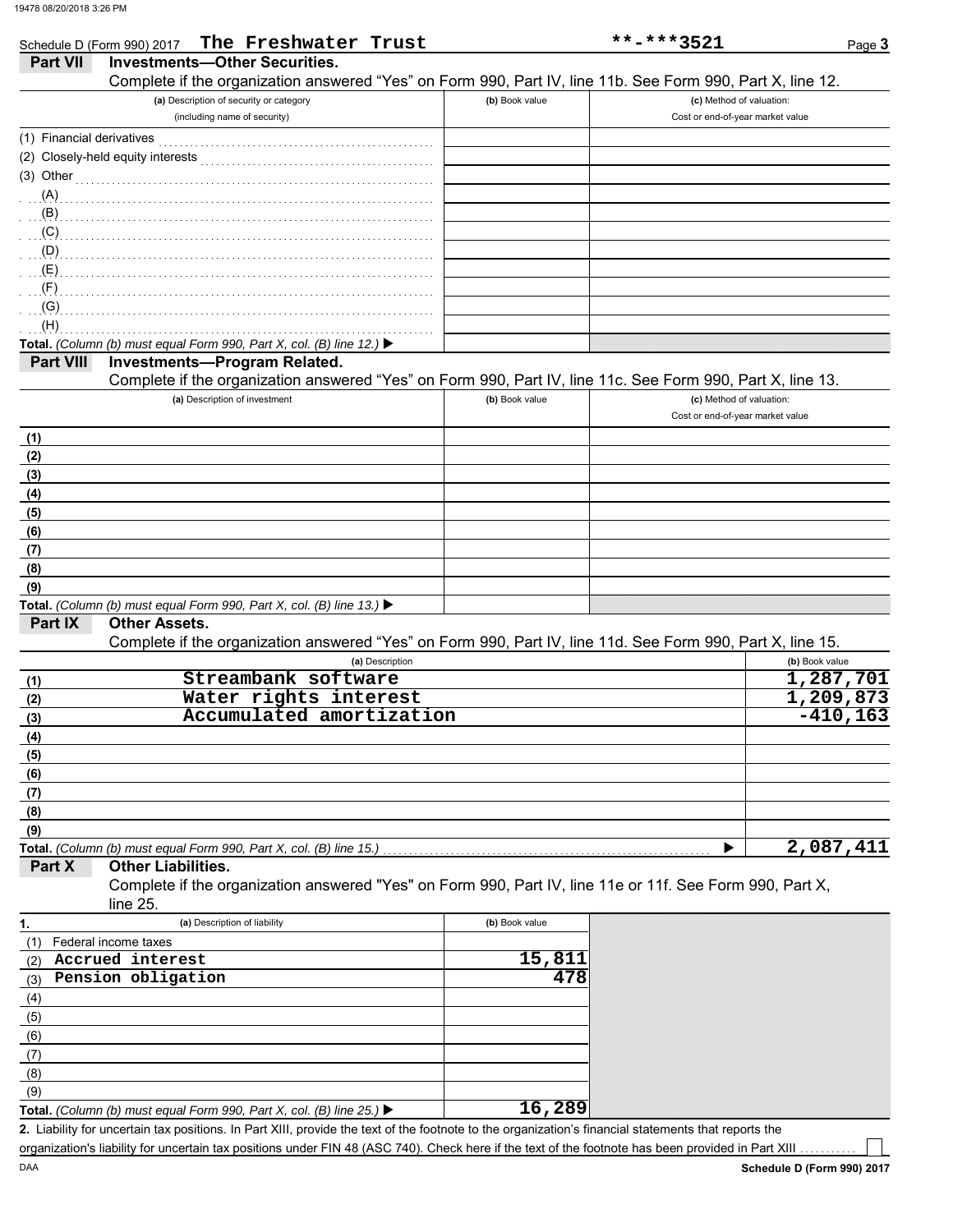|   | Schedule D (Form 990) 2017 The Freshwater Trust                                                                                                                                                                                     |                | **-***3521 |                      | Page 4                 |
|---|-------------------------------------------------------------------------------------------------------------------------------------------------------------------------------------------------------------------------------------|----------------|------------|----------------------|------------------------|
|   | Reconciliation of Revenue per Audited Financial Statements With Revenue per Return.<br>Part XI                                                                                                                                      |                |            |                      |                        |
|   | Complete if the organization answered "Yes" on Form 990, Part IV, line 12a.                                                                                                                                                         |                |            |                      |                        |
| 1 |                                                                                                                                                                                                                                     |                |            | $\mathbf 1$          | $\overline{9,547,466}$ |
| 2 | Amounts included on line 1 but not on Form 990, Part VIII, line 12:                                                                                                                                                                 |                |            |                      |                        |
|   |                                                                                                                                                                                                                                     | 2a             | 17,031     |                      |                        |
| b | Donated services and use of facilities <b>constructs</b> and the service of the service of the service of the service of the service of the service of the service of the service of the service of the service of the service of t | 2 <sub>b</sub> | 1,114,241  |                      |                        |
| c |                                                                                                                                                                                                                                     | 2c             |            |                      |                        |
| d |                                                                                                                                                                                                                                     | 2d             | 253,629    |                      |                        |
| е | Add lines 2a through 2d [11] March 2014 [12] March 2014 [12] March 2014 [12] March 2014 [12] March 2014 [12] March 2014 [12] March 2014 [12] March 2014 [12] March 2014 [12] March 2014 [12] March 2014 [12] March 2014 [12] M      |                |            | 2е                   | 1,384,901              |
| 3 |                                                                                                                                                                                                                                     |                |            | 3                    | 8,162,565              |
| 4 | Amounts included on Form 990, Part VIII, line 12, but not on line 1:                                                                                                                                                                |                |            |                      |                        |
|   |                                                                                                                                                                                                                                     | 4a             |            |                      |                        |
|   |                                                                                                                                                                                                                                     | 4 <sub>b</sub> |            |                      |                        |
|   | c Add lines 4a and 4b                                                                                                                                                                                                               |                |            | 4c                   |                        |
|   |                                                                                                                                                                                                                                     |                |            | $\overline{5}$       | 8,162,565              |
|   |                                                                                                                                                                                                                                     |                |            |                      |                        |
|   | Reconciliation of Expenses per Audited Financial Statements With Expenses per Return.<br><b>Part XII</b>                                                                                                                            |                |            |                      |                        |
|   | Complete if the organization answered "Yes" on Form 990, Part IV, line 12a.                                                                                                                                                         |                |            |                      |                        |
| 1 | Total expenses and losses per audited financial statements                                                                                                                                                                          |                |            | $\blacktriangleleft$ | 10,363,984             |
| 2 | Amounts included on line 1 but not on Form 990, Part IX, line 25:                                                                                                                                                                   |                |            |                      |                        |
| a |                                                                                                                                                                                                                                     | 2a             | 1,114,241  |                      |                        |
|   |                                                                                                                                                                                                                                     | 2 <sub>b</sub> |            |                      |                        |
|   | b Prior year adjustments <b>constructs</b> and a series of the construction of the construction of the construction of the construction of the construction of the construction of the construction of the construction of the cons | 2c             |            |                      |                        |
|   |                                                                                                                                                                                                                                     | 2d             | 253,629    |                      |                        |
|   |                                                                                                                                                                                                                                     |                |            | 2е                   | 1,367,870              |
| 3 | e Add lines 2a through 2d [11] contract the contract of the contract of the contract of the contract of the contract of the contract of the contract of the contract of the contract of the contract of the contract of the co      |                |            | 3                    | 8,996,114              |
| 4 | Amounts included on Form 990, Part IX, line 25, but not on line 1:                                                                                                                                                                  |                |            |                      |                        |
| а |                                                                                                                                                                                                                                     | 4a             |            |                      |                        |
| b |                                                                                                                                                                                                                                     | 4 <sub>b</sub> |            |                      |                        |
|   | Add lines 4a and 4b                                                                                                                                                                                                                 |                |            | 4c                   |                        |
|   |                                                                                                                                                                                                                                     |                |            | 5                    | 8,996,114              |

Provide the descriptions required for Part II, lines 3, 5, and 9; Part III, lines 1a and 4; Part IV, lines 1b and 2b; Part V, line 4; Part X, line 2; Part XI, lines 2d and 4b; and Part XII, lines 2d and 4b. Also complete this part to provide any additional information. Part II, Line 9 - Accounting for Conservation Easements

The Organization has acquired title for partial water right interests among several basins in Oregon to preserve in-stream water flows. The water rights are valued based on their original purchase cost. Annually, the Organization assesses the value of the water right interests held to determine if any permanent impairment of value has occurred. If the value of the water rights is determined to be impaired; the carrying value of the not recognized any impairment losses on the value these water rights. water rights would be reduced to their estimated fair value in the period that the impairment has occurred. For the year ended, the Organization has . . . . . . . . . . . . . . . . . . . . . . . . . . . . . . . . . . . . . . . . . . . . . . . . . . . . . . . . . . . . . . . . . . . . . . . . . . . . . . . . . . . . . . . . . . . . . . . . . . . . . . . . . . . . . . . . . . . . . . . . . . . . . . . . . . . . . . . . . . . . . . . . . . . . . . . . . . . . . . . . . . . . . .

Part XI, Line 2d - Revenue Amounts Included in Financials - Other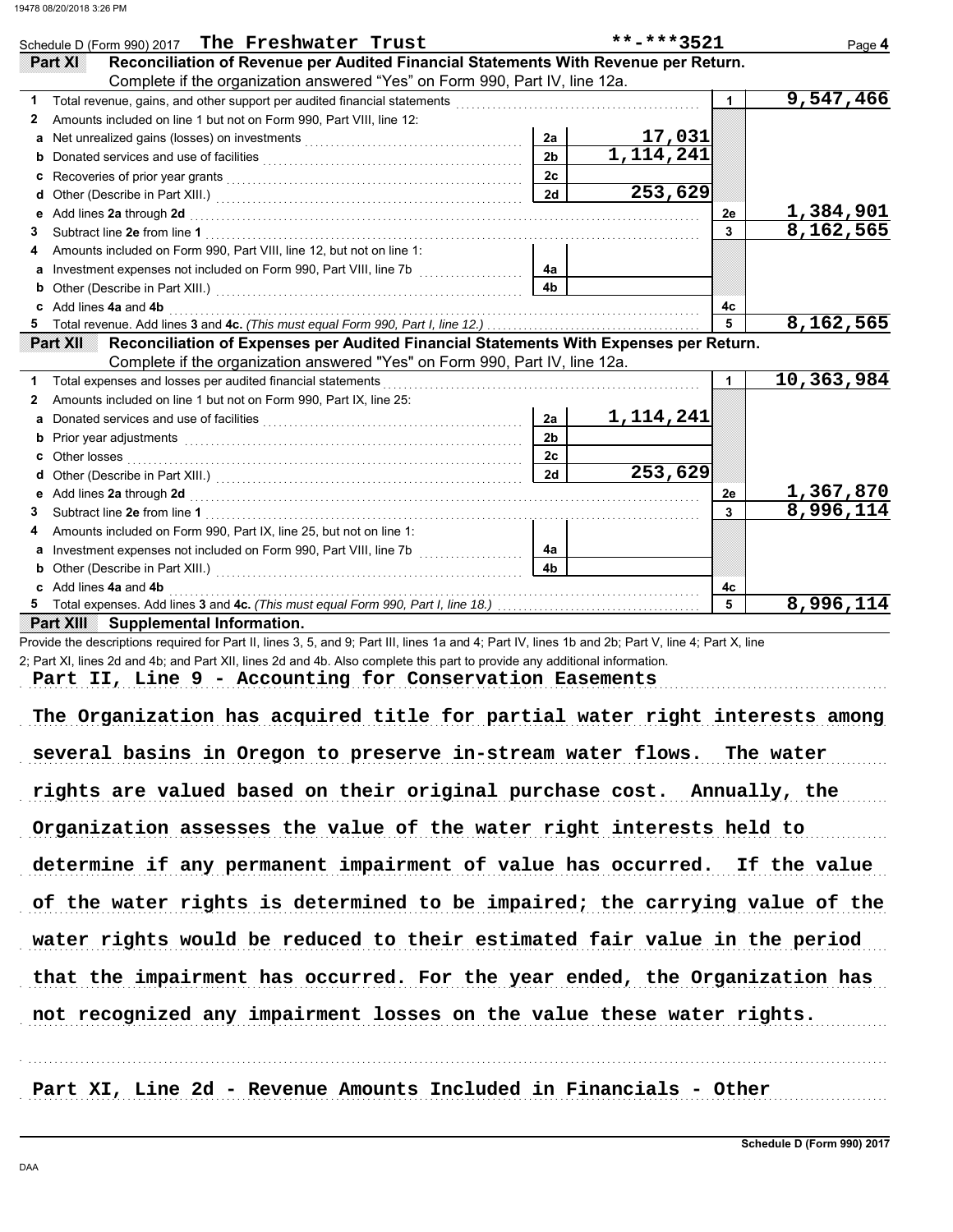| The Freshwater Trust<br>Schedule D (Form 990) 2017<br><b>Supplemental Information (continued)</b><br>Part XIII | **-***3521 | Page 5  |
|----------------------------------------------------------------------------------------------------------------|------------|---------|
| Fundraising expense                                                                                            | \$         | 253,629 |
| Part XII, Line 2d - Expense Amounts Included in Financials - Other                                             |            |         |
| Fundraising expenses                                                                                           | \$         | 253,629 |
|                                                                                                                |            |         |
|                                                                                                                |            |         |
|                                                                                                                |            |         |
|                                                                                                                |            |         |
|                                                                                                                |            |         |
|                                                                                                                |            |         |
|                                                                                                                |            |         |
|                                                                                                                |            |         |
|                                                                                                                |            |         |
|                                                                                                                |            |         |
|                                                                                                                |            |         |
|                                                                                                                |            |         |
|                                                                                                                |            |         |
|                                                                                                                |            |         |
|                                                                                                                |            |         |
|                                                                                                                |            |         |
|                                                                                                                |            |         |
|                                                                                                                |            |         |
|                                                                                                                |            |         |
|                                                                                                                |            |         |
|                                                                                                                |            |         |
|                                                                                                                |            |         |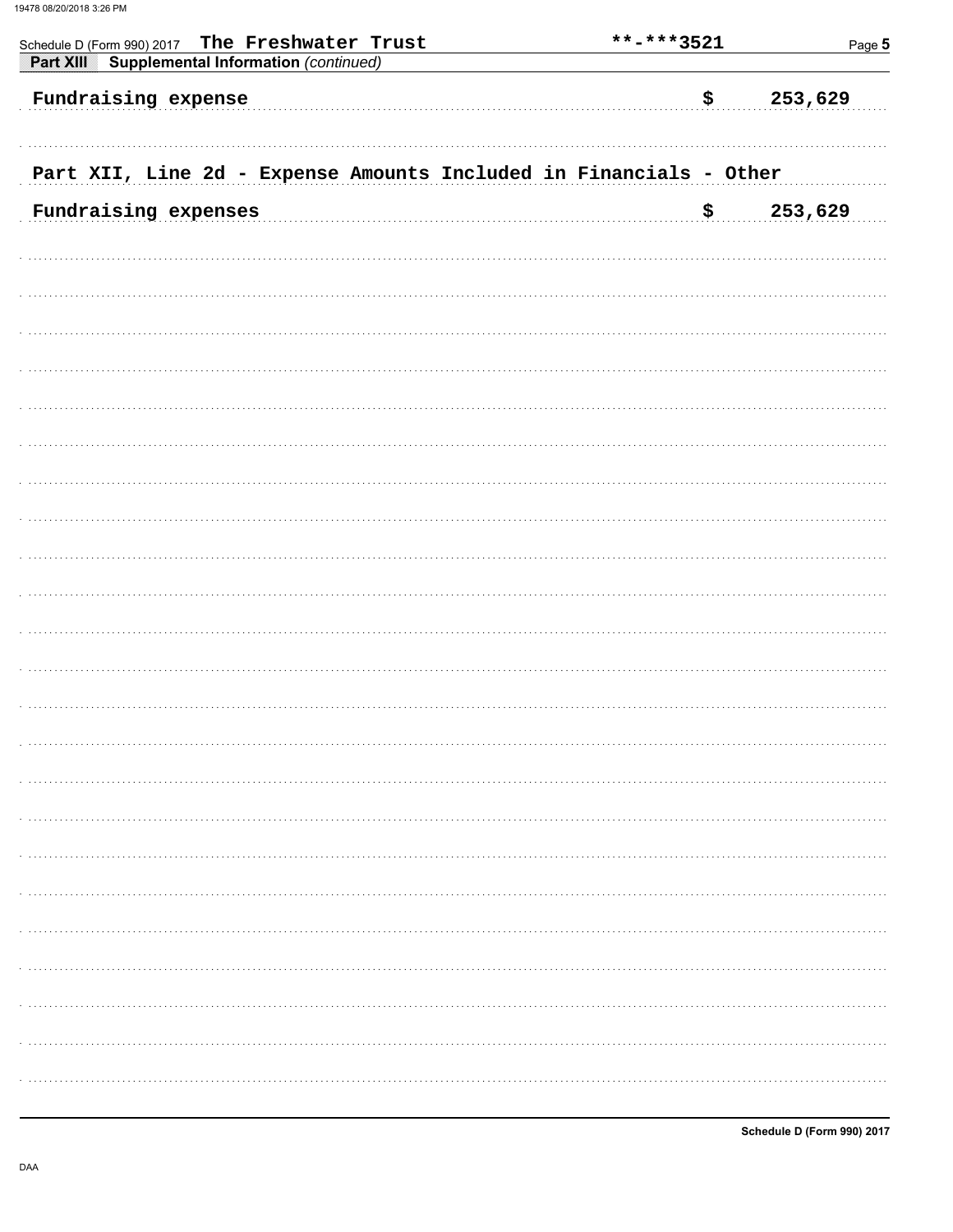| <b>SCHEDULE G</b><br>(Form 990 or 990-EZ) | <b>Supplemental Information Regarding Fundraising or Gaming Activities</b>                                                                                                                                                                                     |                                                                                                        |                 |                                                           | Complete if the organization answered "Yes" on Form 990, Part IV, line 17, 18, or 19, or if the |                                                                            | OMB No. 1545-0047                                       |
|-------------------------------------------|----------------------------------------------------------------------------------------------------------------------------------------------------------------------------------------------------------------------------------------------------------------|--------------------------------------------------------------------------------------------------------|-----------------|-----------------------------------------------------------|-------------------------------------------------------------------------------------------------|----------------------------------------------------------------------------|---------------------------------------------------------|
| Department of the Treasury                |                                                                                                                                                                                                                                                                | organization entered more than \$15,000 on Form 990-EZ, line 6a.<br>Attach to Form 990 or Form 990-EZ. |                 |                                                           |                                                                                                 |                                                                            |                                                         |
| Internal Revenue Service                  |                                                                                                                                                                                                                                                                | Go to www.irs.gov/Form990 for the latest instructions.                                                 |                 |                                                           |                                                                                                 |                                                                            | Open to Public<br>Inspection                            |
| Name of the organization                  | The Freshwater Trust                                                                                                                                                                                                                                           |                                                                                                        |                 |                                                           |                                                                                                 | <b>Employer identification number</b><br>**-***3521                        |                                                         |
| <b>Partil</b>                             | Fundraising Activities. Complete if the organization answered "Yes" on Form 990, Part IV, line 17.<br>Form 990-EZ filers are not required to complete this part.                                                                                               |                                                                                                        |                 |                                                           |                                                                                                 |                                                                            |                                                         |
| 1                                         | Indicate whether the organization raised funds through any of the following activities. Check all that apply.                                                                                                                                                  |                                                                                                        |                 |                                                           |                                                                                                 |                                                                            |                                                         |
| Mail solicitations<br>a                   |                                                                                                                                                                                                                                                                | е                                                                                                      |                 |                                                           | Solicitation of non-government grants                                                           |                                                                            |                                                         |
| b                                         | Internet and email solicitations                                                                                                                                                                                                                               | Solicitation of government grants<br>f                                                                 |                 |                                                           |                                                                                                 |                                                                            |                                                         |
| Phone solicitations                       |                                                                                                                                                                                                                                                                | Special fundraising events<br>g                                                                        |                 |                                                           |                                                                                                 |                                                                            |                                                         |
| In-person solicitations<br>d              | 2a Did the organization have a written or oral agreement with any individual (including officers, directors, trustees,                                                                                                                                         |                                                                                                        |                 |                                                           |                                                                                                 |                                                                            |                                                         |
|                                           | or key employees listed in Form 990, Part VII) or entity in connection with professional fundraising services?<br><b>b</b> If "Yes," list the 10 highest paid individuals or entities (fundraisers) pursuant to agreements under which the fundraiser is to be |                                                                                                        |                 |                                                           |                                                                                                 |                                                                            | No<br>Yes                                               |
|                                           | compensated at least \$5,000 by the organization.                                                                                                                                                                                                              |                                                                                                        |                 |                                                           |                                                                                                 |                                                                            |                                                         |
|                                           | (i) Name and address of individual<br>or entity (fundraiser)                                                                                                                                                                                                   | (ii) Activity                                                                                          | (iii) Did fund- | raiser have<br>custody or<br>control of<br>contributions? | (iv) Gross receipts<br>from activity                                                            | (v) Amount paid to<br>(or retained by)<br>fundraiser listed in<br>col. (i) | (vi) Amount paid to<br>(or retained by)<br>organization |
|                                           |                                                                                                                                                                                                                                                                |                                                                                                        | Yes No          |                                                           |                                                                                                 |                                                                            |                                                         |
| 1                                         |                                                                                                                                                                                                                                                                |                                                                                                        |                 |                                                           |                                                                                                 |                                                                            |                                                         |
| $\mathbf{2}$                              |                                                                                                                                                                                                                                                                |                                                                                                        |                 |                                                           |                                                                                                 |                                                                            |                                                         |
|                                           |                                                                                                                                                                                                                                                                |                                                                                                        |                 |                                                           |                                                                                                 |                                                                            |                                                         |
| 3                                         |                                                                                                                                                                                                                                                                |                                                                                                        |                 |                                                           |                                                                                                 |                                                                            |                                                         |
|                                           |                                                                                                                                                                                                                                                                |                                                                                                        |                 |                                                           |                                                                                                 |                                                                            |                                                         |
| 4                                         |                                                                                                                                                                                                                                                                |                                                                                                        |                 |                                                           |                                                                                                 |                                                                            |                                                         |
|                                           |                                                                                                                                                                                                                                                                |                                                                                                        |                 |                                                           |                                                                                                 |                                                                            |                                                         |
| 5                                         |                                                                                                                                                                                                                                                                |                                                                                                        |                 |                                                           |                                                                                                 |                                                                            |                                                         |
|                                           |                                                                                                                                                                                                                                                                |                                                                                                        |                 |                                                           |                                                                                                 |                                                                            |                                                         |
|                                           |                                                                                                                                                                                                                                                                |                                                                                                        |                 |                                                           |                                                                                                 |                                                                            |                                                         |
| 6                                         |                                                                                                                                                                                                                                                                |                                                                                                        |                 |                                                           |                                                                                                 |                                                                            |                                                         |
|                                           |                                                                                                                                                                                                                                                                |                                                                                                        |                 |                                                           |                                                                                                 |                                                                            |                                                         |
| 7                                         |                                                                                                                                                                                                                                                                |                                                                                                        |                 |                                                           |                                                                                                 |                                                                            |                                                         |
|                                           |                                                                                                                                                                                                                                                                |                                                                                                        |                 |                                                           |                                                                                                 |                                                                            |                                                         |
| 8                                         |                                                                                                                                                                                                                                                                |                                                                                                        |                 |                                                           |                                                                                                 |                                                                            |                                                         |
|                                           |                                                                                                                                                                                                                                                                |                                                                                                        |                 |                                                           |                                                                                                 |                                                                            |                                                         |
| 9                                         |                                                                                                                                                                                                                                                                |                                                                                                        |                 |                                                           |                                                                                                 |                                                                            |                                                         |
|                                           |                                                                                                                                                                                                                                                                |                                                                                                        |                 |                                                           |                                                                                                 |                                                                            |                                                         |
| 10                                        |                                                                                                                                                                                                                                                                |                                                                                                        |                 |                                                           |                                                                                                 |                                                                            |                                                         |
|                                           |                                                                                                                                                                                                                                                                |                                                                                                        |                 |                                                           |                                                                                                 |                                                                            |                                                         |
| Total                                     |                                                                                                                                                                                                                                                                |                                                                                                        |                 |                                                           |                                                                                                 |                                                                            |                                                         |
| 3<br>registration or licensing.           | List all states in which the organization is registered or licensed to solicit contributions or has been notified it is exempt from                                                                                                                            |                                                                                                        |                 |                                                           |                                                                                                 |                                                                            |                                                         |
|                                           |                                                                                                                                                                                                                                                                |                                                                                                        |                 |                                                           |                                                                                                 |                                                                            |                                                         |
|                                           |                                                                                                                                                                                                                                                                |                                                                                                        |                 |                                                           |                                                                                                 |                                                                            |                                                         |
|                                           |                                                                                                                                                                                                                                                                |                                                                                                        |                 |                                                           |                                                                                                 |                                                                            |                                                         |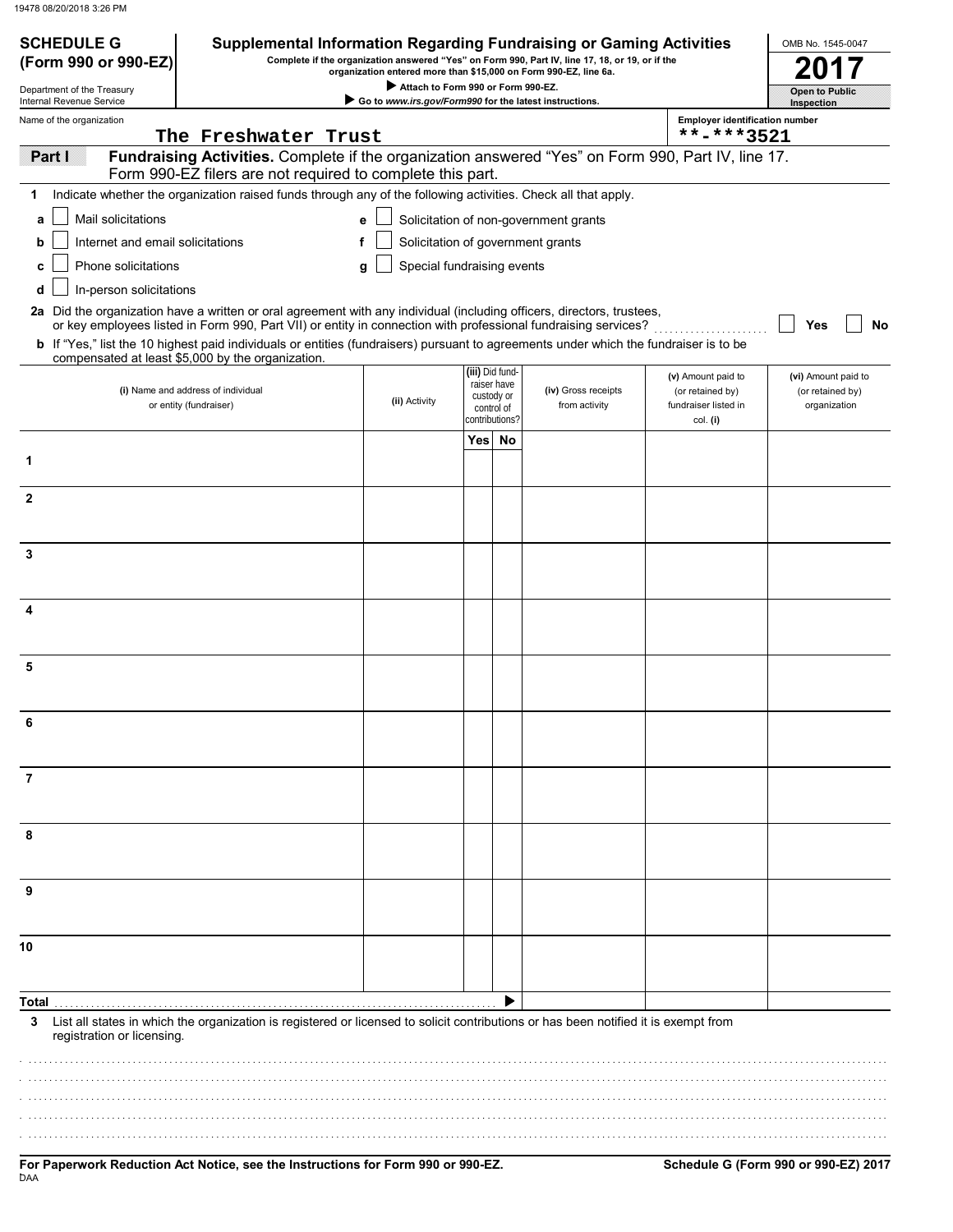|                 |         | Schedule G (Form 990 or 990-EZ) 2017 | The Freshwater Trust                                                                                                                          |                         |                  | **-***3521<br>Page 2       |
|-----------------|---------|--------------------------------------|-----------------------------------------------------------------------------------------------------------------------------------------------|-------------------------|------------------|----------------------------|
|                 | Partill |                                      | Fundraising Events. Complete if the organization answered "Yes" on Form 990, Part IV, line 18, or reported more                               |                         |                  |                            |
|                 |         |                                      | than \$15,000 of fundraising event contributions and gross income on Form 990-EZ, lines 1 and 6b. List events with                            |                         |                  |                            |
|                 |         |                                      | gross receipts greater than \$5,000.<br>(a) Event #1                                                                                          | $(b)$ Event #2          |                  |                            |
|                 |         |                                      |                                                                                                                                               |                         | (c) Other events | (d) Total events           |
|                 |         |                                      | Golf Tournament                                                                                                                               | Auction                 | None             | (add col. (a) through      |
|                 |         |                                      | (event type)                                                                                                                                  | (event type)            | (total number)   | col. (c)                   |
|                 |         |                                      |                                                                                                                                               |                         |                  |                            |
| Revenue         |         | 1 Gross receipts                     | 344,500                                                                                                                                       | 175,817                 |                  | <u>520,317</u>             |
|                 |         |                                      |                                                                                                                                               |                         |                  |                            |
|                 |         | 2 Less: Contributions                |                                                                                                                                               | 140,250                 |                  | 140,250                    |
|                 |         | 3 Gross income (line 1 minus         | 344,500                                                                                                                                       | 35,567                  |                  | 380,067                    |
|                 |         |                                      |                                                                                                                                               |                         |                  |                            |
|                 |         | 4 Cash prizes                        |                                                                                                                                               |                         |                  |                            |
|                 |         |                                      |                                                                                                                                               |                         |                  |                            |
|                 |         | 5 Noncash prizes                     |                                                                                                                                               |                         |                  |                            |
|                 |         |                                      |                                                                                                                                               |                         |                  |                            |
|                 |         | 6 Rent/facility costs                |                                                                                                                                               |                         |                  |                            |
|                 |         |                                      |                                                                                                                                               |                         |                  |                            |
|                 |         | 7 Food and beverages                 |                                                                                                                                               |                         |                  |                            |
| Direct Expenses |         | 8 Entertainment                      |                                                                                                                                               |                         |                  |                            |
|                 |         |                                      |                                                                                                                                               |                         |                  |                            |
|                 |         | <b>9</b> Other direct expenses       | 168,280                                                                                                                                       | 85,349                  |                  | 253,629                    |
|                 |         |                                      |                                                                                                                                               |                         |                  |                            |
|                 |         |                                      |                                                                                                                                               |                         |                  | 253,629                    |
|                 |         |                                      |                                                                                                                                               |                         |                  | 126,438                    |
|                 |         | Part III                             | Gaming. Complete if the organization answered "Yes" on Form 990, Part IV, line 19, or reported more<br>than \$15,000 on Form 990-EZ, line 6a. |                         |                  |                            |
|                 |         |                                      |                                                                                                                                               | (b) Pull tabs/instant   |                  | (d) Total gaming (add      |
| Revenue         |         |                                      | (a) Bingo                                                                                                                                     | bingo/progressive bingo | (c) Other gaming | col. (a) through col. (c)) |
|                 |         |                                      |                                                                                                                                               |                         |                  |                            |
|                 |         | Gross revenue                        |                                                                                                                                               |                         |                  |                            |
|                 |         |                                      |                                                                                                                                               |                         |                  |                            |
| ses             |         | 2 Cash prizes                        |                                                                                                                                               |                         |                  |                            |
|                 |         |                                      |                                                                                                                                               |                         |                  |                            |
|                 |         | 3 Noncash prizes                     |                                                                                                                                               |                         |                  |                            |
| Direct Expen    |         | 4 Rent/facility costs                |                                                                                                                                               |                         |                  |                            |
|                 |         |                                      |                                                                                                                                               |                         |                  |                            |
|                 |         | 5 Other direct expenses              |                                                                                                                                               |                         |                  |                            |
|                 |         |                                      | %<br>Yes                                                                                                                                      | Yes<br>%                | %<br>Yes         |                            |
|                 |         | 6 Volunteer labor                    | No.                                                                                                                                           | No                      | No               |                            |
|                 |         |                                      |                                                                                                                                               |                         |                  |                            |
|                 |         |                                      | 7 Direct expense summary. Add lines 2 through 5 in column (d)                                                                                 |                         |                  |                            |
|                 |         |                                      |                                                                                                                                               |                         |                  |                            |
|                 |         |                                      |                                                                                                                                               |                         |                  |                            |
| 9               |         |                                      | Enter the state(s) in which the organization conducts gaming activities:                                                                      |                         |                  |                            |
|                 |         |                                      | a Is the organization licensed to conduct gaming activities in each of these states?                                                          |                         |                  | Yes<br>No                  |
|                 |         | <b>b</b> If "No," explain:           |                                                                                                                                               |                         |                  |                            |
|                 |         |                                      |                                                                                                                                               |                         |                  |                            |
|                 |         |                                      |                                                                                                                                               |                         |                  |                            |
|                 |         | <b>b</b> If "Yes," explain:          |                                                                                                                                               |                         |                  | Yes<br>No                  |
|                 |         |                                      |                                                                                                                                               |                         |                  |                            |
|                 |         |                                      |                                                                                                                                               |                         |                  |                            |
|                 |         |                                      |                                                                                                                                               |                         |                  |                            |

DAA **Schedule G (Form 990 or 990-EZ) 2017**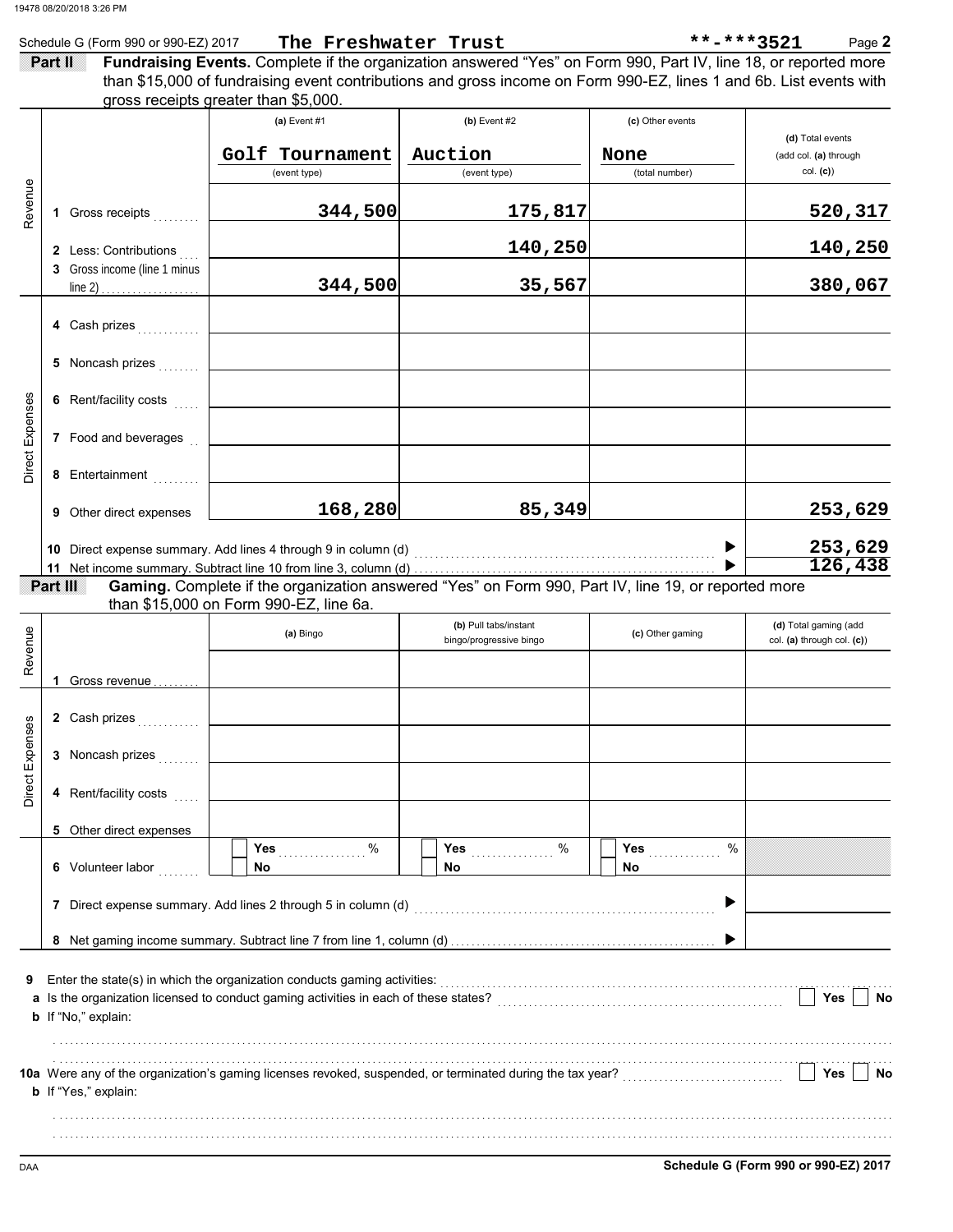|     | Schedule G (Form 990 or 990-EZ) 2017 The Freshwater Trust                                                                                                                                                                                                  | **-***3521                           |            | Page 3    |
|-----|------------------------------------------------------------------------------------------------------------------------------------------------------------------------------------------------------------------------------------------------------------|--------------------------------------|------------|-----------|
| 11  |                                                                                                                                                                                                                                                            |                                      | Yes        | <b>No</b> |
| 12  | Is the organization a grantor, beneficiary or trustee of a trust, or a member of a partnership or other entity                                                                                                                                             |                                      | <b>Yes</b> | <b>No</b> |
| 13  | Indicate the percentage of gaming activity conducted in:                                                                                                                                                                                                   |                                      |            |           |
| a   | The organization's facility [13a]                                                                                                                                                                                                                          |                                      |            | %         |
| b   | An outside facility <b>contract and the contract of the contract of the contract of the contract of the contract of the contract of the contract of the contract of the contract of the contract of the contract of the contract</b>                       | 13 <sub>b</sub>                      |            | $\%$      |
| 14  | Enter the name and address of the person who prepares the organization's gaming/special events books and<br>records:                                                                                                                                       |                                      |            |           |
|     | Name $\blacktriangleright$                                                                                                                                                                                                                                 |                                      |            |           |
|     | Address $\blacktriangleright$                                                                                                                                                                                                                              |                                      |            |           |
| 15a | Does the organization have a contract with a third party from whom the organization receives gaming                                                                                                                                                        |                                      |            |           |
|     | revenue?                                                                                                                                                                                                                                                   |                                      | Yes        | No        |
| b   |                                                                                                                                                                                                                                                            |                                      |            |           |
|     | If "Yes," enter name and address of the third party:                                                                                                                                                                                                       |                                      |            |           |
|     |                                                                                                                                                                                                                                                            |                                      |            |           |
|     | Name $\blacktriangleright$                                                                                                                                                                                                                                 |                                      |            |           |
|     | Address ▶                                                                                                                                                                                                                                                  |                                      |            |           |
| 16  | Gaming manager information:                                                                                                                                                                                                                                |                                      |            |           |
|     | Name $\blacktriangleright$                                                                                                                                                                                                                                 |                                      |            |           |
|     |                                                                                                                                                                                                                                                            |                                      |            |           |
|     | Description of services provided $\blacktriangleright$ [100] contract the service of the service of the services provided $\blacktriangleright$ [100] contract the service of the service of the service of the service of the service of the service of t |                                      |            |           |
|     | Director/officer<br>Employee<br>Independent contractor                                                                                                                                                                                                     |                                      |            |           |
| 17  | Mandatory distributions:                                                                                                                                                                                                                                   |                                      |            |           |
| а   | Is the organization required under state law to make charitable distributions from the gaming proceeds to                                                                                                                                                  |                                      |            |           |
|     | retain the state gaming license?<br><b>b</b> Enter the amount of distributions required under state law to be distributed to other exempt organizations or                                                                                                 |                                      | Yes        | No        |
|     | spent in the organization's own exempt activities during the tax year $\blacktriangleright$ \$                                                                                                                                                             |                                      |            |           |
|     | Supplemental Information. Provide the explanations required by Part I, line 2b, columns (iii) and (v); and<br>PartIV<br>Part III, lines 9, 9b, 10b, 15b, 15c, 16, and 17b, as applicable. Also provide any additional information.                         |                                      |            |           |
|     | See instructions.                                                                                                                                                                                                                                          |                                      |            |           |
|     |                                                                                                                                                                                                                                                            |                                      |            |           |
|     |                                                                                                                                                                                                                                                            |                                      |            |           |
|     |                                                                                                                                                                                                                                                            |                                      |            |           |
|     |                                                                                                                                                                                                                                                            |                                      |            |           |
|     |                                                                                                                                                                                                                                                            |                                      |            |           |
|     |                                                                                                                                                                                                                                                            |                                      |            |           |
|     |                                                                                                                                                                                                                                                            |                                      |            |           |
|     |                                                                                                                                                                                                                                                            |                                      |            |           |
|     |                                                                                                                                                                                                                                                            |                                      |            |           |
|     |                                                                                                                                                                                                                                                            |                                      |            |           |
|     |                                                                                                                                                                                                                                                            | Schedule G (Form 990 or 990-EZ) 2017 |            |           |
|     |                                                                                                                                                                                                                                                            |                                      |            |           |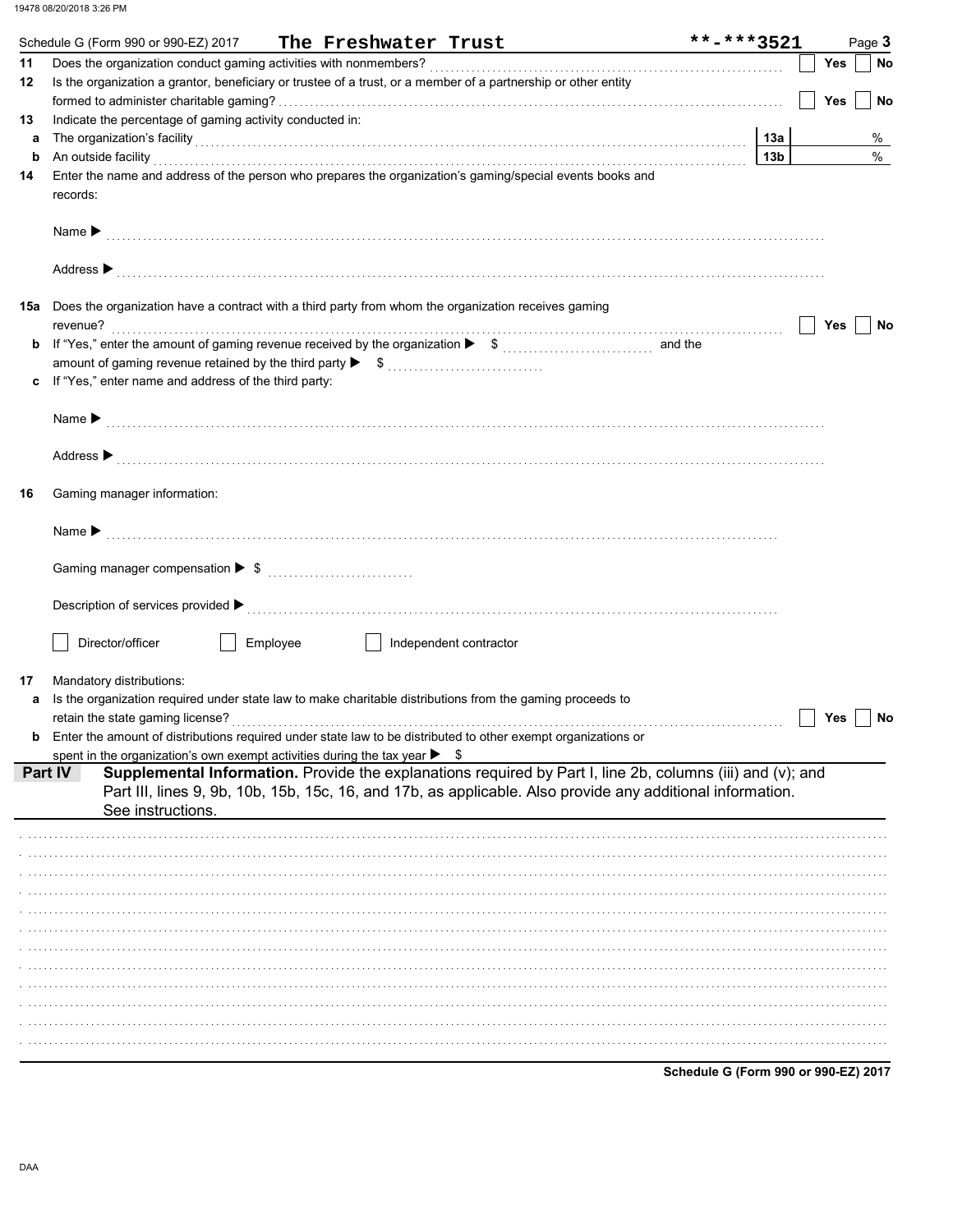| <b>Compensation Information</b><br><b>SCHEDULE J</b>                                                                |                                                                                       |                                                                                                                                                 |                                                     | OMB No. 1545-0047 |             |  |  |  |
|---------------------------------------------------------------------------------------------------------------------|---------------------------------------------------------------------------------------|-------------------------------------------------------------------------------------------------------------------------------------------------|-----------------------------------------------------|-------------------|-------------|--|--|--|
| For certain Officers, Directors, Trustees, Key Employees, and Highest<br>(Form 990)<br><b>Compensated Employees</b> |                                                                                       |                                                                                                                                                 |                                                     |                   |             |  |  |  |
| Department of the Treasury                                                                                          |                                                                                       | Complete if the organization answered "Yes" on Form 990, Part IV, line 23.<br><b>Open to Public</b><br>Attach to Form 990.<br><b>Inspection</b> |                                                     |                   |             |  |  |  |
| Internal Revenue Service                                                                                            |                                                                                       | Go to www.irs.gov/Form990 for instructions and the latest information.                                                                          |                                                     |                   |             |  |  |  |
| Name of the organization                                                                                            | The Freshwater Trust                                                                  |                                                                                                                                                 | <b>Employer identification number</b><br>**-***3521 |                   |             |  |  |  |
| Parial                                                                                                              | <b>Questions Regarding Compensation</b>                                               |                                                                                                                                                 |                                                     |                   |             |  |  |  |
|                                                                                                                     |                                                                                       |                                                                                                                                                 |                                                     | Yes               | No          |  |  |  |
|                                                                                                                     |                                                                                       | 1a Check the appropriate box(es) if the organization provided any of the following to or for a person listed on Form                            |                                                     |                   |             |  |  |  |
|                                                                                                                     |                                                                                       | 990, Part VII, Section A, line 1a. Complete Part III to provide any relevant information regarding these items.                                 |                                                     |                   |             |  |  |  |
| First-class or charter travel                                                                                       |                                                                                       | Housing allowance or residence for personal use                                                                                                 |                                                     |                   |             |  |  |  |
| Travel for companions                                                                                               |                                                                                       | Payments for business use of personal residence                                                                                                 |                                                     |                   |             |  |  |  |
|                                                                                                                     | Tax indemnification and gross-up payments                                             | Health or social club dues or initiation fees                                                                                                   |                                                     |                   |             |  |  |  |
| Discretionary spending account                                                                                      |                                                                                       | Personal services (such as, maid, chauffeur, chef)                                                                                              |                                                     |                   |             |  |  |  |
|                                                                                                                     |                                                                                       |                                                                                                                                                 |                                                     |                   |             |  |  |  |
|                                                                                                                     |                                                                                       | <b>b</b> If any of the boxes on line 1a are checked, did the organization follow a written policy regarding payment                             |                                                     |                   |             |  |  |  |
|                                                                                                                     |                                                                                       | or reimbursement or provision of all of the expenses described above? If "No," complete Part III to                                             |                                                     |                   |             |  |  |  |
|                                                                                                                     |                                                                                       |                                                                                                                                                 | 1b                                                  |                   |             |  |  |  |
| 2                                                                                                                   |                                                                                       | Did the organization require substantiation prior to reimbursing or allowing expenses incurred by all                                           |                                                     |                   |             |  |  |  |
|                                                                                                                     |                                                                                       | directors, trustees, and officers, including the CEO/Executive Director, regarding the items checked in line                                    |                                                     |                   |             |  |  |  |
|                                                                                                                     |                                                                                       |                                                                                                                                                 | 2                                                   |                   |             |  |  |  |
|                                                                                                                     |                                                                                       |                                                                                                                                                 |                                                     |                   |             |  |  |  |
| 3                                                                                                                   |                                                                                       | Indicate which, if any, of the following the filing organization used to establish the compensation of the                                      |                                                     |                   |             |  |  |  |
|                                                                                                                     |                                                                                       | organization's CEO/Executive Director. Check all that apply. Do not check any boxes for methods used by a                                       |                                                     |                   |             |  |  |  |
|                                                                                                                     |                                                                                       | related organization to establish compensation of the CEO/Executive Director, but explain in Part III.                                          |                                                     |                   |             |  |  |  |
| Compensation committee                                                                                              |                                                                                       | Written employment contract                                                                                                                     |                                                     |                   |             |  |  |  |
|                                                                                                                     | Independent compensation consultant                                                   | Compensation survey or study                                                                                                                    |                                                     |                   |             |  |  |  |
| Form 990 of other organizations                                                                                     |                                                                                       | X<br>Approval by the board or compensation committee                                                                                            |                                                     |                   |             |  |  |  |
|                                                                                                                     |                                                                                       |                                                                                                                                                 |                                                     |                   |             |  |  |  |
|                                                                                                                     |                                                                                       | During the year, did any person listed on Form 990, Part VII, Section A, line 1a, with respect to the filing                                    |                                                     |                   |             |  |  |  |
| organization or a related organization:                                                                             |                                                                                       |                                                                                                                                                 |                                                     |                   |             |  |  |  |
|                                                                                                                     | a Receive a severance payment or change-of-control payment?                           |                                                                                                                                                 | 4a                                                  |                   | x           |  |  |  |
|                                                                                                                     | Participate in, or receive payment from, a supplemental nonqualified retirement plan? |                                                                                                                                                 | 4b                                                  |                   | $\mathbf x$ |  |  |  |
|                                                                                                                     | c Participate in, or receive payment from, an equity-based compensation arrangement?  |                                                                                                                                                 | 4c                                                  |                   | $\mathbf x$ |  |  |  |
|                                                                                                                     |                                                                                       | If "Yes" to any of lines 4a-c, list the persons and provide the applicable amounts for each item in Part III.                                   |                                                     |                   |             |  |  |  |
|                                                                                                                     |                                                                                       |                                                                                                                                                 |                                                     |                   |             |  |  |  |
|                                                                                                                     |                                                                                       | Only section 501(c)(3), 501(c)(4), and 501(c)(29) organizations must complete lines 5–9.                                                        |                                                     |                   |             |  |  |  |
| 5                                                                                                                   |                                                                                       | For persons listed on Form 990, Part VII, Section A, line 1a, did the organization pay or accrue any                                            |                                                     |                   |             |  |  |  |
|                                                                                                                     | compensation contingent on the revenues of:                                           |                                                                                                                                                 |                                                     |                   |             |  |  |  |
|                                                                                                                     |                                                                                       |                                                                                                                                                 | 5a                                                  |                   | X           |  |  |  |
|                                                                                                                     |                                                                                       |                                                                                                                                                 | 5b                                                  |                   | $\mathbf x$ |  |  |  |
|                                                                                                                     | If "Yes" on line 5a or 5b, describe in Part III.                                      |                                                                                                                                                 |                                                     |                   |             |  |  |  |
|                                                                                                                     |                                                                                       |                                                                                                                                                 |                                                     |                   |             |  |  |  |
| 6                                                                                                                   |                                                                                       | For persons listed on Form 990, Part VII, Section A, line 1a, did the organization pay or accrue any                                            |                                                     |                   |             |  |  |  |
|                                                                                                                     | compensation contingent on the net earnings of:                                       |                                                                                                                                                 |                                                     |                   |             |  |  |  |
|                                                                                                                     |                                                                                       |                                                                                                                                                 | 6a                                                  |                   | X           |  |  |  |
|                                                                                                                     |                                                                                       |                                                                                                                                                 | 6b                                                  |                   | $\mathbf x$ |  |  |  |
|                                                                                                                     | If "Yes" on line 6a or 6b, describe in Part III.                                      |                                                                                                                                                 |                                                     |                   |             |  |  |  |
|                                                                                                                     |                                                                                       |                                                                                                                                                 |                                                     |                   |             |  |  |  |
| 7                                                                                                                   |                                                                                       | For persons listed on Form 990, Part VII, Section A, line 1a, did the organization provide any nonfixed                                         |                                                     |                   |             |  |  |  |
|                                                                                                                     |                                                                                       |                                                                                                                                                 | $\overline{7}$                                      |                   | x           |  |  |  |
| 8                                                                                                                   |                                                                                       | Were any amounts reported on Form 990, Part VII, paid or accrued pursuant to a contract that was subject                                        |                                                     |                   |             |  |  |  |
|                                                                                                                     |                                                                                       | to the initial contract exception described in Regulations section 53.4958-4(a)(3)? If "Yes," describe                                          |                                                     |                   |             |  |  |  |
|                                                                                                                     |                                                                                       |                                                                                                                                                 | 8                                                   |                   | x           |  |  |  |
|                                                                                                                     |                                                                                       |                                                                                                                                                 |                                                     |                   |             |  |  |  |
| 9                                                                                                                   |                                                                                       | If "Yes" on line 8, did the organization also follow the rebuttable presumption procedure described in                                          |                                                     |                   |             |  |  |  |
| Regulations section $53.4958-6(c)$ ?                                                                                |                                                                                       |                                                                                                                                                 | 9                                                   |                   |             |  |  |  |
|                                                                                                                     | For Paperwork Reduction Act Notice, see the Instructions for Form 990.                |                                                                                                                                                 | Schedule J (Form 990) 2017                          |                   |             |  |  |  |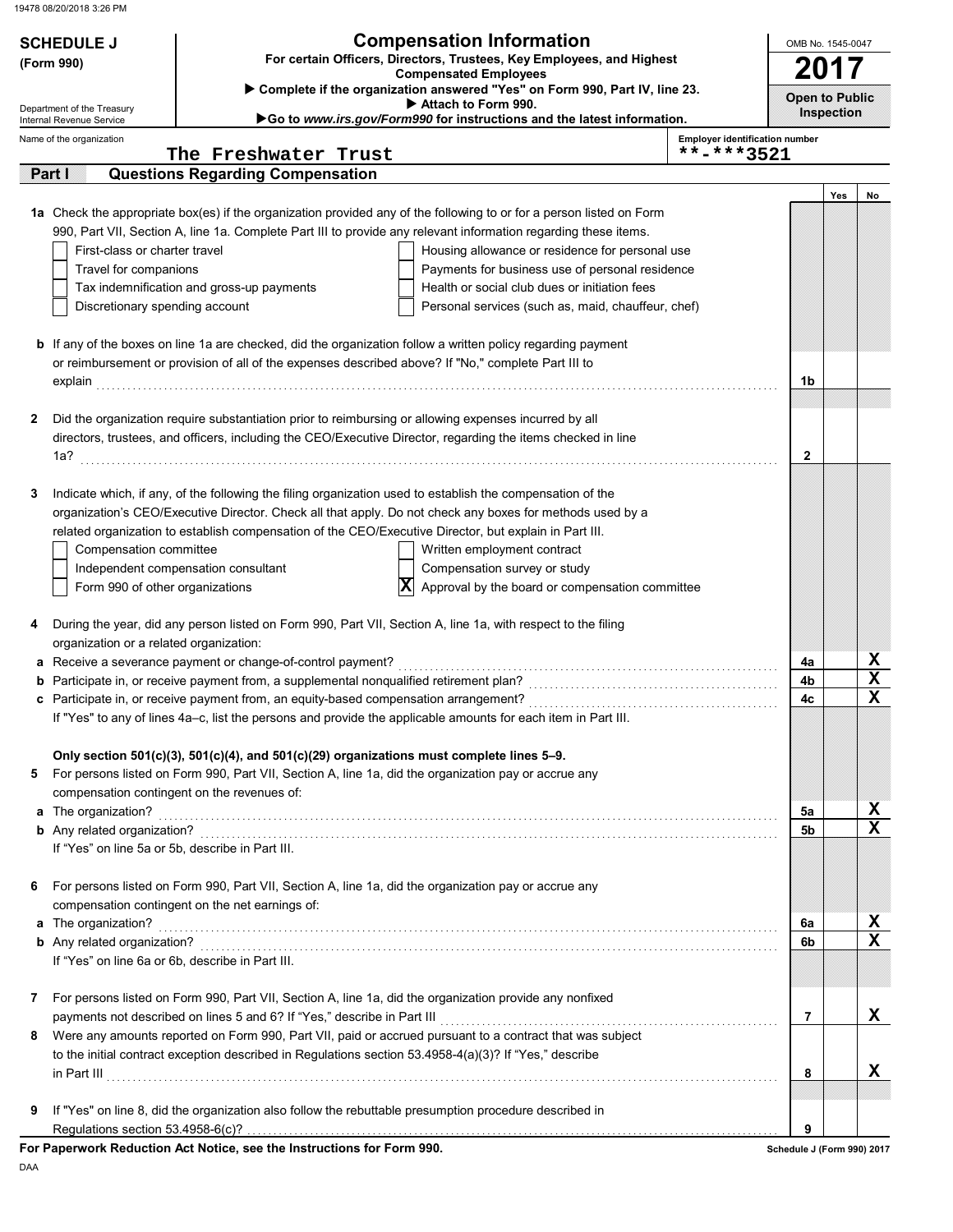### Schedule J (Form 990) 2017 The Freshwater Trust \*\*-\*\*\*3521 Page 2 Officers, Directors, Trustees, Key Employees, and Highest Compensated Employees. Use duplicate copies if additional space is needed. Part II

For each individual whose compensation must be reported on Schedule J, report compensation from the organization on row (i) and from related organizations, described in the instructions, on row (ii). Do not list any individuals that aren't listed on Form 990, Part VII.

Note: The sum of columns (B)(i)-(iii) for each listed individual must equal the total amount of Form 990, Part VII, Section A, line 1a, applicable column (D) and (E) amounts for that individual.

|                                                                                             |                          | (B) Breakdown of W-2 and/or 1099-MISC compensation |                                           |                                | (D) Nontaxable   | (E) Total of columns | (F) Compensation                                           |  |
|---------------------------------------------------------------------------------------------|--------------------------|----------------------------------------------------|-------------------------------------------|--------------------------------|------------------|----------------------|------------------------------------------------------------|--|
| (A) Name and Title                                                                          | (i) Base<br>compensation | (ii) Bonus & incentive<br>compensation             | (iii) Other<br>reportable<br>compensation | other deferred<br>compensation | benefits         | $(B)(i)$ – $(D)$     | in column (B) reported<br>as deferred on prior<br>Form 990 |  |
| Joe Whitworth<br>(i)<br>$\footnotesize\substack{\textnormal{\texttt{1}}$}$ President<br>(ii | 196,834<br>O             | n                                                  |                                           | 20,452<br>n                    | $\mathbf 0$<br>0 | 217,286<br>0         | 0<br>0                                                     |  |
| (i)                                                                                         |                          |                                                    |                                           |                                |                  |                      |                                                            |  |
|                                                                                             |                          |                                                    |                                           |                                |                  |                      |                                                            |  |
| 3                                                                                           |                          |                                                    |                                           |                                |                  |                      |                                                            |  |
| (i)                                                                                         |                          |                                                    |                                           |                                |                  |                      |                                                            |  |
| 5<br>(i)                                                                                    |                          |                                                    |                                           |                                |                  |                      |                                                            |  |
| $6\phantom{a}$                                                                              |                          |                                                    |                                           |                                |                  |                      |                                                            |  |
| (i)<br>$\overline{7}$                                                                       |                          |                                                    |                                           |                                |                  |                      |                                                            |  |
| 8                                                                                           |                          |                                                    |                                           |                                |                  |                      |                                                            |  |
| 9                                                                                           |                          |                                                    |                                           |                                |                  |                      |                                                            |  |
| 10                                                                                          |                          |                                                    |                                           |                                |                  |                      |                                                            |  |
| 11                                                                                          |                          |                                                    |                                           |                                |                  |                      |                                                            |  |
| (i)                                                                                         |                          |                                                    |                                           |                                |                  |                      |                                                            |  |
| $12\,$                                                                                      |                          |                                                    |                                           |                                |                  |                      |                                                            |  |
| 13<br>(i)                                                                                   |                          |                                                    |                                           |                                |                  |                      |                                                            |  |
| 14<br>(i)                                                                                   |                          |                                                    |                                           |                                |                  |                      |                                                            |  |
| 15<br>(i)                                                                                   |                          |                                                    |                                           |                                |                  |                      |                                                            |  |
| 16                                                                                          |                          |                                                    |                                           |                                |                  |                      |                                                            |  |

Schedule J (Form 990) 2017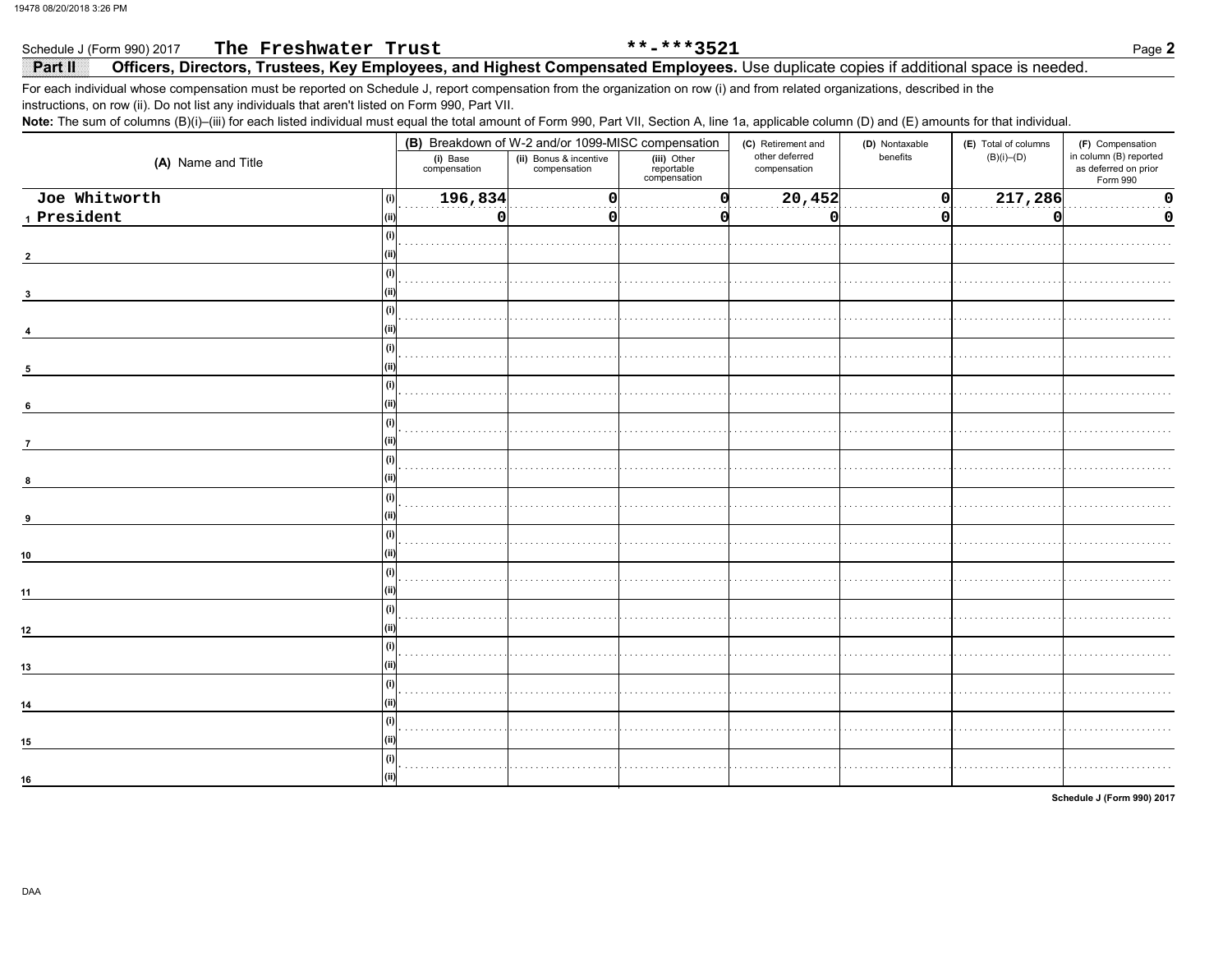| Schedule J (Form 990) 2017 The Freshwater Trust                                                                                                                            | **-***3521                 | Page 3 |
|----------------------------------------------------------------------------------------------------------------------------------------------------------------------------|----------------------------|--------|
| <b>Supplemental Information</b><br>Part III                                                                                                                                |                            |        |
| Provide the information, explanation, or descriptions required for Part I, lines 1a, 1b, 3, 4a, 4b, 4c, 5a, 5b, 6a, 6b, 7, and 8, and for Part II. Also complete this part |                            |        |
| for any additional information.                                                                                                                                            |                            |        |
|                                                                                                                                                                            |                            |        |
|                                                                                                                                                                            |                            |        |
|                                                                                                                                                                            |                            |        |
|                                                                                                                                                                            |                            |        |
|                                                                                                                                                                            |                            |        |
|                                                                                                                                                                            |                            |        |
|                                                                                                                                                                            |                            |        |
|                                                                                                                                                                            |                            |        |
|                                                                                                                                                                            |                            |        |
|                                                                                                                                                                            |                            |        |
|                                                                                                                                                                            |                            |        |
|                                                                                                                                                                            |                            |        |
|                                                                                                                                                                            |                            |        |
|                                                                                                                                                                            |                            |        |
|                                                                                                                                                                            |                            |        |
|                                                                                                                                                                            |                            |        |
|                                                                                                                                                                            |                            |        |
|                                                                                                                                                                            |                            |        |
|                                                                                                                                                                            |                            |        |
|                                                                                                                                                                            |                            |        |
|                                                                                                                                                                            |                            |        |
|                                                                                                                                                                            |                            |        |
|                                                                                                                                                                            |                            |        |
|                                                                                                                                                                            |                            |        |
|                                                                                                                                                                            |                            |        |
|                                                                                                                                                                            |                            |        |
|                                                                                                                                                                            |                            |        |
|                                                                                                                                                                            |                            |        |
|                                                                                                                                                                            |                            |        |
|                                                                                                                                                                            |                            |        |
|                                                                                                                                                                            |                            |        |
|                                                                                                                                                                            |                            |        |
|                                                                                                                                                                            |                            |        |
|                                                                                                                                                                            |                            |        |
|                                                                                                                                                                            |                            |        |
|                                                                                                                                                                            |                            |        |
|                                                                                                                                                                            |                            |        |
|                                                                                                                                                                            |                            |        |
|                                                                                                                                                                            |                            |        |
|                                                                                                                                                                            |                            |        |
|                                                                                                                                                                            |                            |        |
|                                                                                                                                                                            | Schedule J (Form 990) 2017 |        |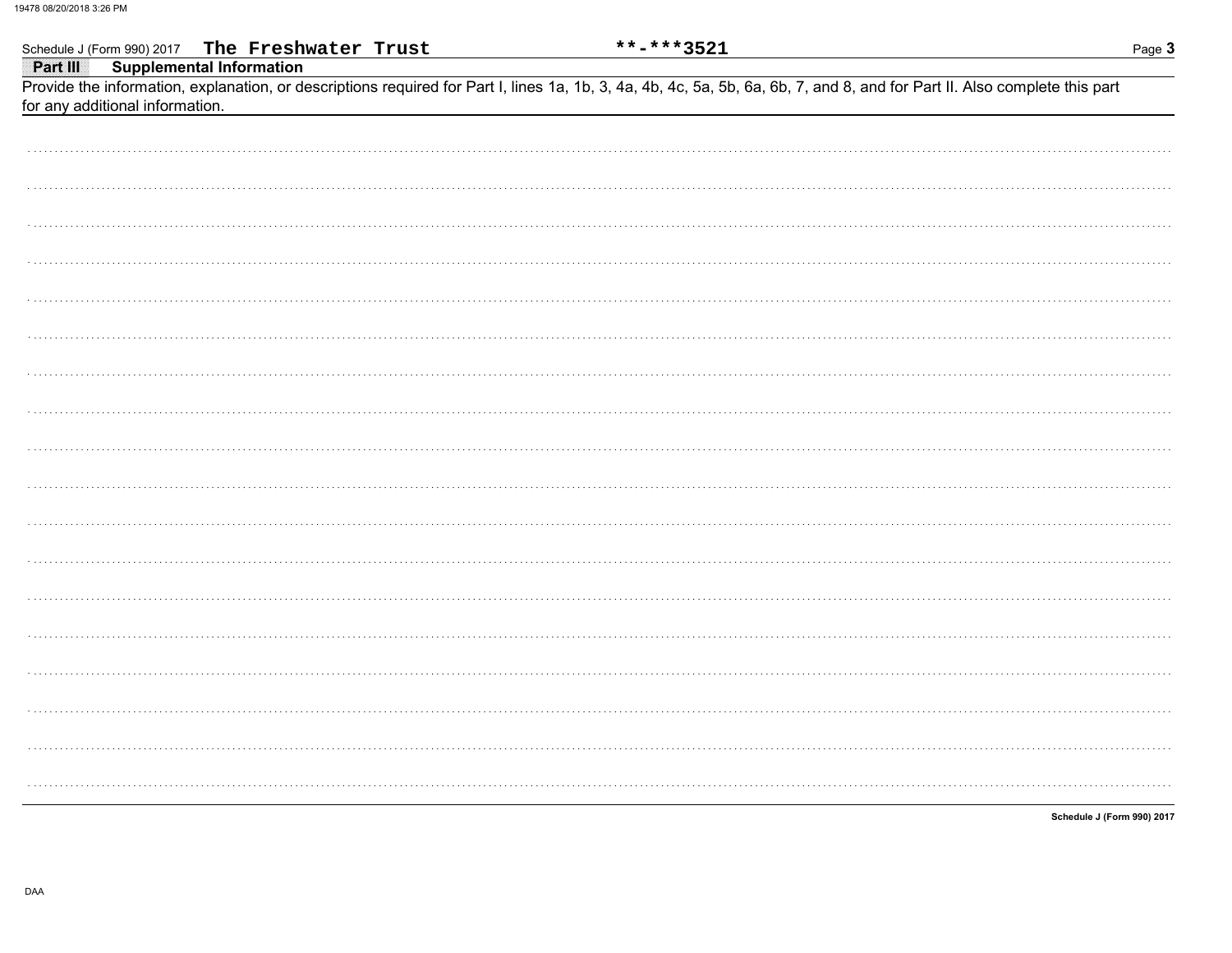| Department of the Treasury<br>Internal Revenue Service<br>Name of the organization | Attach to Form 990 or 990-EZ.<br>Go to www.irs.gov/Form990 for the latest information. | <b>Open to Public</b>                 |
|------------------------------------------------------------------------------------|----------------------------------------------------------------------------------------|---------------------------------------|
|                                                                                    |                                                                                        | Inspection                            |
|                                                                                    |                                                                                        | <b>Employer identification number</b> |
|                                                                                    | The Freshwater Trust                                                                   | **-***3521                            |
|                                                                                    | Form 990, Part VI, Line 11b - Organization's Process to Review Form 990                |                                       |
|                                                                                    | A copy of the return is provided to the finance officer                                |                                       |
|                                                                                    | and board treasurer for review and approval prior to preparation for                   |                                       |
| filing.                                                                            |                                                                                        |                                       |
|                                                                                    |                                                                                        |                                       |
|                                                                                    | Form 990, Part VI, Line 12c - Enforcement of Conflicts Policy                          |                                       |
|                                                                                    | Each director, principal officer, and member of a committee with governing             |                                       |
|                                                                                    | board delegated powers shall annually sign a statement which affirms such              |                                       |
|                                                                                    | person: has received a copy of the organization's conflicts of interet                 |                                       |
|                                                                                    | policy; has read and understands the policy; and has agreed to comply with             |                                       |
| the policy.                                                                        |                                                                                        |                                       |
|                                                                                    | Form 990, Part VI, Line 15a - Compensation Process for Top Official                    |                                       |
|                                                                                    | The board of directors determines compensation for organization's                      |                                       |
|                                                                                    |                                                                                        |                                       |
| executive.                                                                         |                                                                                        |                                       |
|                                                                                    | Form 990, Part VI, Line 15b - Compensation Process for Officers                        |                                       |
|                                                                                    | Executive determines compensation for all other senior                                 |                                       |
|                                                                                    | staff based on budgets and prevailing wages in the marketplace.                        |                                       |
|                                                                                    |                                                                                        |                                       |
|                                                                                    | Form 990, Part VI, Line 19 - Governing Documents Disclosure Explanation                |                                       |
|                                                                                    | The organization's governing documents are made available for public                   |                                       |
|                                                                                    | inspection upon request from the party seeking access.                                 |                                       |
|                                                                                    | Form 990, Part XI, Line 9 - Other Changes in Net Assets Explanation                    |                                       |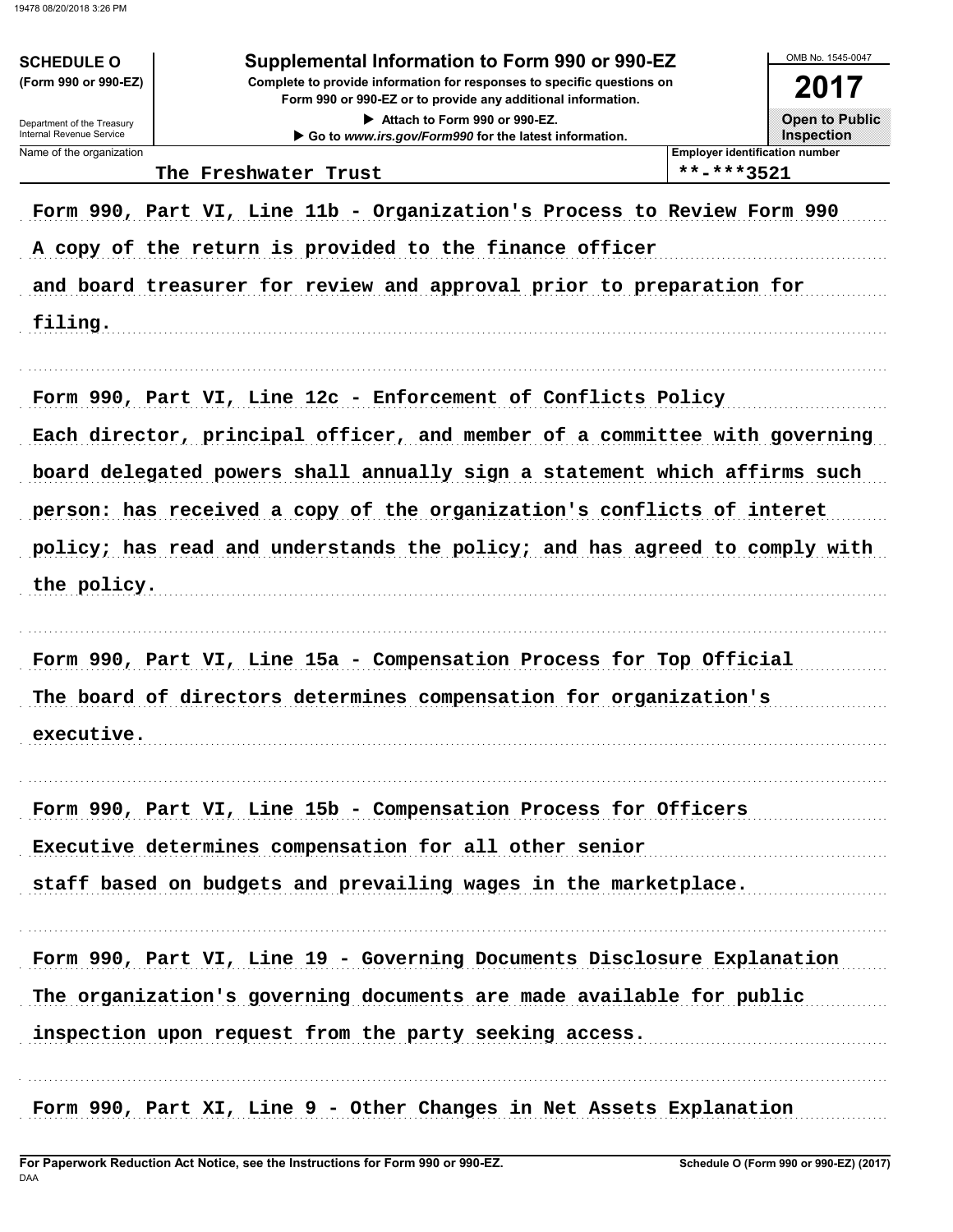| Schedule O (Form 990 or 990-EZ) (2017)<br>Name of the organization           | Page 2<br><b>Employer identification number</b> |
|------------------------------------------------------------------------------|-------------------------------------------------|
| The Freshwater Trust                                                         | **-***3521                                      |
| Fundraising expense                                                          | 253,629<br>\$                                   |
| Fundraising expenses                                                         | $-253,629$<br>\$                                |
| Prior period adjustment:                                                     |                                                 |
| Management identified that the prior accounting treatment of certain Water   |                                                 |
| Quality Trading contracts with future stewardship commitments was            |                                                 |
| incorrectly recognized between 2015 and 2015 resulting in an overstatement   |                                                 |
| of reported revenues and net assets. The Organization recorded a             |                                                 |
| cumulative reduction to beginning net assets of \$2,211,289 as of January 1, |                                                 |
| 2016 to correct the accounting treatment related to the Organization's       |                                                 |
| Water Quality Trading revenues and net assets for the periods 2012 through   |                                                 |
| 2015. A corresponding adjustment was made to increase deferred revenues at   |                                                 |
| January 1, 2016 to recognize future revenues to be earned as stewardship     |                                                 |
| commitments are satisfied.                                                   |                                                 |
|                                                                              |                                                 |
|                                                                              |                                                 |
|                                                                              |                                                 |
|                                                                              |                                                 |
|                                                                              |                                                 |
|                                                                              |                                                 |
|                                                                              |                                                 |
|                                                                              |                                                 |
|                                                                              |                                                 |
|                                                                              |                                                 |
|                                                                              |                                                 |
|                                                                              |                                                 |
|                                                                              |                                                 |
|                                                                              |                                                 |
|                                                                              | Page 1 of 1                                     |

Schedule O (Form 990 or 990-EZ) (2017)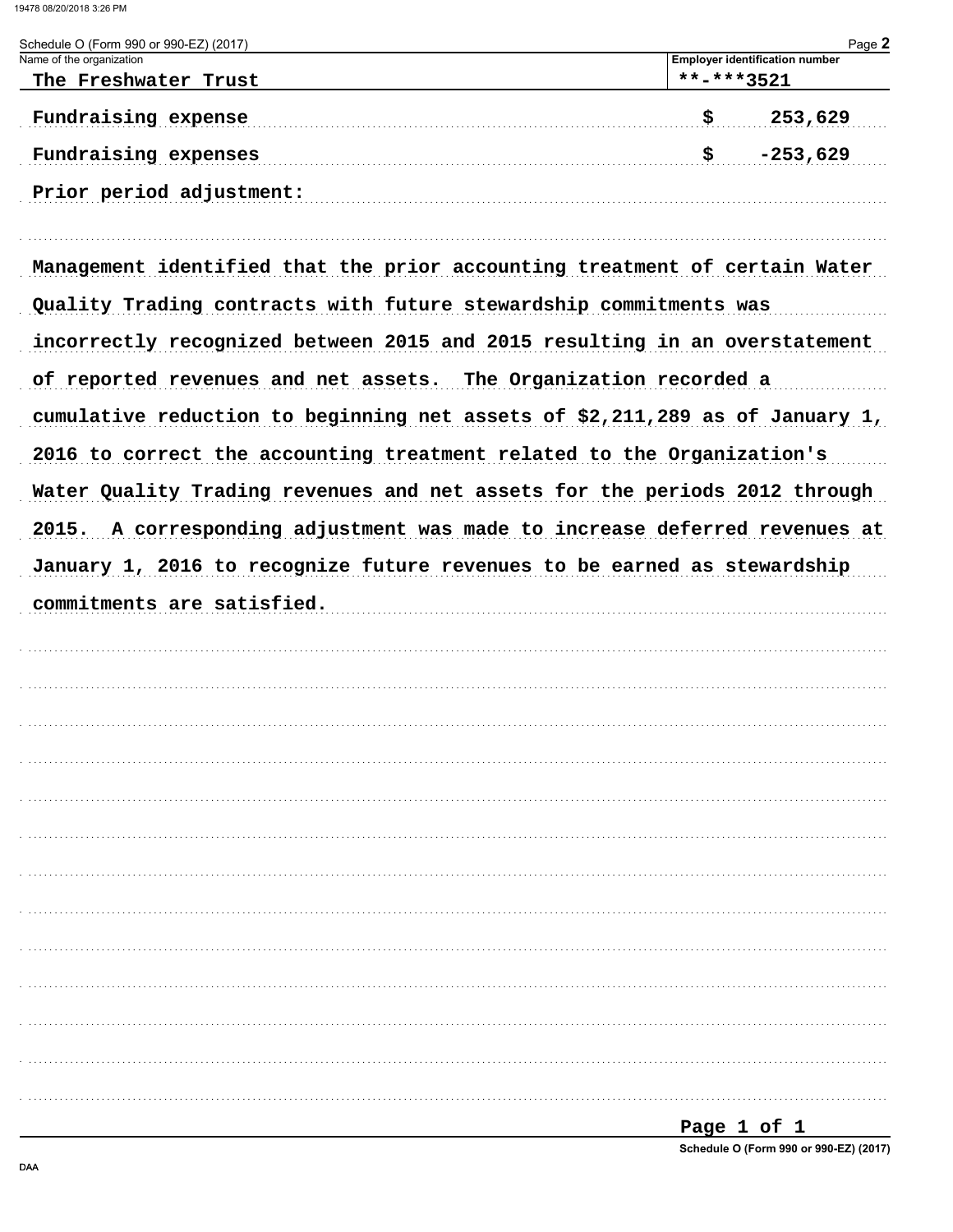| Form $4562$<br>Department of the Treasury<br>Internal Revenue Service | (99)                                       | <b>Depreciation and Amortization</b><br>(Including Information on Listed Property)<br>Go to www.irs.gov/Form4562 for instructions and the latest information.                                                                  |                                                    | OMB No. 1545-0172<br>Attachment<br>179<br>Sequence No |                |                  |                                  |                            |
|-----------------------------------------------------------------------|--------------------------------------------|--------------------------------------------------------------------------------------------------------------------------------------------------------------------------------------------------------------------------------|----------------------------------------------------|-------------------------------------------------------|----------------|------------------|----------------------------------|----------------------------|
| Name(s) shown on return                                               |                                            | The Freshwater Trust                                                                                                                                                                                                           |                                                    |                                                       |                |                  | Identifying number<br>**-***3521 |                            |
| Business or activity to which this form relates                       |                                            |                                                                                                                                                                                                                                |                                                    |                                                       |                |                  |                                  |                            |
| Part I                                                                | Indirect Depreciation                      | <b>Election To Expense Certain Property Under Section 179</b>                                                                                                                                                                  |                                                    |                                                       |                |                  |                                  |                            |
|                                                                       |                                            | Note: If you have any listed property, complete Part V before you complete Part I.                                                                                                                                             |                                                    |                                                       |                |                  |                                  |                            |
| 1                                                                     | Maximum amount (see instructions)          |                                                                                                                                                                                                                                |                                                    |                                                       |                |                  | $\mathbf{1}$                     | 510,000                    |
| 2                                                                     |                                            |                                                                                                                                                                                                                                |                                                    |                                                       |                |                  | $\mathbf{2}$                     |                            |
| 3                                                                     |                                            |                                                                                                                                                                                                                                |                                                    |                                                       |                |                  | 3                                | 2,030,000                  |
| 4                                                                     |                                            | Reduction in limitation. Subtract line 3 from line 2. If zero or less, enter -0-                                                                                                                                               |                                                    |                                                       |                |                  | 4                                |                            |
| 5                                                                     |                                            | Dollar limitation for tax year. Subtract line 4 from line 1. If zero or less, enter -0-. If married filing separately, see instructions                                                                                        |                                                    |                                                       |                |                  | 5                                |                            |
| 6                                                                     |                                            | (a) Description of property                                                                                                                                                                                                    |                                                    | (b) Cost (business use only)                          |                | (c) Elected cost |                                  |                            |
|                                                                       |                                            |                                                                                                                                                                                                                                |                                                    |                                                       |                |                  |                                  |                            |
| 7                                                                     |                                            |                                                                                                                                                                                                                                |                                                    |                                                       | $\overline{7}$ |                  |                                  |                            |
| 8                                                                     |                                            | Total elected cost of section 179 property. Add amounts in column (c), lines 6 and 7 [[[[[[[[[[[[[[[[[[[[[[[[                                                                                                                  |                                                    |                                                       |                |                  | 8                                |                            |
| 9                                                                     |                                            | Tentative deduction. Enter the smaller of line 5 or line 8                                                                                                                                                                     |                                                    |                                                       |                |                  | 9                                |                            |
| 10<br>11                                                              |                                            | Business income limitation. Enter the smaller of business income (not less than zero) or line 5 (see instructions)                                                                                                             |                                                    |                                                       |                |                  | 10<br>11                         |                            |
| 12                                                                    |                                            | Section 179 expense deduction. Add lines 9 and 10, but don't enter more than line 11                                                                                                                                           |                                                    |                                                       |                |                  | 12                               |                            |
| 13                                                                    |                                            | Carryover of disallowed deduction to 2018. Add lines 9 and 10, less line 12                                                                                                                                                    |                                                    |                                                       | 13             |                  |                                  |                            |
|                                                                       |                                            | Note: Don't use Part II or Part III below for listed property. Instead, use Part V.                                                                                                                                            |                                                    |                                                       |                |                  |                                  |                            |
| i Partii II                                                           |                                            | Special Depreciation Allowance and Other Depreciation (Don't include listed property.) (See instructions.)                                                                                                                     |                                                    |                                                       |                |                  |                                  |                            |
| 14                                                                    |                                            | Special depreciation allowance for qualified property (other than listed property) placed in service                                                                                                                           |                                                    |                                                       |                |                  |                                  |                            |
|                                                                       | during the tax year (see instructions)     |                                                                                                                                                                                                                                |                                                    |                                                       |                |                  | 14                               |                            |
| 15                                                                    |                                            | Property subject to section 168(f)(1) election metal contracts and contracts and contracts are property subject to section 168(f)(1) election metal contracts are contracted and contract are contracted and contract are cont |                                                    |                                                       |                |                  | 15                               |                            |
| 16                                                                    |                                            |                                                                                                                                                                                                                                |                                                    |                                                       |                |                  | 16                               | 201,612                    |
| Part III                                                              |                                            | <b>MACRS Depreciation (Don't include listed property.) (See instructions.)</b>                                                                                                                                                 |                                                    |                                                       |                |                  |                                  |                            |
| 17                                                                    |                                            |                                                                                                                                                                                                                                | <b>Section A</b>                                   |                                                       |                |                  | 17                               | 772                        |
| 18                                                                    |                                            | If you are electing to group any assets placed in service during the tax year into one or more general asset accounts, check here                                                                                              |                                                    |                                                       |                |                  |                                  |                            |
|                                                                       |                                            | Section B-Assets Placed in Service During 2017 Tax Year Using the General Depreciation System                                                                                                                                  |                                                    |                                                       |                |                  |                                  |                            |
|                                                                       |                                            | (b) Month and year                                                                                                                                                                                                             | (c) Basis for depreciation                         | (d) Recovery                                          |                |                  |                                  |                            |
|                                                                       | (a) Classification of property             | placed in<br>service                                                                                                                                                                                                           | (business/investment use<br>only-see instructions) | period                                                | (e) Convention | (f) Method       |                                  | (g) Depreciation deduction |
| 19a<br>3-year property                                                |                                            |                                                                                                                                                                                                                                |                                                    |                                                       |                |                  |                                  |                            |
| b<br>5-year property                                                  |                                            |                                                                                                                                                                                                                                |                                                    |                                                       |                |                  |                                  |                            |
| 7-year property<br>c                                                  |                                            |                                                                                                                                                                                                                                |                                                    |                                                       |                |                  |                                  |                            |
| d 10-year property                                                    |                                            |                                                                                                                                                                                                                                |                                                    |                                                       |                |                  |                                  |                            |
| e 15-year property                                                    |                                            |                                                                                                                                                                                                                                |                                                    |                                                       |                |                  |                                  |                            |
| 20-year property<br>f                                                 |                                            |                                                                                                                                                                                                                                |                                                    |                                                       |                |                  |                                  |                            |
| 25-year property<br>g                                                 |                                            |                                                                                                                                                                                                                                |                                                    | 25 yrs.                                               |                | S/L              |                                  |                            |
| <b>h</b> Residential rental                                           |                                            |                                                                                                                                                                                                                                |                                                    | 27.5 yrs.                                             | MМ             | S/L              |                                  |                            |
| property                                                              |                                            |                                                                                                                                                                                                                                |                                                    | 27.5 yrs.                                             | МM             | S/L              |                                  |                            |
| Nonresidential real<br>i.<br>property                                 |                                            |                                                                                                                                                                                                                                |                                                    | 39 yrs.                                               | MМ<br>MМ       | S/L<br>S/L       |                                  |                            |
|                                                                       |                                            | Section C-Assets Placed in Service During 2017 Tax Year Using the Alternative Depreciation System                                                                                                                              |                                                    |                                                       |                |                  |                                  |                            |
| 20a Class life                                                        |                                            |                                                                                                                                                                                                                                |                                                    |                                                       |                | S/L              |                                  |                            |
| $b$ 12-year                                                           |                                            |                                                                                                                                                                                                                                |                                                    | 12 yrs.                                               |                | S/L              |                                  |                            |
| $c$ 40-year                                                           |                                            |                                                                                                                                                                                                                                |                                                    | 40 yrs.                                               | MМ             | S/L              |                                  |                            |
| Part IV                                                               | <b>Summary (See instructions.)</b>         |                                                                                                                                                                                                                                |                                                    |                                                       |                |                  |                                  |                            |
| 21                                                                    | Listed property. Enter amount from line 28 |                                                                                                                                                                                                                                |                                                    |                                                       |                |                  | 21                               |                            |
|                                                                       |                                            |                                                                                                                                                                                                                                |                                                    |                                                       |                |                  |                                  |                            |
|                                                                       |                                            | Total. Add amounts from line 12, lines 14 through 17, lines 19 and 20 in column (g), and line 21. Enter                                                                                                                        |                                                    |                                                       |                |                  |                                  |                            |
|                                                                       |                                            | here and on the appropriate lines of your return. Partnerships and S corporations-see instructions                                                                                                                             |                                                    |                                                       |                |                  | 22                               | 202,384                    |
| 22<br>23                                                              |                                            | For assets shown above and placed in service during the current year, enter the                                                                                                                                                |                                                    |                                                       |                |                  |                                  |                            |
|                                                                       |                                            | portion of the basis attributable to section 263A costs<br>For Paperwork Reduction Act Notice, see separate instructions.                                                                                                      |                                                    |                                                       | 23             |                  |                                  | Form 4562 (2017)           |

**There are no amounts for Page 2**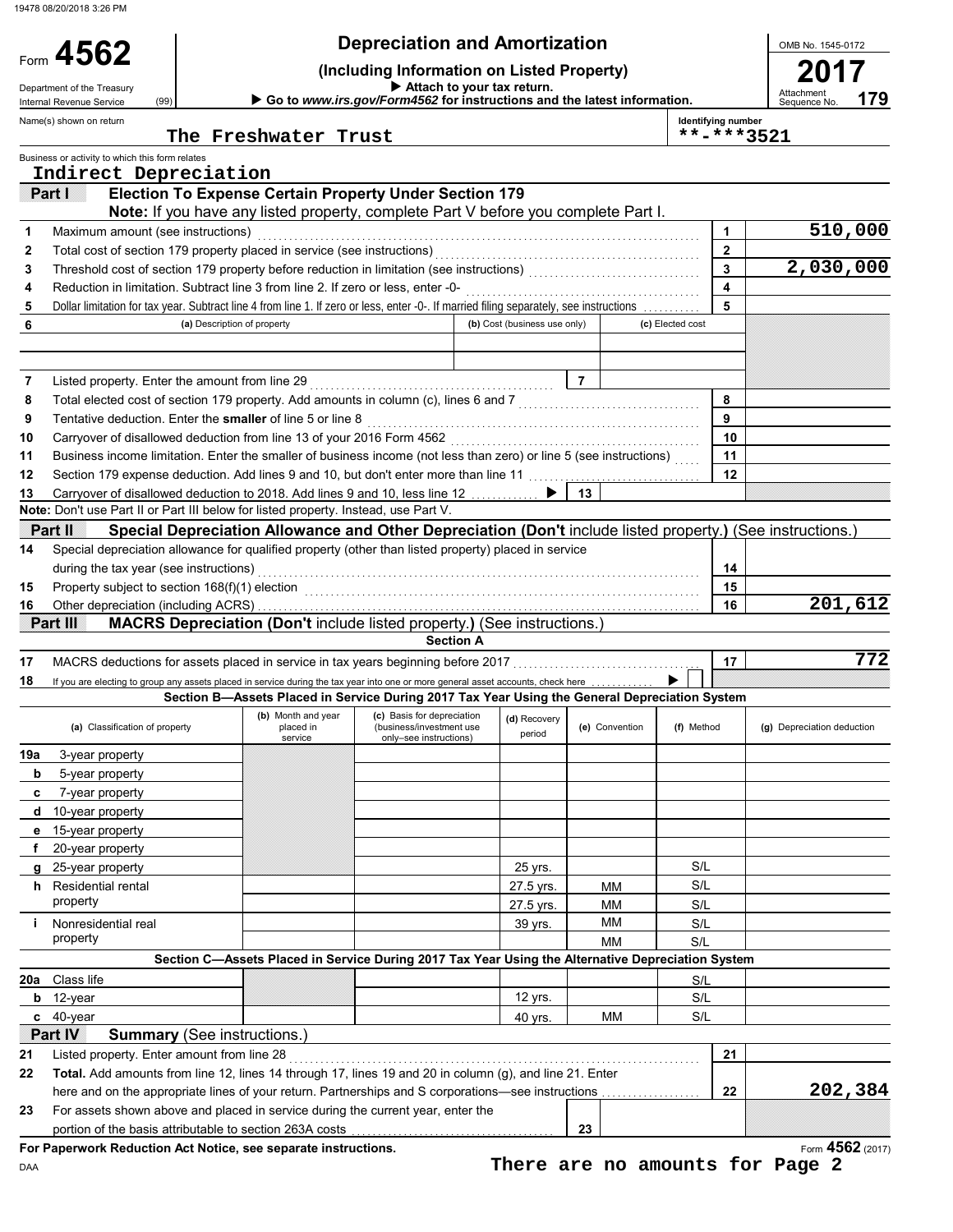19478 The Freshwater Trust **Federal Asset Report** 08/20/2018 3:26 PM<br>\*\*-\*\*\*3521 **Federal Asset Report** FYE: 12/31/2017 **Form 990, Page 1**

Date Bus Sec Basis

| Asset      | Description                                                            | In Service         | Cost            | % | 179 Bonus for Depr |                 | PerConv Meth               | Prior           | Current                          |
|------------|------------------------------------------------------------------------|--------------------|-----------------|---|--------------------|-----------------|----------------------------|-----------------|----------------------------------|
|            |                                                                        |                    |                 |   |                    |                 |                            |                 |                                  |
|            |                                                                        |                    |                 |   |                    |                 |                            |                 |                                  |
| 556        | <b>Prior MACRS:</b><br>Improvements to Yamhill                         | 3/01/06            | 7,500           |   |                    | 7,500           | 15 HY 150DB                | 5,507           | 443                              |
| 571        | Lockers                                                                | 10/16/08           | 475             |   | X                  | 237             | 7<br>MQ200DB               | 475             | $\theta$                         |
| 572        | Refrigerator                                                           | 3/04/08            | 299             |   | $\mathbf X$        | 149             | 7 MQ200DB                  | 299             | $\boldsymbol{0}$                 |
| 583        | Refrigerator, 2nd floor                                                | 9/17/08            | 339             |   | $\mathbf X$        | 169             | 7<br>MQ200DB               | 339             | $\boldsymbol{0}$                 |
| 596        | Telemetry Equipment - Indian Ford                                      | 10/01/08           | 1,524           |   |                    | 1,524           | 3<br>MQ S/L                | 1,524           | 0                                |
| 598        | Telemetry Equipment&Serv - Calapooia Rivdt0/01/08                      |                    | 3,238           |   |                    | 3,238           | 3<br>MQ S/L                | 3,238           | $\boldsymbol{0}$                 |
| 600        | Telemetry Equip&Serv - Indian Ford                                     | 10/01/08           | 507             |   |                    | 507             | 3<br>MQ S/L                | 507             | $\boldsymbol{0}$                 |
|            | 601 Water Level Logger w/temp option                                   | 10/01/08           | 463             |   |                    | 463             | 3<br>MQ200DB               | 463             | $\boldsymbol{0}$                 |
|            | 603 2 LT Levelogger Gold and 1 Comm Package 10/01/08                   |                    | 1,067           |   |                    | 1,067           | 5 MQ S/L                   | 1,067           | $\boldsymbol{0}$                 |
|            | 604 2 LT Barologger Gold purch from Solinst 10/01/08                   |                    | 731             |   |                    | 731             | 5<br>MQ S/L                | 731             | $\boldsymbol{0}$                 |
| 605        | 2 SonTec Deluxe Rod 4ft & Flow Track HandOHel/08                       |                    | 12,851          |   |                    | 12,851          | 5 MQ S/L                   | 12,851          | $\boldsymbol{0}$                 |
|            | 606 Telemetry Equipment & Serv- John Day                               | 10/01/08           | 2,354           |   |                    | 2,354           | 5<br>MQ S/L                | 2,354           | $\boldsymbol{0}$                 |
| 611<br>612 | Solar Panels, Antennas & Transducer: Sutron 0/01/08                    |                    | 1,270           |   |                    | 1,270           | $5$ MQ $S/L$               | 1,270           | $\boldsymbol{0}$<br>$\mathbf{0}$ |
| 613        | Radio receivers/Fish Transmitters & cables 10/01/08<br>Office Buildout | 10/20/09           | 29,160<br>6,587 |   |                    | 29,160<br>6,587 | 5<br>MQ S/L<br>15 HY S/L   | 29,160<br>6,258 | 329                              |
|            |                                                                        |                    |                 |   |                    |                 |                            |                 |                                  |
|            |                                                                        |                    | 68,365          |   |                    | 67,807          |                            | 66,043          | 772                              |
|            |                                                                        |                    |                 |   |                    |                 |                            |                 |                                  |
|            | <b>Other Depreciation:</b>                                             |                    |                 |   |                    |                 |                            |                 |                                  |
| 578        | Raiser's Edge Software                                                 | 7/16/08            | 2,052           |   | X                  | 1,026           | 3<br><b>MO</b> Amort       | 2,052           | $\theta$                         |
| 615        | 2nd Floor Office Buildout                                              | 6/30/10            | 2,512           |   |                    | 2.512           | 15 MO S/L                  | 2,218           | 168                              |
| 616        | ESRI software (GIS)                                                    | 1/28/11            | 2,200           |   |                    | 2,200           | 3<br>MO S/L                | 2,200           | $\theta$                         |
| 617        | Aquarius Workstation license                                           | 4/15/11            | 2,000           |   |                    | 2,000           | $3$ MO S/L                 | 2,000           | $\theta$                         |
| 618        | Rating Curve Value Pack                                                | 4/15/11            | 3,000           |   |                    | 3,000           | 3<br>MO S/L                | 3,000           | $\mathbf{0}$                     |
| 619        | New Telephones                                                         | 10/05/11           | 3,371           |   |                    | 3,371           | 7<br>MO S/L                | 2,528           | 482                              |
| 620        | ArcView Software                                                       | 12/18/11           | 2,300           |   |                    | 2,300           | 3<br>MO S/L                | 2,300           | $\theta$                         |
| 622        | 3 Computer Monitors                                                    | 7/14/11            | 294             |   |                    | 294             | 5 MO S/L                   | 294             | $\mathbf{0}$                     |
| 623        | 2 Lenovo Laptops G575                                                  | 8/26/11            | 600             |   |                    | 600             | 5<br>MO S/L                | 600             | $\boldsymbol{0}$                 |
| 624        | 4 Lenovo Laptops G575                                                  | 8/24/11            | 1,200           |   |                    | 1,200           | 5<br>MO S/L                | 1,200           | $\theta$                         |
|            | 626 20" LCD Monitor                                                    | 12/08/11           | 90              |   |                    | 90              | 5<br>MO S/L                | 90              | $\boldsymbol{0}$                 |
| 627<br>628 | Metroline phones                                                       | 2/28/12            | 623             |   |                    | 623             | 3<br>MO S/L<br>3<br>MO S/L | 623             | $\theta$<br>$\boldsymbol{0}$     |
| 629        | Laptops (4)<br>PPI rent to own data collector/station                  | 3/14/12<br>3/29/12 | 1,480<br>1,434  |   |                    | 1,480<br>1,434  | 3<br>MO S/L                | 1,480<br>1,434  | $\theta$                         |
|            | 630 PPI rent to own data collector/station                             | 4/27/12            | 1,400           |   |                    | 1,400           | 3<br>MO S/L                | 1,400           | 0                                |
|            | 631 4 G570 Pentium Laptops                                             | 5/14/12            | 1,320           |   |                    | 1,320           | 3<br>MO S/L                | 1,320           | $\theta$                         |
|            | 632 PPI rent to own data collector/station                             | 6/28/12            | 1,166           |   |                    | 1,166           | 3<br>MO S/L                | 1,166           | $\boldsymbol{0}$                 |
| 633        | Data collector                                                         | 6/29/12            | 2,599           |   |                    | 2,599           | 3<br>MO S/L                | 2,599           | $\theta$                         |
| 634        | ArcGIS Online Level 1                                                  | 8/03/12            | 1,250           |   |                    | 1,250           | 3<br>MO S/L                | 1,250           | $\boldsymbol{0}$                 |
| 635        | laptop for Wiggington                                                  | 10/15/12           | 370             |   |                    | 370             | 3<br>MO S/L                | 370             | $\theta$                         |
| 636        | laptop 2nd floor conference room                                       | 11/06/12           | 270             |   |                    | 270             | 3<br>MO S/L                | 270             | $\mathbf{0}$                     |
| 637        | ArcGIS Online Level 1                                                  | 11/17/12           | 1,140           |   |                    | 1,140           | 3<br>MO S/L                | 1,140           | $\mathbf{0}$                     |
| 638        | Second floor cubicles                                                  | 4/25/12            | 19,135          |   |                    | 19,135          | 5<br>MO S/L                | 17,859          | 1,276                            |
| 639        | third floor office window addition                                     | 8/12/12            | 1,014           |   |                    | 1,014           | 5<br>MO S/L                | 896             | 118                              |
| 640<br>641 | computers, software<br>Aquarius Server Client Access License           | 3/29/12<br>5/23/12 | 2,530<br>1,500  |   |                    | 2,530<br>1,500  | 3<br>MO S/L<br>3<br>MO S/L | 2,530<br>1,500  | $\boldsymbol{0}$<br>$\theta$     |
|            | 642 Aquarius Hydrometric Workstation                                   | 5/23/12            | 1,250           |   |                    | 1,250           | $3$ MO S/L                 | 1,250           | $\boldsymbol{0}$                 |
|            | 643 Aquarius Server Client Access License                              | 5/23/12            | 2,500           |   |                    | 2,500           | 3 MO S/L                   | 2,500           | $\boldsymbol{0}$                 |
| 644        | Television for conference room                                         | 6/22/12            | 1,100           |   |                    | 1,100           | 5<br>MO S/L                | 990             | 110                              |
|            | 646 Office furniture                                                   | 5/17/13            | 2,135           |   |                    | 2,135           | 7 MO S/L                   | 1,093           | 305                              |
| 647        | Desks and cabinets (7)                                                 | 5/31/13            | 2,080           |   |                    | 2,080           | 7<br>MO S/L                | 1,065           | 297                              |
|            | 648 Used conference table and chairs                                   | 6/06/13            | 800             |   |                    | 800             | 7 MO S/L                   | 410             | 114                              |
|            | 650 2 GPS units                                                        | 2/25/13            | 5,950           |   |                    | 5,950           | 3<br>MO S/L                | 5,950           | $\bf{0}$                         |
|            | 651 iPad for sales department                                          | 2/26/13            | 730             |   |                    | 730             | 3<br>MO S/L                | 730             | $\mathbf{0}$                     |
|            | 652 ArcPad 10 software                                                 | 2/26/13            | 1,260           |   |                    | 1,260           | 3<br>MO S/L                | 1,260           | $\mathbf{0}$                     |
|            | 653 Pavilion lap top                                                   | 3/14/13            | 430             |   |                    | 430             | 3<br>MO S/L                | 430             | $\mathbf{0}$                     |
|            | 657 Dell computer                                                      | 6/20/13<br>6/20/13 | 750<br>1,662    |   |                    | 750<br>1,662    | 3<br>MO S/L<br>3<br>MO S/L | 750<br>1,662    | $\boldsymbol{0}$<br>$\theta$     |
|            | 658 3 conference room phones<br>659 60" tv east office                 | 7/10/13            | 800             |   |                    | 800             | 3<br>MO S/L                | 800             | $\boldsymbol{0}$                 |
|            | 660 Computer - east office                                             | 7/10/13            | 490             |   |                    | 490             | 3<br>MO S/L                | 490             | $\boldsymbol{0}$                 |
| 661        | server equipment                                                       | 9/01/13            | 6,503           |   |                    | 6,503           | MO S/L<br>3                | 6,503           | $\boldsymbol{0}$                 |
|            | 662 Computer - Eugene                                                  | 8/13/13            | 450             |   |                    | 450             | 3<br>MO S/L                | 450             | 0                                |
|            | 663 Computer - monitoring department                                   | 8/14/13            | 500             |   |                    | 500             | MO S/L<br>3                | 500             | $\boldsymbol{0}$                 |
|            | 664 Computers                                                          | 9/30/13            | 1,042           |   |                    | 1,042           | 3<br>MO S/L                | 1,042           | $\boldsymbol{0}$                 |
|            | 665 lap tops Scott and Danielle                                        | 10/05/13           | 900             |   |                    | 900             | MO S/L<br>3                | 900             | $\boldsymbol{0}$                 |
|            | 667 Dell computer                                                      | 11/06/13           | 780             |   |                    | 780             | 3<br>MO S/L                | 780             | $\boldsymbol{0}$                 |
| 668        | computer                                                               | 11/06/13           | 837             |   |                    | 837             | 3<br>MO S/L                | 837             | $\boldsymbol{0}$                 |
| 669        | computer                                                               | 11/07/13           | 779             |   |                    | 779             | $3$ MO S/L                 | 779             | 0                                |
| 670        | ArcGIS                                                                 | 12/19/13           | 2,250           |   |                    | 2,250           | $3$ MO S/L                 | 2,250           | $\theta$                         |
|            |                                                                        |                    |                 |   |                    |                 |                            |                 |                                  |
|            |                                                                        |                    |                 |   |                    |                 |                            |                 |                                  |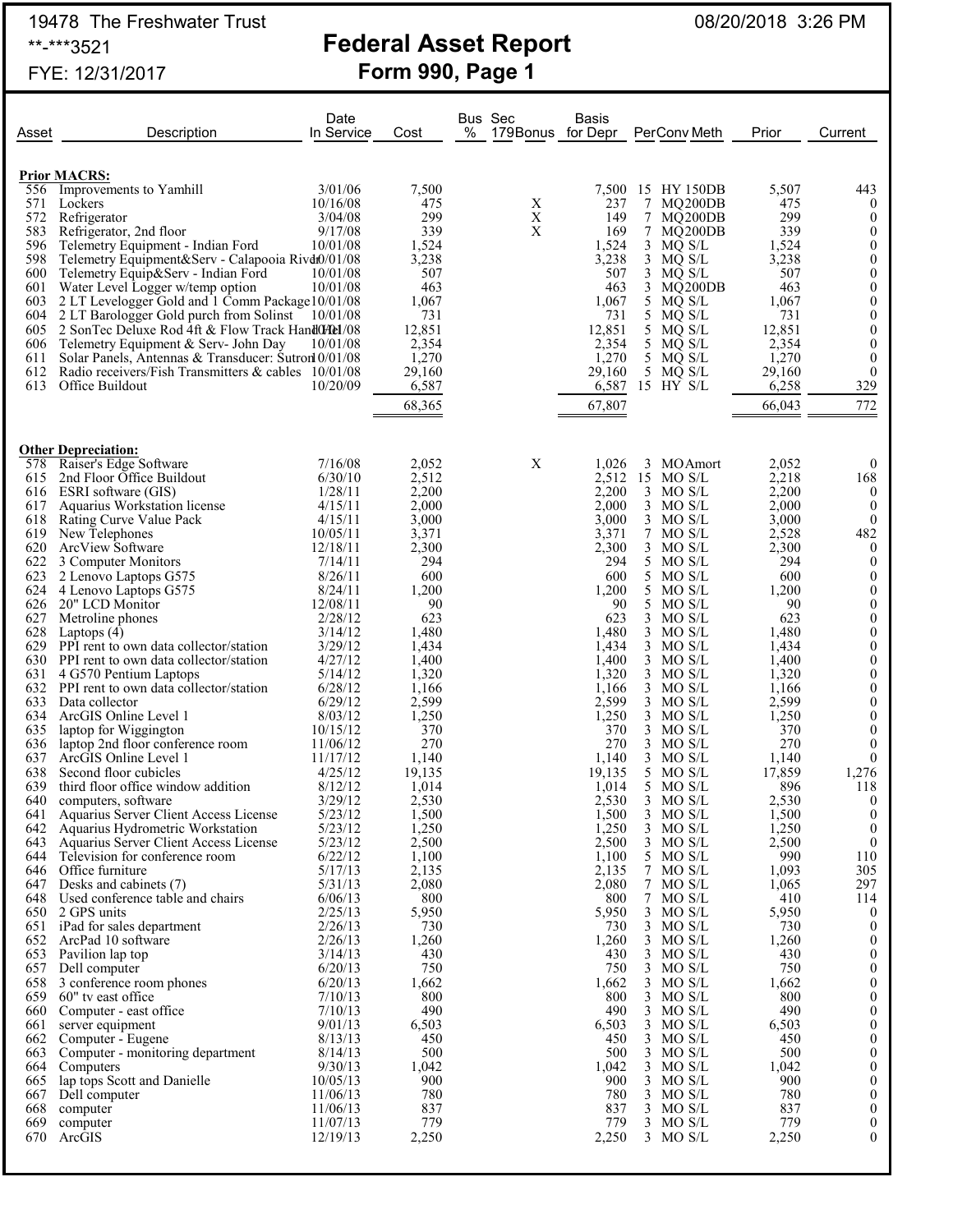# 19478 The Freshwater Trust **Federal Asset Report** 08/20/2018 3:26 PM

## **Federal Asset Report** FYE: 12/31/2017 **Form 990, Page 1**

| Asset      | Description                                                     | Date<br>In Service   | Cost             | <b>Bus Sec</b><br>%<br>179Bonus for Depr | <b>Basis</b>     | PerConv Meth                         | Prior           | Current             |
|------------|-----------------------------------------------------------------|----------------------|------------------|------------------------------------------|------------------|--------------------------------------|-----------------|---------------------|
| 671        | fiber optic cable                                               | 6/03/13              | 2,580            |                                          | 2,580            | 3 MO S/L                             | 2,580           | $\overline{0}$      |
| 672        | artwork                                                         | 1/30/14              | 1,200            |                                          | 1,200            | 7<br>MO S/L                          | 500             | 171                 |
| 673        | Hardware warranty extension                                     | 1/16/14              | 650              |                                          | 650              | 5<br>MO S/L                          | 379             | 130                 |
| 674        | Dell computer                                                   | 1/31/14              | 1,647            |                                          | 1,647            | 5 MO S/L                             | 961             | 329                 |
| 675        | Dell computer                                                   | 1/31/14              | 619              |                                          | 619              | 5<br>MO S/L                          | 361             | 124                 |
| 676        | iPad - Streambank                                               | 2/05/14              | 729              |                                          | 729              | 3<br>MO S/L                          | 709             | 20                  |
| 677<br>678 | 10 Monitors, 1 APC backup<br>10 laptops (replacement for theft) | 2/11/14<br>2/19/14   | 1,600<br>5,738   |                                          | 1,600<br>5,738   | 5<br>MO S/L<br>5<br>MO S/L           | 933<br>3,251    | 320<br>1,148        |
| 679        | Dell Computer                                                   | 2/20/14              | 710              |                                          | 710              | 5<br>MO S/L                          | 402             | 142                 |
| 680        | Camera and memory card (Denis)                                  | 2/27/14              | 654              |                                          | 654              | 5<br>MO S/L                          | 371             | 130                 |
| 681        | iPad Streambank                                                 | 3/08/14              | 599              |                                          | 599              | 3<br>MO S/L                          | 566             | 33                  |
| 682        | iPad Streambank                                                 | 3/17/14              | 599              |                                          | 599              | MO S/L<br>3                          | 549             | 50                  |
| 683        | Dell computer                                                   | 4/12/14              | 779              |                                          | 779              | 5 MO S/L                             | 428             | 156                 |
| 684        | Dell computer                                                   | 4/12/14              | 2,945            |                                          | 2,945            | 5 MO S/L                             | 1,620           | 589                 |
| 685<br>686 | TV monitor, 5 computer monitors<br>iPad Streambank              | 4/16/14<br>5/03/14   | 1,870<br>587     |                                          | 1,870<br>587     | 5<br>MO S/L<br>3<br>MO S/L           | 997<br>522      | 374<br>65           |
|            | 687 iPad Streambank                                             | 5/03/14              | 587              |                                          | 587              | $3$ MO S/L                           | 522             | 65                  |
| 688        | 4 Computers for Flow Department                                 | 5/23/14              | 3,116            |                                          | 3,116            | 5<br>MO S/L                          | 1,610           | 623                 |
| 689        | iPad Monitoring Rogue                                           | 7/11/14              | 587              |                                          | 587              | 3<br>MO S/L                          | 489             | 98                  |
| 690        | MS Office 2013 and MS Exchange server soft \$/\$05/14           |                      | 1,596            |                                          | 1,596            | $3$ MO S/L                           | 1,286           | 310                 |
|            | 691 Microsoft store computer Alan                               | 10/08/14             | 1,736            |                                          | 1,736            | 5 MO S/L                             | 781             | 347                 |
| 692        | ArcGIS Online Level 1                                           | 10/30/14             | 1,250            |                                          | 1,250            | $3$ MO S/L                           | 903             | 347                 |
| 693        | ArcGIS license and admin fee                                    | 10/30/14             | 1,000            |                                          | 1,000            | 3 MO S/L                             | 722             | 278                 |
| 694<br>695 | Streambank Software<br>bike racks                               | 1/01/14<br>1/30/15   | 1,025,407<br>262 |                                          | 1,025,407<br>262 | 10 MOAmort<br>7 MO S/L               | 307,622<br>72   | 102,541<br>37       |
| 696        | wire shelving                                                   | 2/11/15              | 605              |                                          | 605              | 7 MO S/L                             | 166             | 86                  |
| 697        | Boise office furniture                                          | 2/24/15              | 5,830            |                                          | 5,830            | 7 MO S/L                             | 1,527           | 833                 |
| 698        | partitions Ashland office                                       | 9/09/15              | 5,935            |                                          | 5,935            | 7 MO S/L                             | 1,130           | 848                 |
| 699        | Primozich computer                                              | 1/14/15              | 1,618            |                                          | 1,618            | $3$ MO S/L                           | 1,079           | 539                 |
| 700        | Dell computer for Aaron                                         | 2/10/15              | 468              |                                          | 468              | $3$ MO S/L                           | 299             | 156                 |
| 701        | phones for Boise office                                         | 3/24/15              | 1,334            |                                          | 1,334            | 7<br>MO S/L                          | 334             | 190                 |
| 702<br>703 | backup laptop                                                   | 3/25/15<br>3/25/15   | 499<br>549       |                                          | 499<br>549       | $3$ MO S/L<br>$3$ MO S/L             | 291<br>320      | 166<br>183          |
| 704        | Haley computer<br>Boise office photos                           | 3/25/15              | 824              |                                          | 824              | 7<br>MO S/L                          | 206             | 118                 |
| 705        | Website redevelopment costs                                     | 11/24/15             | 53,262           |                                          | 53,262           | 3<br>MO S/L                          | 20,713          | 17,754              |
| 706        | Boise conf room computer and tv                                 | 4/11/15              | 1,000            |                                          | 1,000            | 3<br>MO S/L                          | 583             | 334                 |
| 707        | GoPro camera and accessories                                    | 4/28/15              | 555              |                                          | 555              | $3$ MO S/L                           | 308             | 185                 |
| 708        | 2012 Chevy Traverse                                             | 5/08/15              | 19,425           |                                          | 19,425           | 5 MO S/L                             | 6,475           | 3,885               |
| 709        | Computer                                                        | 6/19/15              | 920              |                                          | 920              | 3<br>MO S/L                          | 460             | 307                 |
| 710<br>711 | Subaru Forester<br>Laptops for Kate and Jacquelyn               | 7/06/15<br>7/16/15   | 15,362           |                                          | 15,362<br>1,198  | 5 MO S/L<br>3<br>MO S/L              | 4,609<br>566    | 3,072<br>399        |
| 712        | Laptop for Meg                                                  | 7/21/15              | 1,198<br>549     |                                          | 549              | MO S/L<br>3                          | 259             | 183                 |
| 713        | Laptops                                                         | 8/19/15              | 1,587            |                                          | 1,587            | 3<br>MO S/L                          | 705             | 529                 |
| 714        | Desktop computer                                                | 8/27/15              | 579              |                                          | 579              | MO S/L<br>3                          | 257             | 193                 |
| 715        | Elliot desktop                                                  | 9/30/15              | 699              |                                          | 699              | 3<br>MO S/L                          | 291             | 233                 |
| 716        | Primozich iphone                                                | 11/10/15             | 784              |                                          | 784              | MO S/L<br>3                          | 305             | 261                 |
| 717        | Joe Whitworth Surface tablet                                    | 11/30/15             | 1,149            |                                          | 1,149            | 3 MO S/L                             | 415             | 383                 |
| 718<br>719 | Art for 700 SW Taylor<br>Office furniture 700 SW Taylor         | 12/08/15<br>12/15/15 | 496<br>2,136     |                                          | 496<br>2,136     | $\tau$<br>MO S/L<br>$\tau$<br>MO S/L | 77<br>331       | 70<br>305           |
| 720        | TV for 700 SW Taylor                                            | 12/15/15             | 2,500            |                                          | 2,500            | 3 MO S/L                             | 903             | 833                 |
| 721        | Smith CFI furniture                                             | 12/18/15             | 23,801           |                                          | 23,801           | 7 MO S/L                             | 3,400           | 3,400               |
| 722        | Office design 700 SW Taylor                                     | 10/31/15             | 51,522           |                                          |                  | 51,522 10 MO S/L                     | 6,011           | 5,152               |
| 723        | Vintage furniture 700 SW Taylor                                 | 12/23/15             | 4,900            |                                          | 4,900            | 7 MO S/L                             | 700             | 700                 |
| 724        | Office TimeSheet Software                                       | 2/25/15              | 2,885            |                                          | 2,885            | 3 MO S/L                             | 1,843           | 962                 |
| 725        | Aquarious hydrometric workstation                               | 5/20/15              | 2,250            |                                          | 2,250            | 3 MO S/L                             | 1,188           | 750                 |
| 727        | 726 Desktop Brian<br>StreamBank monitoring application          | 4/13/15<br>6/01/15   | 871<br>83,820    |                                          | 871<br>83,820    | 3 MO S/L<br>$0 - -$<br>Memo          | 508<br>$\bf{0}$ | 291<br>$\mathbf{0}$ |
|            | 728 Path Construction                                           | 12/01/15             | 108,762          |                                          |                  | 108,762 10 MO S/L                    | 11,783          | 10,876              |
| 729        | Office chair - Sacramento                                       | 1/28/16              | 796              |                                          | 796              | 7 MO S/L                             | 104             | 114                 |
| 730        | Long Live the Pacific Coho banner                               | 11/23/16             | 800              |                                          | 800              | 7 MO S/L                             | 10              | 114                 |
| 731        | Cell phone - JSW                                                | 1/27/16              | 598              |                                          | 598              | 3 MO S/L                             | 183             | 199                 |
| 732        | Microsoft 43                                                    | 3/26/16              | 1,729            |                                          | 1,729            | $3$ MO S/L                           | 432             | 577                 |
| 733        | Sacramento office computer for Erik                             | 4/14/16              | 1,359            |                                          | 1,359            | $3$ MO S/L                           | 340             | 453                 |
| 734        | 2 field monitoring ipads<br>735 Office construction, net        | 6/08/16<br>5/26/16   | 1,198<br>151,922 |                                          | 1,198            | $3$ MO S/L<br>151,922 10 MO S/L      | 233<br>8,862    | 399<br>15,192       |
|            | 736 B&H photo                                                   | 1/13/16              | 1,024            |                                          | 1,024            | 7 MO S/L                             | 146             | 147                 |
| 737        | Furniture from Rejuvenation                                     | 1/27/16              | 1,760            |                                          | 1,760            | 7 MO S/L                             | 230             | 252                 |
| 738        | TV Mount - Boise office                                         | 3/15/16              | 300              |                                          | 300              | 7 MO S/L                             | 36              | 43                  |
| 739        | Game table for game room                                        | 3/19/16              | 795              |                                          | 795              | 7 MO S/L                             | 85              | 114                 |
| 740        | Beer tap supplies                                               | 3/25/16              | 392              |                                          | 392              | 7 MO S/L                             | 42              | 56                  |
| 741        | Storage room shelving                                           | 3/29/16              | 835              |                                          | 835              | 7 MO S/L                             | 89              | 120                 |
|            |                                                                 |                      |                  |                                          |                  |                                      |                 |                     |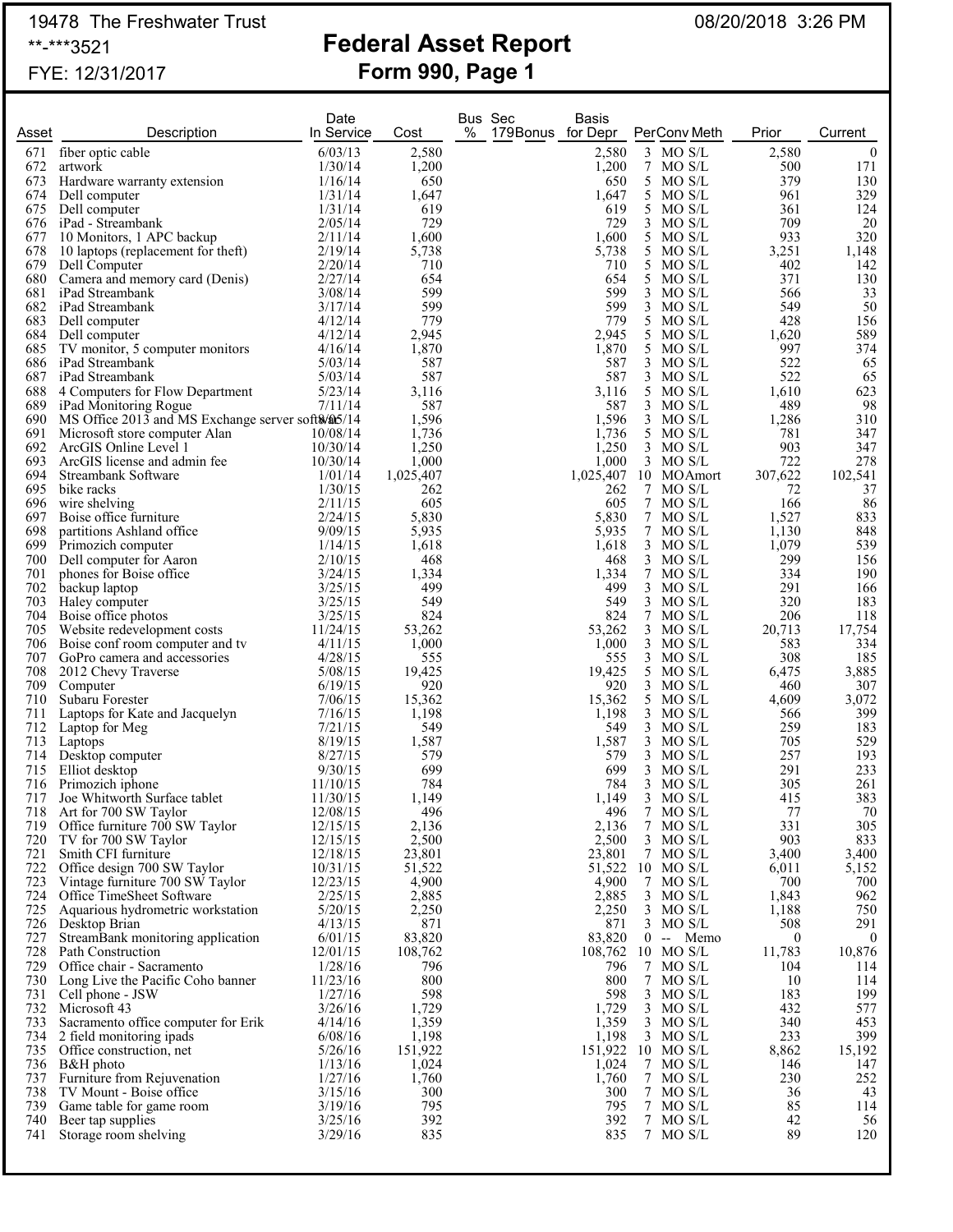# 19478 The Freshwater Trust **Federal Asset Report** 08/20/2018 3:26 PM<br>\*\*<sub>-</sub>\*\*\*3521

# **Federal Asset Report** FYE: 12/31/2017 **Form 990, Page 1**

|       |                                          | Date       |           |      | <b>Bus Sec</b>    | Basis     |        |                                  |                  |          |
|-------|------------------------------------------|------------|-----------|------|-------------------|-----------|--------|----------------------------------|------------------|----------|
| Asset | Description                              | In Service | Cost      | $\%$ | 179Bonus for Depr |           |        | PerConv Meth                     | Prior            | Current  |
| 742   | 2 TVs for Taylor location                | 3/30/16    | 1,000     |      |                   | 1,000     | $\tau$ | MO S/L                           | 107              | 143      |
| 743   | Speakers Taylor location                 | 3/31/16    | 398       |      |                   | 398       | 7      | MO S/L                           | 43               | 57       |
| 744   | Lighting fixtures Taylor location        | 4/11/16    | 1,020     |      |                   | 1,020     | 7      | MO S/L                           | 109              | 146      |
| 745   | Misc furniture - Amazon                  | 3/30/16    | 1,735     |      |                   | 1,735     | 7      | MO S/L                           | 186              | 248      |
| 746   | Furniture from City Home                 | 3/08/16    | 1,784     |      |                   | 1,784     | 7      | MO S/L                           | 212              | 255      |
| 747   | Lumber for desks                         | 3/03/16    | 194       |      |                   | 194       | 7      | MO S/L                           | 23               | 28       |
| 748   | TV mount for door display                | 4/06/16    | 170       |      |                   | 170       | 7      | MO S/L                           | 18               | 24       |
| 749   | Smith CFI - furniture                    | 3/22/16    | 42,268    |      |                   | 42,268    | 7      | MO S/L                           | 4,529            | 6,038    |
| 750   | 2 tall chairs for JSW office             | 3/30/16    | 568       |      |                   | 568       | 7      | MO S/L                           | 61               | 81       |
| 751   | <b>SRM</b> Architecture                  | 5/31/16    | 9,284     |      |                   | 9,284     | 7      | MO S/L                           | 774              | 1,326    |
| 752   | Geezer Gallery light and sculpture       | 3/23/16    | 14,522    |      |                   | 14,522    | 7      | MO S/L                           | 1,556            | 2,075    |
| 753   | <b>Brokers</b> fees                      | 1/29/16    | 30,080    |      |                   | 30,080    |        | $10$ MO S/L                      | 2,757            | 3,008    |
| 754   | Painting for sublease - 3rd floor        | 3/01/16    | 7,000     |      |                   | 7,000     | 10     | MO S/L                           | 583              | 700      |
| 755   | Suite 200 improvements for sublease      | 12/19/16   | 3,638     |      |                   | 3,638     |        | 10 MO S/L                        | $\Omega$         | 364      |
| 756   | Streambank application development       | 6/01/16    | 68,000    |      |                   | 68,000    | 0      | Memo<br>$\overline{\phantom{a}}$ | $\theta$         | $\Omega$ |
| 757   | Joe W. Computer                          | 1/06/17    | 3,300     |      |                   | 3,300     | 3      | MO S/L                           | $\theta$         | 1,100    |
| 758   | Kaola and Karin computers                | 2/24/17    | 1,198     |      |                   | 1,198     | 3      | MO S/L                           | $\theta$         | 333      |
| 759   | Dave Atchison computer                   | 3/31/17    | 832       |      |                   | 832       | 3      | MO S/L                           | $\Omega$         | 208      |
| 760   | <b>Restoration Boat</b>                  | 5/31/17    | 12,600    |      |                   | 12,600    |        | 10 MO S/L                        | $\theta$         | 735      |
| 761   | Sharon Petras computer                   | 8/06/17    | 995       |      |                   | 995       | 3      | MO S/L                           | $\theta$         | 138      |
| 762   | <b>Boat Motor</b>                        | 8/18/17    | 6,999     |      |                   | 6.999     |        | $10$ MO S/L                      | $\theta$         | 233      |
| 763   | Monitoring Equipment                     | 8/03/17    | 7,009     |      |                   | 7,009     | 3      | MO S/L                           | $\boldsymbol{0}$ | 973      |
| 764   | Computer - Idaho Staff                   | 8/06/17    | 1,054     |      |                   | 1,054     | 3      | MO S/L                           | $\theta$         | 146      |
| 765   | Streambank application development       | 6/01/17    | 110,474   |      |                   | 110,474   | 0      | Memo<br>$\overline{\phantom{a}}$ |                  | $\theta$ |
|       | <b>Total Other Depreciation</b>          |            | 2,040,179 |      |                   | 2,039,153 |        |                                  | 506,668          | 201,612  |
|       |                                          |            |           |      |                   |           |        |                                  |                  |          |
|       | <b>Total ACRS and Other Depreciation</b> |            | 2,040,179 |      |                   | 2,039,153 |        |                                  | 506,668          | 201,612  |
|       |                                          |            |           |      |                   |           |        |                                  |                  |          |
|       | <b>Grand Totals</b>                      |            | 2,108,544 |      |                   | 2,106,960 |        |                                  | 572,711          | 202,384  |
|       | <b>Less: Dispositions and Transfers</b>  |            |           |      |                   | $\theta$  |        |                                  | $\theta$         | $\theta$ |
|       | <b>Less: Start-up/Org Expense</b>        |            |           |      |                   |           |        |                                  | 0                | $\theta$ |
|       | <b>Net Grand Totals</b>                  |            | 2,108,544 |      |                   | 2,106,960 |        |                                  | 572,711          | 202,384  |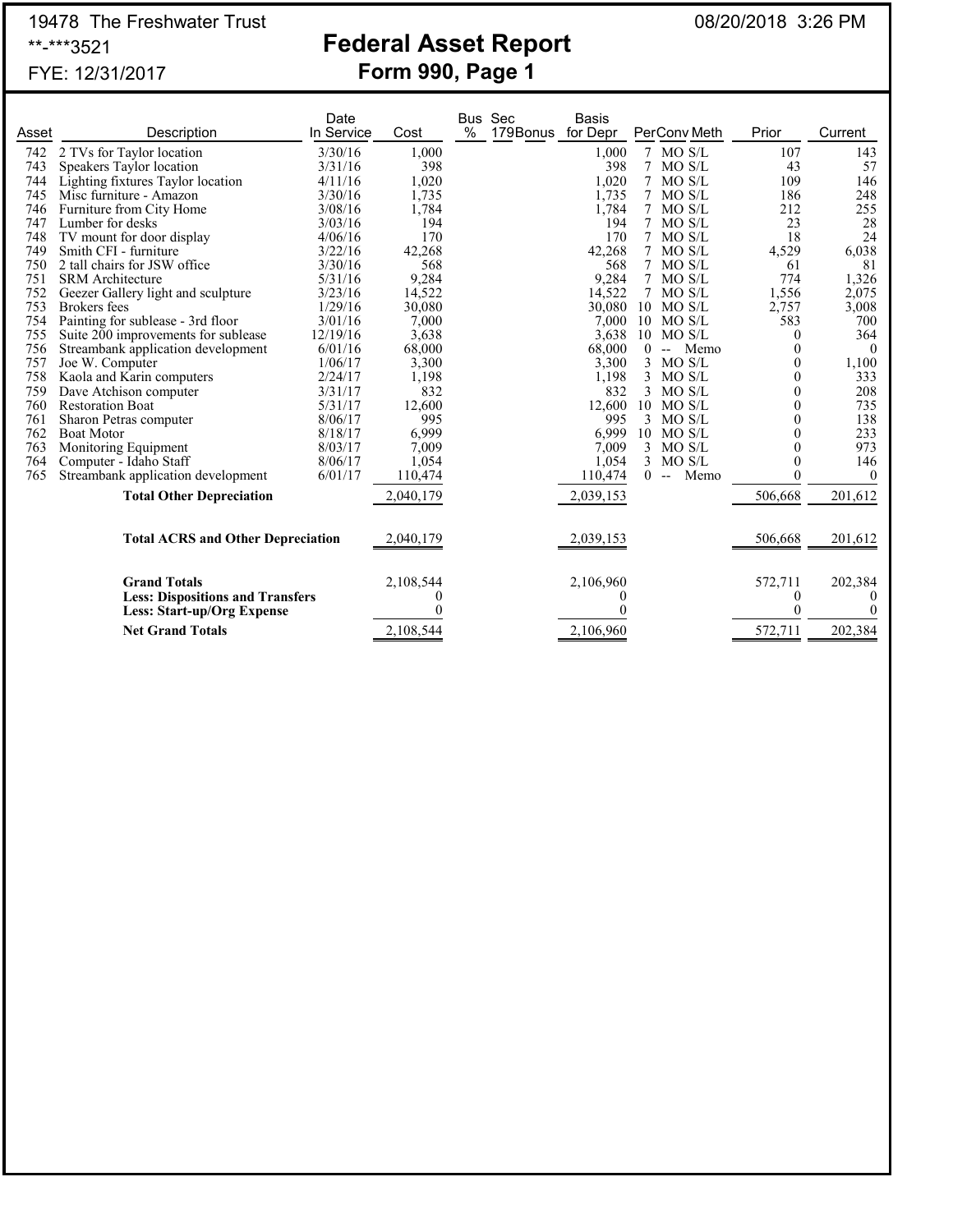19478 The Freshwater Trust 08/20/2018 3:26 PM

# \*\*-\*\*\*3521 **OR Asset Report**

|       | FYE: 12/31/2017                                     |                    |        | <b>Form 990, Page 1</b>  |                    |                                |                    |                               |
|-------|-----------------------------------------------------|--------------------|--------|--------------------------|--------------------|--------------------------------|--------------------|-------------------------------|
| Asset | Description                                         | Date<br>In Service | Cost   | <b>Basis</b><br>for Depr | <b>OR</b><br>Prior | <b>OR</b><br>Current           | Federal<br>Current | <b>Difference</b><br>Fed - OR |
|       |                                                     |                    |        |                          |                    |                                |                    |                               |
|       | <b>Prior MACRS:</b>                                 |                    |        |                          |                    |                                |                    |                               |
| 556   | Improvements to Yamhill                             | 3/01/06            | 7,500  | 7,500                    | 5,507              | 443                            | 443                |                               |
| 571   | Lockers                                             | 10/16/08           | 475    | 237                      | 475                | $\theta$                       | 0                  |                               |
| 572   | Refrigerator                                        | 3/04/08            | 299    | 149                      | 299                | $\theta$                       | $\theta$           | 0                             |
| 583   | Refrigerator, 2nd floor                             | 9/17/08            | 339    | 169                      | 339                | $\overline{0}$                 | 0                  | 0                             |
| 596   | Telemetry Equipment - Indian Ford                   | 10/01/08           | 1,524  | 1,524                    | 1,524              | 0                              | 0                  | 0                             |
| 598   | Telemetry Equipment&Serv - Calapooia Rivdt0/01/08   |                    | 3,238  | 3,238                    | 3,238              | 0                              | 0                  | 0                             |
| 600   | Telemetry Equip&Serv - Indian Ford                  | 10/01/08           | 507    | 507                      | 507                | 0                              | 0                  | 0                             |
| 601   | Water Level Logger w/temp option                    | 10/01/08           | 463    | 463                      | 463                | $\Omega$                       | 0                  | 0                             |
| 603   | 2 LT Levelogger Gold and 1 Comm Package 10/01/08    |                    | 1,067  | 1,067                    | 1,067              | $\theta$                       | 0                  | $\boldsymbol{0}$              |
| 604   | 2 LT Barologger Gold purch from Solinst             | 10/01/08           | 731    | 731                      | 731                | $\theta$                       | 0                  | $\theta$                      |
| 605   | 2 SonTec Deluxe Rod 4ft & Flow Track Hand0Hel/08    |                    | 12,851 | 12,851                   | 12,851             | $\overline{0}$                 | $\theta$           | $\theta$                      |
| 606   | Telemetry Equipment & Serv- John Day                | 10/01/08           | 2,354  | 2,354                    | 2,354              | $\overline{0}$                 | $\theta$           | 0                             |
| 611   | Solar Panels, Antennas & Transducer: Sutron 0/01/08 |                    | 1,270  | 1,270                    | 1,270              | $\theta$                       | 0                  | 0                             |
| 612   | Radio receivers/Fish Transmitters & cables 10/01/08 |                    | 29,160 | 29,160                   | 29,160             | $\theta$                       | $\theta$           | $\theta$                      |
| 613   | Office Buildout                                     | 10/20/09           | 6,587  | 6,587                    | 3,293              | 440                            | 329                | $-111$                        |
| 622   | 3 Computer Monitors                                 | 7/14/11            | 294    | 294                      | 294                | $\boldsymbol{0}$               | 0                  | $\boldsymbol{0}$              |
| 623   | 2 Lenovo Laptops G575                               | 8/26/11            | 600    | 600                      | 600                | $\boldsymbol{0}$               | 0                  | $\theta$                      |
| 624   | 4 Lenovo Laptops G575                               | 8/24/11            | 1,200  | 1,200                    | 1,200              | $\theta$                       | 0                  | $\boldsymbol{0}$              |
| 626   | 20" LCD Monitor                                     | 12/08/11           | 90     | 90                       | 90                 | $\theta$                       | $\theta$           | $\overline{0}$                |
|       |                                                     |                    | 70,549 | 69,991                   | 65,262             | 883                            | 772                | $-111$                        |
|       |                                                     |                    |        |                          |                    |                                |                    |                               |
|       | <b>Other Depreciation:</b>                          |                    |        |                          |                    |                                |                    |                               |
| 578   | Raiser's Edge Software                              | 7/16/08            | 2,052  | 1,026                    | 2,052              | $\boldsymbol{0}$               | $\boldsymbol{0}$   | 0                             |
| 615   | 2nd Floor Office Buildout                           | 6/30/10            | 2,512  | 2,512                    | 1,088              | 168                            | 168                | 0                             |
| 616   | ESRI software (GIS)                                 | 1/28/11            | 2,200  | 2,200                    | 2,200              | $\theta$                       | $\mathbf{0}$       | $\theta$                      |
| 617   | Aquarius Workstation license                        | 4/15/11            | 2,000  | 2,000                    | 2,000              | $\theta$                       | $\theta$           | $\overline{0}$                |
| 618   | Rating Curve Value Pack                             | 4/15/11            | 3,000  | 3,000                    | 3,000              | $\mathbf{0}$                   | $\Omega$           | 0                             |
| 619   | New Telephones                                      | 10/05/11           | 3,371  | 3,371                    | 2,528              | 482                            | 482                | 0                             |
| 620   | ArcView Software                                    | 12/18/11           | 2,300  | 2,300                    | 2,300              | $\theta$<br>$\curvearrowright$ | 0                  | $\theta$                      |

|     | <b>Other Depreciation:</b>                 |          |        |        |        |                  |                  |                  |
|-----|--------------------------------------------|----------|--------|--------|--------|------------------|------------------|------------------|
| 578 | Raiser's Edge Software                     | 7/16/08  | 2,052  | 1,026  | 2,052  | $\theta$         | $\theta$         | 0                |
| 615 | 2nd Floor Office Buildout                  | 6/30/10  | 2,512  | 2,512  | 1,088  | 168              | 168              | $\theta$         |
|     | 616 ESRI software (GIS)                    | 1/28/11  | 2,200  | 2,200  | 2,200  | $\mathbf{0}$     | $\mathbf{0}$     | $\mathbf{0}$     |
| 617 | Aquarius Workstation license               | 4/15/11  | 2,000  | 2,000  | 2,000  | $\mathbf{0}$     | $\mathbf{0}$     | $\mathbf{0}$     |
| 618 | Rating Curve Value Pack                    | 4/15/11  | 3,000  | 3,000  | 3,000  | $\mathbf{0}$     | $\theta$         | $\mathbf{0}$     |
| 619 | New Telephones                             | 10/05/11 | 3,371  | 3,371  | 2,528  | 482              | 482              | $\theta$         |
|     | 620 ArcView Software                       | 12/18/11 | 2,300  | 2,300  | 2,300  | $\boldsymbol{0}$ | $\boldsymbol{0}$ | $\boldsymbol{0}$ |
| 627 | Metroline phones                           | 2/28/12  | 623    | 623    | 623    | $\mathbf{0}$     | $\mathbf{0}$     | $\overline{0}$   |
| 628 | Laptops $(4)$                              | 3/14/12  | 1,480  | 1,480  | 1,480  | $\boldsymbol{0}$ | $\theta$         | $\mathbf{0}$     |
|     | 629 PPI rent to own data collector/station | 3/29/12  | 1,434  | 1,434  | 1,434  | $\boldsymbol{0}$ | $\theta$         | $\overline{0}$   |
|     | 630 PPI rent to own data collector/station | 4/27/12  | 1,400  | 1,400  | 1,400  | $\mathbf{0}$     | $\theta$         | $\mathbf{0}$     |
| 631 | 4 G570 Pentium Laptops                     | 5/14/12  | 1,320  | 1,320  | 1,320  | $\mathbf{0}$     | $\theta$         | $\overline{0}$   |
|     | 632 PPI rent to own data collector/station | 6/28/12  | 1,166  | 1,166  | 1,166  | $\theta$         | $\theta$         | $\theta$         |
| 633 | Data collector                             | 6/29/12  | 2,599  | 2,599  | 2,599  | $\boldsymbol{0}$ | $\theta$         | $\boldsymbol{0}$ |
|     | 634 ArcGIS Online Level 1                  | 8/03/12  | 1,250  | 1,250  | 1,250  | $\boldsymbol{0}$ | $\theta$         | $\mathbf{0}$     |
| 635 | laptop for Wiggington                      | 10/15/12 | 370    | 370    | 370    | $\mathbf{0}$     | $\mathbf{0}$     | $\mathbf{0}$     |
| 636 | laptop 2nd floor conference room           | 11/06/12 | 270    | 270    | 270    | $\mathbf{0}$     | $\theta$         | $\overline{0}$   |
| 637 | ArcGIS Online Level 1                      | 11/17/12 | 1,140  | 1,140  | 1.140  | $\theta$         | $\Omega$         | $\mathbf{0}$     |
| 638 | Second floor cubicles                      | 4/25/12  | 19,135 | 19,135 | 17,859 | 1,276            | 1,276            | $\overline{0}$   |
| 639 | third floor office window addition         | 8/12/12  | 1,014  | 1,014  | 896    | 118              | 118              | $\theta$         |
| 640 | computers, software                        | 3/29/12  | 2,530  | 2,530  | 2,530  | $\theta$         | $\mathbf{0}$     | $\overline{0}$   |
| 641 | Aquarius Server Client Access License      | 5/23/12  | 1,500  | 1,500  | 1,500  | $\mathbf{0}$     | $\theta$         | $\overline{0}$   |
|     | 642 Aquarius Hydrometric Workstation       | 5/23/12  | 1,250  | 1,250  | 1,250  | $\mathbf{0}$     | $\theta$         | $\mathbf{0}$     |
|     | 643 Aquarius Server Client Access License  | 5/23/12  | 2,500  | 2,500  | 2,500  | $\mathbf{0}$     | $\mathbf{0}$     | $\overline{0}$   |
| 644 | Television for conference room             | 6/22/12  | 1,100  | 1,100  | 990    | 110              | 110              | $\mathbf{0}$     |
|     | 646 Office furniture                       | 5/17/13  | 2,135  | 2,135  | 1,093  | 305              | 305              | $\overline{0}$   |
| 647 | Desks and cabinets (7)                     | 5/31/13  | 2,080  | 2,080  | 1,065  | 297              | 297              | $\theta$         |
|     | 648 Used conference table and chairs       | 6/06/13  | 800    | 800    | 410    | 114              | 114              | $\overline{0}$   |
|     | 650 2 GPS units                            | 2/25/13  | 5,950  | 5,950  | 5,950  | $\mathbf{0}$     | $\overline{0}$   | $\theta$         |
| 651 | iPad for sales department                  | 2/26/13  | 730    | 730    | 730    | $\mathbf{0}$     | $\mathbf{0}$     | $\mathbf{0}$     |
|     | 652 ArcPad 10 software                     | 2/26/13  | 1,260  | 1,260  | 1,260  | $\boldsymbol{0}$ | $\theta$         | $\overline{0}$   |
| 653 | Pavilion lap top                           | 3/14/13  | 430    | 430    | 430    | $\theta$         | $\overline{0}$   | $\mathbf{0}$     |
| 657 | Dell computer                              | 6/20/13  | 750    | 750    | 750    | $\boldsymbol{0}$ | $\theta$         | $\overline{0}$   |
| 658 | 3 conference room phones                   | 6/20/13  | 1,662  | 1,662  | 1,662  | $\mathbf{0}$     | $\theta$         | $\theta$         |
| 659 | 60" tv east office                         | 7/10/13  | 800    | 800    | 800    | $\boldsymbol{0}$ | $\mathbf{0}$     | $\overline{0}$   |
| 660 | Computer - east office                     | 7/10/13  | 490    | 490    | 490    | $\theta$         | $\theta$         | $\theta$         |
| 661 | server equipment                           | 9/01/13  | 6,503  | 6,503  | 6,503  | $\mathbf{0}$     | $\theta$         | $\mathbf{0}$     |
| 662 | Computer - Eugene                          | 8/13/13  | 450    | 450    | 450    | $\mathbf{0}$     | $\theta$         | $\overline{0}$   |
| 663 | Computer - monitoring department           | 8/14/13  | 500    | 500    | 500    | $\mathbf{0}$     | $\theta$         | $\mathbf{0}$     |
| 664 | Computers                                  | 9/30/13  | 1,042  | 1,042  | 1,042  | $\mathbf{0}$     | $\theta$         | $\overline{0}$   |
| 665 | lap tops Scott and Danielle                | 10/05/13 | 900    | 900    | 900    | $\theta$         | $\theta$         | $\theta$         |
| 667 | Dell computer                              | 11/06/13 | 780    | 780    | 780    | $\boldsymbol{0}$ | $\theta$         | $\boldsymbol{0}$ |
| 668 | computer                                   | 11/06/13 | 837    | 837    | 837    | $\mathbf{0}$     | $\mathbf{0}$     | $\overline{0}$   |
| 669 | computer                                   | 11/07/13 | 779    | 779    | 779    | $\boldsymbol{0}$ | $\boldsymbol{0}$ | $\boldsymbol{0}$ |
| 670 | ArcGIS                                     | 12/19/13 | 2,250  | 2,250  | 2,250  | $\theta$         | $\theta$         | $\theta$         |
|     |                                            |          |        |        |        |                  |                  |                  |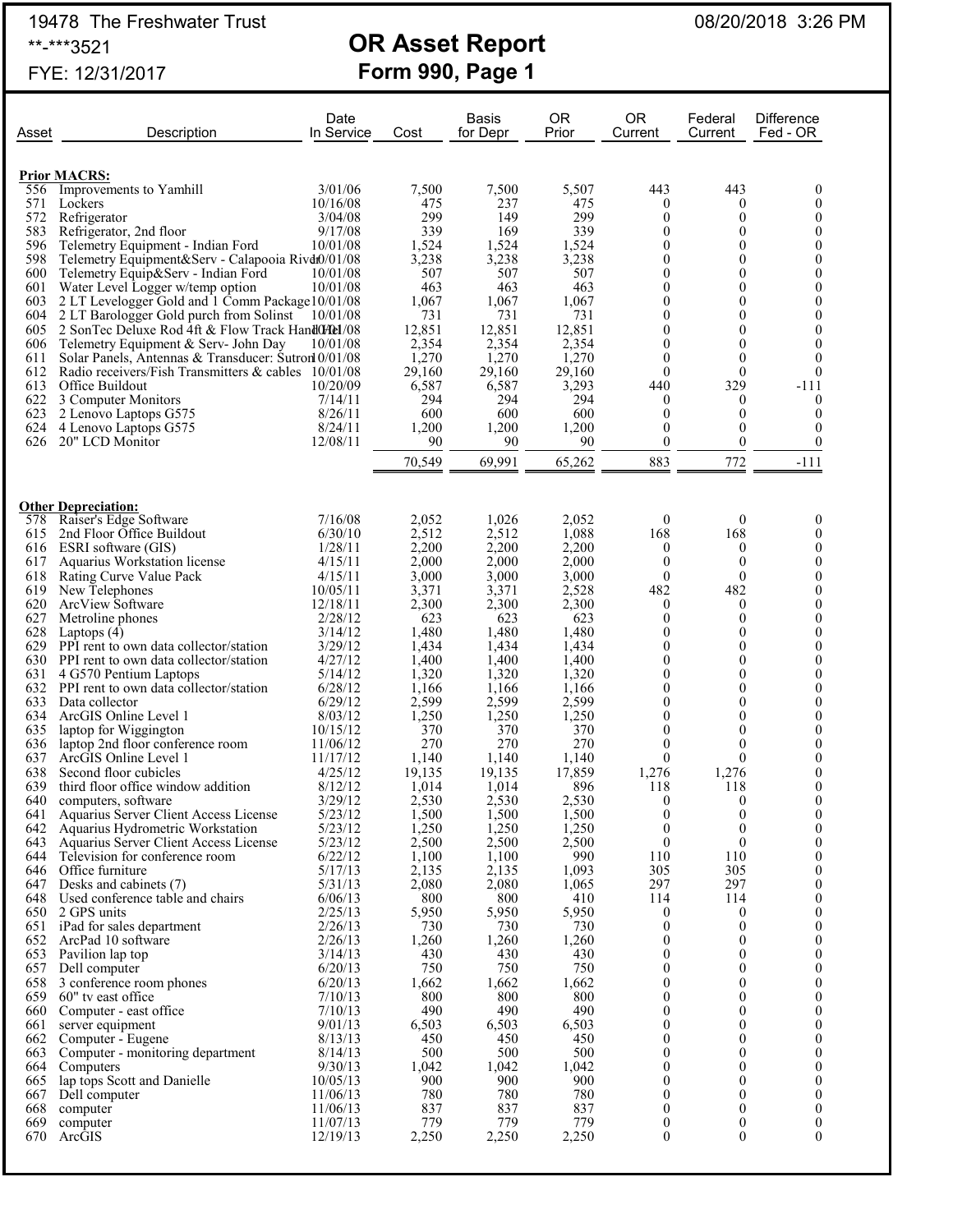## 19478 The Freshwater Trust 08/20/2018 3:26 PM \*\*-\*\*\*3521 **OR Asset Report**

# FYE: 12/31/2017 **Form 990, Page 1**

| Asset      | Description                                                                            | Date<br>In Service   | Cost             | <b>Basis</b><br>for Depr | 0R<br>Prior      | <b>OR</b><br>Current | Federal<br>Current | <b>Difference</b><br>Fed - OR        |
|------------|----------------------------------------------------------------------------------------|----------------------|------------------|--------------------------|------------------|----------------------|--------------------|--------------------------------------|
| 671        | fiber optic cable                                                                      | 6/03/13              | 2,580            | 2,580                    | 2,580            | $\mathbf{0}$         | $\boldsymbol{0}$   | $\theta$                             |
| 672        | artwork                                                                                | 1/30/14              | 1,200            | 1,200                    | 500              | 171                  | 171                | $\mathbf{0}$                         |
| 673        | Hardware warranty extension                                                            | 1/16/14              | 650              | 650                      | 379              | 130                  | 130                | $\boldsymbol{0}$                     |
| 674        | Dell computer                                                                          | 1/31/14              | 1,647            | 1,647                    | 961              | 329                  | 329                | $\boldsymbol{0}$                     |
|            | 675 Dell computer                                                                      | 1/31/14              | 619<br>729       | 619<br>729               | 361<br>709       | 124<br>20            | 124                | $\boldsymbol{0}$<br>$\boldsymbol{0}$ |
| 677        | 676 iPad - Streambank<br>10 Monitors, 1 APC backup                                     | 2/05/14<br>2/11/14   | 1,600            | 1,600                    | 933              | 320                  | 20<br>320          | $\boldsymbol{0}$                     |
| 678        | 10 laptops (replacement for theft)                                                     | 2/19/14              | 5,738            | 5,738                    | 3,251            | 1,148                | 1,148              | $\boldsymbol{0}$                     |
| 679        | Dell Computer                                                                          | 2/20/14              | 710              | 710                      | 402              | 142                  | 142                | $\boldsymbol{0}$                     |
| 680        | Camera and memory card (Denis)                                                         | 2/27/14              | 654              | 654                      | 371              | 130                  | 130                | $\boldsymbol{0}$                     |
| 681        | iPad Streambank                                                                        | 3/08/14              | 599              | 599                      | 566              | 33                   | 33                 | $\boldsymbol{0}$                     |
| 682        | iPad Streambank<br>683 Dell computer                                                   | 3/17/14<br>4/12/14   | 599<br>779       | 599<br>779               | 549<br>428       | 50<br>156            | 50<br>156          | $\boldsymbol{0}$<br>$\boldsymbol{0}$ |
| 684        | Dell computer                                                                          | 4/12/14              | 2.945            | 2,945                    | 1,620            | 589                  | 589                | $\mathbf{0}$                         |
| 685        | TV monitor, 5 computer monitors                                                        | 4/16/14              | 1,870            | 1,870                    | 997              | 374                  | 374                | $\boldsymbol{0}$                     |
|            | 686 iPad Streambank                                                                    | 5/03/14              | 587              | 587                      | 522              | 65                   | 65                 | $\mathbf{0}$                         |
|            | 687 iPad Streambank                                                                    | 5/03/14              | 587              | 587                      | 522              | 65                   | 65                 | $\boldsymbol{0}$                     |
|            | 688 4 Computers for Flow Department                                                    | 5/23/14              | 3,116            | 3,116                    | 1,610<br>489     | 623<br>98            | 623<br>98          | $\mathbf{0}$<br>$\boldsymbol{0}$     |
|            | 689 iPad Monitoring Rogue<br>690 MS Office 2013 and MS Exchange server soft \$/\$05/14 | 7/11/14              | 587<br>1,596     | 587<br>1,596             | 1,286            | 310                  | 310                | $\boldsymbol{0}$                     |
|            | 691 Microsoft store computer Alan                                                      | 10/08/14             | 1,736            | 1,736                    | 781              | 347                  | 347                | $\boldsymbol{0}$                     |
| 692        | ArcGIS Online Level 1                                                                  | 10/30/14             | 1,250            | 1,250                    | 903              | 347                  | 347                | $\theta$                             |
| 693        | ArcGIS license and admin fee                                                           | 10/30/14             | 1,000            | 1,000                    | 722              | 278                  | 278                | $\theta$                             |
| 694        | Streambank Software                                                                    | 1/01/14              | $\mathbf{0}$     | $\overline{0}$           | $\boldsymbol{0}$ | $\boldsymbol{0}$     | 102,541            | 102,541                              |
| 696        | 695 bike racks<br>wire shelving                                                        | 1/30/15<br>2/11/15   | 262<br>605       | 262<br>605               | 72<br>166        | 37<br>86             | 37<br>86           | $\overline{0}$<br>$\theta$           |
| 697        | Boise office furniture                                                                 | 2/24/15              | 5,830            | 5,830                    | 1,527            | 833                  | 833                | $\boldsymbol{0}$                     |
| 698        | partitions Ashland office                                                              | 9/09/15              | 5,935            | 5,935                    | 1,130            | 848                  | 848                | $\theta$                             |
| 699        | Primozich computer                                                                     | 1/14/15              | 1,618            | 1,618                    | 1,079            | 539                  | 539                | $\boldsymbol{0}$                     |
| 700        | Dell computer for Aaron                                                                | 2/10/15              | 468              | 468                      | 299              | 156                  | 156                | $\mathbf{0}$                         |
| 701        | phones for Boise office                                                                | 3/24/15              | 1,334            | 1,334                    | 334              | 190                  | 190                | $\boldsymbol{0}$                     |
| 702<br>703 | backup laptop<br>Haley computer                                                        | 3/25/15<br>3/25/15   | 499<br>549       | 499<br>549               | 291<br>320       | 166<br>183           | 166<br>183         | $\boldsymbol{0}$<br>$\boldsymbol{0}$ |
| 704        | Boise office photos                                                                    | 3/25/15              | 824              | 824                      | 206              | 118                  | 118                | $\boldsymbol{0}$                     |
| 705        | Website redevelopment costs                                                            | 11/24/15             | 53,262           | 53,262                   | 20,713           | 17,754               | 17,754             | $\boldsymbol{0}$                     |
|            | 706 Boise conf room computer and tv                                                    | 4/11/15              | 1,000            | 1,000                    | 583              | 334                  | 334                | $\boldsymbol{0}$                     |
| 707        | GoPro camera and accessories                                                           | 4/28/15              | 555              | 555                      | 308              | 185                  | 185                | $\boldsymbol{0}$                     |
| 708<br>709 | 2012 Chevy Traverse                                                                    | 5/08/15<br>6/19/15   | 19,425<br>920    | 19,425<br>920            | 6,475            | 3,885<br>307         | 3,885<br>307       | $\boldsymbol{0}$                     |
| 710        | Computer<br>Subaru Forester                                                            | 7/06/15              | 15,362           | 15,362                   | 460<br>4,609     | 3,072                | 3,072              | $\boldsymbol{0}$<br>$\boldsymbol{0}$ |
| 711        | Laptops for Kate and Jacquelyn                                                         | 7/16/15              | 1,198            | 1,198                    | 566              | 399                  | 399                | $\boldsymbol{0}$                     |
| 712        | Laptop for Meg                                                                         | 7/21/15              | 549              | 549                      | 259              | 183                  | 183                | $\boldsymbol{0}$                     |
| 713        | Laptops                                                                                | 8/19/15              | 1,587            | 1,587                    | 705              | 529                  | 529                | $\boldsymbol{0}$                     |
|            | 714 Desktop computer                                                                   | 8/27/15              | 579              | 579                      | 257              | 193                  | 193                | $\boldsymbol{0}$                     |
| 715<br>716 | Elliot desktop<br>Primozich iphone                                                     | 9/30/15<br>11/10/15  | 699<br>784       | 699<br>784               | 291<br>305       | 233<br>261           | 233<br>261         | $\boldsymbol{0}$<br>$\boldsymbol{0}$ |
| 717        | Joe Whitworth Surface tablet                                                           | 11/30/15             | 1,149            | 1,149                    | 415              | 383                  | 383                | $\mathbf{0}$                         |
| 718        | Art for 700 SW Taylor                                                                  | 12/08/15             | 496              | 496                      | 77               | 70                   | 70                 | $\boldsymbol{0}$                     |
| 719        | Office furniture 700 SW Taylor                                                         | 12/15/15             | 2,136            | 2,136                    | 331              | 305                  | 305                | $\boldsymbol{0}$                     |
| 720        | TV for 700 SW Taylor                                                                   | 12/15/15             | 2,500            | 2,500                    | 903              | 833                  | 833                | $\boldsymbol{0}$                     |
| 721        | Smith CFI furniture                                                                    | 12/18/15             | 23,801<br>51,522 | 23,801                   | 3,400            | 3,400                | 3,400              | $\boldsymbol{0}$                     |
| 722<br>723 | Office design 700 SW Taylor<br>Vintage furniture 700 SW Taylor                         | 10/31/15<br>12/23/15 | 4,900            | 51,522<br>4,900          | 6,011<br>700     | 5,152<br>700         | 5,152<br>700       | $\boldsymbol{0}$<br>$\boldsymbol{0}$ |
| 724        | Office TimeSheet Software                                                              | 2/25/15              | 2,885            | 2,885                    | 1,843            | 962                  | 962                | $\boldsymbol{0}$                     |
| 725        | Aquarious hydrometric workstation                                                      | 5/20/15              | 2,250            | 2,250                    | 1,188            | 750                  | 750                | $\boldsymbol{0}$                     |
|            | 726 Desktop Brian                                                                      | 4/13/15              | 871              | 871                      | 508              | 291                  | 291                | $\boldsymbol{0}$                     |
| 727        | StreamBank monitoring application                                                      | 6/01/15              | 83,820           | 83,820                   | $\overline{0}$   | $\boldsymbol{0}$     | $\mathbf{0}$       | $\boldsymbol{0}$                     |
| 729        | 728 Path Construction<br>Office chair - Sacramento                                     | 12/01/15<br>1/28/16  | 108,762<br>796   | 108,762<br>796           | 11,783<br>104    | 10,876<br>114        | 10,876<br>114      | $\boldsymbol{0}$<br>$\boldsymbol{0}$ |
| 730        | Long Live the Pacific Coho banner                                                      | 11/23/16             | 800              | 800                      | 10               | 114                  | 114                | $\boldsymbol{0}$                     |
| 731        | Cell phone - JSW                                                                       | 1/27/16              | 598              | 598                      | 183              | 199                  | 199                | $\boldsymbol{0}$                     |
|            | 732 Microsoft 43                                                                       | 3/26/16              | 1,729            | 1,729                    | 432              | 577                  | 577                | $\boldsymbol{0}$                     |
| 733        | Sacramento office computer for Erik                                                    | 4/14/16              | 1,359            | 1,359                    | 340              | 453                  | 453                | $\boldsymbol{0}$                     |
| 734        | 2 field monitoring ipads                                                               | 6/08/16              | 1,198            | 1,198                    | 233              | 399                  | 399                | $\boldsymbol{0}$                     |
|            | 735 Office construction, net<br>736 B&H photo                                          | 5/26/16<br>1/13/16   | 151,922<br>1,024 | 151,922<br>1,024         | 8,862<br>146     | 15,192<br>147        | 15,192<br>147      | $\boldsymbol{0}$<br>$\boldsymbol{0}$ |
| 737        | Furniture from Rejuvenation                                                            | 1/27/16              | 1,760            | 1,760                    | 230              | 252                  | 252                | $\boldsymbol{0}$                     |
| 738        | TV Mount - Boise office                                                                | 3/15/16              | 300              | 300                      | 36               | 43                   | 43                 | $\boldsymbol{0}$                     |
| 739        | Game table for game room                                                               | 3/19/16              | 795              | 795                      | 85               | 114                  | 114                | $\boldsymbol{0}$                     |
| 740        | Beer tap supplies                                                                      | 3/25/16              | 392              | 392                      | 42               | 56                   | 56                 | $\boldsymbol{0}$                     |
| 741        | Storage room shelving                                                                  | 3/29/16              | 835              | 835                      | 89               | 120                  | 120                | $\mathbf{0}$                         |
|            |                                                                                        |                      |                  |                          |                  |                      |                    |                                      |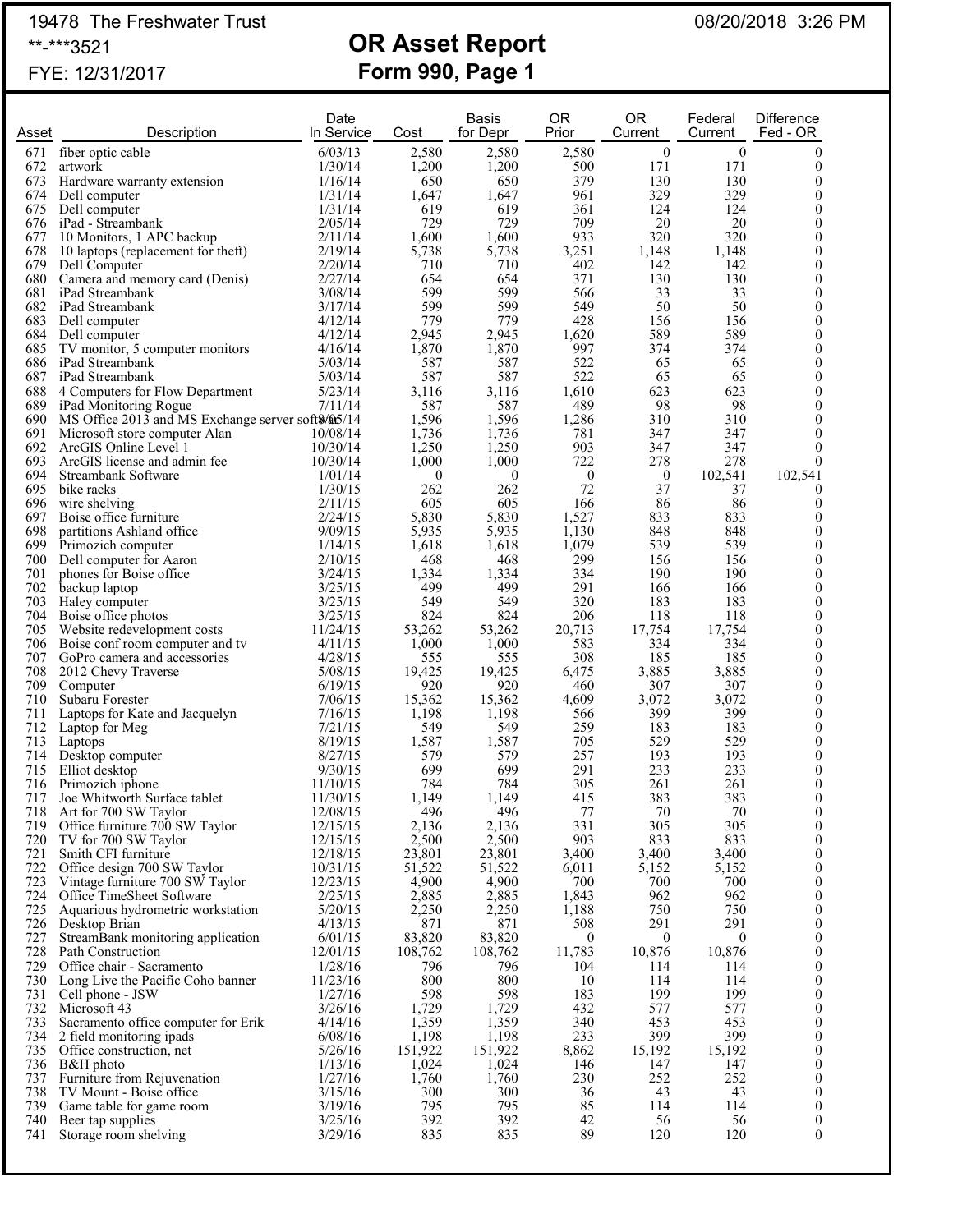## 19478 The Freshwater Trust 08/20/2018 3:26 PM \*\*-\*\*\*3521 **OR Asset Report**

# FYE: 12/31/2017 **Form 990, Page 1**

| Asset | Description                              | Date<br>In Service | Cost      | <b>Basis</b><br>for Depr | <b>OR</b><br>Prior | <b>OR</b><br>Current | Federal<br>Current | Difference<br>Fed - OR |
|-------|------------------------------------------|--------------------|-----------|--------------------------|--------------------|----------------------|--------------------|------------------------|
| 742   | 2 TVs for Taylor location                | 3/30/16            | 1,000     | 1,000                    | 107                | 143                  | 143                | $_{0}$                 |
| 743   | Speakers Taylor location                 | 3/31/16            | 398       | 398                      | 43                 | 57                   | 57                 | 0                      |
| 744   | Lighting fixtures Taylor location        | 4/11/16            | 1,020     | 1,020                    | 109                | 146                  | 146                | $_{0}$                 |
| 745   | Misc furniture - Amazon                  | 3/30/16            | 1,735     | 1,735                    | 186                | 248                  | 248                | 0                      |
| 746   | Furniture from City Home                 | 3/08/16            | 1,784     | 1,784                    | 212                | 255                  | 255                | 0                      |
| 747   | Lumber for desks                         | 3/03/16            | 194       | 194                      | 23                 | 28                   | 28                 | 0                      |
| 748   | TV mount for door display                | 4/06/16            | 170       | 170                      | 18                 | 24                   | 24                 | 0                      |
| 749   | Smith CFI - furniture                    | 3/22/16            | 42,268    | 42,268                   | 4,529              | 6,038                | 6,038              | 0                      |
| 750   | 2 tall chairs for JSW office             | 3/30/16            | 568       | 568                      | 61                 | 81                   | 81                 | 0                      |
| 751   | <b>SRM</b> Architecture                  | 5/31/16            | 9,284     | 9,284                    | 774                | 1,326                | 1,326              | 0                      |
| 752   | Geezer Gallery light and sculpture       | 3/23/16            | 14,522    | 14,522                   | 1,556              | 2,075                | 2,075              | 0                      |
| 753   | Brokers fees                             | 1/29/16            | 30,080    | 30,080                   | 2,757              | 3,008                | 3,008              | 0                      |
| 754   | Painting for sublease - 3rd floor        | 3/01/16            | 7,000     | 7,000                    | 583                | 700                  | 700                | 0                      |
| 755   | Suite 200 improvements for sublease      | 12/19/16           | 3,638     | 3,638                    | 0                  | 364                  | 364                | 0                      |
| 756   | Streambank application development       | 6/01/16            | 68,000    | 68,000                   | $\theta$           | $\Omega$             | 0                  | 0                      |
| 757   | Joe W. Computer                          | 1/06/17            | 3,300     | 3,300                    | $\theta$           | 1,100                | 1,100              | 0                      |
| 758   | Kaola and Karin computers                | 2/24/17            | 1,198     | 1,198                    | $\theta$           | 333                  | 333                | 0                      |
| 759   | Dave Atchison computer                   | 3/31/17            | 832       | 832                      | $\Omega$           | 208                  | 208                | 0                      |
| 760   | <b>Restoration Boat</b>                  | 5/31/17            | 12,600    | 12,600                   |                    | 735                  | 735                | 0                      |
| 761   | Sharon Petras computer                   | 8/06/17            | 995       | 995                      |                    | 138                  | 138                | 0                      |
| 762   | <b>Boat Motor</b>                        | 8/18/17            | 6,999     | 6,999                    |                    | 233                  | 233                |                        |
| 763   | Monitoring Equipment                     | 8/03/17            | 7,009     | 7,009                    |                    | 973                  | 973                |                        |
| 764   | Computer - Idaho Staff                   | 8/06/17            | 1,054     | 1,054                    |                    | 146                  | 146                |                        |
| 765   | Streambank application development       | 6/01/17            | 110,474   | 110,474                  | 0                  | $\theta$             | 0                  |                        |
|       | <b>Total Other Depreciation</b>          |                    | 1,012,588 | 1,011,562                | 195,732            | 99,071               | 201,612            | 102,541                |
|       |                                          |                    |           |                          |                    |                      |                    |                        |
|       | <b>Total ACRS and Other Depreciation</b> |                    | 1,012,588 | 1,011,562                | 195,732            | 99,071               | 201,612            | 102,541                |
|       |                                          |                    |           |                          |                    |                      |                    |                        |
|       | <b>Grand Totals</b>                      |                    | 1,083,137 | 1,081,553                | 260,994            | 99,954               | 202,384            | 102,430                |
|       | <b>Less: Dispositions</b>                |                    | 0         | $\theta$                 | 0                  | 0                    | $_{0}$             |                        |
|       | <b>Less: Start-up/Org Expense</b>        |                    | $\theta$  | $\theta$                 | $\theta$           | $\theta$             | $\theta$           | $_{0}$                 |
|       | <b>Net Grand Totals</b>                  |                    | 1,083,137 | 1,081,553                | 260,994            | 99,954               | 202,384            | 102,430                |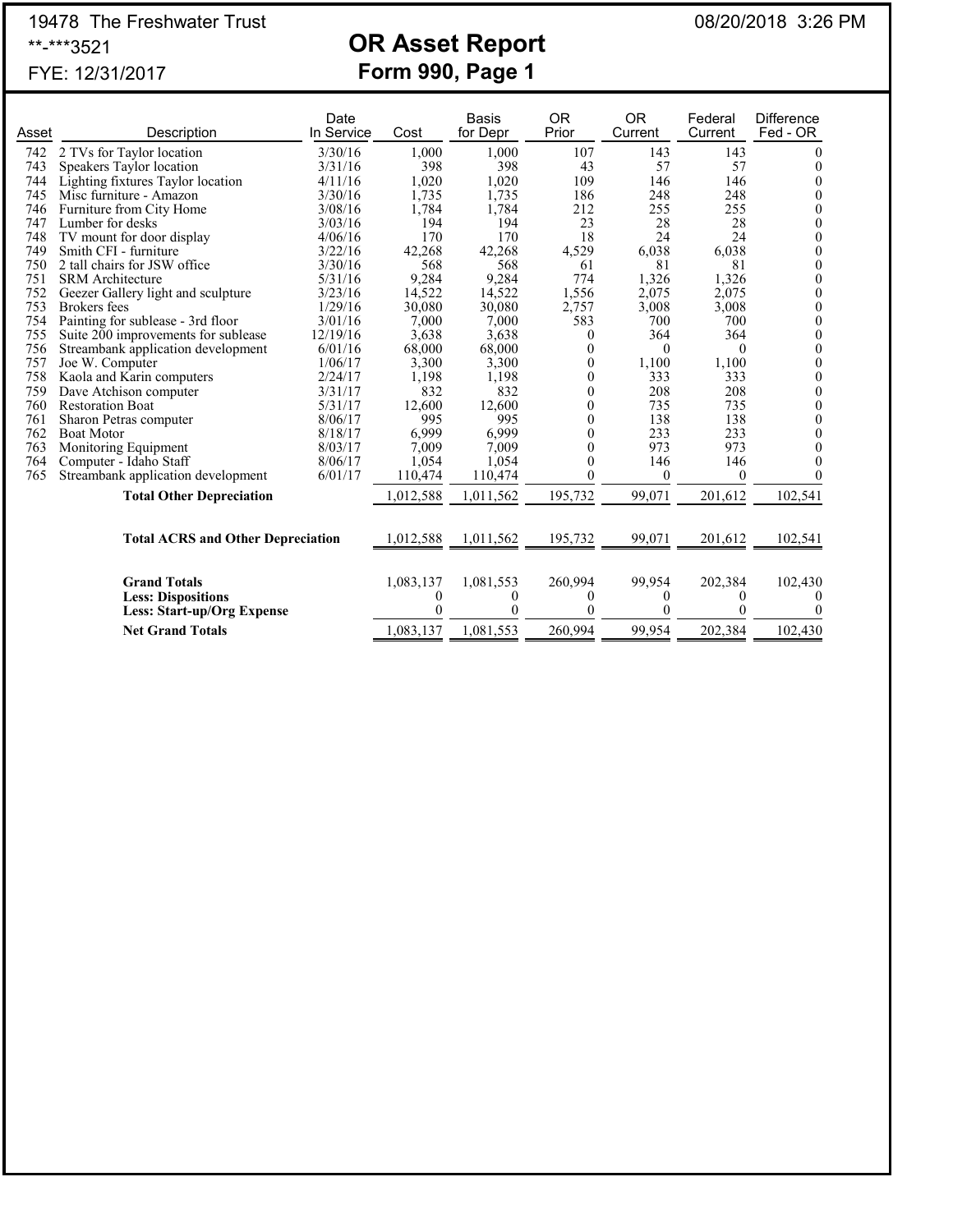19478 The Freshwater Trust 08/20/2018 3:26 PM

# \*\*-\*\*\*3521 **CA Asset Report** FYE: 12/31/2017 **Form 990, Page 1**

Date **Basis** CA CA Federal Difference

| Asset      | Description                                                                                                | In Service         | Cost            | for Depr        | Prior           | Current                              | Current                          | Fed - CA                             |
|------------|------------------------------------------------------------------------------------------------------------|--------------------|-----------------|-----------------|-----------------|--------------------------------------|----------------------------------|--------------------------------------|
|            |                                                                                                            |                    |                 |                 |                 |                                      |                                  |                                      |
|            |                                                                                                            |                    |                 |                 |                 |                                      |                                  |                                      |
|            | <b>Prior MACRS:</b><br>Improvements to Yamhill                                                             | 3/01/06            | 7,500           | 7,500           | 5,507           | 443                                  | 443                              | $\boldsymbol{0}$                     |
| 556<br>571 | Lockers                                                                                                    | 10/16/08           | 475             | 475             | 475             | $\boldsymbol{0}$                     | $\boldsymbol{0}$                 | $\mathbf{0}$                         |
| 572        | Refrigerator                                                                                               | 3/04/08            | 299             | 299             | 299             | $\boldsymbol{0}$                     | $\theta$                         | $\boldsymbol{0}$                     |
| 583        | Refrigerator, 2nd floor                                                                                    | 9/17/08            | 339             | 339             | 339             | $\theta$                             | $\theta$                         | $\boldsymbol{0}$                     |
| 596        | Telemetry Equipment - Indian Ford                                                                          | 10/01/08           | 1,524           | 1,524           | 1,524           | $\boldsymbol{0}$                     | $\theta$                         | $\boldsymbol{0}$                     |
| 598        | Telemetry Equipment&Serv - Calapooia Rivdit0/01/08                                                         |                    | 3,238           | 3,238           | 3,238           | $\boldsymbol{0}$                     | $\overline{0}$                   | $\boldsymbol{0}$                     |
| 600        | Telemetry Equip&Serv - Indian Ford                                                                         | 10/01/08           | 507             | 507             | 507             | $\boldsymbol{0}$                     | $\overline{0}$                   | $\boldsymbol{0}$                     |
| 601        | Water Level Logger w/temp option                                                                           | 10/01/08           | 463             | 463             | 463             | $\boldsymbol{0}$                     | $\overline{0}$                   | $\boldsymbol{0}$                     |
| 603        | 2 LT Levelogger Gold and 1 Comm Package 10/01/08                                                           |                    | 1,067           | 1,067           | 1,067           | $\boldsymbol{0}$                     | $\overline{0}$                   | $\mathbf{0}$                         |
| 604        | 2 LT Barologger Gold purch from Solinst                                                                    | 10/01/08           | 731             | 731             | 731             | $\theta$                             | $\overline{0}$                   | $\theta$                             |
| 605        | 2 SonTec Deluxe Rod 4ft & Flow Track HandOHel/08                                                           |                    | 12,851          | 12,851          | 12,851          | $\mathbf{0}$                         | $\theta$                         | $\boldsymbol{0}$                     |
| 606        | Telemetry Equipment & Serv- John Day                                                                       | 10/01/08           | 2,354           | 2,354           | 2,354           | $\boldsymbol{0}$                     | $\theta$                         | $\theta$                             |
| 611<br>612 | Solar Panels, Antennas & Transducer: Sutron 0/01/08<br>Radio receivers/Fish Transmitters & cables 10/01/08 |                    | 1,270<br>29,160 | 1,270<br>29,160 | 1,270<br>29,160 | $\boldsymbol{0}$<br>$\mathbf{0}$     | $\theta$<br>$\mathbf{0}$         | $\mathbf{0}$<br>$\theta$             |
| 613        | Office Buildout                                                                                            | 10/20/09           | 6,587           | 6,587           | 3,293           | 440                                  | 329                              | $-111$                               |
|            |                                                                                                            |                    |                 |                 |                 |                                      |                                  |                                      |
|            |                                                                                                            |                    | 68,365          | 68,365          | 63,078          | 883                                  | 772                              | $-111$                               |
|            |                                                                                                            |                    |                 |                 |                 |                                      |                                  |                                      |
|            |                                                                                                            |                    |                 |                 |                 |                                      |                                  |                                      |
| 578        | <b>Other Depreciation:</b><br>Raiser's Edge Software                                                       | 7/16/08            | 2,052           | 2,052           | 2.052           | $\mathbf{0}$                         | $\boldsymbol{0}$                 | $\boldsymbol{0}$                     |
| 615        | 2nd Floor Office Buildout                                                                                  | 6/30/10            | 2,512           | 2,512           | 1,088           | 168                                  | 168                              | $\mathbf{0}$                         |
| 616        | ESRI software (GIS)                                                                                        | 1/28/11            | 2,200           | 2,200           | 2,200           | $\boldsymbol{0}$                     | $\overline{0}$                   | $\boldsymbol{0}$                     |
| 617        | Aquarius Workstation license                                                                               | 4/15/11            | 2,000           | 2,000           | 2,000           | $\theta$                             | $\mathbf{0}$                     | $\mathbf{0}$                         |
| 618        | Rating Curve Value Pack                                                                                    | 4/15/11            | 3,000           | 3,000           | 3,000           | $\mathbf{0}$                         | $\mathbf{0}$                     | $\boldsymbol{0}$                     |
| 619        | New Telephones                                                                                             | 10/05/11           | 3,371           | 3,371           | 2,528           | 482                                  | 482                              | $\mathbf{0}$                         |
| 620        | ArcView Software                                                                                           | 12/18/11           | 2,300           | 2,300           | 2,300           | $\boldsymbol{0}$                     | $\boldsymbol{0}$                 | $\boldsymbol{0}$                     |
| 622        | 3 Computer Monitors                                                                                        | 7/14/11            | 294             | 294             | 294             | $\theta$                             | $\mathbf{0}$                     | $\boldsymbol{0}$                     |
| 623        | 2 Lenovo Laptops G575                                                                                      | 8/26/11            | 600             | 600             | 600             | $\theta$                             | $\theta$                         | $\boldsymbol{0}$                     |
| 624        | 4 Lenovo Laptops G575                                                                                      | 8/24/11            | 1,200           | 1,200           | 1,200           | $\theta$                             | $\theta$                         | $\boldsymbol{0}$                     |
| 626        | 20" LCD Monitor                                                                                            | 12/08/11           | 90              | 90              | 90              | $\mathbf{0}$                         | $\overline{0}$                   | $\boldsymbol{0}$                     |
| 627        | Metroline phones                                                                                           | 2/28/12            | 623             | 623             | 623             | $\theta$                             | $\overline{0}$                   | $\mathbf{0}$                         |
| 628        | Laptops $(4)$                                                                                              | 3/14/12            | 1,480           | 1,480           | 1,480           | $\theta$                             | $\overline{0}$                   | $\boldsymbol{0}$                     |
| 629        | PPI rent to own data collector/station                                                                     | 3/29/12            | 1,434           | 1,434           | 1,434           | $\theta$                             | $\overline{0}$                   | $\boldsymbol{0}$                     |
|            | 630 PPI rent to own data collector/station                                                                 | 4/27/12            | 1,400           | 1,400           | 1,400           | $\theta$                             | $\overline{0}$                   | $\boldsymbol{0}$                     |
| 631        | 4 G570 Pentium Laptops                                                                                     | 5/14/12            | 1,320           | 1,320           | 1,320           | $\theta$                             | $\overline{0}$                   | $\mathbf{0}$                         |
|            | 632 PPI rent to own data collector/station                                                                 | 6/28/12            | 1,166           | 1,166           | 1,166           | $\theta$                             | $\overline{0}$                   | $\boldsymbol{0}$                     |
| 633<br>634 | Data collector<br>ArcGIS Online Level 1                                                                    | 6/29/12<br>8/03/12 | 2,599<br>1,250  | 2,599<br>1,250  | 2,599<br>1,250  | $\theta$<br>$\boldsymbol{0}$         | $\overline{0}$<br>$\overline{0}$ | $\boldsymbol{0}$<br>$\boldsymbol{0}$ |
| 635        | laptop for Wiggington                                                                                      | 10/15/12           | 370             | 370             | 370             | $\theta$                             | $\theta$                         | $\mathbf{0}$                         |
| 636        | laptop 2nd floor conference room                                                                           | 11/06/12           | 270             | 270             | 270             | $\theta$                             | $\mathbf{0}$                     | $\boldsymbol{0}$                     |
| 637        | ArcGIS Online Level 1                                                                                      | 11/17/12           | 1,140           | 1,140           | 1,140           | $\theta$                             | $\overline{0}$                   | $\mathbf{0}$                         |
| 638        | Second floor cubicles                                                                                      | 4/25/12            | 19,135          | 19,135          | 17,859          | 1,276                                | 1,276                            | $\boldsymbol{0}$                     |
| 639        | third floor office window addition                                                                         | 8/12/12            | 1,014           | 1,014           | 896             | 118                                  | 118                              | $\boldsymbol{0}$                     |
| 640        | computers, software                                                                                        | 3/29/12            | 2,530           | 2,530           | 2,530           | $\boldsymbol{0}$                     | $\boldsymbol{0}$                 | $\boldsymbol{0}$                     |
| 641        | Aquarius Server Client Access License                                                                      | 5/23/12            | 1,500           | 1,500           | 1,500           | $\boldsymbol{0}$                     | $\theta$                         | $\mathbf{0}$                         |
| 642        | Aquarius Hydrometric Workstation                                                                           | 5/23/12            | 1,250           | 1,250           | 1,250           | $\boldsymbol{0}$                     | $\boldsymbol{0}$                 | $\boldsymbol{0}$                     |
| 643        | Aquarius Server Client Access License                                                                      | 5/23/12            | 2,500           | 2,500           | 2,500           | $\boldsymbol{0}$                     | $\boldsymbol{0}$                 | $\boldsymbol{0}$                     |
| 644        | Television for conference room                                                                             | 6/22/12            | 1,100           | 1,100           | 990             | 110                                  | 110                              | $\mathbf{0}$                         |
|            | 646 Office furniture                                                                                       | 5/17/13            | 2,135           | 2,135           | 1,093           | 305                                  | 305                              | $\mathbf{0}$                         |
| 647        | Desks and cabinets (7)                                                                                     | 5/31/13            | 2,080           | 2,080           | 1,065           | 297                                  | 297                              | $\boldsymbol{0}$                     |
| 648        | Used conference table and chairs                                                                           | 6/06/13            | 800             | 800             | 410             | 114                                  | 114                              | 0                                    |
| 651        | 650 2 GPS units<br>iPad for sales department                                                               | 2/25/13<br>2/26/13 | 5,950<br>730    | 5,950<br>730    | 5,950<br>730    | $\boldsymbol{0}$<br>$\boldsymbol{0}$ | $\mathbf{0}$<br>$\boldsymbol{0}$ | $\boldsymbol{0}$<br>0                |
| 652        | ArcPad 10 software                                                                                         | 2/26/13            | 1,260           | 1,260           | 1,260           | $\boldsymbol{0}$                     | $\boldsymbol{0}$                 | $\boldsymbol{0}$                     |
| 653        | Pavilion lap top                                                                                           | 3/14/13            | 430             | 430             | 430             | $\boldsymbol{0}$                     | $\overline{0}$                   | 0                                    |
| 657        | Dell computer                                                                                              | 6/20/13            | 750             | 750             | 750             | $\boldsymbol{0}$                     | $\boldsymbol{0}$                 | $\boldsymbol{0}$                     |
| 658        | 3 conference room phones                                                                                   | 6/20/13            | 1,662           | 1,662           | 1,662           | $\theta$                             | $\overline{0}$                   | 0                                    |
| 659        | 60" tv east office                                                                                         | 7/10/13            | 800             | 800             | 800             | $\boldsymbol{0}$                     | $\boldsymbol{0}$                 | $\boldsymbol{0}$                     |
| 660        | Computer - east office                                                                                     | 7/10/13            | 490             | 490             | 490             | $\boldsymbol{0}$                     | $\overline{0}$                   | 0                                    |
| 661        | server equipment                                                                                           | 9/01/13            | 6,503           | 6,503           | 6,503           | $\boldsymbol{0}$                     | $\overline{0}$                   | $\boldsymbol{0}$                     |
| 662        | Computer - Eugene                                                                                          | 8/13/13            | 450             | 450             | 450             | $\boldsymbol{0}$                     | $\overline{0}$                   | 0                                    |
| 663        | Computer - monitoring department                                                                           | 8/14/13            | 500             | 500             | 500             | $\boldsymbol{0}$                     | $\overline{0}$                   | $\boldsymbol{0}$                     |
| 664        | Computers                                                                                                  | 9/30/13            | 1,042           | 1,042           | 1,042           | $\boldsymbol{0}$                     | $\overline{0}$                   | 0                                    |
| 665        | lap tops Scott and Danielle                                                                                | 10/05/13           | 900             | 900             | 900             | $\boldsymbol{0}$                     | $\overline{0}$                   | $\boldsymbol{0}$                     |
| 667        | Dell computer                                                                                              | 11/06/13           | 780             | 780             | 780             | $\boldsymbol{0}$                     | $\overline{0}$                   | 0                                    |
| 668        | computer                                                                                                   | 11/06/13           | 837             | 837             | 837             | $\boldsymbol{0}$                     | $\overline{0}$                   | $\mathbf{0}$                         |
| 669        | computer                                                                                                   | 11/07/13           | 779             | 779             | 779             | $\boldsymbol{0}$                     | $\boldsymbol{0}$                 | $\boldsymbol{0}$                     |
| 670        | ArcGIS                                                                                                     | 12/19/13           | 2,250           | 2,250           | 2,250           | $\boldsymbol{0}$                     | $\theta$                         | $\overline{0}$                       |
|            |                                                                                                            |                    |                 |                 |                 |                                      |                                  |                                      |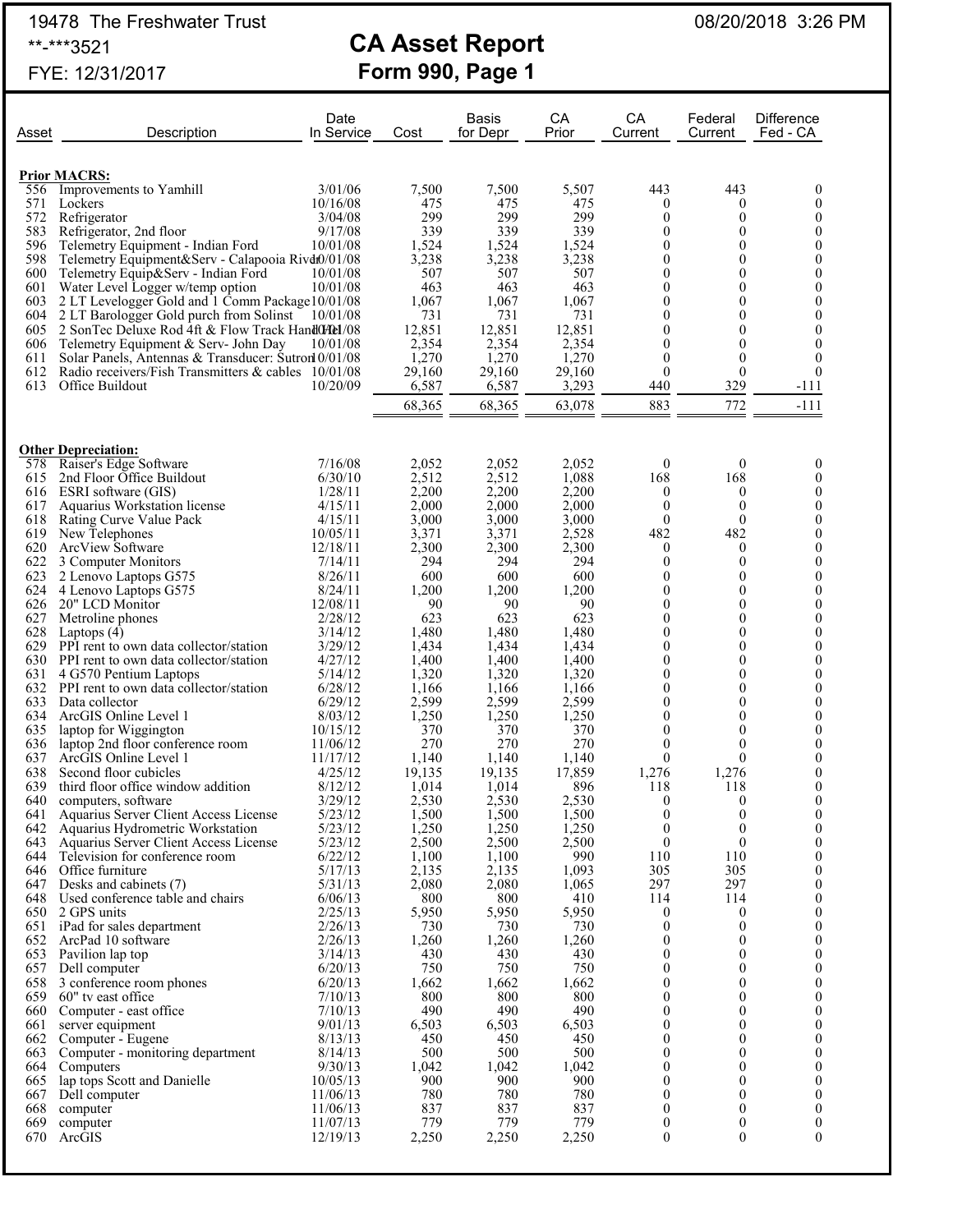# 19478 The Freshwater Trust **CA Asset Report** 08/20/2018 3:26 PM<br>\*\*-\*\*\*3521

## **CA Asset Report** FYE: 12/31/2017 **Form 990, Page 1**

| Asset      | Description                                                         | Date<br>In Service   | Cost             | Basis<br>for Depr | СA<br>Prior         | CA<br>Current           | Federal<br>Current | <b>Difference</b><br>Fed - CA        |
|------------|---------------------------------------------------------------------|----------------------|------------------|-------------------|---------------------|-------------------------|--------------------|--------------------------------------|
| 671        | fiber optic cable                                                   | 6/03/13              | 2,580            | 2,580             | 2,580               | $\boldsymbol{0}$        | $\boldsymbol{0}$   | $\mathbf{0}$                         |
| 672<br>673 | artwork<br>Hardware warranty extension                              | 1/30/14<br>1/16/14   | 1,200<br>650     | 1,200<br>650      | 500<br>379          | 171<br>130              | 171<br>130         | $\boldsymbol{0}$<br>$\theta$         |
|            | 674 Dell computer                                                   | 1/31/14              | 1,647            | 1,647             | 961                 | 329                     | 329                | 0                                    |
|            | 675 Dell computer                                                   | 1/31/14              | 619              | 619               | 361                 | 124                     | 124                | $\mathbf{0}$                         |
|            | 676 iPad - Streambank                                               | 2/05/14              | 729              | 729               | 709                 | 20                      | 20                 | 0                                    |
| 678        | 677 10 Monitors, 1 APC backup<br>10 laptops (replacement for theft) | 2/11/14<br>2/19/14   | 1,600<br>5,738   | 1,600<br>5,738    | 933<br>3,251        | 320<br>1,148            | 320<br>1,148       | $\mathbf{0}$<br>0                    |
|            | 679 Dell Computer                                                   | 2/20/14              | 710              | 710               | 402                 | 142                     | 142                | $\boldsymbol{0}$                     |
|            | 680 Camera and memory card (Denis)                                  | 2/27/14              | 654              | 654               | 371                 | 130                     | 130                | $\boldsymbol{0}$                     |
|            | 681 iPad Streambank                                                 | 3/08/14              | 599              | 599               | 566                 | 33                      | 33                 | $\theta$                             |
|            | 682 iPad Streambank<br>683 Dell computer                            | 3/17/14<br>4/12/14   | 599<br>779       | 599<br>779        | 549<br>428          | 50<br>156               | 50<br>156          | $\boldsymbol{0}$<br>$\boldsymbol{0}$ |
|            | 684 Dell computer                                                   | 4/12/14              | 2,945            | 2,945             | 1,620               | 589                     | 589                | $\boldsymbol{0}$                     |
|            | 685 TV monitor, 5 computer monitors                                 | 4/16/14              | 1,870            | 1,870             | 997                 | 374                     | 374                | $\boldsymbol{0}$                     |
|            | 686 iPad Streambank<br>687 iPad Streambank                          | 5/03/14<br>5/03/14   | 587<br>587       | 587<br>587        | 522<br>522          | 65<br>65                | 65<br>65           | 0<br>$\boldsymbol{0}$                |
|            | 688 4 Computers for Flow Department                                 | 5/23/14              | 3,116            | 3,116             | 1,610               | 623                     | 623                | $\boldsymbol{0}$                     |
|            | 689 iPad Monitoring Rogue                                           | 7/11/14              | 587              | 587               | 489                 | 98                      | 98                 | $\theta$                             |
|            | 690 MS Office 2013 and MS Exchange server soft \$/05/14             |                      | 1,596            | 1,596             | 1,286               | 310                     | 310                | $\boldsymbol{0}$                     |
|            | 691 Microsoft store computer Alan<br>692 ArcGIS Online Level 1      | 10/08/14<br>10/30/14 | 1,736<br>1,250   | 1,736<br>1,250    | 781<br>903          | 347<br>347              | 347<br>347         | $\boldsymbol{0}$<br>$\boldsymbol{0}$ |
| 693        | ArcGIS license and admin fee                                        | 10/30/14             | 1,000            | 1,000             | 722                 | 278                     | 278                | $\boldsymbol{0}$                     |
| 694        | Streambank Software                                                 | 1/01/14              | 1,025,407        | 1,025,407         | 307,622             | 102,541                 | 102,541            | $\boldsymbol{0}$                     |
|            | 695 bike racks                                                      | 1/30/15              | 262              | 262               | 72                  | 37                      | 37                 | $\boldsymbol{0}$                     |
| 697        | 696 wire shelving<br>Boise office furniture                         | 2/11/15<br>2/24/15   | 605<br>5,830     | 605<br>5,830      | 166<br>1,527        | 86<br>833               | 86<br>833          | $\boldsymbol{0}$<br>$\theta$         |
| 698        | partitions Ashland office                                           | 9/09/15              | 5,935            | 5,935             | 1,130               | 848                     | 848                | $\boldsymbol{0}$                     |
| 699        | Primozich computer                                                  | 1/14/15              | 1,618            | 1,618             | 1,079               | 539                     | 539                | $\boldsymbol{0}$                     |
| 700        | Dell computer for Aaron                                             | 2/10/15              | 468              | 468               | 299                 | 156                     | 156                | $\boldsymbol{0}$                     |
| 701<br>702 | phones for Boise office<br>backup laptop                            | 3/24/15<br>3/25/15   | 1,334<br>499     | 1,334<br>499      | 334<br>291          | 190<br>166              | 190<br>166         | $\boldsymbol{0}$<br>0                |
|            | 703 Haley computer                                                  | 3/25/15              | 549              | 549               | 320                 | 183                     | 183                | $\boldsymbol{0}$                     |
|            | 704 Boise office photos                                             | 3/25/15              | 824              | 824               | 206                 | 118                     | 118                | $\boldsymbol{0}$                     |
|            | 705 Website redevelopment costs                                     | 11/24/15             | 53,262           | 53,262            | 19,233              | 17,754                  | 17,754             | $\boldsymbol{0}$                     |
| 707        | 706 Boise conf room computer and tv<br>GoPro camera and accessories | 4/11/15<br>4/28/15   | 1,000<br>555     | 1,000<br>555      | 583<br>308          | 334<br>185              | 334<br>185         | 0<br>$\theta$                        |
| 708        | 2012 Chevy Traverse                                                 | 5/08/15              | 19,425           | 19,425            | 6,475               | 3,885                   | 3,885              | $\boldsymbol{0}$                     |
| 709        | Computer                                                            | 6/19/15              | 920              | 920               | 460                 | 307                     | 307                | $\mathbf{0}$                         |
| 710        | Subaru Forester                                                     | 7/06/15              | 15,362           | 15,362            | 4,609               | 3,072                   | 3,072              | 0                                    |
| 711<br>712 | Laptops for Kate and Jacquelyn<br>Laptop for Meg                    | 7/16/15<br>7/21/15   | 1,198<br>549     | 1,198<br>549      | 566<br>259          | 399<br>183              | 399<br>183         | $\theta$<br>$\boldsymbol{0}$         |
| 713        | Laptops                                                             | 8/19/15              | 1,587            | 1,587             | 705                 | 529                     | 529                | $\mathbf{0}$                         |
| 714        | Desktop computer                                                    | 8/27/15              | 579              | 579               | 257                 | 193                     | 193                | $\boldsymbol{0}$                     |
| 715        | Elliot desktop                                                      | 9/30/15              | 699              | 699               | 291                 | 233                     | 233                | $\boldsymbol{0}$                     |
| 716        | Primozich iphone<br>717 Joe Whitworth Surface tablet                | 11/10/15<br>11/30/15 | 784<br>1,149     | 784<br>1,149      | 305<br>415          | 261<br>383              | 261<br>383         | $\mathbf{0}$<br>$\Omega$             |
| 718        | Art for 700 SW Taylor                                               | 12/08/15             | 496              | 496               | 77                  | 70                      | 70                 | $\boldsymbol{0}$                     |
| 719        | Office furniture 700 SW Taylor                                      | 12/15/15             | 2,136            | 2,136             | 331                 | 305                     | 305                | $\mathbf{0}$                         |
| 720        | TV for 700 SW Taylor                                                | 12/15/15             | 2,500            | 2,500             | 903                 | 833                     | 833                | 0                                    |
| 721<br>722 | Smith CFI furniture<br>Office design 700 SW Taylor                  | 12/18/15<br>10/31/15 | 23,801<br>51,522 | 23,801<br>51,522  | 3,400<br>6,011      | 3,400<br>5,152          | 3,400<br>5,152     | $\boldsymbol{0}$<br>0                |
| 723        | Vintage furniture 700 SW Taylor                                     | 12/23/15             | 4,900            | 4,900             | 700                 | 700                     | 700                | $\boldsymbol{0}$                     |
| 724        | Office TimeSheet Software                                           | 2/25/15              | 2,885            | 2,885             | 1,763               | 962                     | 962                | 0                                    |
| 725        | Aquarious hydrometric workstation                                   | 5/20/15              | 2,250            | 2,250<br>871      | 1,188               | 750                     | 750<br>291         | $\boldsymbol{0}$                     |
| 726<br>727 | Desktop Brian<br>StreamBank monitoring application                  | 4/13/15<br>6/01/15   | 871<br>83,820    | 83,820            | 508<br>$\mathbf{0}$ | 291<br>$\boldsymbol{0}$ | $\mathbf{0}$       | 0<br>$\boldsymbol{0}$                |
| 728        | Path Construction                                                   | 12/01/15             | 108,762          | 108,762           | 11,783              | 10,876                  | 10,876             | 0                                    |
| 729        | Office chair - Sacramento                                           | 1/28/16              | 796              | 796               | 104                 | 114                     | 114                | $\boldsymbol{0}$                     |
| 730        | Long Live the Pacific Coho banner                                   | 11/23/16             | 800              | 800               | 10                  | 114                     | 114                | 0<br>$\boldsymbol{0}$                |
| 731<br>732 | Cell phone - JSW<br>Microsoft 43                                    | 1/27/16<br>3/26/16   | 598<br>1,729     | 598<br>1,729      | 183<br>432          | 199<br>577              | 199<br>577         | $\boldsymbol{0}$                     |
| 733        | Sacramento office computer for Erik                                 | 4/14/16              | 1,359            | 1,359             | 340                 | 453                     | 453                | $\boldsymbol{0}$                     |
| 734        | 2 field monitoring ipads                                            | 6/08/16              | 1,198            | 1,198             | 233                 | 399                     | 399                | $\boldsymbol{0}$                     |
|            | 735 Office construction, net                                        | 5/26/16              | 151,922          | 151,922           | 8,862               | 15,192                  | 15,192<br>147      | 0                                    |
| 737        | 736 B&H photo<br>Furniture from Rejuvenation                        | 1/13/16<br>1/27/16   | 1,024<br>1,760   | 1,024<br>1,760    | 146<br>230          | 147<br>252              | 252                | $\boldsymbol{0}$<br>$\boldsymbol{0}$ |
| 738        | TV Mount - Boise office                                             | 3/15/16              | 300              | 300               | 36                  | 43                      | 43                 | $\boldsymbol{0}$                     |
| 739        | Game table for game room                                            | 3/19/16              | 795              | 795               | 85                  | 114                     | 114                | $\boldsymbol{0}$                     |
| 740<br>741 | Beer tap supplies<br>Storage room shelving                          | 3/25/16<br>3/29/16   | 392<br>835       | 392<br>835        | 42<br>89            | 56<br>120               | 56<br>120          | $\boldsymbol{0}$<br>$\boldsymbol{0}$ |
|            |                                                                     |                      |                  |                   |                     |                         |                    |                                      |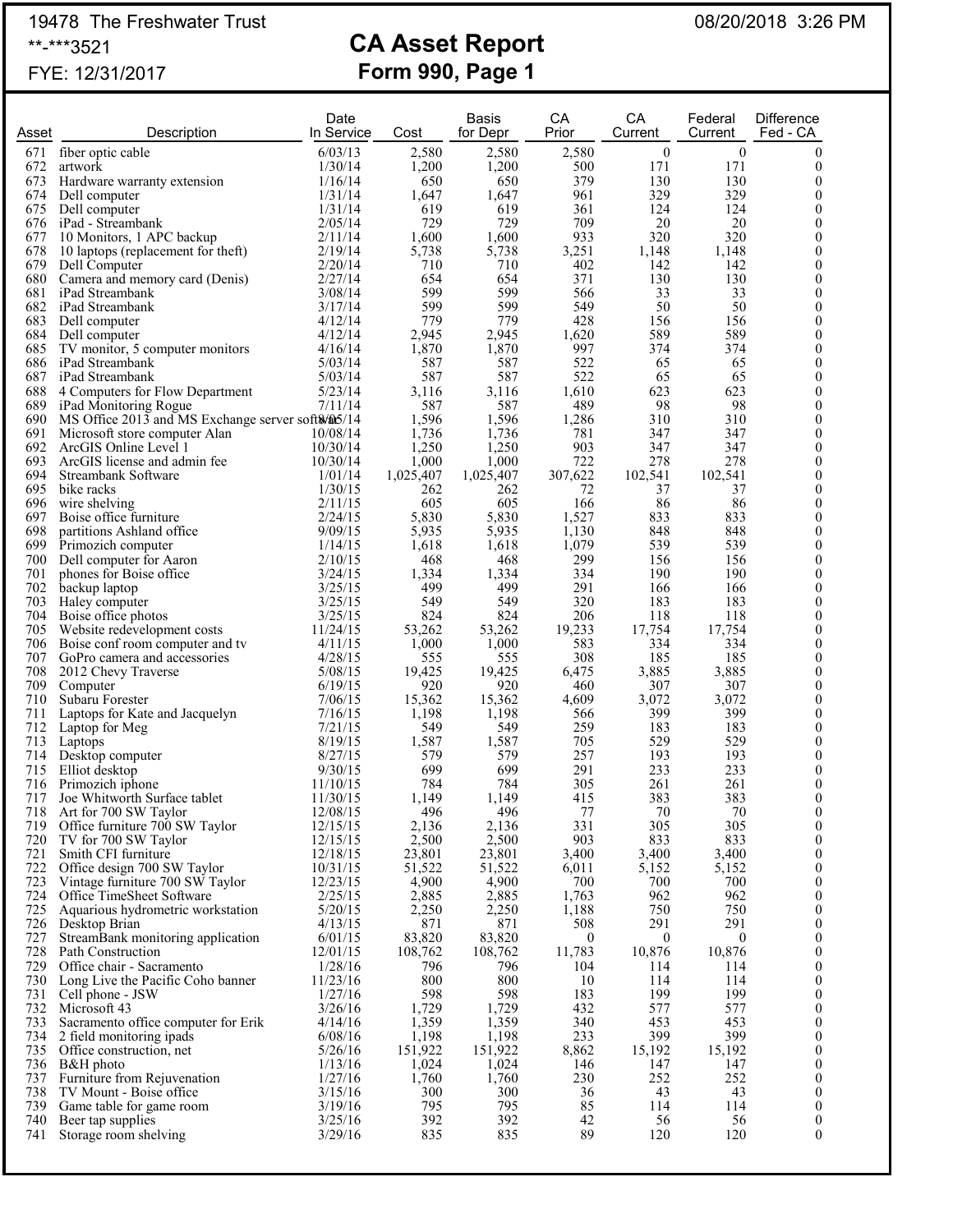# 19478 The Freshwater Trust **CA Asset Report** 08/20/2018 3:26 PM<br>\*\*-\*\*\*3521

# **CA Asset Report** FYE: 12/31/2017 **Form 990, Page 1**

|       |                                          | Date       |           | <b>Basis</b> | CA       | CA       | Federal  | <b>Difference</b> |
|-------|------------------------------------------|------------|-----------|--------------|----------|----------|----------|-------------------|
| Asset | Description                              | In Service | Cost      | for Depr     | Prior    | Current  | Current  | Fed - CA          |
| 742   | 2 TVs for Taylor location                | 3/30/16    | 1,000     | 1,000        | 107      | 143      | 143      | O                 |
| 743   | Speakers Taylor location                 | 3/31/16    | 398       | 398          | 43       | 57       | 57       | 0                 |
| 744   | Lighting fixtures Taylor location        | 4/11/16    | 1,020     | 1,020        | 109      | 146      | 146      | 0                 |
| 745   | Misc furniture - Amazon                  | 3/30/16    | 1,735     | 1,735        | 186      | 248      | 248      | 0                 |
| 746   | Furniture from City Home                 | 3/08/16    | 1,784     | 1,784        | 212      | 255      | 255      | $\theta$          |
| 747   | Lumber for desks                         | 3/03/16    | 194       | 194          | 23       | 28       | 28       | $\mathbf{0}$      |
| 748   | TV mount for door display                | 4/06/16    | 170       | 170          | 18       | 24       | 24       | $\theta$          |
| 749   | Smith CFI - furniture                    | 3/22/16    | 42,268    | 42,268       | 4,529    | 6,038    | 6,038    | 0                 |
| 750   | 2 tall chairs for JSW office             | 3/30/16    | 568       | 568          | 61       | 81       | 81       | $\mathbf{0}$      |
| 751   | <b>SRM</b> Architecture                  | 5/31/16    | 9,284     | 9,284        | 774      | 1,326    | 1,326    | $\mathbf{0}$      |
| 752   | Geezer Gallery light and sculpture       | 3/23/16    | 14,522    | 14,522       | 1,556    | 2,075    | 2,075    | $\mathbf{0}$      |
| 753   | <b>Brokers</b> fees                      | 1/29/16    | 30,080    | 30,080       | 2,757    | 3,008    | 3,008    | $\mathbf{0}$      |
| 754   | Painting for sublease - 3rd floor        | 3/01/16    | 7,000     | 7,000        | 583      | 700      | 700      | $\mathbf{0}$      |
| 755   | Suite 200 improvements for sublease      | 12/19/16   | 3,638     | 3,638        | $\theta$ | 364      | 364      | 0                 |
| 756   | Streambank application development       | 6/01/16    | 68,000    | 68,000       |          | $\theta$ | $\theta$ | $\theta$          |
| 757   | Joe W. Computer                          | 1/06/17    | 3,300     | 3,300        |          | 1,100    | 1,100    | 0                 |
| 758   | Kaola and Karin computers                | 2/24/17    | 1,198     | 1,198        |          | 333      | 333      | $\Omega$          |
| 759   | Dave Atchison computer                   | 3/31/17    | 832       | 832          |          | 208      | 208      | 0                 |
| 760   | <b>Restoration Boat</b>                  | 5/31/17    | 12,600    | 12,600       |          | 735      | 735      | 0                 |
| 761   | Sharon Petras computer                   | 8/06/17    | 995       | 995          |          | 138      | 138      | 0                 |
| 762   | <b>Boat Motor</b>                        | 8/18/17    | 6,999     | 6,999        |          | 233      | 233      | 0                 |
| 763   | Monitoring Equipment                     | 8/03/17    | 7,009     | 7,009        |          | 973      | 973      | 0                 |
| 764   | Computer - Idaho Staff                   | 8/06/17    | 1,054     | 1,054        |          | 146      | 146      | 0                 |
| 765   | Streambank application development       | 6/01/17    | 110,474   | 110,474      | $\theta$ | $\Omega$ | $\theta$ | $\Omega$          |
|       | <b>Total Other Depreciation</b>          |            | 2,040,179 | 2,040,179    | 503,978  | 201,612  | 201,612  | $\theta$          |
|       |                                          |            |           |              |          |          |          |                   |
|       | <b>Total ACRS and Other Depreciation</b> |            | 2,040,179 | 2,040,179    | 503,978  | 201,612  | 201,612  | 0                 |
|       |                                          |            |           |              |          |          |          |                   |
|       | <b>Grand Totals</b>                      |            | 2,108,544 | 2,108,544    | 567,056  | 202,495  | 202,384  | $-111$            |
|       | <b>Less: Dispositions</b>                |            | O         |              | 0        | $\theta$ | $\theta$ | $\theta$          |
|       | Less: Start-up/Org Expense               |            |           |              | 0        | $\Omega$ | $\theta$ | 0                 |
|       | <b>Net Grand Totals</b>                  |            | 2,108,544 | 2,108,544    | 567,056  | 202,495  | 202,384  | $-111$            |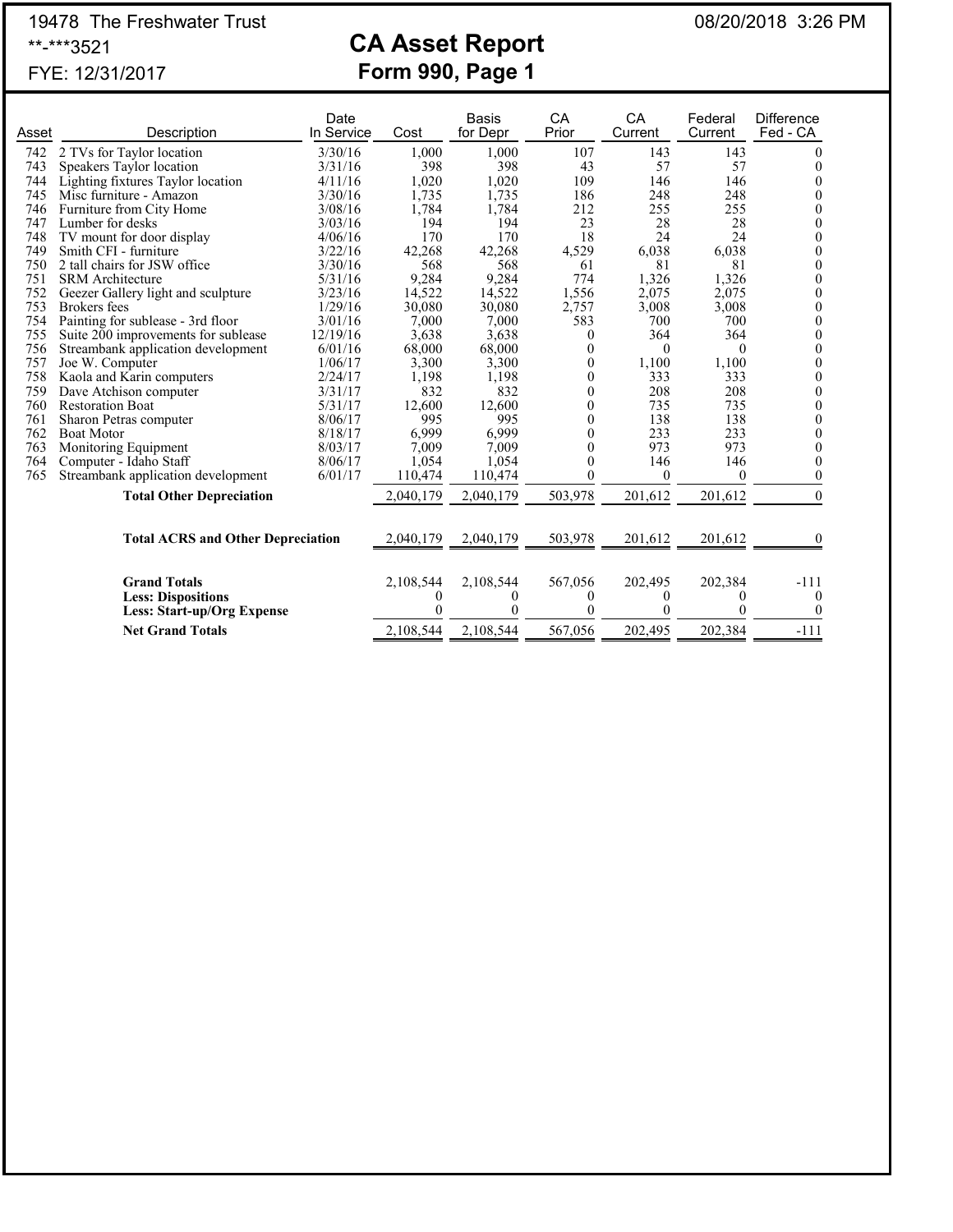# 19478 The Freshwater Trust<br>**Bonus Depreciation Report** 08/20/2018 3:26 PM<br>**Bonus Depreciation Report**

# **Bonus Depreciation Report**

FYE: 12/31/2017

| Asset | <b>Property Description</b>                                                                                                                                     | Date In<br>Service                                              | Tax<br>Cost                                   | <b>Bus</b><br>Pct | Tax Sec<br>179 Exp | Current<br><b>Bonus</b> | Prior<br><b>Bonus</b>      | Tax - Basis<br>for Depr                       |
|-------|-----------------------------------------------------------------------------------------------------------------------------------------------------------------|-----------------------------------------------------------------|-----------------------------------------------|-------------------|--------------------|-------------------------|----------------------------|-----------------------------------------------|
|       | <b>Activity: Form 990, Page 1</b>                                                                                                                               |                                                                 |                                               |                   |                    |                         |                            |                                               |
| 639   | 578 Raiser's Edge Software<br>638 Second floor cubicles<br>third floor office window addition<br>571 Lockers<br>572 Refrigerator<br>583 Refrigerator, 2nd floor | 7/16/08<br>4/25/12<br>8/12/12<br>10/16/08<br>3/04/08<br>9/17/08 | 2.052<br>19,135<br>1,014<br>475<br>299<br>339 |                   |                    | 0                       | 1,026<br>238<br>150<br>170 | 1,026<br>19,135<br>1,014<br>237<br>149<br>169 |
|       |                                                                                                                                                                 | Form 990, Page 1                                                | 23,314                                        |                   |                    |                         | 1,584                      | 21,730                                        |
|       |                                                                                                                                                                 | <b>Grand Total</b>                                              | 23,314                                        |                   | 0                  |                         | 1,584                      | 21,730                                        |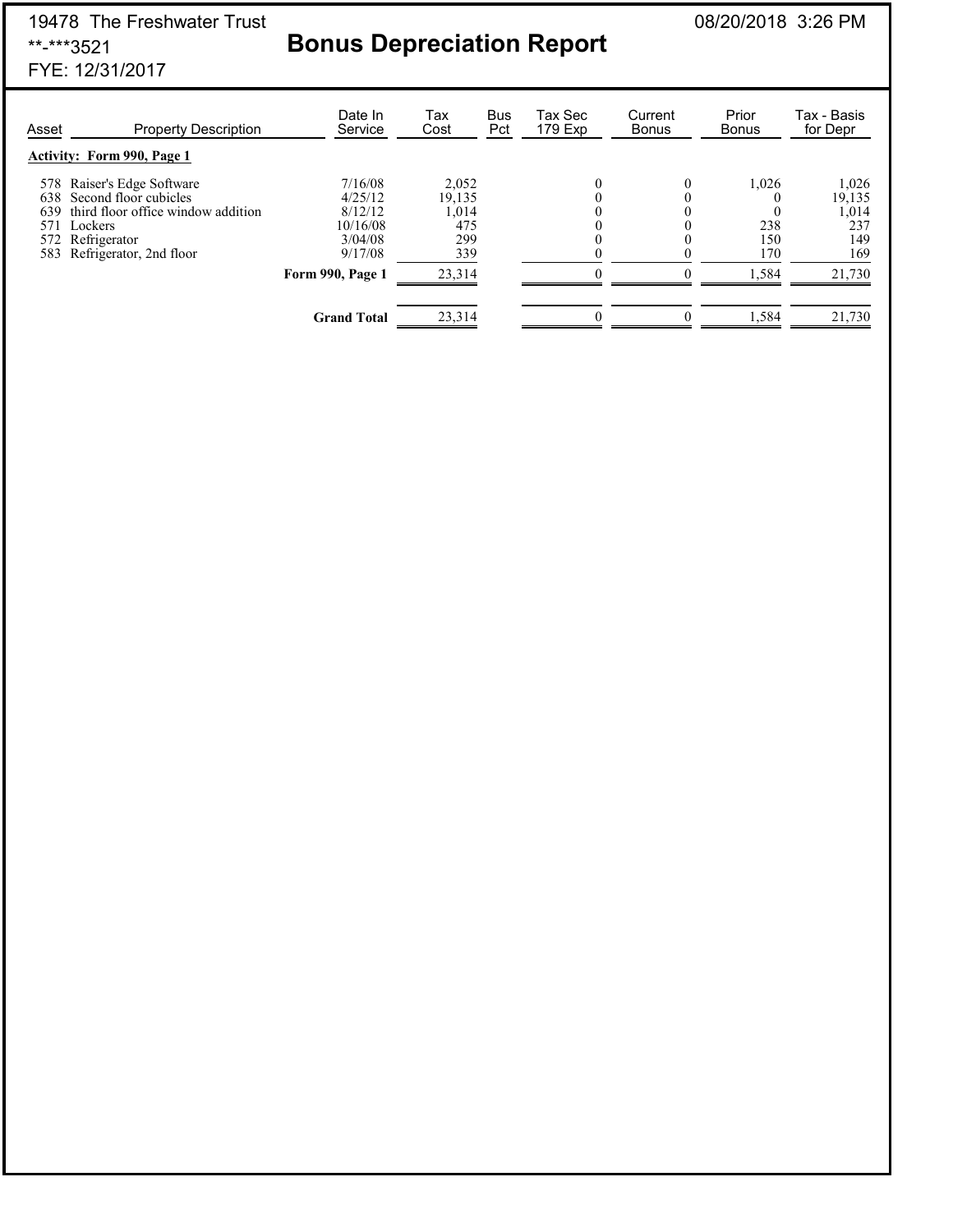| 19478 The Freshwater Trust |                                                                          |                                | 08/20/2018 3:26 PM |                                           |
|----------------------------|--------------------------------------------------------------------------|--------------------------------|--------------------|-------------------------------------------|
| **-***3521                 | <b>Depreciation Adjustment Report</b>                                    |                                |                    |                                           |
| FYE: 12/31/2017            |                                                                          | <b>All Business Activities</b> |                    |                                           |
|                            |                                                                          |                                |                    |                                           |
|                            |                                                                          |                                |                    | AMT<br>Adjustments/<br><u>Preferences</u> |
| Unit Asset<br>Form         | Description<br>There are no assets that meet the criteria of this report | Tax                            | AMT                |                                           |
|                            |                                                                          |                                |                    |                                           |
|                            |                                                                          |                                |                    |                                           |
|                            |                                                                          |                                |                    |                                           |
|                            |                                                                          |                                |                    |                                           |
|                            |                                                                          |                                |                    |                                           |
|                            |                                                                          |                                |                    |                                           |
|                            |                                                                          |                                |                    |                                           |
|                            |                                                                          |                                |                    |                                           |
|                            |                                                                          |                                |                    |                                           |
|                            |                                                                          |                                |                    |                                           |
|                            |                                                                          |                                |                    |                                           |
|                            |                                                                          |                                |                    |                                           |
|                            |                                                                          |                                |                    |                                           |
|                            |                                                                          |                                |                    |                                           |
|                            |                                                                          |                                |                    |                                           |
|                            |                                                                          |                                |                    |                                           |
|                            |                                                                          |                                |                    |                                           |
|                            |                                                                          |                                |                    |                                           |
|                            |                                                                          |                                |                    |                                           |
|                            |                                                                          |                                |                    |                                           |
|                            |                                                                          |                                |                    |                                           |
|                            |                                                                          |                                |                    |                                           |
|                            |                                                                          |                                |                    |                                           |
|                            |                                                                          |                                |                    |                                           |
|                            |                                                                          |                                |                    |                                           |
|                            |                                                                          |                                |                    |                                           |
|                            |                                                                          |                                |                    |                                           |
|                            |                                                                          |                                |                    |                                           |
|                            |                                                                          |                                |                    |                                           |
|                            |                                                                          |                                |                    |                                           |
|                            |                                                                          |                                |                    |                                           |
|                            |                                                                          |                                |                    |                                           |
|                            |                                                                          |                                |                    |                                           |
|                            |                                                                          |                                |                    |                                           |
|                            |                                                                          |                                |                    |                                           |
|                            |                                                                          |                                |                    |                                           |
|                            |                                                                          |                                |                    |                                           |
|                            |                                                                          |                                |                    |                                           |
|                            |                                                                          |                                |                    |                                           |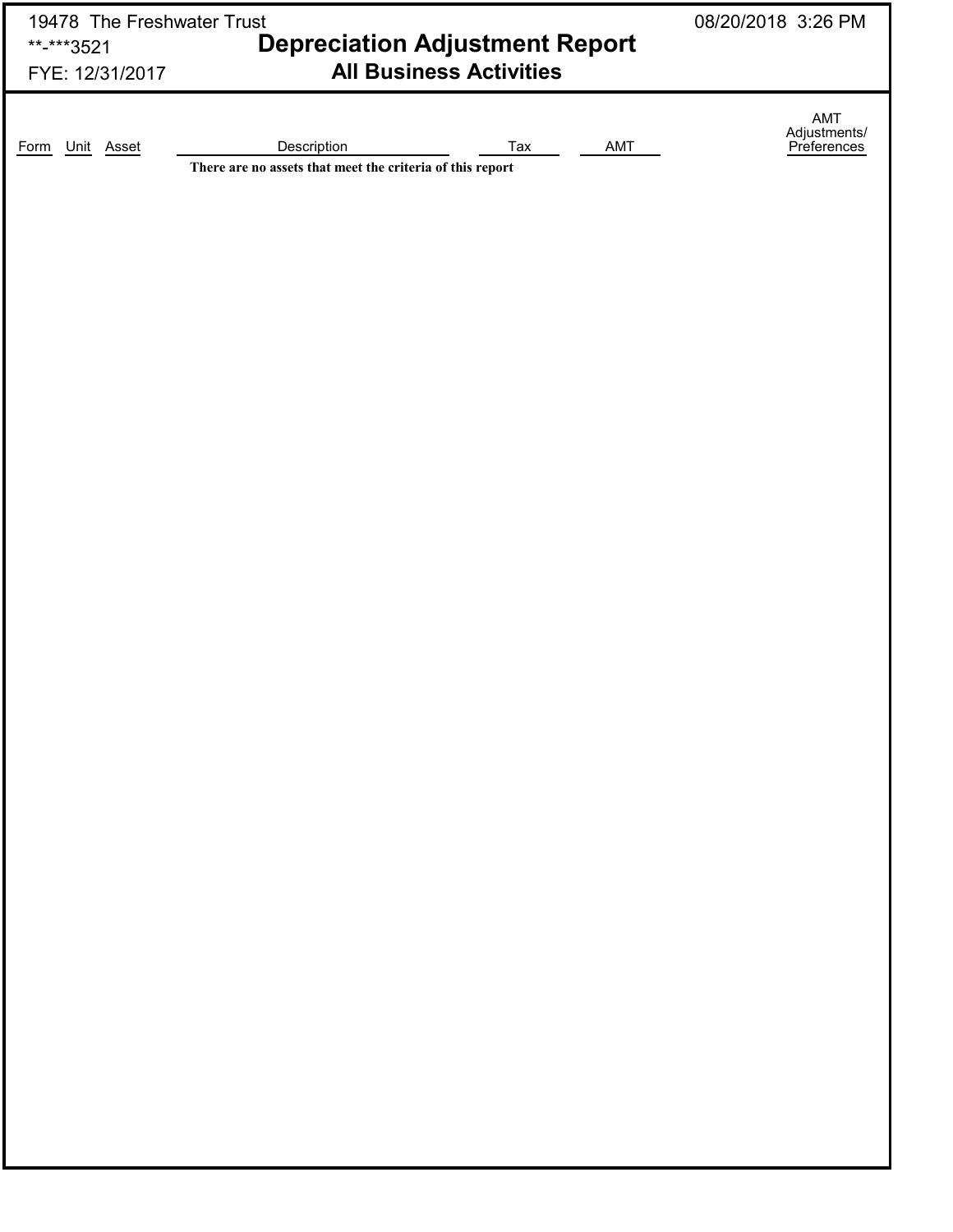### 19478 The Freshwater Trust 08/20/2018 3:26 PM \*\*-\*\*\*3521 **Future Depreciation Report FYE: 12/31/18**

# FYE: 12/31/2017 **Form 990, Page 1**

|                     | Description                                                                         | Date In<br>Service   | Cost            | Tax                      | AMT                                  |
|---------------------|-------------------------------------------------------------------------------------|----------------------|-----------------|--------------------------|--------------------------------------|
| Asset               |                                                                                     |                      |                 |                          |                                      |
| <b>Prior MACRS:</b> |                                                                                     |                      |                 |                          |                                      |
| 556                 | Improvements to Yamhill                                                             | 3/01/06              | 7,500           | 443                      | $\boldsymbol{0}$                     |
| 571                 | Lockers                                                                             | 10/16/08             | 475             | 0                        | 0                                    |
| 572<br>583          | Refrigerator<br>Refrigerator, 2nd floor                                             | 3/04/08<br>9/17/08   | 299<br>339      | $\mathbf{0}$<br>$\theta$ | $\boldsymbol{0}$<br>$\theta$         |
| 596                 | Telemetry Equipment - Indian Ford                                                   | 10/01/08             | 1,524           | $\theta$                 | $\boldsymbol{0}$                     |
| 598                 | Telemetry Equipment&Serv - Calapooia River                                          | 10/01/08             | 3,238           | $\theta$                 | $\theta$                             |
| 600                 | Telemetry Equip&Serv - Indian Ford                                                  | 10/01/08             | 507             | $\theta$                 | $\boldsymbol{0}$                     |
| 601<br>603          | Water Level Logger w/temp option<br>2 LT Levelogger Gold and 1 Comm Package         | 10/01/08<br>10/01/08 | 463<br>1,067    | $\theta$<br>0            | $\boldsymbol{0}$<br>$\boldsymbol{0}$ |
| 604                 | 2 LT Barologger Gold purch from Solinst                                             | 10/01/08             | 731             | $\theta$                 | $\mathbf{0}$                         |
| 605                 | 2 SonTec Deluxe Rod 4ft & Flow Track Hand Hel10/01/08                               |                      | 12,851          | $\theta$                 | $\boldsymbol{0}$                     |
| 606<br>611          | Telemetry Equipment & Serv- John Day<br>Solar Panels, Antennas & Transducer: Sutron | 10/01/08<br>10/01/08 | 2,354<br>1,270  | $\theta$<br>$\theta$     | $\boldsymbol{0}$<br>$\boldsymbol{0}$ |
| 612                 | Radio receivers/Fish Transmitters & cables                                          | 10/01/08             | 29,160          | $\theta$                 | $\theta$                             |
| 613                 | Office Buildout                                                                     | 10/20/09             | 6,587           | $\mathbf{0}$             | $\mathbf{0}$                         |
|                     |                                                                                     |                      | 68,365          | 443                      | $\boldsymbol{0}$                     |
|                     | <b>Other Depreciation:</b>                                                          |                      |                 |                          |                                      |
| 578                 | Raiser's Edge Software                                                              | 7/16/08              | 2,052           | $\mathbf{0}$             | $\theta$                             |
| 615                 | 2nd Floor Office Buildout                                                           | 6/30/10              | 2,512           | 126                      | $\Omega$                             |
| 616<br>617          | ESRI software (GIS)                                                                 | 1/28/11<br>4/15/11   | 2,200<br>2,000  | $\mathbf{0}$<br>$\theta$ | $\theta$<br>$\theta$                 |
| 618                 | Aquarius Workstation license<br>Rating Curve Value Pack                             | 4/15/11              | 3,000           | $\theta$                 | $\boldsymbol{0}$                     |
| 619                 | New Telephones                                                                      | 10/05/11             | 3,371           | 361                      | $\theta$                             |
| 620                 | ArcView Software                                                                    | 12/18/11             | 2,300           | $\boldsymbol{0}$         | $\boldsymbol{0}$                     |
| 622<br>623          | 3 Computer Monitors<br>2 Lenovo Laptops G575                                        | 7/14/11<br>8/26/11   | 294<br>600      | $\theta$<br>$\theta$     | $\mathbf{0}$<br>$\boldsymbol{0}$     |
| 624                 | 4 Lenovo Laptops G575                                                               | 8/24/11              | 1,200           | $\theta$                 | $\mathbf{0}$                         |
| 626                 | 20" LCD Monitor                                                                     | 12/08/11             | 90              | $\theta$                 | $\boldsymbol{0}$                     |
| 627                 | Metroline phones                                                                    | 2/28/12              | 623             | $\theta$                 | $\boldsymbol{0}$                     |
| 628<br>629          | Laptops $(4)$<br>PPI rent to own data collector/station                             | 3/14/12<br>3/29/12   | 1,480<br>1,434  | 0<br>$\theta$            | $\boldsymbol{0}$<br>$\boldsymbol{0}$ |
| 630                 | PPI rent to own data collector/station                                              | 4/27/12              | 1,400           | $\theta$                 | $\boldsymbol{0}$                     |
| 631                 | 4 G570 Pentium Laptops                                                              | 5/14/12              | 1,320           | $\theta$                 | $\theta$                             |
| 632<br>633          | PPI rent to own data collector/station<br>Data collector                            | 6/28/12<br>6/29/12   | 1,166<br>2,599  | $\theta$<br>$\theta$     | $\boldsymbol{0}$<br>$\theta$         |
| 634                 | ArcGIS Online Level 1                                                               | 8/03/12              | 1,250           | 0                        | $\boldsymbol{0}$                     |
| 635                 | laptop for Wiggington                                                               | 10/15/12             | 370             | 0                        | $\boldsymbol{0}$                     |
| 636                 | laptop 2nd floor conference room<br>ArcGIS Online Level 1                           | 11/06/12             | 270             | $\boldsymbol{0}$         | $\boldsymbol{0}$                     |
| 637<br>638          | Second floor cubicles                                                               | 11/17/12<br>4/25/12  | 1,140<br>19,135 | $\theta$<br>0            | $\theta$<br>0                        |
| 639                 | third floor office window addition                                                  | 8/12/12              | 1,014           | $\boldsymbol{0}$         | $\boldsymbol{0}$                     |
| 640                 | computers, software                                                                 | 3/29/12              | 2,530           | $\boldsymbol{0}$         | $\boldsymbol{0}$                     |
| 641<br>642          | Aquarius Server Client Access License<br>Aquarius Hydrometric Workstation           | 5/23/12<br>5/23/12   | 1,500<br>1,250  | $\theta$<br>$\theta$     | $\boldsymbol{0}$<br>$\boldsymbol{0}$ |
| 643                 | Aquarius Server Client Access License                                               | 5/23/12              | 2,500           | $\theta$                 | $\mathbf{0}$                         |
| 644                 | Television for conference room                                                      | 6/22/12              | 1,100           | $\theta$                 | $\boldsymbol{0}$                     |
| 646                 | Office furniture                                                                    | 5/17/13              | 2,135           | 305                      | $\mathbf{0}$                         |
| 647<br>648          | Desks and cabinets (7)<br>Used conference table and chairs                          | 5/31/13<br>6/06/13   | 2,080<br>800    | 297<br>114               | $\boldsymbol{0}$<br>$\boldsymbol{0}$ |
| 650                 | 2 GPS units                                                                         | 2/25/13              | 5,950           | $\boldsymbol{0}$         | $\boldsymbol{0}$                     |
| 651                 | iPad for sales department                                                           | 2/26/13              | 730             | $\theta$                 | $\mathbf{0}$                         |
| 652                 | ArcPad 10 software                                                                  | 2/26/13              | 1,260           | $\mathbf{0}$             | $\boldsymbol{0}$                     |
| 653<br>657          | Pavilion lap top<br>Dell computer                                                   | 3/14/13<br>6/20/13   | 430<br>750      | $\Omega$<br>$\mathbf{0}$ | $\mathbf{0}$<br>$\boldsymbol{0}$     |
| 658                 | 3 conference room phones                                                            | 6/20/13              | 1,662           | $\mathbf{0}$             | $\boldsymbol{0}$                     |
| 659                 | 60" tv east office                                                                  | 7/10/13              | 800             | $\mathbf{0}$             | $\boldsymbol{0}$                     |
| 660                 | Computer - east office                                                              | 7/10/13              | 490             | $\theta$                 | $\boldsymbol{0}$                     |
| 661<br>662          | server equipment<br>Computer - Eugene                                               | 9/01/13<br>8/13/13   | 6,503<br>450    | $\mathbf{0}$<br>0        | $\boldsymbol{0}$<br>$\boldsymbol{0}$ |
| 663                 | Computer - monitoring department                                                    | 8/14/13              | 500             | $\mathbf{0}$             | $\boldsymbol{0}$                     |
| 664                 | Computers                                                                           | 9/30/13              | 1,042           | $\theta$                 | $\boldsymbol{0}$                     |
| 665                 | lap tops Scott and Danielle                                                         | 10/05/13             | 900             | $\boldsymbol{0}$         | $\boldsymbol{0}$                     |
| 667                 | Dell computer                                                                       | 11/06/13             | 780             | $\boldsymbol{0}$         | $\boldsymbol{0}$                     |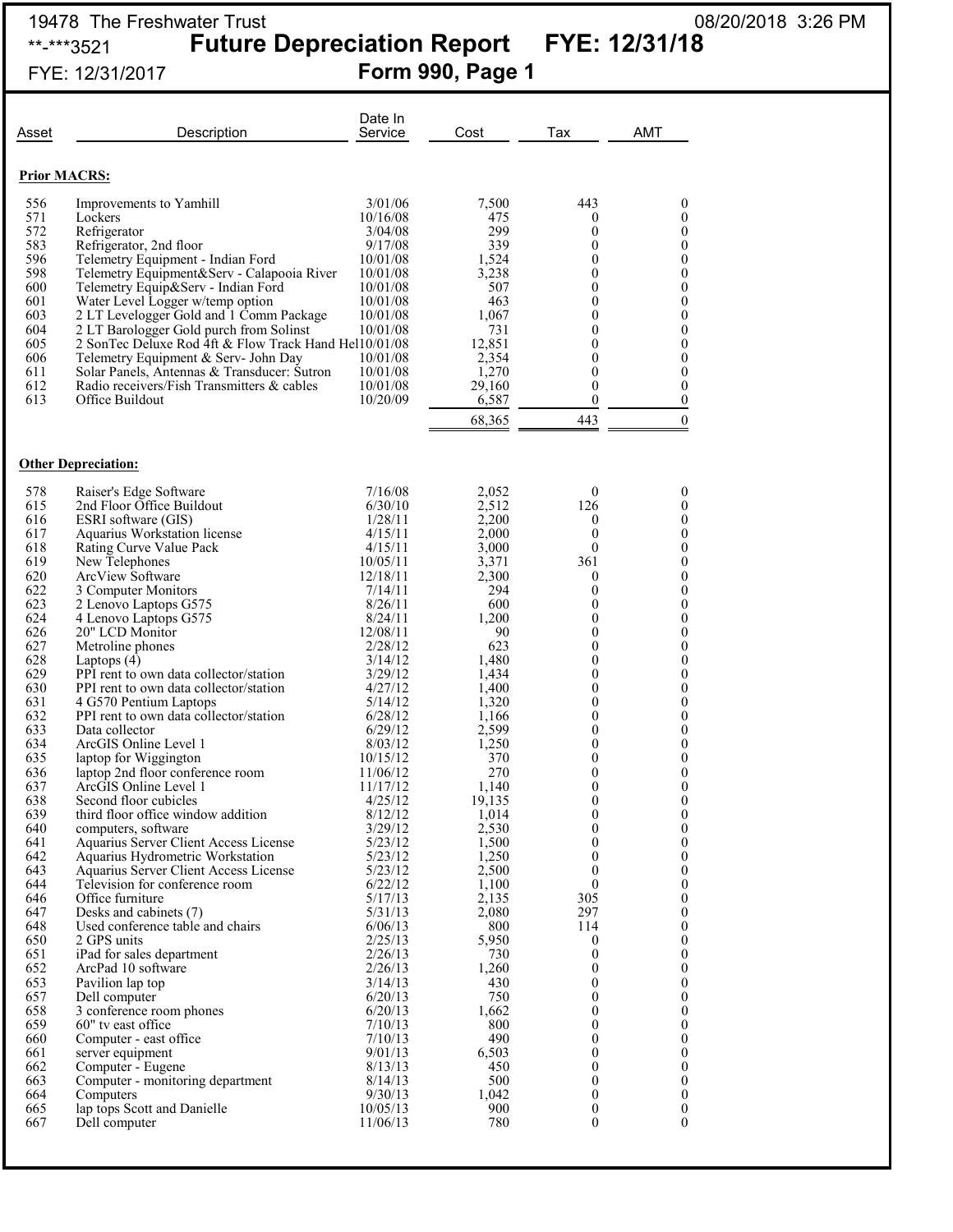### 19478 The Freshwater Trust 08/20/2018 3:26 PM \*\*-\*\*\*3521 **Future Depreciation Report FYE: 12/31/18**

# FYE: 12/31/2017 **Form 990, Page 1**

| Asset      | Description                                                     | Date In<br>Service   | Cost            | Tax                   | <b>AMT</b>            |
|------------|-----------------------------------------------------------------|----------------------|-----------------|-----------------------|-----------------------|
| 668        | computer                                                        | 11/06/13             | 837             | $\boldsymbol{0}$      | $\boldsymbol{0}$      |
| 669        | computer                                                        | 11/07/13             | 779             | $\boldsymbol{0}$      | $\boldsymbol{0}$      |
| 670        | ArcGIS                                                          | 12/19/13             | 2,250           | 0                     | 0                     |
| 671        | fiber optic cable                                               | 6/03/13              | 2,580           | $\boldsymbol{0}$      | 0                     |
| 672        | artwork                                                         | 1/30/14              | 1,200           | 172                   | 0                     |
| 673<br>674 | Hardware warranty extension<br>Dell computer                    | 1/16/14<br>1/31/14   | 650<br>1,647    | 130<br>330            | 0<br>0                |
| 675        | Dell computer                                                   | 1/31/14              | 619             | 124                   | 0                     |
| 676        | iPad - Streambank                                               | 2/05/14              | 729             | $\mathbf{0}$          | 0                     |
| 677        | 10 Monitors, 1 APC backup                                       | 2/11/14              | 1,600           | 320                   | 0                     |
| 678        | 10 laptops (replacement for theft)                              | 2/19/14              | 5,738           | 1,148                 | 0                     |
| 679        | Dell Computer                                                   | 2/20/14              | 710             | 142                   | 0                     |
| 680        | Camera and memory card (Denis)                                  | 2/27/14              | 654             | 131                   | 0                     |
| 681        | iPad Streambank                                                 | 3/08/14              | 599             | 0                     | 0                     |
| 682<br>683 | iPad Streambank                                                 | 3/17/14<br>4/12/14   | 599<br>779      | $\mathbf{0}$<br>156   | 0<br>0                |
| 684        | Dell computer<br>Dell computer                                  | 4/12/14              | 2,945           | 589                   | 0                     |
| 685        | TV monitor, 5 computer monitors                                 | 4/16/14              | 1,870           | 374                   | 0                     |
| 686        | iPad Streambank                                                 | 5/03/14              | 587             | 0                     | 0                     |
| 687        | iPad Streambank                                                 | 5/03/14              | 587             | $\mathbf{0}$          | 0                     |
| 688        | 4 Computers for Flow Department                                 | 5/23/14              | 3,116           | 623                   | 0                     |
| 689        | iPad Monitoring Rogue                                           | 7/11/14              | 587             | 0                     | 0                     |
| 690        | MS Office 2013 and MS Exchange server softwar 8/05/14           |                      | 1,596           | 0                     | 0                     |
| 691        | Microsoft store computer Alan                                   | 10/08/14             | 1,736           | 348                   | 0                     |
| 692<br>693 | ArcGIS Online Level 1<br>ArcGIS license and admin fee           | 10/30/14<br>10/30/14 | 1,250<br>1,000  | 0<br>$\boldsymbol{0}$ | 0<br>0                |
| 694        | Streambank Software                                             | 1/01/14              | 1,025,407       | 102,541               | 0                     |
| 695        | bike racks                                                      | 1/30/15              | 262             | 38                    | 0                     |
| 696        | wire shelving                                                   | 2/11/15              | 605             | 87                    | 0                     |
| 697        | Boise office furniture                                          | 2/24/15              | 5,830           | 833                   | 0                     |
| 698        | partitions Ashland office                                       | 9/09/15              | 5,935           | 848                   | 0                     |
| 699        | Primozich computer                                              | 1/14/15              | 1,618           | $\mathbf{0}$          | 0                     |
| 700        | Dell computer for Aaron                                         | 2/10/15              | 468             | 13                    | 0                     |
| 701        | phones for Boise office                                         | 3/24/15              | 1,334           | 191                   | 0                     |
| 702<br>703 | backup laptop                                                   | 3/25/15              | 499             | 42                    | 0                     |
| 704        | Haley computer<br>Boise office photos                           | 3/25/15<br>3/25/15   | 549<br>824      | 46<br>118             | 0<br>0                |
| 705        | Website redevelopment costs                                     | 11/24/15             | 53,262          | 14,795                | 0                     |
| 706        | Boise conf room computer and tv                                 | 4/11/15              | 1,000           | 83                    | 0                     |
| 707        | GoPro camera and accessories                                    | 4/28/15              | 555             | 62                    | 0                     |
| 708        | 2012 Chevy Traverse                                             | 5/08/15              | 19,425          | 3,885                 | 0                     |
| 709        | Computer                                                        | 6/19/15              | 920             | 153                   | 0                     |
| 710        | Subaru Forester                                                 | 7/06/15              | 15,362          | 3,072                 | 0                     |
| 711        | Laptops for Kate and Jacquelyn                                  | 7/16/15              | 1,198           | 233                   | 0                     |
| 712<br>713 | Laptop for Meg                                                  | 7/21/15              | 549             | 107<br>353            | 0                     |
| 714        | Laptops                                                         | 8/19/15<br>8/27/15   | 1,587<br>579    | 129                   | 0<br>0                |
| 715        | Desktop computer<br>Elliot desktop                              | 9/30/15              | 699             | 175                   | $\boldsymbol{0}$      |
| 716        | Primozich iphone                                                | 11/10/15             | 784             | 218                   | 0                     |
| 717        | Joe Whitworth Surface tablet                                    | 11/30/15             | 1,149           | 351                   | $\boldsymbol{0}$      |
| 718        | Art for 700 SW Taylor                                           | 12/08/15             | 496             | 71                    | 0                     |
| 719        | Office furniture 700 SW Taylor                                  | 12/15/15             | 2,136           | 305                   | $\boldsymbol{0}$      |
| 720        | TV for 700 SW Taylor                                            | 12/15/15             | 2,500           | 764                   | 0                     |
| 721        | Smith CFI furniture                                             | 12/18/15             | 23,801          | 3,400                 | $\boldsymbol{0}$      |
| 722<br>723 | Office design 700 SW Taylor                                     | 10/31/15<br>12/23/15 | 51,522<br>4,900 | 5,152<br>700          | 0<br>$\boldsymbol{0}$ |
| 724        | Vintage furniture 700 SW Taylor<br>Office TimeSheet Software    | 2/25/15              | 2,885           | 80                    | 0                     |
| 725        | Aquarious hydrometric workstation                               | 5/20/15              | 2,250           | 312                   | $\boldsymbol{0}$      |
| 726        | Desktop Brian                                                   | 4/13/15              | 871             | 72                    | 0                     |
| 727        | StreamBank monitoring application                               | 6/01/15              | 83,820          | $\boldsymbol{0}$      | $\boldsymbol{0}$      |
| 728        | Path Construction                                               | 12/01/15             | 108,762         | 10,876                | 0                     |
| 729        | Office chair - Sacramento                                       | 1/28/16              | 796             | 114                   | $\boldsymbol{0}$      |
| 730        | Long Live the Pacific Coho banner                               | 11/23/16             | 800             | 114                   | 0                     |
| 731        | Cell phone - JSW                                                | 1/27/16              | 598             | 199                   | 0                     |
| 732<br>733 | Microsoft 43                                                    | 3/26/16              | 1,729           | 576                   | 0                     |
| 734        | Sacramento office computer for Erik<br>2 field monitoring ipads | 4/14/16<br>6/08/16   | 1,359<br>1,198  | 453<br>400            | $\boldsymbol{0}$<br>0 |
| 735        | Office construction, net                                        | 5/26/16              | 151,922         | 15,193                | $\boldsymbol{0}$      |
| 736        | B&H photo                                                       | 1/13/16              | 1,024           | 146                   | 0                     |
| 737        | Furniture from Rejuvenation                                     | 1/27/16              | 1,760           | 251                   | $\boldsymbol{0}$      |
| 738        | TV Mount - Boise office                                         | 3/15/16              | 300             | 42                    | 0                     |
|            |                                                                 |                      |                 |                       |                       |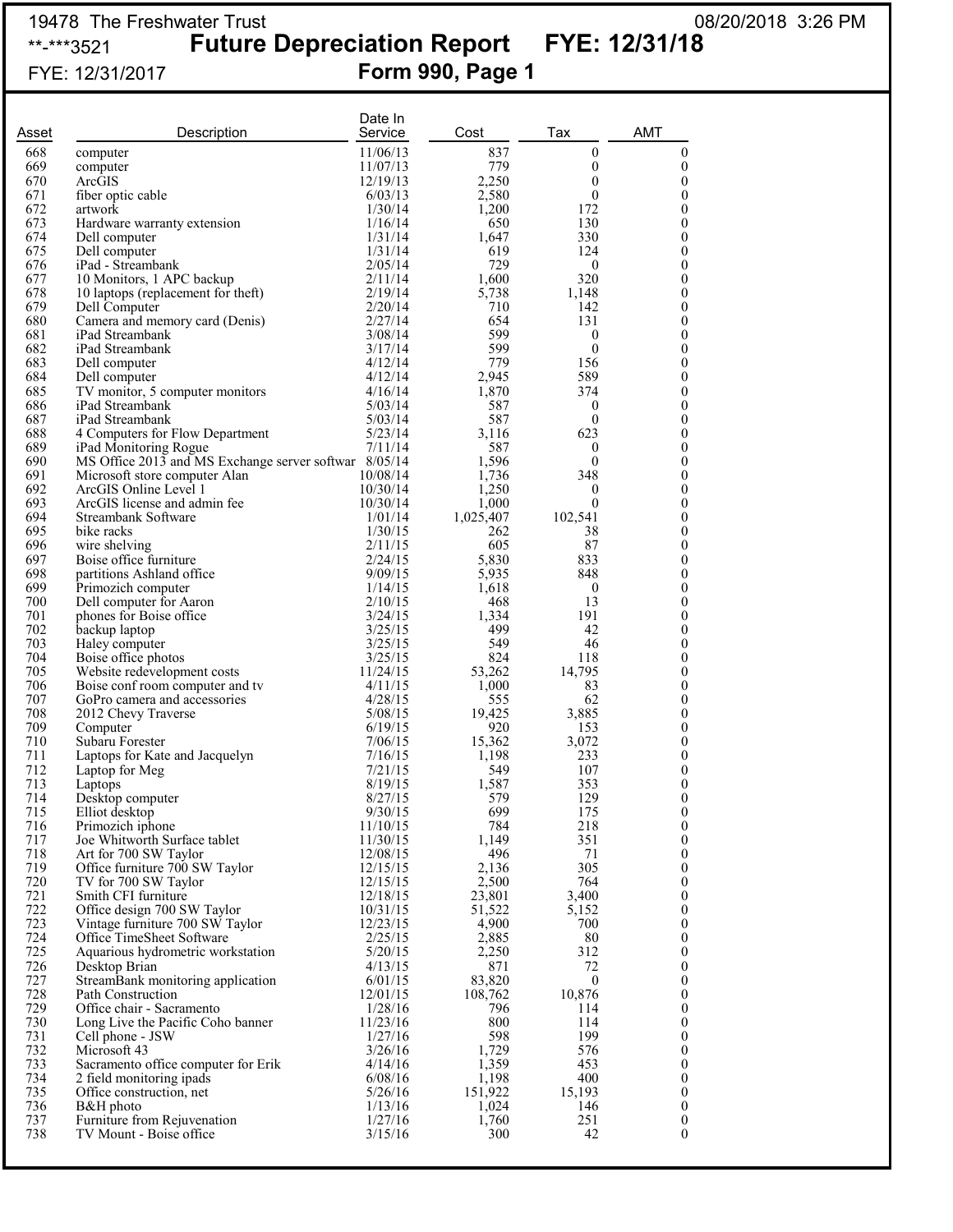## 19478 The Freshwater Trust 08/20/2018 3:26 PM \*\*-\*\*\*3521 **Future Depreciation Report FYE: 12/31/18** FYE: 12/31/2017 **Form 990, Page 1**

| Asset | Description                              | Date In<br>Service | Cost      | Tax      | <b>AMT</b>       |
|-------|------------------------------------------|--------------------|-----------|----------|------------------|
| 739   | Game table for game room                 | 3/19/16            | 795       | 113      | $\boldsymbol{0}$ |
| 740   | Beer tap supplies                        | 3/25/16            | 392       | 56       | $\boldsymbol{0}$ |
| 741   | Storage room shelving                    | 3/29/16            | 835       | 119      | $\boldsymbol{0}$ |
| 742   | 2 TVs for Taylor location                | 3/30/16            | 1,000     | 143      | $\boldsymbol{0}$ |
| 743   | Speakers Taylor location                 | 3/31/16            | 398       | 56       | $\boldsymbol{0}$ |
| 744   | Lighting fixtures Taylor location        | 4/11/16            | 1,020     | 146      | $\mathbf{0}$     |
| 745   | Misc furniture - Amazon                  | 3/30/16            | 1,735     | 247      | $\mathbf{0}$     |
| 746   | Furniture from City Home                 | 3/08/16            | 1,784     | 255      | $\boldsymbol{0}$ |
| 747   | Lumber for desks                         | 3/03/16            | 194       | 28       | $\boldsymbol{0}$ |
| 748   | TV mount for door display                | 4/06/16            | 170       | 25       | $\boldsymbol{0}$ |
| 749   | Smith CFI - furniture                    | 3/22/16            | 42,268    | 6,038    | $\boldsymbol{0}$ |
| 750   | 2 tall chairs for JSW office             | 3/30/16            | 568       | 81       | $\boldsymbol{0}$ |
| 751   | <b>SRM</b> Architecture                  | 5/31/16            | 9,284     | 1,326    | $\boldsymbol{0}$ |
| 752   | Geezer Gallery light and sculpture       | 3/23/16            | 14,522    | 2,074    | $\boldsymbol{0}$ |
| 753   | Brokers fees                             | 1/29/16            | 30,080    | 3,008    | $\boldsymbol{0}$ |
| 754   | Painting for sublease - 3rd floor        | 3/01/16            | 7,000     | 700      | $\boldsymbol{0}$ |
| 755   | Suite 200 improvements for sublease      | 12/19/16           | 3,638     | 364      | $\boldsymbol{0}$ |
| 756   | Streambank application development       | 6/01/16            | 68,000    | $\theta$ | $\boldsymbol{0}$ |
| 757   | Joe W. Computer                          | 1/06/17            | 3,300     | 1,100    | $\boldsymbol{0}$ |
| 758   | Kaola and Karin computers                | 2/24/17            | 1,198     | 399      | $\boldsymbol{0}$ |
| 759   | Dave Atchison computer                   | 3/31/17            | 832       | 277      | $\boldsymbol{0}$ |
| 760   | <b>Restoration Boat</b>                  | 5/31/17            | 12,600    | 1,260    | $\boldsymbol{0}$ |
| 761   | Sharon Petras computer                   | 8/06/17            | 995       | 332      | $\boldsymbol{0}$ |
| 762   | <b>Boat Motor</b>                        | 8/18/17            | 6,999     | 700      | $\boldsymbol{0}$ |
| 763   | Monitoring Equipment                     | 8/03/17            | 7,009     | 2,337    | $\boldsymbol{0}$ |
| 764   | Computer - Idaho Staff                   | 8/06/17            | 1,054     | 352      | $\boldsymbol{0}$ |
| 765   | Streambank application development       | 6/01/17            | 110,474   | $\theta$ | $\boldsymbol{0}$ |
|       | <b>Total Other Depreciation</b>          |                    | 2,040,179 | 194,919  | $\theta$         |
|       | <b>Total ACRS and Other Depreciation</b> |                    | 2,040,179 | 194,919  | $\Omega$         |
|       | <b>Grand Totals</b>                      |                    | 2,108,544 | 195,362  | $\theta$         |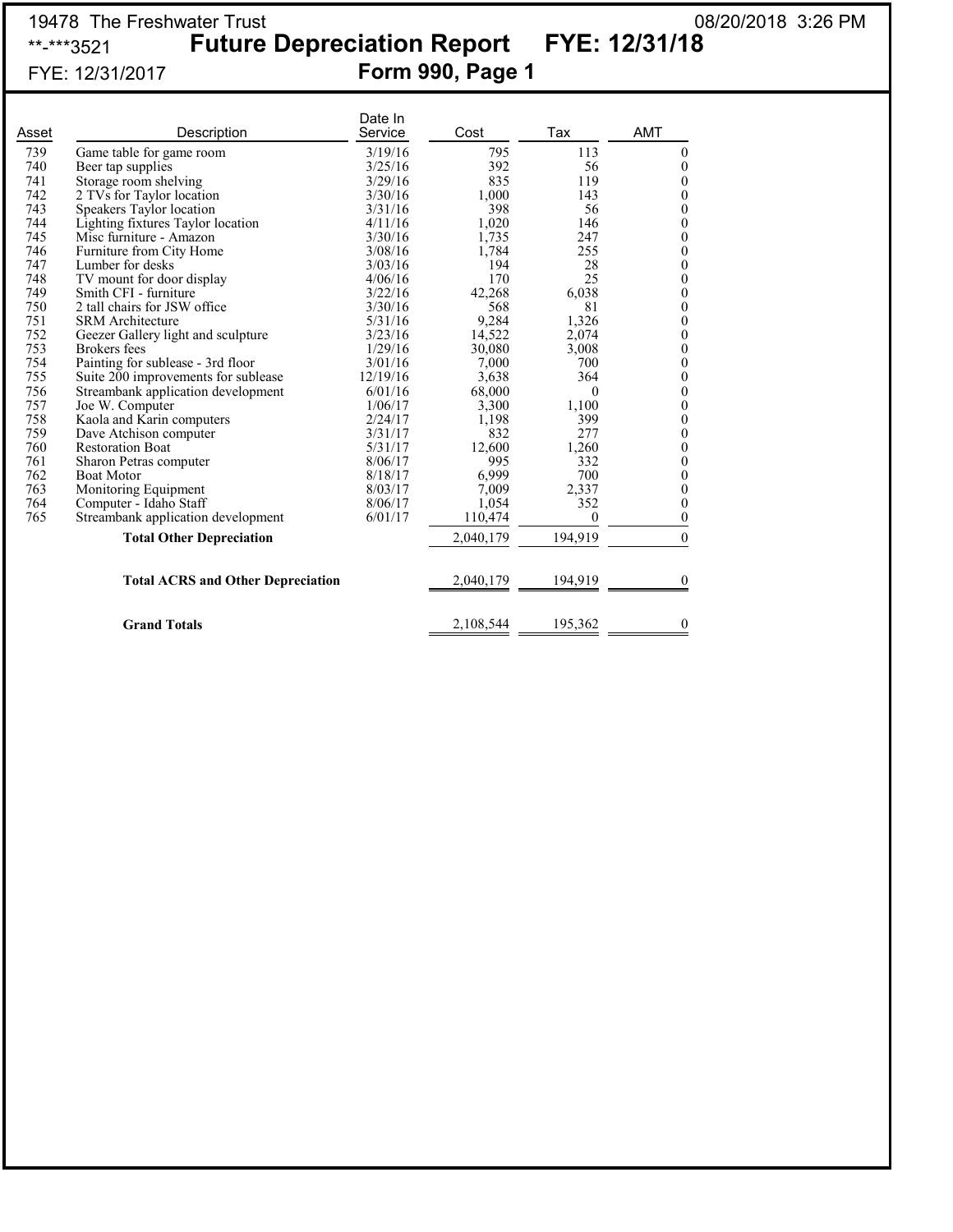# 19478 The Freshwater Trust 08/20/2018 3:26 PM

\*\*-\*\*\*3521 **OR Future Depreciation Report FYE: 12/31/18**

| FYE: 12/31/2017 | <b>Form 990, Page 1</b> |  |
|-----------------|-------------------------|--|
|                 |                         |  |

| Asset               | Description                                                                               | Date In<br>Service   | Cost            | <b>OR</b>                            |
|---------------------|-------------------------------------------------------------------------------------------|----------------------|-----------------|--------------------------------------|
| <b>Prior MACRS:</b> |                                                                                           |                      |                 |                                      |
| 556                 | Improvements to Yamhill                                                                   | 3/01/06              | 7,500           | 443                                  |
| 571<br>572          | Lockers<br>Refrigerator                                                                   | 10/16/08<br>3/04/08  | 475<br>299      | $\bf{0}$<br>$\boldsymbol{0}$         |
| 583                 | Refrigerator, 2nd floor                                                                   | 9/17/08              | 339             | 0                                    |
| 596                 | Telemetry Equipment - Indian Ford                                                         | 10/01/08             | 1,524           | $\boldsymbol{0}$                     |
| 598<br>600          | Telemetry Equipment&Serv - Calapooia River<br>Telemetry Equip&Serv - Indian Ford          | 10/01/08<br>10/01/08 | 3,238<br>507    | 0<br>$\boldsymbol{0}$                |
| 601                 | Water Level Logger w/temp option                                                          | 10/01/08             | 463             | $\boldsymbol{0}$                     |
| 603<br>604          | 2 LT Levelogger Gold and 1 Comm Package<br>2 LT Barologger Gold purch from Solinst        | 10/01/08<br>10/01/08 | 1,067<br>731    | $\boldsymbol{0}$<br>0                |
| 605                 | 2 SonTec Deluxe Rod 4ft & Flow Track Hand Hel10/01/08                                     |                      | 12,851          | $\mathbf{0}$                         |
| 606                 | Telemetry Equipment & Serv- John Day                                                      | 10/01/08             | 2,354           | 0                                    |
| 611<br>612          | Solar Panels, Antennas & Transducer: Sutron<br>Radio receivers/Fish Transmitters & cables | 10/01/08<br>10/01/08 | 1,270<br>29,160 | $\theta$<br>$\boldsymbol{0}$         |
| 613                 | Office Buildout                                                                           | 10/20/09             | 6,587           | 439                                  |
|                     |                                                                                           |                      | 68,365          | 882                                  |
|                     |                                                                                           |                      |                 |                                      |
|                     | <b>Other Depreciation:</b>                                                                |                      |                 |                                      |
| 578<br>615          | Raiser's Edge Software<br>2nd Floor Office Buildout                                       | 7/16/08<br>6/30/10   | 2,052<br>2,512  | $\mathbf{0}$<br>167                  |
| 616                 | ESRI software (GIS)                                                                       | 1/28/11              | 2,200           | $\boldsymbol{0}$                     |
| 617                 | Aquarius Workstation license                                                              | 4/15/11              | 2,000           | $\boldsymbol{0}$                     |
| 618<br>619          | Rating Curve Value Pack<br>New Telephones                                                 | 4/15/11<br>10/05/11  | 3,000<br>3,371  | $\mathbf{0}$<br>361                  |
| 620                 | ArcView Software                                                                          | 12/18/11             | 2,300           | $\boldsymbol{0}$                     |
| 622                 | 3 Computer Monitors                                                                       | 7/14/11              | 294             | 0                                    |
| 623<br>624          | 2 Lenovo Laptops G575<br>4 Lenovo Laptops G575                                            | 8/26/11<br>8/24/11   | 600<br>1,200    | $\boldsymbol{0}$<br>$\boldsymbol{0}$ |
| 626                 | 20" LCD Monitor                                                                           | 12/08/11             | 90              | $\boldsymbol{0}$                     |
| 627                 | Metroline phones                                                                          | 2/28/12              | 623             | 0                                    |
| 628<br>629          | Laptops $(4)$<br>PPI rent to own data collector/station                                   | 3/14/12<br>3/29/12   | 1,480<br>1,434  | $\boldsymbol{0}$<br>0                |
| 630                 | PPI rent to own data collector/station                                                    | 4/27/12              | 1,400           | $\boldsymbol{0}$                     |
| 631                 | 4 G570 Pentium Laptops                                                                    | 5/14/12              | 1,320           | 0                                    |
| 632<br>633          | PPI rent to own data collector/station<br>Data collector                                  | 6/28/12<br>6/29/12   | 1,166<br>2,599  | $\boldsymbol{0}$<br>0                |
| 634                 | ArcGIS Online Level 1                                                                     | 8/03/12              | 1,250           | 0                                    |
| 635                 | laptop for Wiggington                                                                     | 10/15/12             | 370             | 0                                    |
| 636<br>637          | laptop 2nd floor conference room<br>ArcGIS Online Level 1                                 | 11/06/12<br>11/17/12 | 270<br>1,140    | $\boldsymbol{0}$<br>$\boldsymbol{0}$ |
| 638                 | Second floor cubicles                                                                     | 4/25/12              | 19,135          | $\boldsymbol{0}$                     |
| 639                 | third floor office window addition                                                        | 8/12/12              | 1,014           | 0                                    |
| 640<br>641          | computers, software<br>Aquarius Server Client Access License                              | 3/29/12<br>5/23/12   | 2,530<br>1,500  | $\boldsymbol{0}$<br>0                |
| 642                 | Aquarius Hydrometric Workstation                                                          | 5/23/12              | 1,250           | $\boldsymbol{0}$                     |
| 643                 | Aquarius Server Client Access License                                                     | 5/23/12              | 2,500           | $\boldsymbol{0}$                     |
| 644<br>646          | Television for conference room<br>Office furniture                                        | 6/22/12<br>5/17/13   | 1,100<br>2,135  | 0<br>305                             |
| 647                 | Desks and cabinets (7)                                                                    | 5/31/13              | 2,080           | 297                                  |
| 648                 | Used conference table and chairs                                                          | 6/06/13              | 800             | 114                                  |
| 650<br>651          | 2 GPS units<br>iPad for sales department                                                  | 2/25/13<br>2/26/13   | 5,950<br>730    | $\bf{0}$<br>$\boldsymbol{0}$         |
| 652                 | ArcPad 10 software                                                                        | 2/26/13              | 1,260           | $\boldsymbol{0}$                     |
| 653                 | Pavilion lap top                                                                          | 3/14/13              | 430             | 0                                    |
| 657<br>658          | Dell computer<br>3 conference room phones                                                 | 6/20/13<br>6/20/13   | 750<br>1,662    | $\boldsymbol{0}$<br>0                |
| 659                 | 60" tv east office                                                                        | 7/10/13              | 800             | $\boldsymbol{0}$                     |
| 660                 | Computer - east office                                                                    | 7/10/13              | 490             | 0                                    |
| 661<br>662          | server equipment<br>Computer - Eugene                                                     | 9/01/13<br>8/13/13   | 6,503<br>450    | $\mathbf{0}$<br>0                    |
| 663                 | Computer - monitoring department                                                          | 8/14/13              | 500             | $\mathbf{0}$                         |
| 664                 | Computers                                                                                 | 9/30/13              | 1,042           | 0                                    |
| 665<br>667          | lap tops Scott and Danielle<br>Dell computer                                              | 10/05/13<br>11/06/13 | 900<br>780      | $\mathbf{0}$<br>0                    |
|                     |                                                                                           |                      |                 |                                      |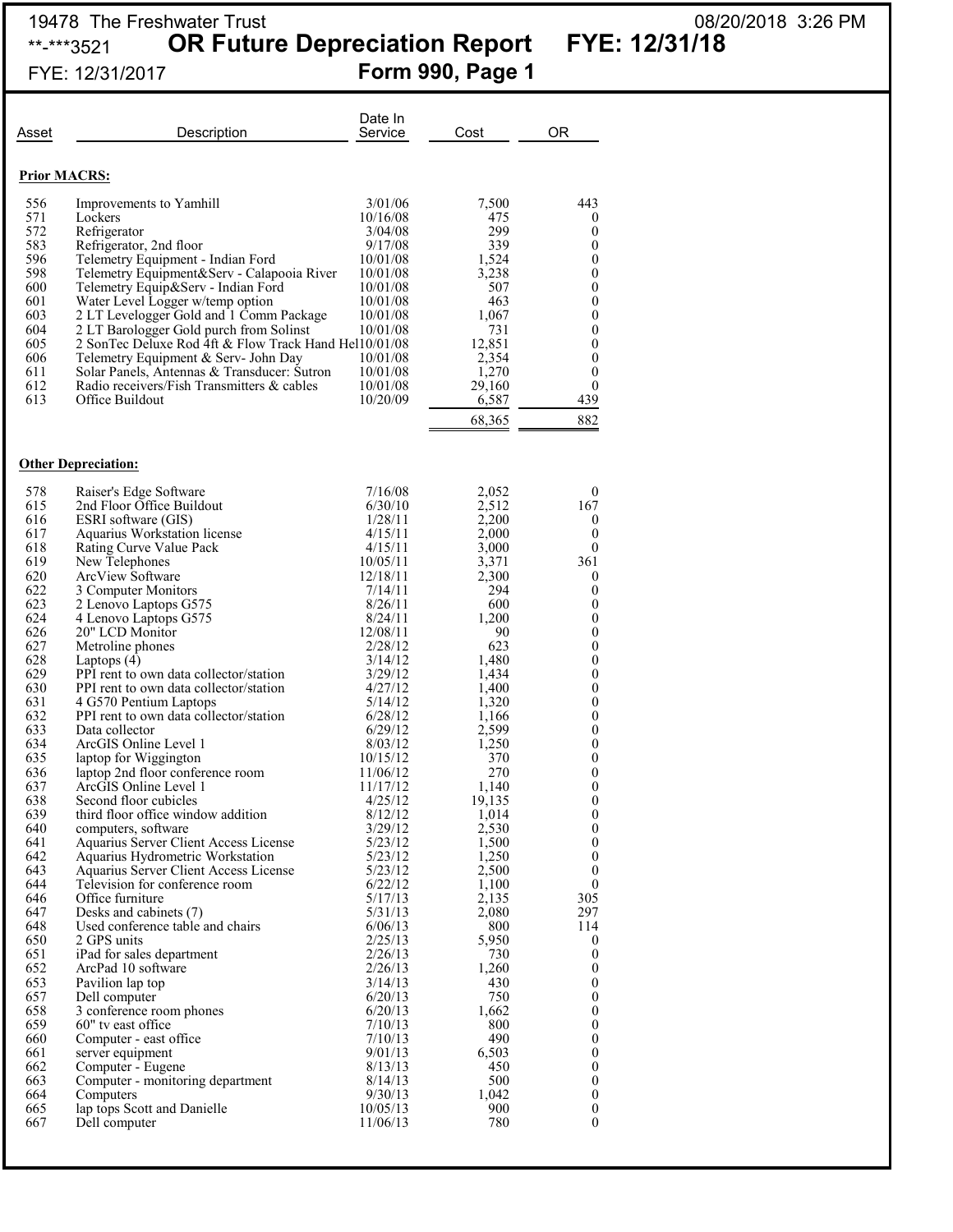### 19478 The Freshwater Trust 08/20/2018 3:26 PM \*\*-\*\*\*3521 **OR Future Depreciation Report FYE: 12/31/18**

# FYE: 12/31/2017 **Form 990, Page 1**

| Asset      | Description                                                                    | Date In<br>Service   | Cost           | <b>OR</b>                            |
|------------|--------------------------------------------------------------------------------|----------------------|----------------|--------------------------------------|
| 668        | computer                                                                       | 11/06/13             | 837            | $\boldsymbol{0}$                     |
| 669        | computer                                                                       | 11/07/13             | 779            | $\boldsymbol{0}$                     |
| 670        | ArcGIS                                                                         | 12/19/13             | 2,250          | $\boldsymbol{0}$                     |
| 671        | fiber optic cable                                                              | 6/03/13              | 2,580          | $\boldsymbol{0}$                     |
| 672        | artwork                                                                        | 1/30/14              | 1,200          | 172                                  |
| 673<br>674 | Hardware warranty extension<br>Dell computer                                   | 1/16/14<br>1/31/14   | 650<br>1,647   | 130<br>330                           |
| 675        | Dell computer                                                                  | 1/31/14              | 619            | 124                                  |
| 676        | iPad - Streambank                                                              | 2/05/14              | 729            | $\boldsymbol{0}$                     |
| 677        | 10 Monitors, 1 APC backup                                                      | 2/11/14              | 1,600          | 320                                  |
| 678        | 10 laptops (replacement for theft)                                             | 2/19/14              | 5,738          | 1,148                                |
| 679        | Dell Computer                                                                  | 2/20/14              | 710            | 142                                  |
| 680        | Camera and memory card (Denis)                                                 | 2/27/14              | 654            | 131                                  |
| 681<br>682 | iPad Streambank<br>iPad Streambank                                             | 3/08/14<br>3/17/14   | 599<br>599     | $\boldsymbol{0}$<br>$\boldsymbol{0}$ |
| 683        | Dell computer                                                                  | 4/12/14              | 779            | 156                                  |
| 684        | Dell computer                                                                  | 4/12/14              | 2,945          | 589                                  |
| 685        | TV monitor, 5 computer monitors                                                | 4/16/14              | 1,870          | 374                                  |
| 686        | iPad Streambank                                                                | 5/03/14              | 587            | $\boldsymbol{0}$                     |
| 687        | iPad Streambank                                                                | 5/03/14              | 587            | $\boldsymbol{0}$                     |
| 688<br>689 | 4 Computers for Flow Department                                                | 5/23/14              | 3,116          | 623                                  |
| 690        | iPad Monitoring Rogue<br>MS Office 2013 and MS Exchange server softwar 8/05/14 | 7/11/14              | 587<br>1,596   | $\boldsymbol{0}$<br>$\boldsymbol{0}$ |
| 691        | Microsoft store computer Alan                                                  | 10/08/14             | 1,736          | 348                                  |
| 692        | ArcGIS Online Level 1                                                          | 10/30/14             | 1,250          | $\boldsymbol{0}$                     |
| 693        | ArcGIS license and admin fee                                                   | 10/30/14             | 1,000          | $\boldsymbol{0}$                     |
| 694        | Streambank Software                                                            | 1/01/14              | $\bf{0}$       | $\boldsymbol{0}$                     |
| 695        | bike racks                                                                     | 1/30/15              | 262            | 38                                   |
| 696<br>697 | wire shelving<br>Boise office furniture                                        | 2/11/15<br>2/24/15   | 605<br>5,830   | 87<br>833                            |
| 698        | partitions Ashland office                                                      | 9/09/15              | 5,935          | 848                                  |
| 699        | Primozich computer                                                             | 1/14/15              | 1,618          | $\boldsymbol{0}$                     |
| 700        | Dell computer for Aaron                                                        | 2/10/15              | 468            | 13                                   |
| 701        | phones for Boise office                                                        | 3/24/15              | 1,334          | 191                                  |
| 702        | backup laptop                                                                  | 3/25/15              | 499            | 42                                   |
| 703        | Haley computer                                                                 | 3/25/15              | 549            | 46                                   |
| 704<br>705 | Boise office photos<br>Website redevelopment costs                             | 3/25/15<br>11/24/15  | 824<br>53,262  | 118<br>14,795                        |
| 706        | Boise conf room computer and tv                                                | 4/11/15              | 1,000          | 83                                   |
| 707        | GoPro camera and accessories                                                   | 4/28/15              | 555            | 62                                   |
| 708        | 2012 Chevy Traverse                                                            | 5/08/15              | 19,425         | 3,885                                |
| 709        | Computer                                                                       | 6/19/15              | 920            | 153                                  |
| 710<br>711 | Subaru Forester                                                                | 7/06/15              | 15,362         | 3,072                                |
| 712        | Laptops for Kate and Jacquelyn<br>Laptop for Meg                               | 7/16/15<br>7/21/15   | 1,198<br>549   | 233<br>107                           |
| 713        | Laptops                                                                        | 8/19/15              | 1,587          | 353                                  |
| 714        | Desktop computer                                                               | 8/27/15              | 579            | 129                                  |
| 715        | Elliot desktop                                                                 | 9/30/15              | 699            | 175                                  |
| 716        | Primozich iphone                                                               | 11/10/15             | 784            | 218                                  |
| 717        | Joe Whitworth Surface tablet                                                   | 11/30/15             | 1,149          | 351                                  |
| 718<br>719 | Art for 700 SW Taylor<br>Office furniture 700 SW Taylor                        | 12/08/15<br>12/15/15 | 496<br>2,136   | 71<br>305                            |
| 720        | TV for 700 SW Taylor                                                           | 12/15/15             | 2,500          | 764                                  |
| 721        | Smith CFI furniture                                                            | 12/18/15             | 23,801         | 3,400                                |
| 722        | Office design 700 SW Taylor                                                    | 10/31/15             | 51,522         | 5,152                                |
| 723        | Vintage furniture 700 SW Taylor                                                | 12/23/15             | 4,900          | 700                                  |
| 724        | Office TimeSheet Software                                                      | 2/25/15              | 2,885          | 80                                   |
| 725<br>726 | Aquarious hydrometric workstation                                              | 5/20/15<br>4/13/15   | 2,250<br>871   | 312<br>72                            |
| 727        | Desktop Brian<br>StreamBank monitoring application                             | 6/01/15              | 83,820         | $\boldsymbol{0}$                     |
| 728        | Path Construction                                                              | 12/01/15             | 108,762        | 10,876                               |
| 729        | Office chair - Sacramento                                                      | 1/28/16              | 796            | 114                                  |
| 730        | Long Live the Pacific Coho banner                                              | 11/23/16             | 800            | 114                                  |
| 731        | Cell phone - JSW                                                               | 1/27/16              | 598            | 199                                  |
| 732        | Microsoft 43                                                                   | 3/26/16              | 1,729          | 576                                  |
| 733<br>734 | Sacramento office computer for Erik<br>2 field monitoring ipads                | 4/14/16<br>6/08/16   | 1,359<br>1,198 | 453<br>400                           |
| 735        | Office construction, net                                                       | 5/26/16              | 151,922        | 15,193                               |
| 736        | B&H photo                                                                      | 1/13/16              | 1,024          | 146                                  |
| 737        | Furniture from Rejuvenation                                                    | 1/27/16              | 1,760          | 251                                  |
| 738        | TV Mount - Boise office                                                        | 3/15/16              | 300            | 42                                   |
|            |                                                                                |                      |                |                                      |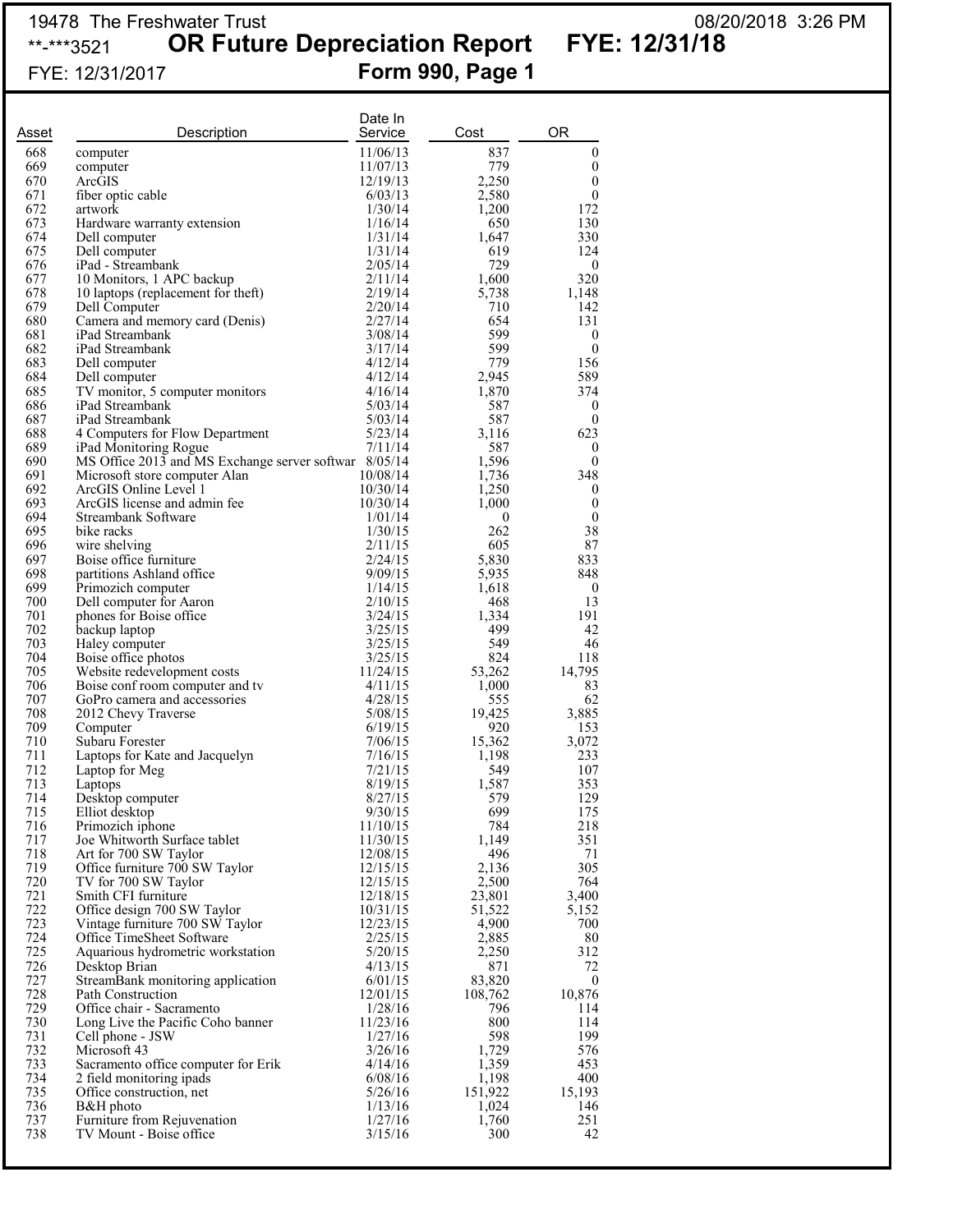## 19478 The Freshwater Trust 08/20/2018 3:26 PM \*\*-\*\*\*3521 **OR Future Depreciation Report FYE: 12/31/18** FYE: 12/31/2017 **Form 990, Page 1**

|       |                                          | Date In  |           |              |
|-------|------------------------------------------|----------|-----------|--------------|
| Asset | Description                              | Service  | Cost      | 0R           |
| 739   | Game table for game room                 | 3/19/16  | 795       | 113          |
| 740   | Beer tap supplies                        | 3/25/16  | 392       | 56           |
| 741   | Storage room shelving                    | 3/29/16  | 835       | 119          |
| 742   | 2 TVs for Taylor location                | 3/30/16  | 1,000     | 143          |
| 743   | Speakers Taylor location                 | 3/31/16  | 398       | 56           |
| 744   | Lighting fixtures Taylor location        | 4/11/16  | 1,020     | 146          |
| 745   | Misc furniture - Amazon                  | 3/30/16  | 1,735     | 247          |
| 746   | Furniture from City Home                 | 3/08/16  | 1,784     | 255          |
| 747   | Lumber for desks                         | 3/03/16  | 194       | 28           |
| 748   | TV mount for door display                | 4/06/16  | 170       | 25           |
| 749   | Smith CFI - furniture                    | 3/22/16  | 42,268    | 6,038        |
| 750   | 2 tall chairs for JSW office             | 3/30/16  | 568       | 81           |
| 751   | <b>SRM</b> Architecture                  | 5/31/16  | 9,284     | 1,326        |
| 752   | Geezer Gallery light and sculpture       | 3/23/16  | 14,522    | 2,074        |
| 753   | Brokers fees                             | 1/29/16  | 30,080    | 3,008        |
| 754   | Painting for sublease - 3rd floor        | 3/01/16  | 7,000     | 700          |
| 755   | Suite 200 improvements for sublease      | 12/19/16 | 3,638     | 364          |
| 756   | Streambank application development       | 6/01/16  | 68,000    | $\mathbf{0}$ |
| 757   | Joe W. Computer                          | 1/06/17  | 3,300     | 1,100        |
| 758   | Kaola and Karin computers                | 2/24/17  | 1,198     | 399          |
| 759   | Dave Atchison computer                   | 3/31/17  | 832       | 277          |
| 760   | <b>Restoration Boat</b>                  | 5/31/17  | 12,600    | 1,260        |
| 761   | Sharon Petras computer                   | 8/06/17  | 995       | 332          |
| 762   | <b>Boat Motor</b>                        | 8/18/17  | 6,999     | 700          |
| 763   | Monitoring Equipment                     | 8/03/17  | 7,009     | 2,337        |
| 764   | Computer - Idaho Staff                   | 8/06/17  | 1,054     | 352          |
| 765   | Streambank application development       | 6/01/17  | 110,474   | $\theta$     |
|       | <b>Total Other Depreciation</b>          |          | 1,014,772 | 92,419       |
|       | <b>Total ACRS and Other Depreciation</b> |          | 1,014,772 | 92,419       |
|       |                                          |          |           |              |
|       | <b>Grand Totals</b>                      |          | 1,083,137 | 93,301       |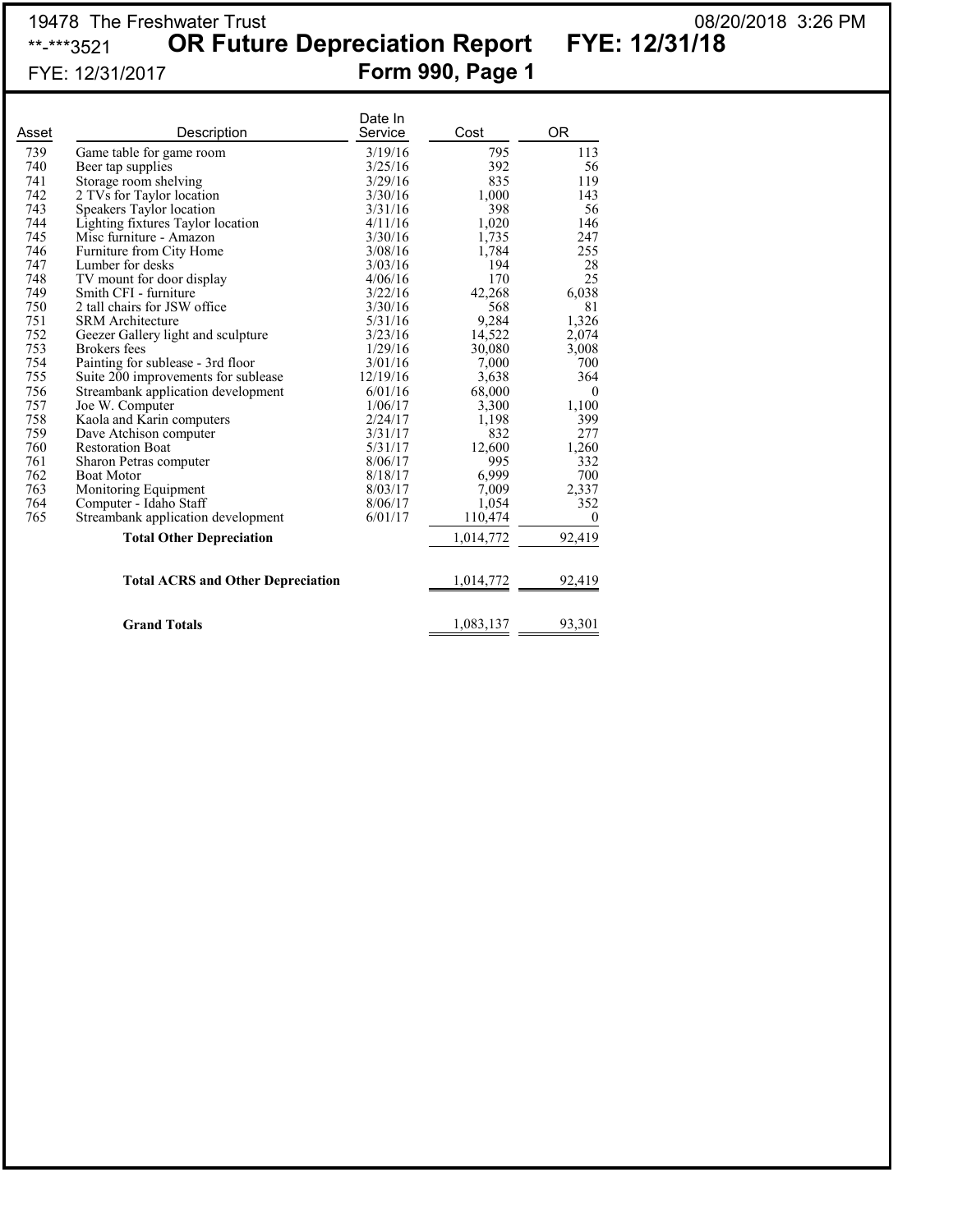### 19478 The Freshwater Trust 08/20/2018 3:26 PM \*\*-\*\*\*3521 **CA Future Depreciation Report FYE: 12/31/18**

FYE: 12/31/2017 **Auction**

|  | 08/20/2018 3:26 PM |  |
|--|--------------------|--|
|  |                    |  |

|                     | FIE. 12/31/2017                                                                                  |                      | <b>\นบเเบ</b> !! |                                      |
|---------------------|--------------------------------------------------------------------------------------------------|----------------------|------------------|--------------------------------------|
| Asset               | Description                                                                                      | Date In<br>Service   | Cost             | СA                                   |
| <b>Prior MACRS:</b> |                                                                                                  |                      |                  |                                      |
| 556                 | Improvements to Yamhill                                                                          | 3/01/06              | 7,500            | 443                                  |
| 571                 | Lockers                                                                                          | 10/16/08             | 475              | 0                                    |
| 572                 | Refrigerator                                                                                     | 3/04/08              | 299              | $\boldsymbol{0}$                     |
| 583<br>596          | Refrigerator, 2nd floor<br>Telemetry Equipment - Indian Ford                                     | 9/17/08<br>10/01/08  | 339<br>1,524     | $\overline{0}$<br>$\boldsymbol{0}$   |
| 598                 | Telemetry Equipment&Serv - Calapooia River                                                       | 10/01/08             | 3,238            | $\overline{0}$                       |
| 600                 | Telemetry Equip&Serv - Indian Ford                                                               | 10/01/08             | 507              | $\boldsymbol{0}$                     |
| 601                 | Water Level Logger w/temp option                                                                 | 10/01/08             | 463              | $\boldsymbol{0}$                     |
| 603                 | 2 LT Levelogger Gold and 1 Comm Package                                                          | 10/01/08             | 1,067            | $\boldsymbol{0}$                     |
| 604<br>605          | 2 LT Barologger Gold purch from Solinst<br>2 SonTec Deluxe Rod 4ft & Flow Track Hand Hel10/01/08 | 10/01/08             | 731<br>12,851    | $\boldsymbol{0}$<br>$\boldsymbol{0}$ |
| 606                 | Telemetry Equipment & Serv- John Day                                                             | 10/01/08             | 2,354            | $\boldsymbol{0}$                     |
| 611                 | Solar Panels, Antennas & Transducer: Sutron                                                      | 10/01/08             | 1,270            | $\boldsymbol{0}$                     |
| 612                 | Radio receivers/Fish Transmitters & cables                                                       | 10/01/08             | 29,160           | $\theta$                             |
| 613                 | Office Buildout                                                                                  | 10/20/09             | 6,587            | 439                                  |
|                     |                                                                                                  |                      | 68,365           | 882                                  |
|                     |                                                                                                  |                      |                  |                                      |
|                     | <b>Other Depreciation:</b>                                                                       |                      |                  |                                      |
| 578                 | Raiser's Edge Software                                                                           | 7/16/08              | 2,052            | $\mathbf{0}$                         |
| 615                 | 2nd Floor Office Buildout                                                                        | 6/30/10              | 2,512            | 167                                  |
| 616                 | ESRI software (GIS)                                                                              | 1/28/11              | 2,200            | 0                                    |
| 617                 | Aquarius Workstation license                                                                     | 4/15/11              | 2,000            | $\mathbf{0}$                         |
| 618                 | Rating Curve Value Pack                                                                          | 4/15/11              | 3,000            | $\mathbf{0}$                         |
| 619<br>620          | New Telephones<br>ArcView Software                                                               | 10/05/11<br>12/18/11 | 3,371<br>2,300   | 361<br>$\mathbf{0}$                  |
| 622                 | 3 Computer Monitors                                                                              | 7/14/11              | 294              | $\mathbf{0}$                         |
| 623                 | 2 Lenovo Laptops G575                                                                            | 8/26/11              | 600              | $\boldsymbol{0}$                     |
| 624                 | 4 Lenovo Laptops G575                                                                            | 8/24/11              | 1,200            | $\boldsymbol{0}$                     |
| 626                 | 20" LCD Monitor                                                                                  | 12/08/11             | 90               | $\boldsymbol{0}$                     |
| 627<br>628          | Metroline phones<br>Laptops $(4)$                                                                | 2/28/12<br>3/14/12   | 623<br>1,480     | $\boldsymbol{0}$<br>$\boldsymbol{0}$ |
| 629                 | PPI rent to own data collector/station                                                           | 3/29/12              | 1,434            | $\boldsymbol{0}$                     |
| 630                 | PPI rent to own data collector/station                                                           | 4/27/12              | 1,400            | 0                                    |
| 631                 | 4 G570 Pentium Laptops                                                                           | 5/14/12              | 1,320            | $\boldsymbol{0}$                     |
| 632<br>633          | PPI rent to own data collector/station<br>Data collector                                         | 6/28/12<br>6/29/12   | 1,166<br>2,599   | $\boldsymbol{0}$<br>$\boldsymbol{0}$ |
| 634                 | ArcGIS Online Level 1                                                                            | 8/03/12              | 1,250            | $\boldsymbol{0}$                     |
| 635                 | laptop for Wiggington                                                                            | 10/15/12             | 370              | $\mathbf{0}$                         |
| 636                 | laptop 2nd floor conference room                                                                 | 11/06/12             | 270              | $\boldsymbol{0}$                     |
| 637                 | ArcGIS Online Level 1                                                                            | 11/17/12             | 1,140            | $\boldsymbol{0}$                     |
| 638<br>639          | Second floor cubicles<br>third floor office window addition                                      | 4/25/12<br>8/12/12   | 19,135<br>1,014  | $\boldsymbol{0}$<br>$\boldsymbol{0}$ |
| 640                 | computers, software                                                                              | 3/29/12              | 2,530            | 0                                    |
| 641                 | Aquarius Server Client Access License                                                            | 5/23/12              | 1,500            | $\boldsymbol{0}$                     |
| 642                 | Aquarius Hydrometric Workstation                                                                 | 5/23/12              | 1,250            | $\mathbf{0}$                         |
| 643                 | Aquarius Server Client Access License                                                            | 5/23/12              | 2,500            | $\theta$                             |
| 644<br>646          | Television for conference room                                                                   | 6/22/12              | 1,100<br>2,135   | $\mathbf{0}$<br>305                  |
| 647                 | Office furniture<br>Desks and cabinets (7)                                                       | 5/17/13<br>5/31/13   | 2,080            | 297                                  |
| 648                 | Used conference table and chairs                                                                 | 6/06/13              | 800              | 114                                  |
| 650                 | 2 GPS units                                                                                      | 2/25/13              | 5,950            | $\boldsymbol{0}$                     |
| 651                 | iPad for sales department                                                                        | 2/26/13              | 730              | $\boldsymbol{0}$                     |
| 652                 | ArcPad 10 software                                                                               | 2/26/13              | 1,260            | $\mathbf{0}$                         |

Dell computer

651 iPad for sales department 2/26/13 730<br>652 ArcPad 10 software 2/26/13 1,260

653 Pavilion lap top 3/14/13 430<br>657 Dell computer 6/20/13 750 657 Dell computer 6/20/13 750<br>658 3 conference room phones 6/20/13 1,662 658 3 conference room phones 6/20/13 1,662<br>659 60" tv east office 7/10/13 800 659 60" tv east office  $\begin{array}{ccc} 659 & 60 \\ 660 & \text{Computer - east office} \end{array}$  7/10/13  $\begin{array}{ccc} 800 & 800 \\ 7/10/13 & 490 \end{array}$ 660 Computer - east office 7/10/13 490<br>661 server equipment 9/01/13 6,503

652 ArcPad 10 software  $\begin{array}{cccc} 652 & \text{ArcPad 10 software} \\ 653 & \text{Pavilion lap} \\ 657 & \text{Dell computer} \\ 658 & 3 \text{ conference room phones} \\ 658 & 60 & \text{Computer - east office} \\ 660 & \text{Computer - extent force} \\ 661 & \text{server equipment} \\ 662 & \text{Computer - Eugene} \\ 663 & \text{Computer - Eugene} \\ 664 & \text{System} \\ 665 & 7110/13 & 6,503 \\ 662 & \text{Computer - Eugene} \\ 665 & 7110/13 &$ 

661 server equipment 9/01/13 6,503 0 662 Computer - Eugene 8/13/13 450 0 663 Computer - monitoring department  $\begin{array}{cccc} 8/14/13 & 500 & 0 \\ 664 & \text{Computers} & 9/30/13 & 1,042 \end{array}$  0 664 Computers 9/30/13 1,042 0<br>665 lap tops Scott and Danielle 10/05/13 900 0 665 lap tops Scott and Danielle 10/05/13 900 0<br>667 Dell computer 11/06/13 780 0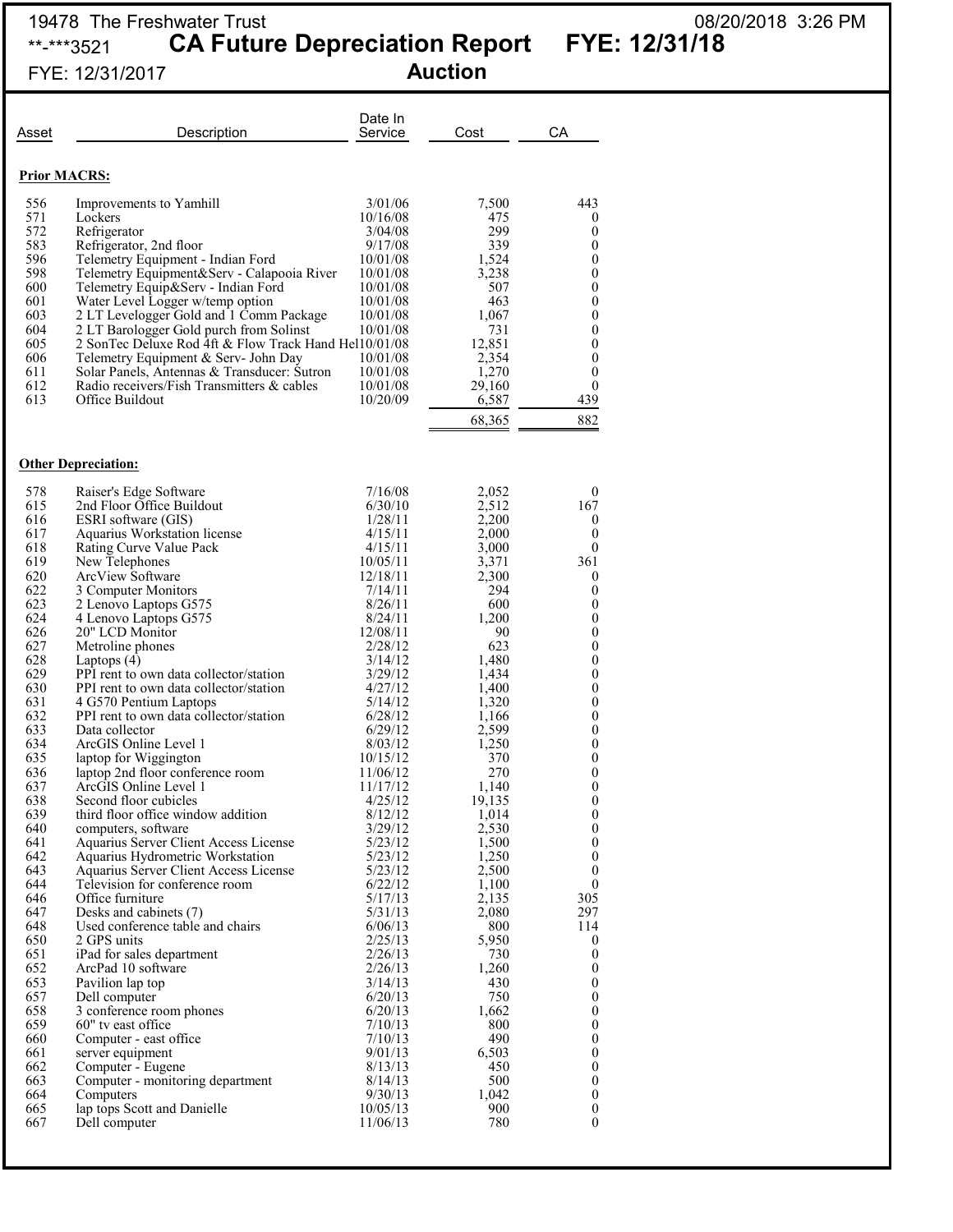## 19478 The Freshwater Trust<br>\*\*-\*\*\*3521 CA Future Depreciation Report FYE: 12/31/18 \*\*<sub>-\*\*\*3521</sub> CA Future Depreciation Report

FYE: 12/31/2017 **Form 990, Page 1**

| Asset      | Description                                                                            | Date In<br>Service   | Cost              | CA                         |
|------------|----------------------------------------------------------------------------------------|----------------------|-------------------|----------------------------|
| 668        | computer                                                                               | 11/06/13             | 837               | $\boldsymbol{0}$           |
| 669        | computer                                                                               | 11/07/13             | 779               | $\boldsymbol{0}$           |
| 670        | ArcGIS                                                                                 | 12/19/13             | 2,250             | $\boldsymbol{0}$           |
| 671<br>672 | fiber optic cable<br>artwork                                                           | 6/03/13<br>1/30/14   | 2,580<br>1,200    | $\boldsymbol{0}$<br>172    |
| 673        | Hardware warranty extension                                                            | 1/16/14              | 650               | 130                        |
| 674        | Dell computer                                                                          | 1/31/14              | 1,647             | 330                        |
| 675        | Dell computer                                                                          | 1/31/14              | 619               | 124                        |
| 676        | iPad - Streambank                                                                      | 2/05/14              | 729               | $\boldsymbol{0}$           |
| 677<br>678 | 10 Monitors, 1 APC backup                                                              | 2/11/14<br>2/19/14   | 1,600<br>5,738    | 320                        |
| 679        | 10 laptops (replacement for theft)<br>Dell Computer                                    | 2/20/14              | 710               | 1,148<br>142               |
| 680        | Camera and memory card (Denis)                                                         | 2/27/14              | 654               | 131                        |
| 681        | iPad Streambank                                                                        | 3/08/14              | 599               | $\boldsymbol{0}$           |
| 682        | iPad Streambank                                                                        | 3/17/14              | 599               | $\boldsymbol{0}$           |
| 683<br>684 | Dell computer                                                                          | 4/12/14              | 779               | 156                        |
| 685        | Dell computer<br>TV monitor, 5 computer monitors                                       | 4/12/14<br>4/16/14   | 2,945<br>1,870    | 589<br>374                 |
| 686        | iPad Streambank                                                                        | 5/03/14              | 587               | $\boldsymbol{0}$           |
| 687        | iPad Streambank                                                                        | 5/03/14              | 587               | $\boldsymbol{0}$           |
| 688        | 4 Computers for Flow Department                                                        | 5/23/14              | 3,116             | 623                        |
| 689<br>690 | iPad Monitoring Rogue                                                                  | 7/11/14              | 587               | $\boldsymbol{0}$           |
| 691        | MS Office 2013 and MS Exchange server softwar 8/05/14<br>Microsoft store computer Alan | 10/08/14             | 1,596<br>1,736    | $\boldsymbol{0}$<br>348    |
| 692        | ArcGIS Online Level 1                                                                  | 10/30/14             | 1,250             | $\theta$                   |
| 693        | ArcGIS license and admin fee                                                           | 10/30/14             | 1,000             | $\boldsymbol{0}$           |
| 694        | Streambank Software                                                                    | 1/01/14              | 1,025,407         | 102,541                    |
| 695        | bike racks                                                                             | 1/30/15              | 262               | 38                         |
| 696<br>697 | wire shelving<br>Boise office furniture                                                | 2/11/15<br>2/24/15   | 605<br>5,830      | 87<br>833                  |
| 698        | partitions Ashland office                                                              | 9/09/15              | 5,935             | 848                        |
| 699        | Primozich computer                                                                     | 1/14/15              | 1,618             | $\boldsymbol{0}$           |
| 700        | Dell computer for Aaron                                                                | 2/10/15              | 468               | 13                         |
| 701        | phones for Boise office                                                                | 3/24/15              | 1,334             | 191                        |
| 702<br>703 | backup laptop                                                                          | 3/25/15<br>3/25/15   | 499<br>549        | 42<br>46                   |
| 704        | Haley computer<br>Boise office photos                                                  | 3/25/15              | 824               | 118                        |
| 705        | Website redevelopment costs                                                            | 11/24/15             | 53,262            | 16,275                     |
| 706        | Boise conf room computer and tv                                                        | 4/11/15              | 1,000             | 83                         |
| 707        | GoPro camera and accessories                                                           | 4/28/15              | 555               | 62                         |
| 708<br>709 | 2012 Chevy Traverse                                                                    | 5/08/15<br>6/19/15   | 19,425<br>920     | 3,885<br>153               |
| 710        | Computer<br>Subaru Forester                                                            | 7/06/15              | 15,362            | 3,072                      |
| 711        | Laptops for Kate and Jacquelyn                                                         | 7/16/15              | 1,198             | 233                        |
| 712        | Laptop for Meg                                                                         | 7/21/15              | 549               | 107                        |
| 713        | Laptops                                                                                | 8/19/15              | 1,587             | 353                        |
| 714<br>715 | Desktop computer<br>Elliot desktop                                                     | 8/27/15<br>9/30/15   | 579<br>699        | 129<br>175                 |
| 716        | Primozich iphone                                                                       | 11/10/15             | 784               | 218                        |
| 717        | Joe Whitworth Surface tablet                                                           | 11/30/15             | 1,149             | 351                        |
| 718        | Art for 700 SW Taylor                                                                  | 12/08/15             | 496               | 71                         |
| 719        | Office furniture 700 SW Taylor                                                         | 12/15/15             | 2,136             | 305                        |
| 720<br>721 | TV for 700 SW Taylor<br>Smith CFI furniture                                            | 12/15/15<br>12/18/15 | 2,500             | 764<br>3,400               |
| 722        | Office design 700 SW Taylor                                                            | 10/31/15             | 23,801<br>51,522  | 5,152                      |
| 723        | Vintage furniture 700 SW Taylor                                                        | 12/23/15             | 4,900             | 700                        |
| 724        | Office TimeSheet Software                                                              | 2/25/15              | 2,885             | 160                        |
| 725        | Aquarious hydrometric workstation                                                      | 5/20/15              | 2,250             | 312                        |
| 726<br>727 | Desktop Brian                                                                          | 4/13/15              | 871               | 72                         |
| 728        | StreamBank monitoring application<br>Path Construction                                 | 6/01/15<br>12/01/15  | 83,820<br>108,762 | $\boldsymbol{0}$<br>10,876 |
| 729        | Office chair - Sacramento                                                              | 1/28/16              | 796               | 114                        |
| 730        | Long Live the Pacific Coho banner                                                      | 11/23/16             | 800               | 114                        |
| 731        | Cell phone - JSW                                                                       | 1/27/16              | 598               | 199                        |
| 732        | Microsoft 43                                                                           | 3/26/16              | 1,729             | 576                        |
| 733<br>734 | Sacramento office computer for Erik<br>2 field monitoring ipads                        | 4/14/16<br>6/08/16   | 1,359<br>1,198    | 453<br>400                 |
| 735        | Office construction, net                                                               | 5/26/16              | 151,922           | 15,193                     |
| 736        | B&H photo                                                                              | 1/13/16              | 1,024             | 146                        |
| 737        | Furniture from Rejuvenation                                                            | 1/27/16              | 1,760             | 251                        |
| 738        | TV Mount - Boise office                                                                | 3/15/16              | 300               | 42                         |
|            |                                                                                        |                      |                   |                            |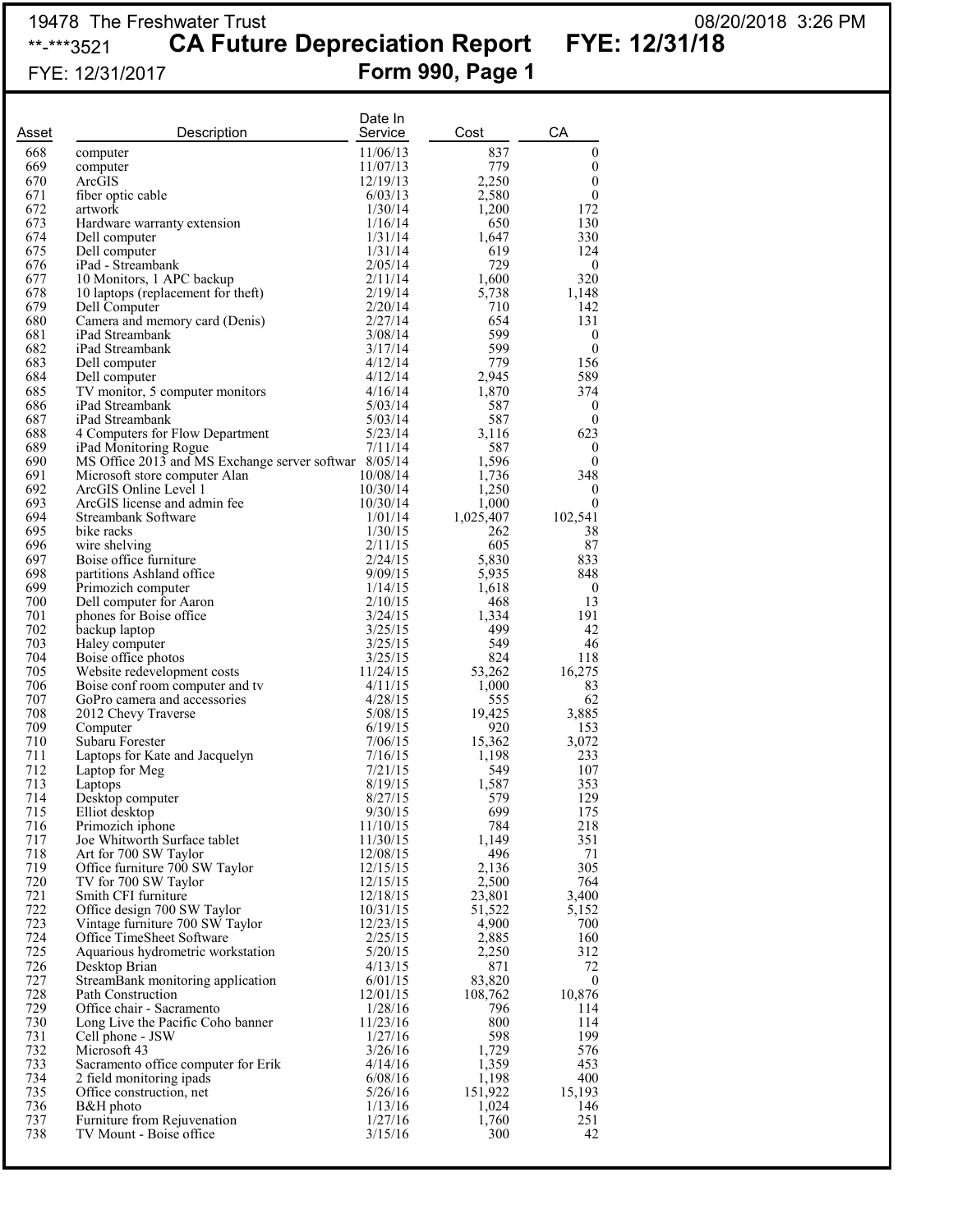## 19478 The Freshwater Trust 08/20/2018 3:26 PM \*\*-\*\*\*3521 **CA Future Depreciation Report FYE: 12/31/18** FYE: 12/31/2017 **Form 990, Page 1**

|       |                                          | Date In  |           |              |
|-------|------------------------------------------|----------|-----------|--------------|
| Asset | Description                              | Service  | Cost      | CA           |
| 739   | Game table for game room                 | 3/19/16  | 795       | 113          |
| 740   | Beer tap supplies                        | 3/25/16  | 392       | 56           |
| 741   | Storage room shelving                    | 3/29/16  | 835       | 119          |
| 742   | 2 TVs for Taylor location                | 3/30/16  | 1,000     | 143          |
| 743   | Speakers Taylor location                 | 3/31/16  | 398       | 56           |
| 744   | Lighting fixtures Taylor location        | 4/11/16  | 1,020     | 146          |
| 745   | Misc furniture - Amazon                  | 3/30/16  | 1,735     | 247          |
| 746   | Furniture from City Home                 | 3/08/16  | 1,784     | 255          |
| 747   | Lumber for desks                         | 3/03/16  | 194       | 28           |
| 748   | TV mount for door display                | 4/06/16  | 170       | 25           |
| 749   | Smith CFI - furniture                    | 3/22/16  | 42,268    | 6,038        |
| 750   | 2 tall chairs for JSW office             | 3/30/16  | 568       | 81           |
| 751   | <b>SRM</b> Architecture                  | 5/31/16  | 9,284     | 1,326        |
| 752   | Geezer Gallery light and sculpture       | 3/23/16  | 14,522    | 2,074        |
| 753   | <b>Brokers</b> fees                      | 1/29/16  | 30,080    | 3,008        |
| 754   | Painting for sublease - 3rd floor        | 3/01/16  | 7,000     | 700          |
| 755   | Suite 200 improvements for sublease      | 12/19/16 | 3,638     | 364          |
| 756   | Streambank application development       | 6/01/16  | 68,000    | $\mathbf{0}$ |
| 757   | Joe W. Computer                          | 1/06/17  | 3,300     | 1,100        |
| 758   | Kaola and Karin computers                | 2/24/17  | 1,198     | 399          |
| 759   | Dave Atchison computer                   | 3/31/17  | 832       | 277          |
| 760   | <b>Restoration Boat</b>                  | 5/31/17  | 12,600    | 1,260        |
| 761   | Sharon Petras computer                   | 8/06/17  | 995       | 332          |
| 762   | <b>Boat Motor</b>                        | 8/18/17  | 6,999     | 700          |
| 763   | Monitoring Equipment                     | 8/03/17  | 7,009     | 2,337        |
| 764   | Computer - Idaho Staff                   | 8/06/17  | 1,054     | 352          |
| 765   | Streambank application development       | 6/01/17  | 110,474   | $\theta$     |
|       | <b>Total Other Depreciation</b>          |          | 2,040,179 | 196,520      |
|       | <b>Total ACRS and Other Depreciation</b> |          | 2,040,179 | 196,520      |
|       | <b>Grand Totals</b>                      |          | 2,108,544 | 197,402      |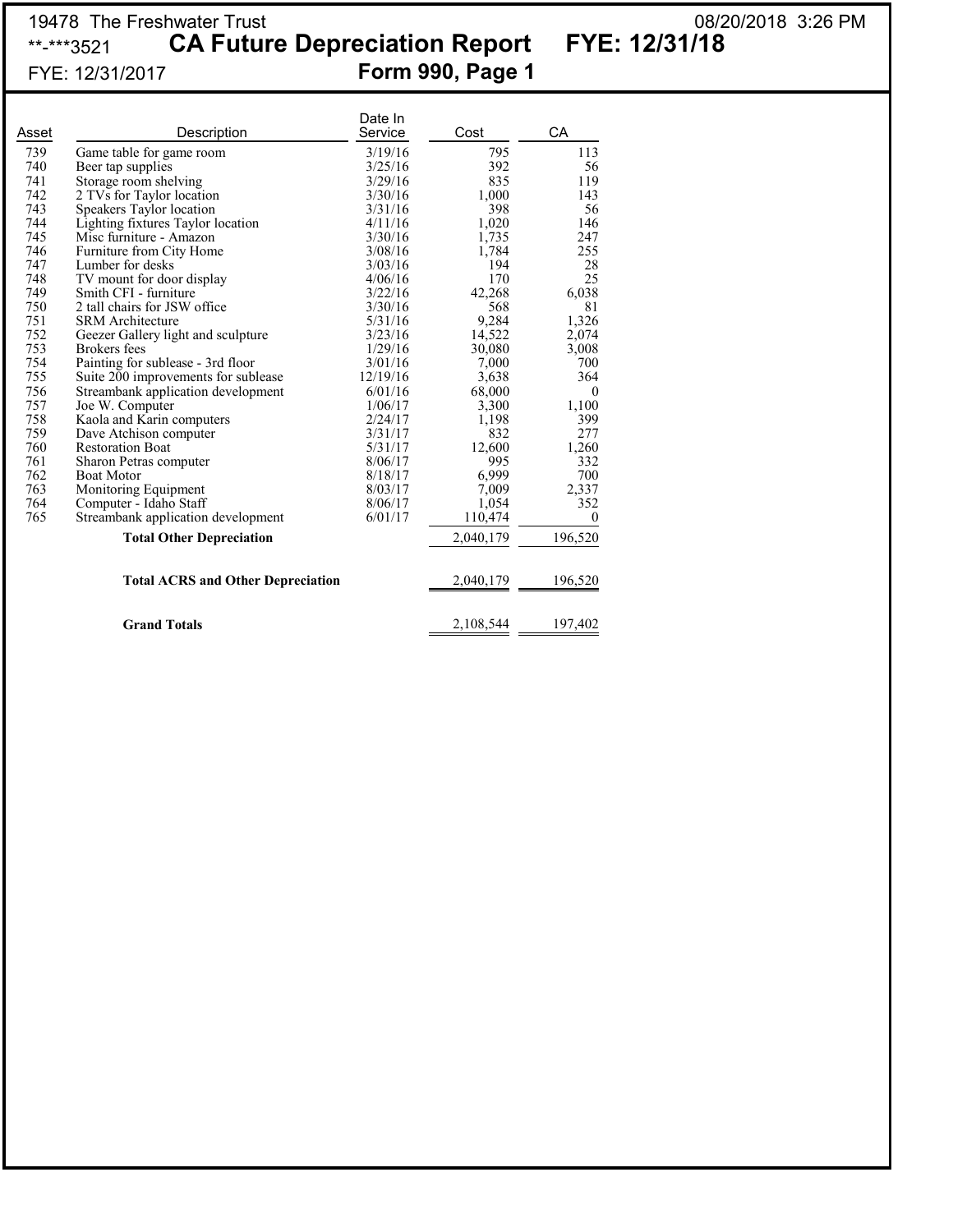| Form 990                                   | <b>Two Year Comparison Report</b>                                                                                                                                                                                                                                  | 2016 & 2017               |                           |                            |                                |  |
|--------------------------------------------|--------------------------------------------------------------------------------------------------------------------------------------------------------------------------------------------------------------------------------------------------------------------|---------------------------|---------------------------|----------------------------|--------------------------------|--|
|                                            | For calendar year 2017, or tax year beginning<br>ending                                                                                                                                                                                                            |                           |                           |                            |                                |  |
| Name                                       |                                                                                                                                                                                                                                                                    |                           |                           |                            | Taxpayer Identification Number |  |
|                                            | The Freshwater Trust                                                                                                                                                                                                                                               |                           |                           |                            | **-***3521                     |  |
|                                            |                                                                                                                                                                                                                                                                    |                           | 2016                      | 2017                       | <b>Differences</b>             |  |
|                                            |                                                                                                                                                                                                                                                                    | $\mathbf{1}$ .            | 1,516,404                 | 2,529,136                  | 1,012,732                      |  |
|                                            |                                                                                                                                                                                                                                                                    | 2.                        |                           |                            |                                |  |
|                                            | 3. Government contributions and grants                                                                                                                                                                                                                             | 3.                        | 3,806,270                 | 3,109,616                  | $-696,654$                     |  |
| 5                                          |                                                                                                                                                                                                                                                                    | $\overline{\mathbf{4}}$ . | 2,906,617                 | $\overline{2,}$ 394,425    | $-512,192$                     |  |
|                                            | 5. Investment income <i>[[CONDIGALITERS]</i> and <b>b</b> and <b>b</b> and <b>b</b> and <b>b</b> and <b>b</b> and <b>condigate of the state of the state of the state of the state of the state of the state of the state of the state of the state of the sta</b> | 5.                        | 3,058                     | 279                        | $-2,779$                       |  |
|                                            | 6. Proceeds from tax exempt bonds                                                                                                                                                                                                                                  | 6.                        |                           |                            |                                |  |
|                                            | 7. Net gain or (loss) from sale of assets other than inventory                                                                                                                                                                                                     | 7.                        | 1,027                     | 1,326                      | 299                            |  |
|                                            | 8. Net income or (loss) from fundraising events                                                                                                                                                                                                                    | 8.                        | 58,110                    | $\overline{127,338}$       | 69,228                         |  |
|                                            |                                                                                                                                                                                                                                                                    | 9.                        |                           |                            |                                |  |
|                                            | 10. Net gain or (loss) on sales of inventory [10. Net gain or (loss) on sales of inventory                                                                                                                                                                         | 10.                       |                           |                            |                                |  |
| <b>11.</b> Other revenue                   |                                                                                                                                                                                                                                                                    | 11.                       | 12,598                    | 445                        | $-12, 153$                     |  |
|                                            | 12. Total revenue. Add lines 1 through 11                                                                                                                                                                                                                          | 12.                       | 8,304,084                 | 8,162,565                  | $-141,519$                     |  |
|                                            | 13. Grants and similar amounts paid <b>constants</b> of the state of the state of the state of the state of the state of the state of the state of the state of the state of the state of the state of the state of the state of th                                | 13.                       |                           |                            |                                |  |
|                                            | 14. Benefits paid to or for members                                                                                                                                                                                                                                | 14.                       |                           |                            |                                |  |
|                                            | 15. Compensation of officers, directors, trustees, etc.                                                                                                                                                                                                            | 15.                       | 193,967                   | 217,286                    | 23,319                         |  |
|                                            | 16. Salaries, other compensation, and employee benefits                                                                                                                                                                                                            | 16.                       | 3,470,117                 | 3,262,890                  | $-207, 227$                    |  |
|                                            |                                                                                                                                                                                                                                                                    | 17.                       |                           |                            |                                |  |
|                                            | 18. Other professional fees <b>constant of the system</b>                                                                                                                                                                                                          | 18.                       | 124,115                   | 69,464                     | $-54,651$                      |  |
| ш                                          | 19. Occupancy, rent, utilities, and maintenance <i>mimimimimimimi</i>                                                                                                                                                                                              | 19.                       | 345,514                   | 362,668                    | 17,154                         |  |
|                                            |                                                                                                                                                                                                                                                                    | 20.                       | 197,359                   | 202,384                    | 5,025                          |  |
| 21. Other expenses                         |                                                                                                                                                                                                                                                                    | 21.                       | 4,419,947                 | 4,881,422                  | 461,475                        |  |
|                                            | 22. Total expenses. Add lines 13 through 21                                                                                                                                                                                                                        | 22.                       | 8,751,019                 | 8,996,114                  | 245,095                        |  |
|                                            | 23. Excess or (Deficit). Subtract line 22 from line 12                                                                                                                                                                                                             | 23.                       | $-446,935$                | $-833,549$                 | $-386,614$                     |  |
|                                            | 24. Total exempt revenue <b>construction</b> and a construction of the construction of the construction of the construction of the construction of the construction of the construction of the construction of the construction of                                 | 24.                       | 8,304,084                 | 8,162,565                  | $-141,519$                     |  |
| 25. Total unrelated revenue                |                                                                                                                                                                                                                                                                    | 25.                       |                           |                            |                                |  |
|                                            | 26. Total excludable revenue                                                                                                                                                                                                                                       | 26.                       | 2,923,300                 | 2,396,475                  | $-526,825$                     |  |
|                                            | 27. Total assets <b>Production and State and Production Contract and Production Contract and Production Contract </b>                                                                                                                                              | 27.                       | $\overline{5}$ , 760, 803 | 4,529,835                  | $-1, 230, 968$                 |  |
| 28. Total liabilities                      |                                                                                                                                                                                                                                                                    | 28.                       | 4,411,064                 | 6,320,952                  | 1,909,888                      |  |
| Other Information<br>29. Retained earnings |                                                                                                                                                                                                                                                                    | 29.                       | 1,349,739                 | $\overline{-1}$ , 791, 117 | $-3,140,856$                   |  |
|                                            | 30. Number of voting members of governing body                                                                                                                                                                                                                     | 30.                       | 19                        | 20                         |                                |  |
|                                            | 31. Number of independent voting members of governing body                                                                                                                                                                                                         | 31.                       | 18                        | 19                         |                                |  |
| 32. Number of employees                    |                                                                                                                                                                                                                                                                    | 32.                       | $\overline{55}$           | 58                         |                                |  |
| 33. Number of volunteers                   |                                                                                                                                                                                                                                                                    | 33.                       | 45                        | 45                         |                                |  |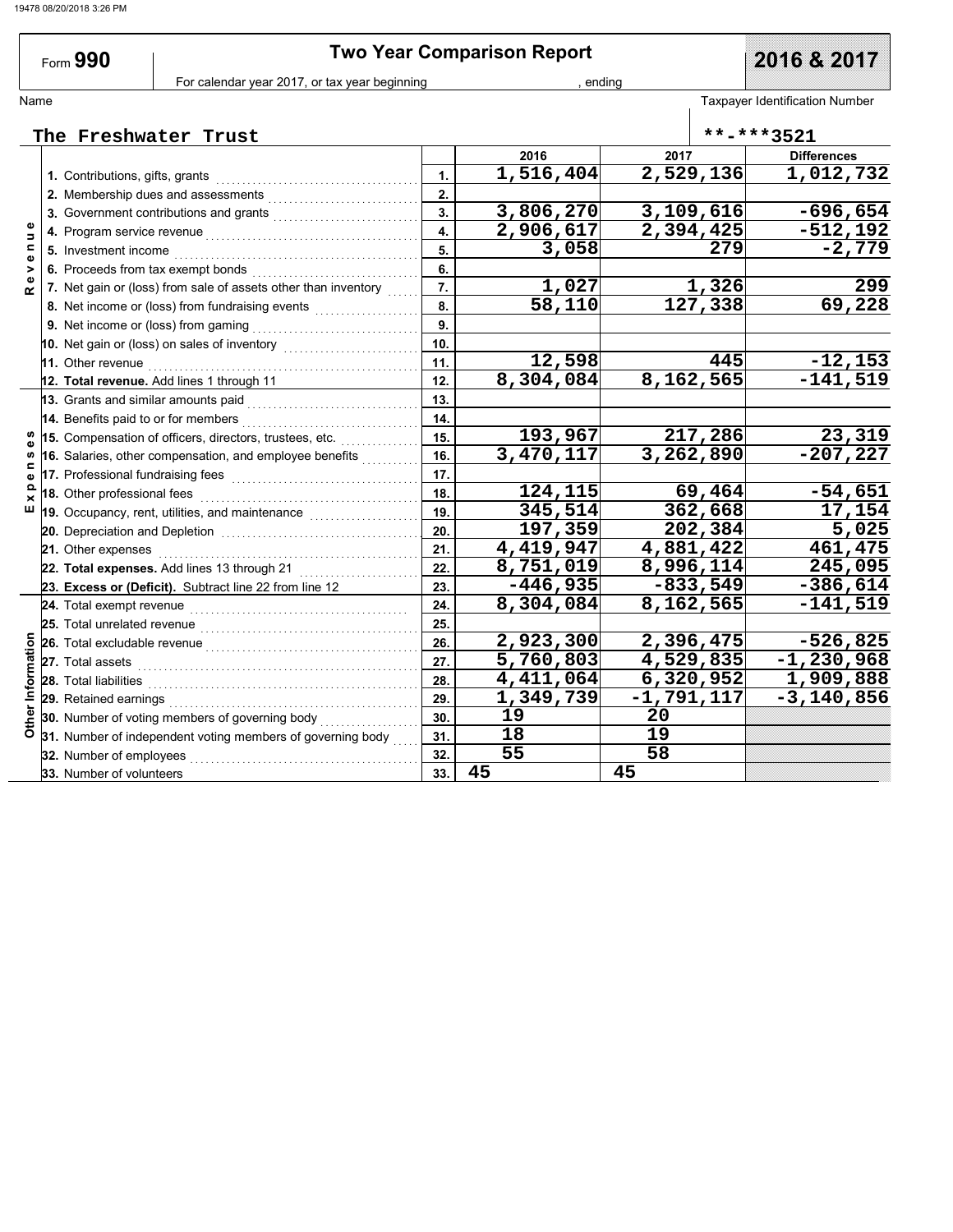Form 990

### **Part 2017 Tax Return History 2017**

Employer Identification Number

**\*\*-\*\*\*3521**

Name

**The Freshwater Trust**

|                                                                                                                                                                                                                                      | 2013        | 2014      | 2015           | 2016       | 2017         | 2018 |
|--------------------------------------------------------------------------------------------------------------------------------------------------------------------------------------------------------------------------------------|-------------|-----------|----------------|------------|--------------|------|
| Contributions, gifts, grants                                                                                                                                                                                                         | 2,967,403   | 3,475,953 | 4,730,207      | 5,322,674  | 5,638,752    |      |
| Membership dues                                                                                                                                                                                                                      |             |           |                |            |              |      |
| Program service revenue                                                                                                                                                                                                              | 2, 113, 782 | 4,035,529 | 1,909,391      | 2,906,617  | 2,394,425    |      |
| Capital gain or loss                                                                                                                                                                                                                 | 3,879       | 6,752     | 413            | 1,027      | 1,326        |      |
| Investment income                                                                                                                                                                                                                    | 892         | 440       | 7,098          | 3,058      | 279          |      |
| Fundraising revenue (income/loss)                                                                                                                                                                                                    | 80, 232     | $-53,273$ | 56,749         | 58,110     | 127,338      |      |
| Gaming revenue (income/loss)                                                                                                                                                                                                         |             |           |                |            |              |      |
| Other revenue                                                                                                                                                                                                                        |             | 643       | 1,009          | 12,598     | 445          |      |
| Total revenue <b>contract and the contract of the contract of the contract of the contract of the contract of the contract of the contract of the contract of the contract of the contract of the contract of the contract of th</b> | 5,166,188   | 7,466,044 | 6,704,867      | 8,304,084  | 8,162,565    |      |
| Grants and similar amounts paid                                                                                                                                                                                                      |             |           |                |            |              |      |
| Benefits paid to or for members                                                                                                                                                                                                      |             |           |                |            |              |      |
| Compensation of officers, etc.                                                                                                                                                                                                       | 199,075     | 197,970   | 193,623        | 193,967    | 217,286      |      |
| Other compensation<br>                                                                                                                                                                                                               | 2,674,262   | 3,106,515 | 3,532,932      | 3,470,117  | 3,262,890    |      |
|                                                                                                                                                                                                                                      | 266,047     | 80,972    | 156,683        | 124,115    | 69,464       |      |
| Occupancy costs                                                                                                                                                                                                                      | 168,432     | 203,472   | 236,184        | 345,514    | 362,668      |      |
| Depreciation and depletion                                                                                                                                                                                                           | 38,580      | 132,124   | 142,926        | 197,359    | 202,384      |      |
| Other expenses                                                                                                                                                                                                                       | 2, 265, 200 | 3,562,110 | 3,648,985      | 4,419,947  | 4,881,422    |      |
| <b>Total expenses</b>                                                                                                                                                                                                                | 5,611,596   | 7,283,163 | 7,911,333      | 8,751,019  | 8,996,114    |      |
| <b>Excess or (Deficit)</b>                                                                                                                                                                                                           | $-445, 408$ | 182,881   | $-1, 206, 466$ | $-446,935$ | $-833,549$   |      |
|                                                                                                                                                                                                                                      |             |           |                |            |              |      |
| Total exempt revenue                                                                                                                                                                                                                 | 5,166,188   | 7,466,044 | 6,704,867      | 8,304,084  | 8,162,565    |      |
| Total unrelated revenue                                                                                                                                                                                                              |             |           |                |            |              |      |
| Total excludable revenue                                                                                                                                                                                                             | 2,118,553   | 4,043,364 | 1,917,911      | 2,923,300  | 2,396,475    |      |
| <b>Total Assets</b>                                                                                                                                                                                                                  | 5, 213, 390 | 7,423,531 | 6, 250, 117    | 5,760,803  | 4,529,835    |      |
| <b>Total Liabilities</b>                                                                                                                                                                                                             | 2,439,049   | 4,423,738 | 4,459,584      | 4,411,064  | 6,320,952    |      |
| Net Fund Balances                                                                                                                                                                                                                    | 2,774,341   | 2,999,793 | 1,790,533      | 1,349,739  | $-1,791,117$ |      |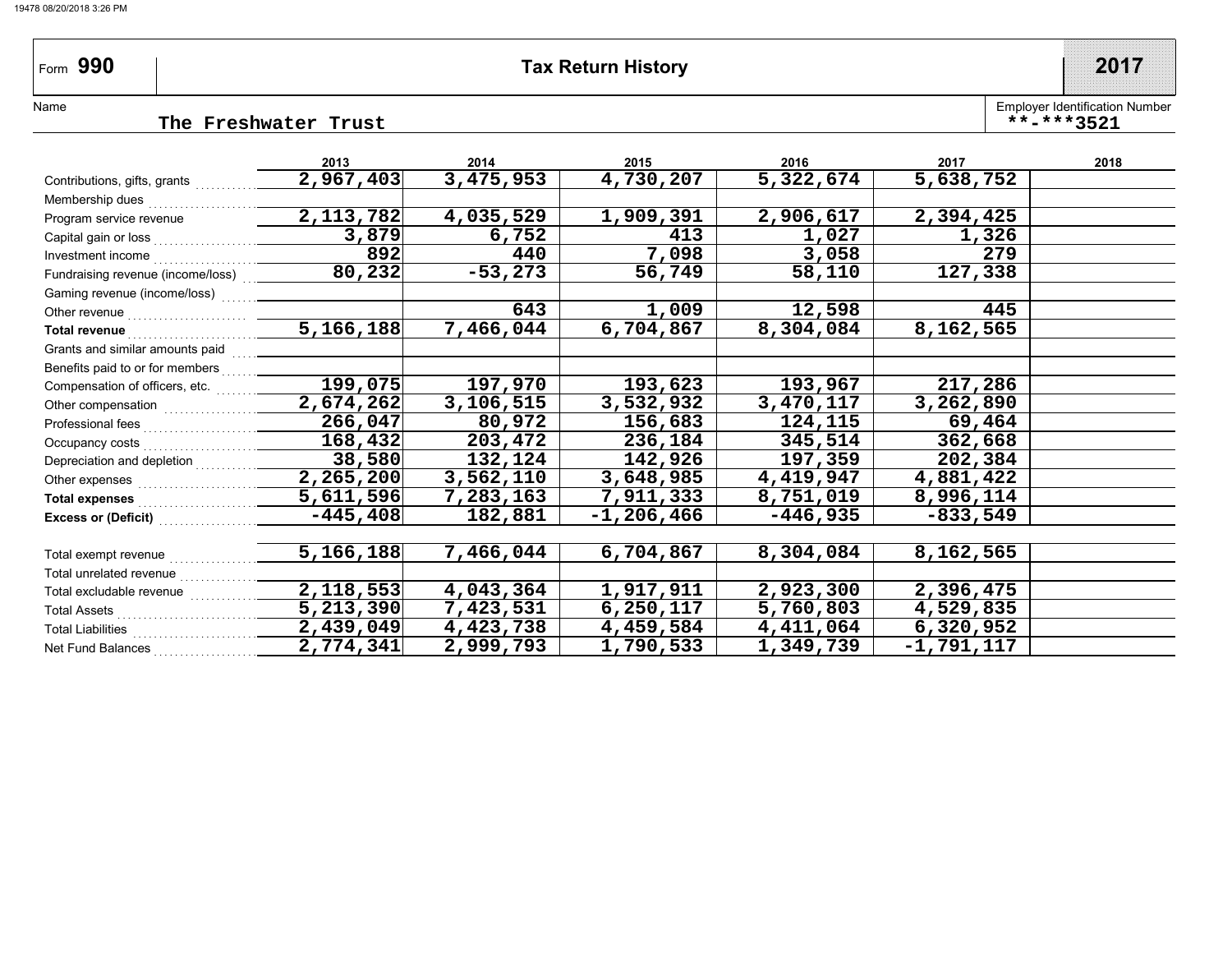Deferred compensation plans . . . . . . . . . . .



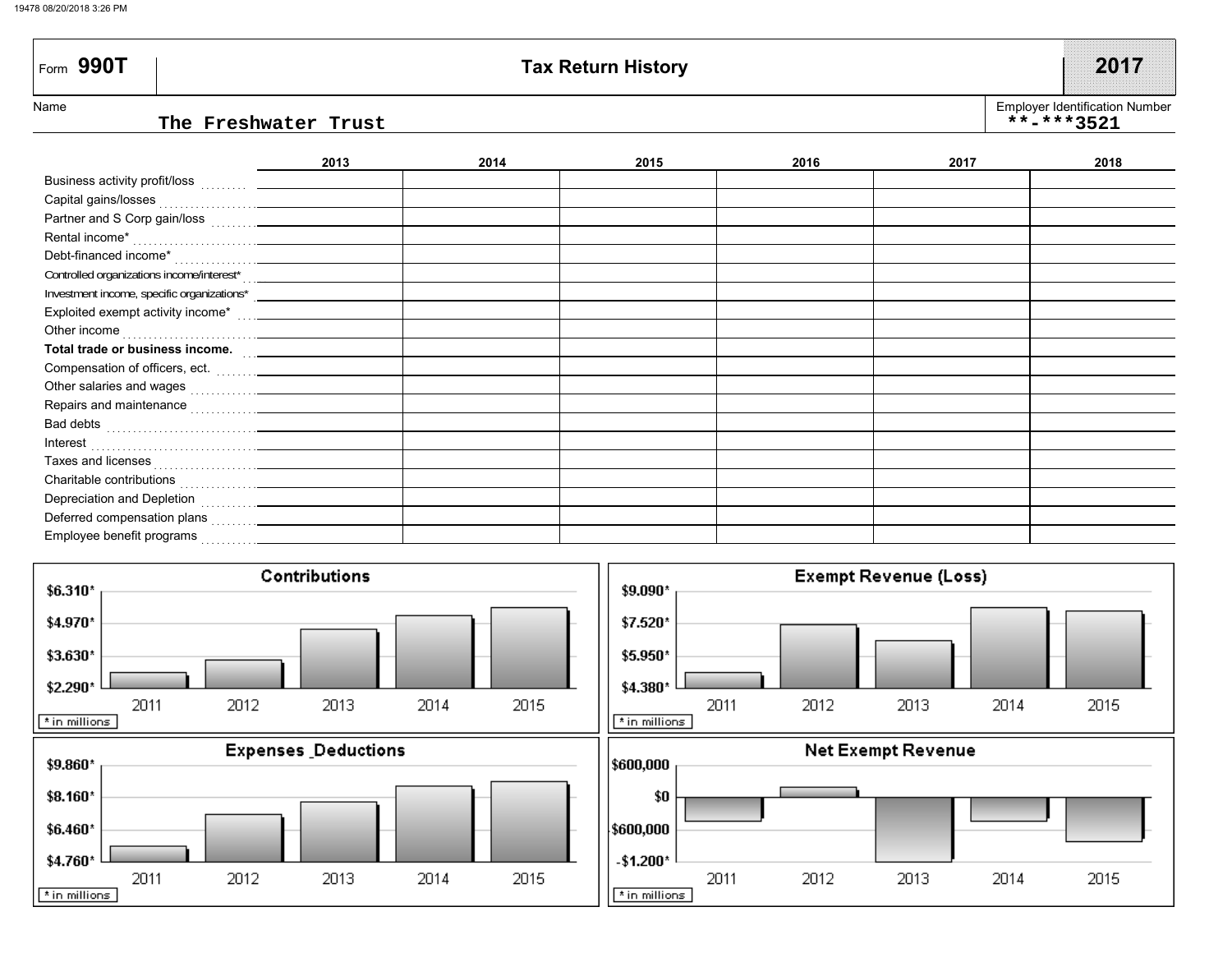| $\mathsf{F}_{\mathsf{orm}}$ 990T          |      |      | <b>Tax Return History</b> |      |      | 2017                                                |
|-------------------------------------------|------|------|---------------------------|------|------|-----------------------------------------------------|
| Name<br>The Freshwater Trust              |      |      |                           |      |      | <b>Employer Identification Number</b><br>**-***3521 |
|                                           | 2013 | 2014 | 2015                      | 2016 | 2017 | 2018                                                |
|                                           |      |      |                           |      |      |                                                     |
|                                           |      |      |                           |      |      |                                                     |
| Specific deduction<br>$\frac{1}{2}$ , 000 |      |      |                           |      |      |                                                     |
|                                           |      |      |                           |      |      |                                                     |
|                                           |      |      |                           |      |      |                                                     |
|                                           |      |      |                           |      |      |                                                     |
|                                           |      |      |                           |      |      |                                                     |
|                                           |      |      |                           |      |      |                                                     |
|                                           |      |      |                           |      |      |                                                     |
|                                           |      |      |                           |      |      |                                                     |
|                                           |      |      |                           |      |      |                                                     |
| Other payments                            |      |      |                           |      |      |                                                     |

\* Income shown net of expenses

**Balance due/Overpayment**

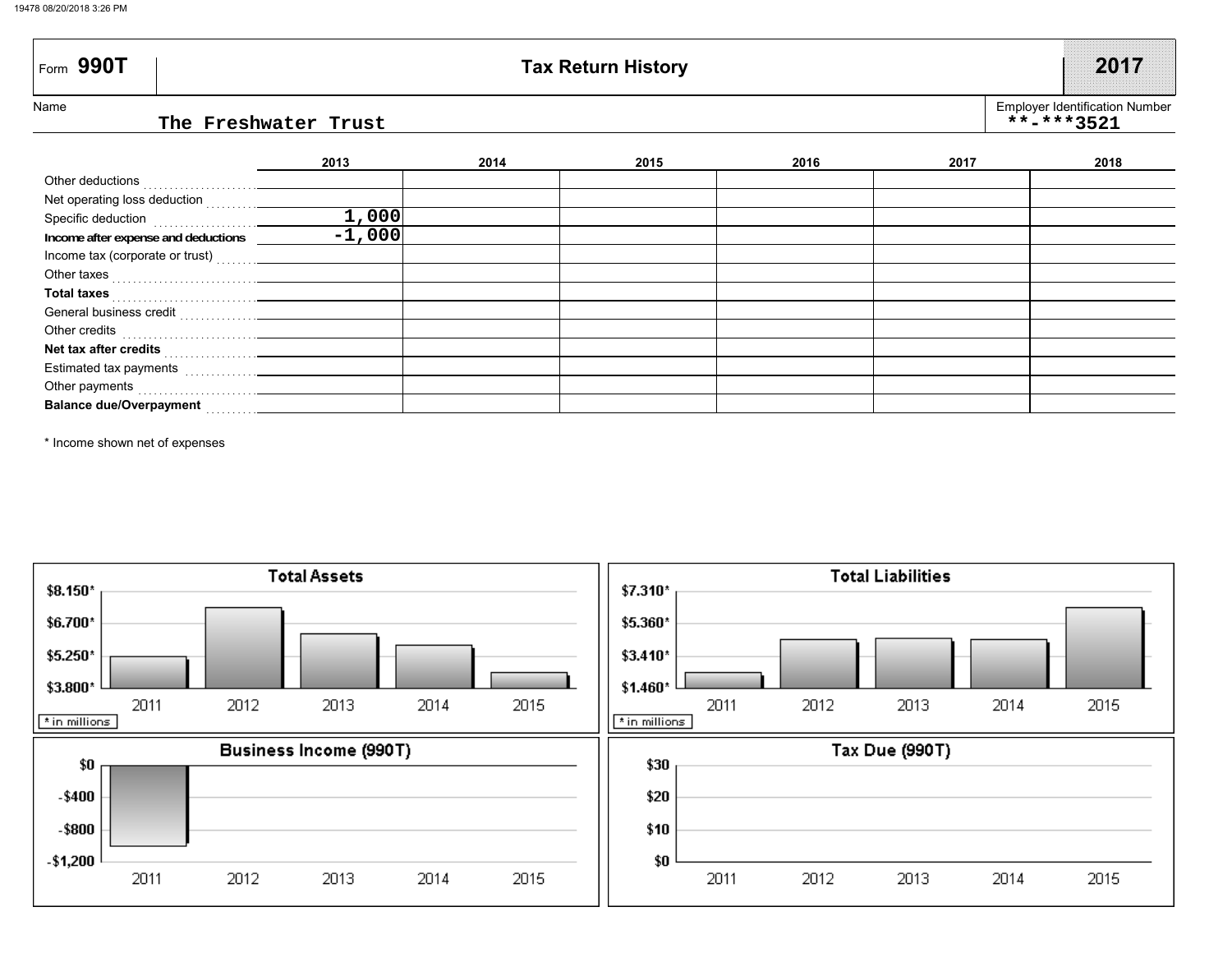## **Taxable Dividends from Securities**

| <b>Description</b> |        |                                      |       |                                                   |                          |
|--------------------|--------|--------------------------------------|-------|---------------------------------------------------|--------------------------|
|                    | Amount | Unrelated<br>Business Code Code Code |       | <b>Exclusion Postal Acquired after</b><br>6/30/75 | US<br>Obs $(\$$ or $%$ ) |
| Investment income  |        |                                      |       |                                                   |                          |
|                    | 279    |                                      | 14 OR |                                                   |                          |
| Total              | 279    |                                      |       |                                                   |                          |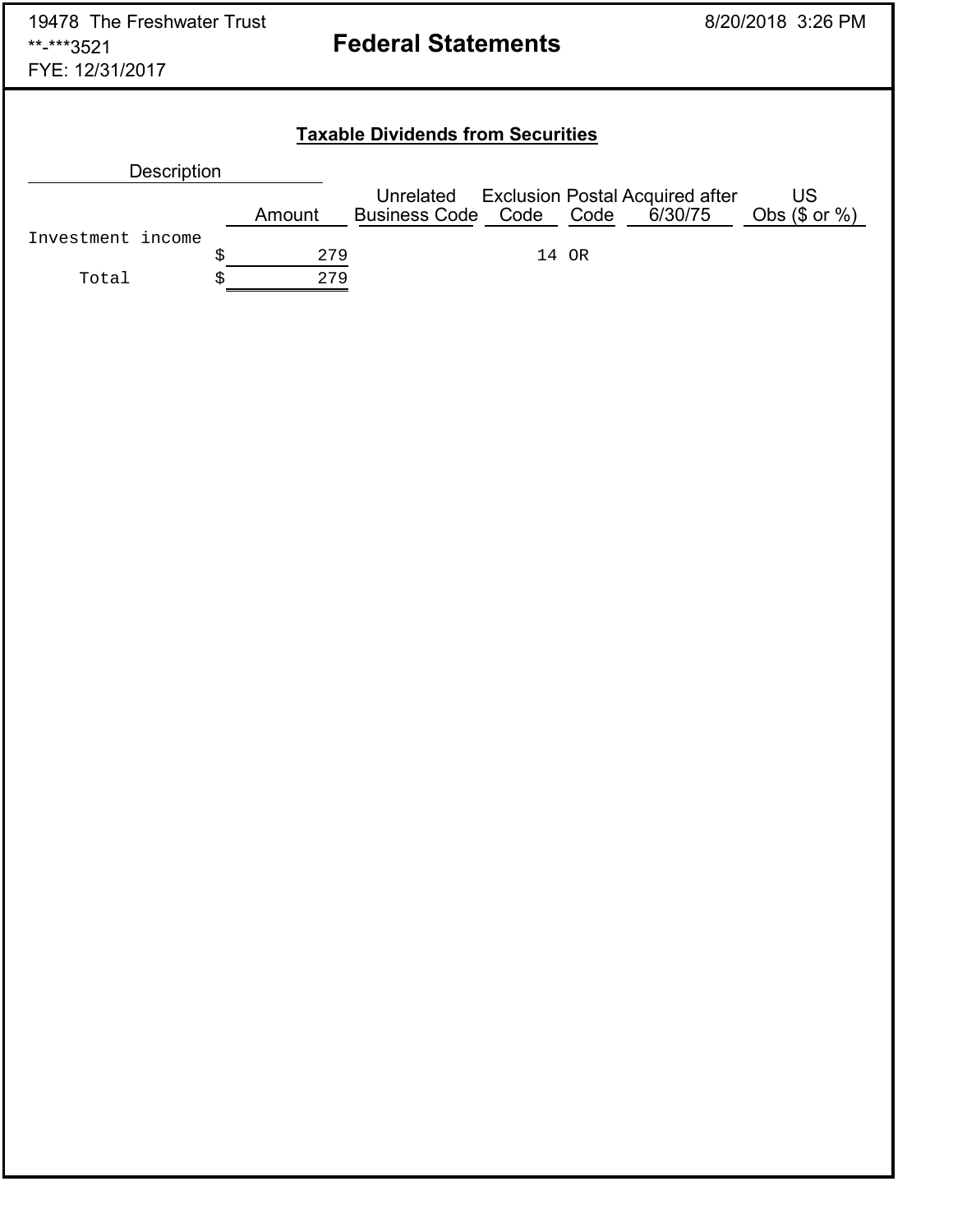# **Federal Statements**

|                     | Form 990, Part IX, Line 11g - Other Fees for Service (Non-employee) |                          |                    |                         |                 |
|---------------------|---------------------------------------------------------------------|--------------------------|--------------------|-------------------------|-----------------|
| Description         |                                                                     | Total<br><b>Expenses</b> | Program<br>Service | Management &<br>General | Fund<br>Raising |
| General consultants |                                                                     | 24,448                   |                    | 17,608                  | 6,840           |
| Total               |                                                                     | 24,448                   |                    | 17,608                  | 6,840           |

## **Form 990, Part IX, Line 24e - All Other Expenses**

| <b>Description</b>      | Total<br><b>Expenses</b> | Program<br>Service | Management &<br>General | Fund<br>Raising |
|-------------------------|--------------------------|--------------------|-------------------------|-----------------|
| Meals and entertainment | 28,125                   | 9,087              | 5,471                   | 13,567          |
| Telephone               | 22,311                   | 6,901              | 15,410                  |                 |
| Dues and subscriptions  | 10,739                   | 2,251              | 2,381                   | 6,107           |
| Licenses, taxes, fees   | 9,225                    | 7,849              | 1,376                   |                 |
| Bank service charges    | 5,723                    | 66                 | 3,454                   | 2,203           |
| Depreciation difference |                          |                    |                         |                 |
| rounding                |                          |                    |                         | $-1$            |
| Total                   | 76,125                   | 26,155             | 28,094                  | 21,876          |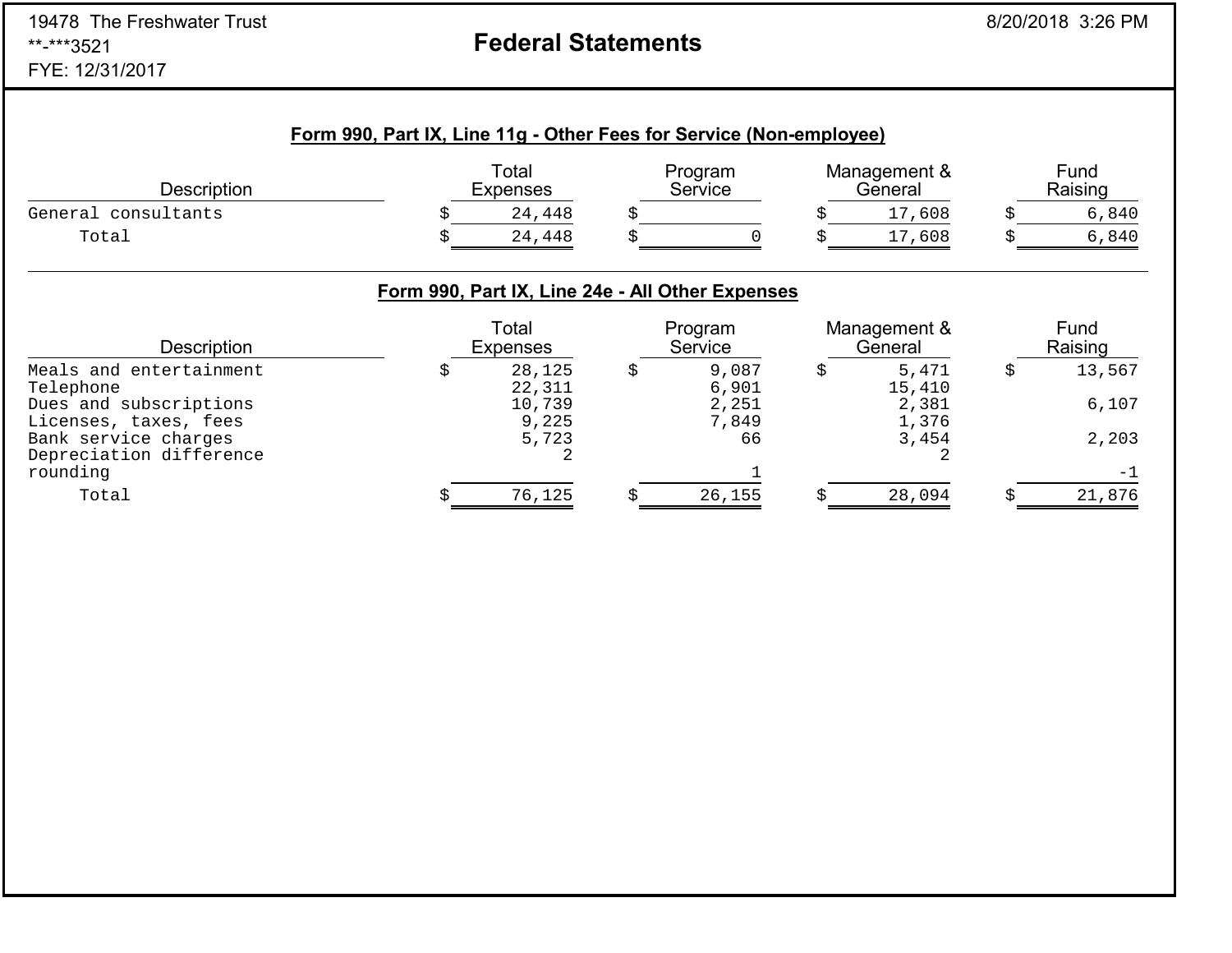## **Federal Statements**

## **Schedule A, Part II, Line 1(e)**

| <b>Description</b>                 | Amount    |
|------------------------------------|-----------|
| Membership dues                    | \$        |
| Federal, state, local              | 425,280   |
| Foundation, corporate, individual  | 643,568   |
| Bureau of Land Management          |           |
| Cash Contribution                  | 116,650   |
| Confederated Tribes Warm Springs   |           |
| Cash Contribution                  | 117,816   |
| Oregon Watershed Enhancement Board |           |
| Cash Contribution                  | 141,442   |
| Oregon Water Resources Department  |           |
| Cash Contribution                  | 1,492,502 |
| Bureau of Reclamation              |           |
| Cash Contribution                  | 1,247,861 |
| Bella Vista Foundation             |           |
| Cash Contribution                  | 135,000   |
| Columbia Basin Water Program       |           |
| Cash Contribution                  | 1,178,383 |
| Auction                            |           |
| Cash Contribution                  | 140,250   |
| Total                              | 5,638,752 |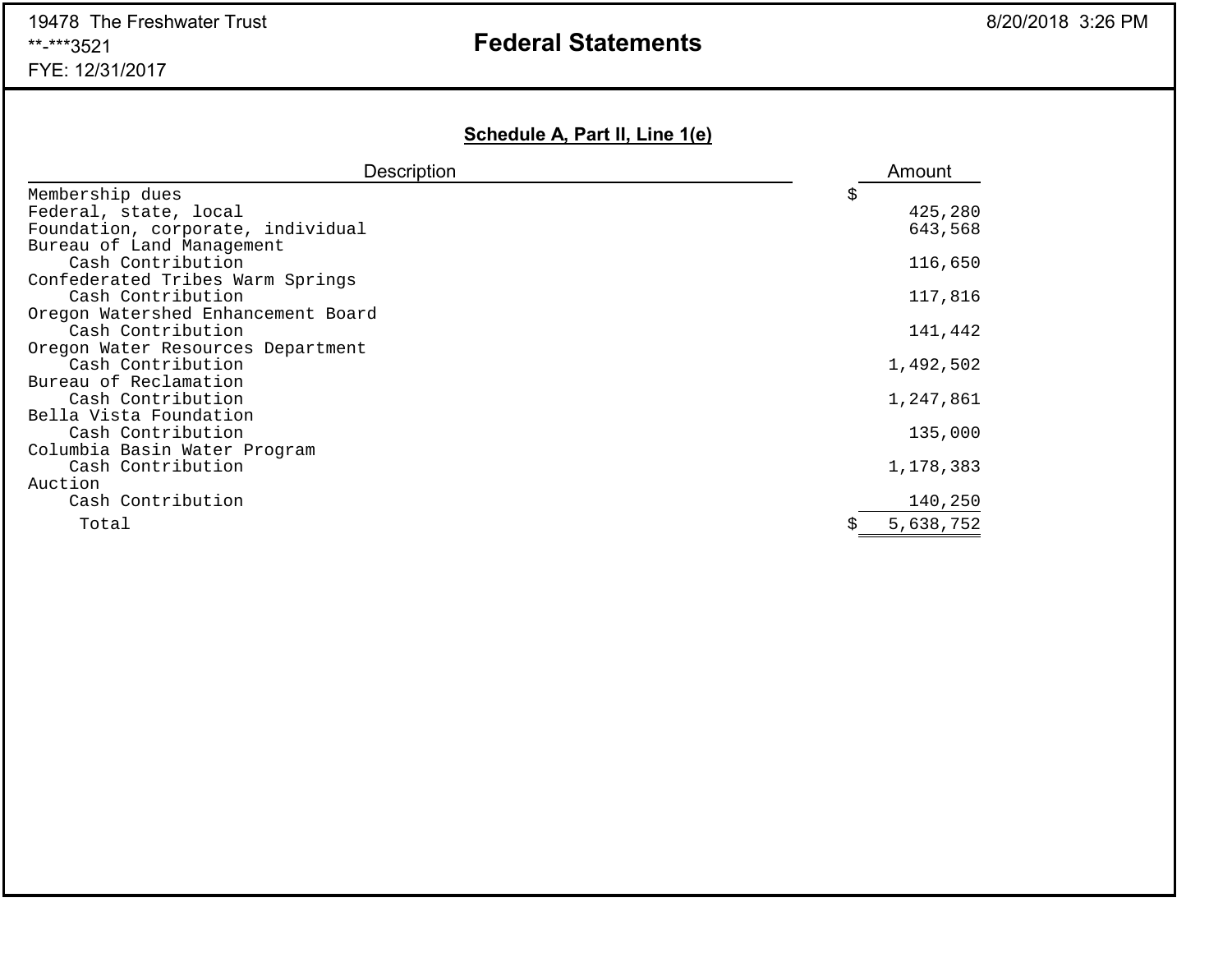**Federal Statements** 

| Schedule A, Part II, Line 5 - Excess Gifts |
|--------------------------------------------|
|--------------------------------------------|

| Donor Name               | Total   | Excess |
|--------------------------|---------|--------|
| John and Carolynn Loaker | 601,618 |        |
| Total                    | 601,618 |        |